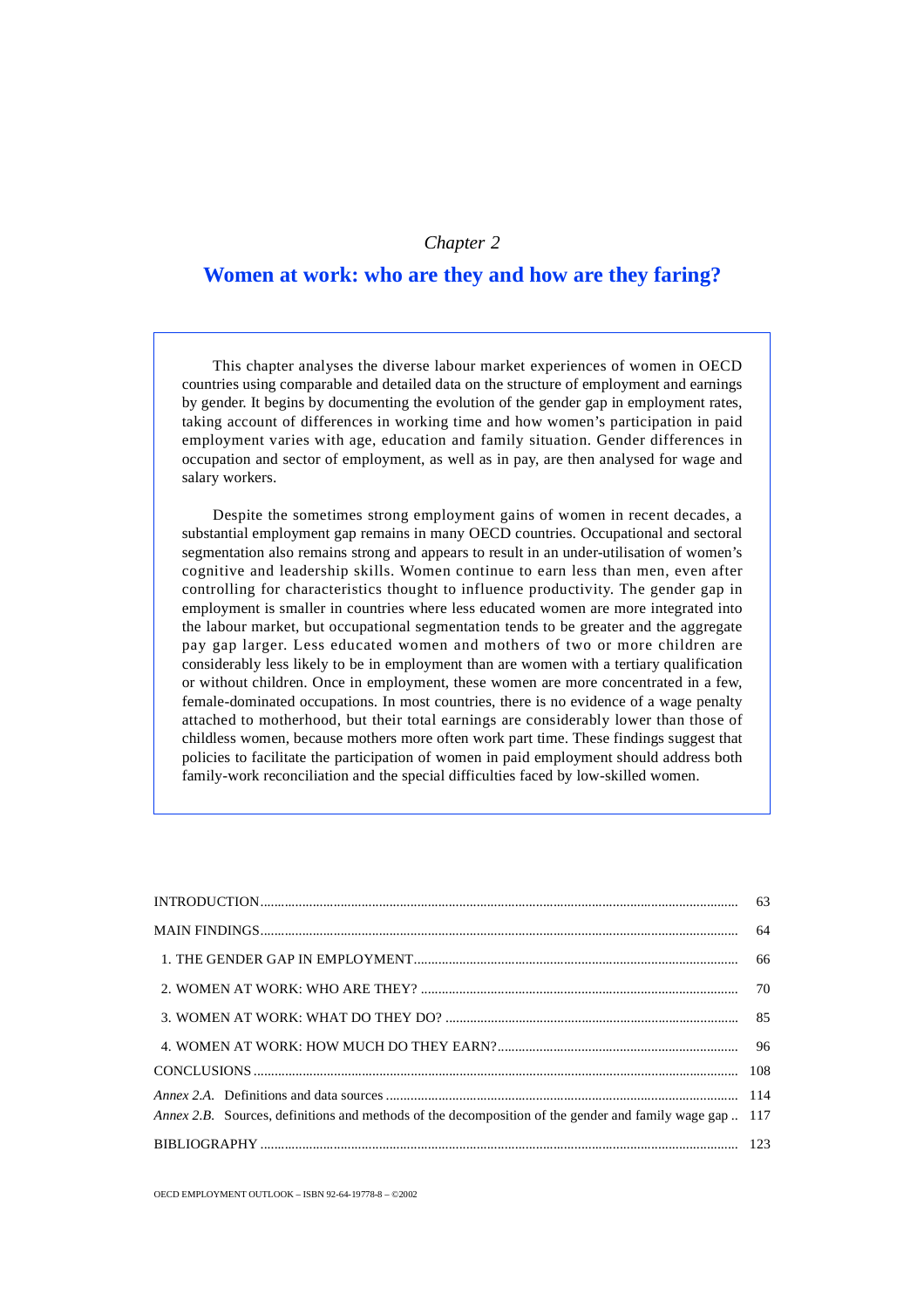## **List of Boxes**

|                                                                                            | 93                                                                                                                                                                                                                                                                     |
|--------------------------------------------------------------------------------------------|------------------------------------------------------------------------------------------------------------------------------------------------------------------------------------------------------------------------------------------------------------------------|
| <b>List of Tables</b>                                                                      |                                                                                                                                                                                                                                                                        |
|                                                                                            | 69                                                                                                                                                                                                                                                                     |
|                                                                                            | 74                                                                                                                                                                                                                                                                     |
|                                                                                            | 75                                                                                                                                                                                                                                                                     |
| Women's employment rates and the gender employment gap by presence of children, 2000       | 77                                                                                                                                                                                                                                                                     |
|                                                                                            | 78                                                                                                                                                                                                                                                                     |
|                                                                                            | 80                                                                                                                                                                                                                                                                     |
|                                                                                            | 82                                                                                                                                                                                                                                                                     |
| Continuity in employment status by gender, presence of children and educational attainment | 84                                                                                                                                                                                                                                                                     |
|                                                                                            | 85                                                                                                                                                                                                                                                                     |
|                                                                                            | 86                                                                                                                                                                                                                                                                     |
|                                                                                            | 89                                                                                                                                                                                                                                                                     |
| Gender differences in the occupational distribution of employment by age,                  |                                                                                                                                                                                                                                                                        |
|                                                                                            | 91                                                                                                                                                                                                                                                                     |
|                                                                                            | 95                                                                                                                                                                                                                                                                     |
|                                                                                            | 96                                                                                                                                                                                                                                                                     |
|                                                                                            | 97                                                                                                                                                                                                                                                                     |
| The narrowing of the gender wage gap since the early 1980s, selected OECD countries        | 99                                                                                                                                                                                                                                                                     |
|                                                                                            | 106                                                                                                                                                                                                                                                                    |
|                                                                                            | 119                                                                                                                                                                                                                                                                    |
|                                                                                            | 120                                                                                                                                                                                                                                                                    |
|                                                                                            | 121                                                                                                                                                                                                                                                                    |
|                                                                                            | 122                                                                                                                                                                                                                                                                    |
| <b>List of Charts</b>                                                                      |                                                                                                                                                                                                                                                                        |
|                                                                                            | 67                                                                                                                                                                                                                                                                     |
|                                                                                            | 72                                                                                                                                                                                                                                                                     |
|                                                                                            | 90                                                                                                                                                                                                                                                                     |
|                                                                                            | Facts and perceptions concerning the utilisation of one's skills on the job<br>Women's employment rates and the gender employment gap by educational attainment, 2000<br>Combined effects of the presence of children and educational attainment on women's employment |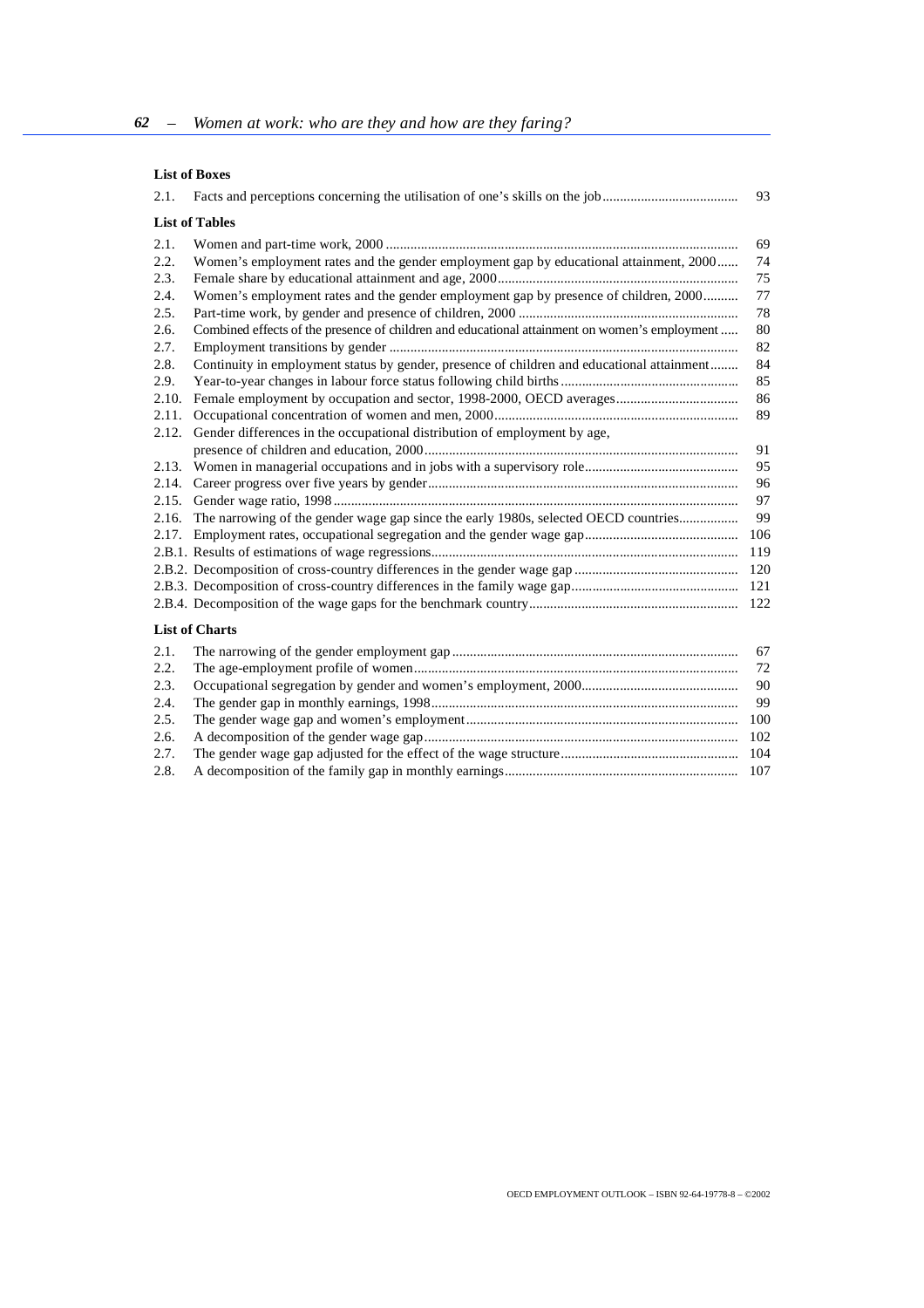# <span id="page-2-0"></span>**Introduction**

One of the most profound labour market developments in OECD countries over the post-war period has been the continued progress made by women. Female participation and employment have expanded considerably and the wage gap relative to men has narrowed virtually everywhere. These developments reflect changes in the labour supply behaviour of women, who are more and more educated and a growing proportion of whom remain in the labour market throughout their working lives and combine paid work with raising children. The outsourcing of traditional female household activities to the labour market has eased women's transition from the home to the labour market, while at the same time creating new work opportunities for them. Furthermore, the accommodation of a wider range of labour market participation patterns has led to diversified employment and working-time arrangements. A variety of forces have driven such developments: changes in family patterns and household formation that increasingly highlight the importance of women's earnings in household income; increasing aspirations of women for the independence and fulfilment that paid employment can bring as well as for further progress towards gender equity; and the realisation by governments that raising female employment rates can be an important policy goal, not least, in the interest of providing a sounder base for funding social protection systems in the context of an ageing society. The structure of employment has also changed in a way that has favoured women, with a shift of employment from agriculture and manufacturing towards services, where women are over-represented.

Alongside such evidence of progress, however, there remain concerns that women still have not attained equality with men and that their productivity potential is not used at its best: unemployment rates are higher for women than for men in most OECD countries; there is continuing gender differentiation in job opportunities, pay and working-time arrangements; and a continuation of the belief that care work is mainly the responsibility of women, wherever it is performed. Furthermore, the improvements in female employment performance are by no means uniform for all women.

This chapter examines the diversity in the labour market experience of women across countries, based on a set of comparable and detailed data on the structure of employment and earnings by gender. The analysis concentrates on gender differences in employment, the organisation and characteristics of jobs and their remuneration, leaving aside the examination of unemployment or inactivity. It goes beyond the simple observation of aggregate gender differences in the labour market with a view to identifying the groups of women on which the gender disadvantage is concentrated. Employment and earnings patterns of men as well as of women are examined in order to test the hypothesis that the success of women over recent years has been partly fuelled by deterioration in the labour market conditions for men.

The key personal dimensions along which the analysis is conducted are age, education and the family situation. Contrasting the employment experience of women belonging to different age groups offers an indirect measure of the evolution of opportunities, constraints, preferences and outcomes over time, as well as over the life-cycle, even in the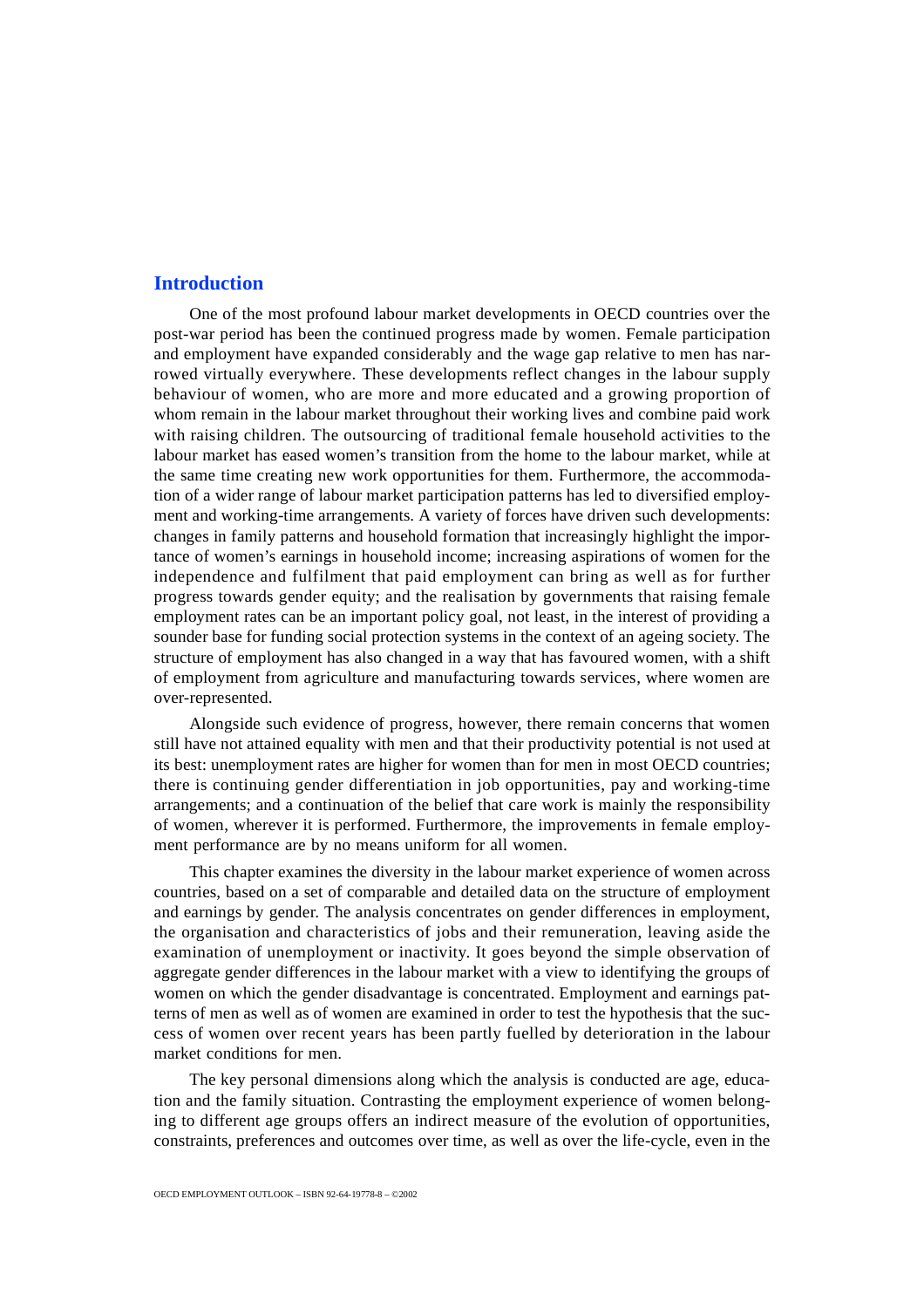<span id="page-3-0"></span>absence of long time-series data. A focus on education flows naturally from its role as a key determinant of individual labour performance and social well-being. As for the family situation, the presence of children is a crucial variable when observing both employment and earnings patterns, in line with recent studies that have pointed to the existence of a "family gap"– *i.e.* employment and pay gaps between mothers and childless women.

The chapter starts by documenting the evolution of the aggregate gender gap in employment rates over the past two decades. The analysis then looks more closely into the gender gap in employment for a recent year: taking account of differences in working time and of different age, education and family situation groups of women and men. When comparing employment patterns for individuals belonging to different age groups, the examination of cross-sectional data for a recent year is combined with a cross-cohort analysis of the life-cycle evolution of employment. Longitudinal data are also used to assess differences in how rapidly labour market experience accumulates by gender and other factors, like the presence of children and education. The analysis then restricts its attention to wage and salary workers to examine the two other main ways in which gender differences manifest themselves within employment: patterns of occupational and sectoral segmentation, both horizontal and vertical; and differences in pay. The gender pay gap is explored by means of a decomposition method. This provides insights into the relative importance of gender differences in human capital endowments, job characteristics and the wage structure in accounting for pay inequality between women and men. The same technique is then used to explore the impact of motherhood on female wages.

## **Main findings**

- The narrowing of the gender gap in employment has continued throughout the 1980s and the 1990s. In some countries, the gap has closed due to a massive entry or re-entry into the labour market of women of all ages, whereas in others crosscohort changes are concentrated around child-rearing age, as a growing proportion of women combine paid work with raising children. Employment gains for women in Greece, Italy and Spain, however, have not been sizeable enough to generate an appreciable narrowing of the gender gap in employment.
- As a consequence, in 2000, the gender employment gap was largest in Greece, Italy and Spain, together with Mexico. The gender gap in employment is lowest in Sweden and the other Nordic countries. Even these relatively low differentials understate women's presence in Nordic labour markets given their high employment rates for men.
- Comparisons of headcount measures of employment by gender overstate the degree of women's presence in employment in all countries, as they take no account of the higher incidence of part-time employment for women. On average in OECD countries, 26% of women and less than 7% of men work part time. The incidence of part-time work is by far the highest in the Netherlands, and is lowest in eastern European countries, Greece and Korea.
- Employment rates are generally much higher, and the gender gap lower, among women with a tertiary qualification than among low-educated women. Higher education is likely to give women access to more interesting and well-paid occupations, making paid employment more attractive and formal child-care arrangements more affordable. Japan and Korea are exceptions in that employment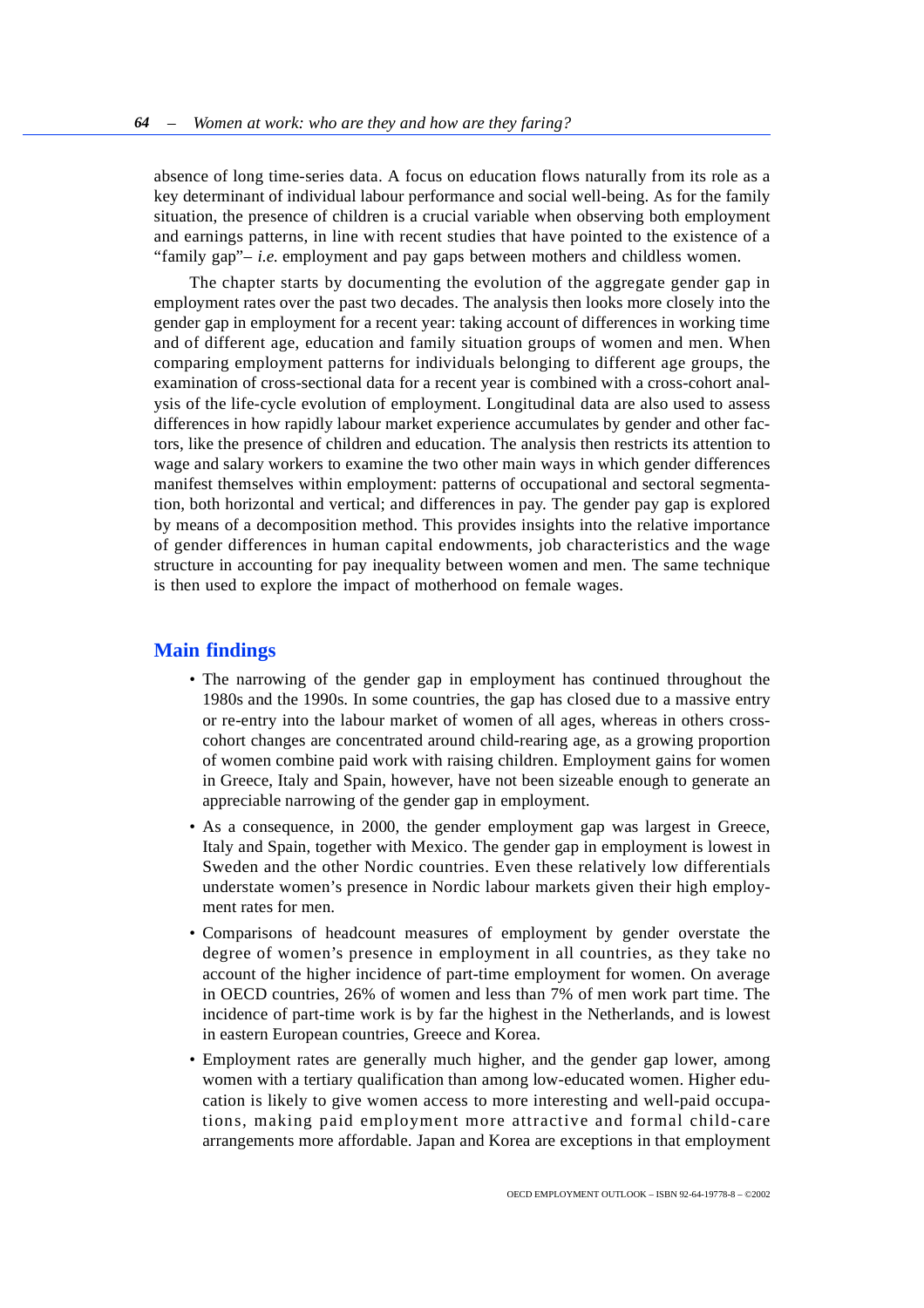rates of women with a tertiary qualification are similar to or lower than the rates of low-educated women.

- The balance in educational attainment between women and men is more and more equal across both sexes, not to say favouring women in several OECD countries, suggesting that women are increasingly well positioned for successful labour force participation. Important differences remain, however, in the fields of study typically undertaken by men and women. To a large degree, the educational choices of young women are still directed at fields that are less well paid on the labour market.
- The impact of parenthood on employment rates works in opposite directions for women and men: while women's workrates generally decrease as the number of children raises, men's increase. Furthermore, parenthood increases the incidence of part-time work among mothers, particularly those with a tertiary qualification.
- The available evidence on movements into and out of employment and transitions between full-time and part-time work confirms that women spend less and more discontinuous time in employment than men, especially if they have children or if they have a low level of educational attainment. Career breaks or reductions in time worked are particularly frequent immediately after child birth. The negative impact of child birth on employment appears to be particularly strong in Germany and the United Kingdom.
- The distribution of employment by occupation or sector is still very much gendersegmented. Women are over-represented in clerical occupations, sales jobs and the life-science/health and teaching professions, whereas they remain underrepresented in managerial and top administrative occupations, as well as in manual and production jobs. The large majority of both women and men are concentrated in a small number of occupations that tend to be either female or male dominated. Furthermore, the degree of occupational segmentation tends to be higher, the higher is the degree of women's presence in the labour market.
- There are some signs of falling occupational segmentation among younger workers, as the younger generations appear to be more occupationally integrated than the older ones. On the other hand, workers with a low level of educational attainment and with children tend to be more occupationally segregated than highly educated and childless workers, respectively.
- The gender wage gap has narrowed over the past two or three decades in virtually all OECD countries, but women still earn, on average, 16% less than men per hour worked. When account is also taken of the fact that women work fewer hours than men, they appear to be earning considerably less than men. Gender differences in observable characteristics that influence productivity, such as education, potential experience and job tenure, account for little of the remaining gender gap in wages.
- Cross-country differences in the overall wage structure and women's employment rates provide important proximate explanations of much of the variation in the gender wage gap: in a few countries, notably the United Kingdom, the wage gap would be considerably lower if the wage structure were as compressed as in the OECD average; and larger wage gaps are found in countries where less educated and less skilled women are more integrated into the labour market. However, it is difficult to identify the most important economic and social factors underlying these associations.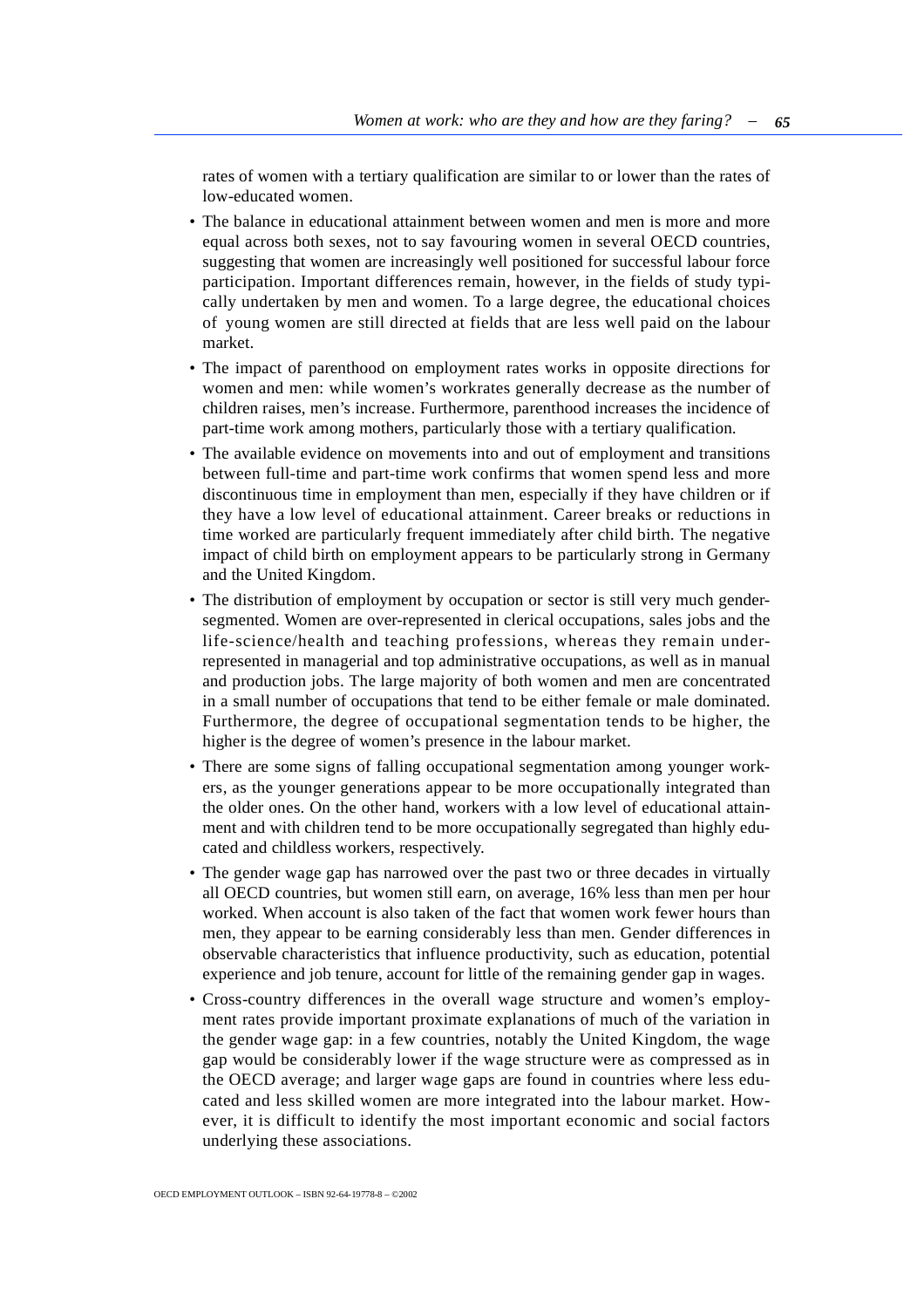<span id="page-5-0"></span>• Except for a few countries, there is little evidence of an hourly wage penalty attached to motherhood (*i.e.* the so-called "family gap"). However, in some countries, mothers earn considerably less than their childless peers when account is taken of the fact that they work fewer hours.

# **1. The gender gap in employment**

#### **A. A headcount measure**

A common feature of labour markets across all OECD countries has been the narrowing of the gender gap in employment over the past three or four decades as a result of, on the one hand, employment gains for women and, on the other, reductions for men. Panel A of Chart 2.1 shows the evolution of the employment gap (calculated as the difference between the employment rates of men and women) since 1980. In Ireland, the Netherlands and Portugal, the gap has narrowed by more than 20 percentage points from a relatively high level, whereas little improvement has been recorded in Denmark, Finland and Japan. This latter picture applies in two very different contexts: that of an already quite small employment gap at the beginning of the 1980s in Denmark and Finland and that of a persistently high differential in Japan. Also in Greece, Italy and Spain, employment gains for women over the past two decades have not been large enough to generate an appreciable closing of the gap by 2000. Information on the gender employment gap in 1980 for eastern European countries is not available, but it is likely that the situation in these countries was very different from that of the other OECD countries: the employment gender gap was probably smaller, or in any case not much larger, than in 2000. The planned economy required a large workforce, and the State encouraged women's participation through family-related supports and benefits. The transition has changed the labour market landscape in the region enormously and weakened job security for both women and men, although women have tended to lose somewhat more than men in almost every dimension of labour market activity (UNICEF, 1999).

The narrowing of the gender gap in employment is almost entirely due to a closing of the gender difference in labour force participation rates, rather than to variations in the incidence of unemployment. It reflects a variety of socio-cultural, institutional and economic factors, and countries vary in the timing and degree to which these factors have come into play. First, the increase in female participation rates reflects changing social norms, life styles and family patterns. In some countries, women's accession to the labour market was mainly completed in the 1960s and 1970s, whereas in others it is a more recent phenomenon. The Nordic countries are a notable example of countries belonging to the first group.<sup>1</sup> A more pronounced closing of the gap over the 1980s and 1990s in countries like Ireland, the Netherlands and Portugal, on the other hand, reflects a later emergence of these new societal values. Second, structural changes in the economy, with the shift of employment from agriculture and manufacturing towards services, where female employment is concentrated, is another major factor that has favoured the employment of women over men. Of course, the causal relationship between increased employment in the service sector and rising female activity rates runs in both directions. Finally, institutional changes in the labour market, in particular favouring part-time employment, have also played a major role, generally reflecting the commitment of governments to raise either overall or specifically female employment rates. In the Netherlands, for example, most of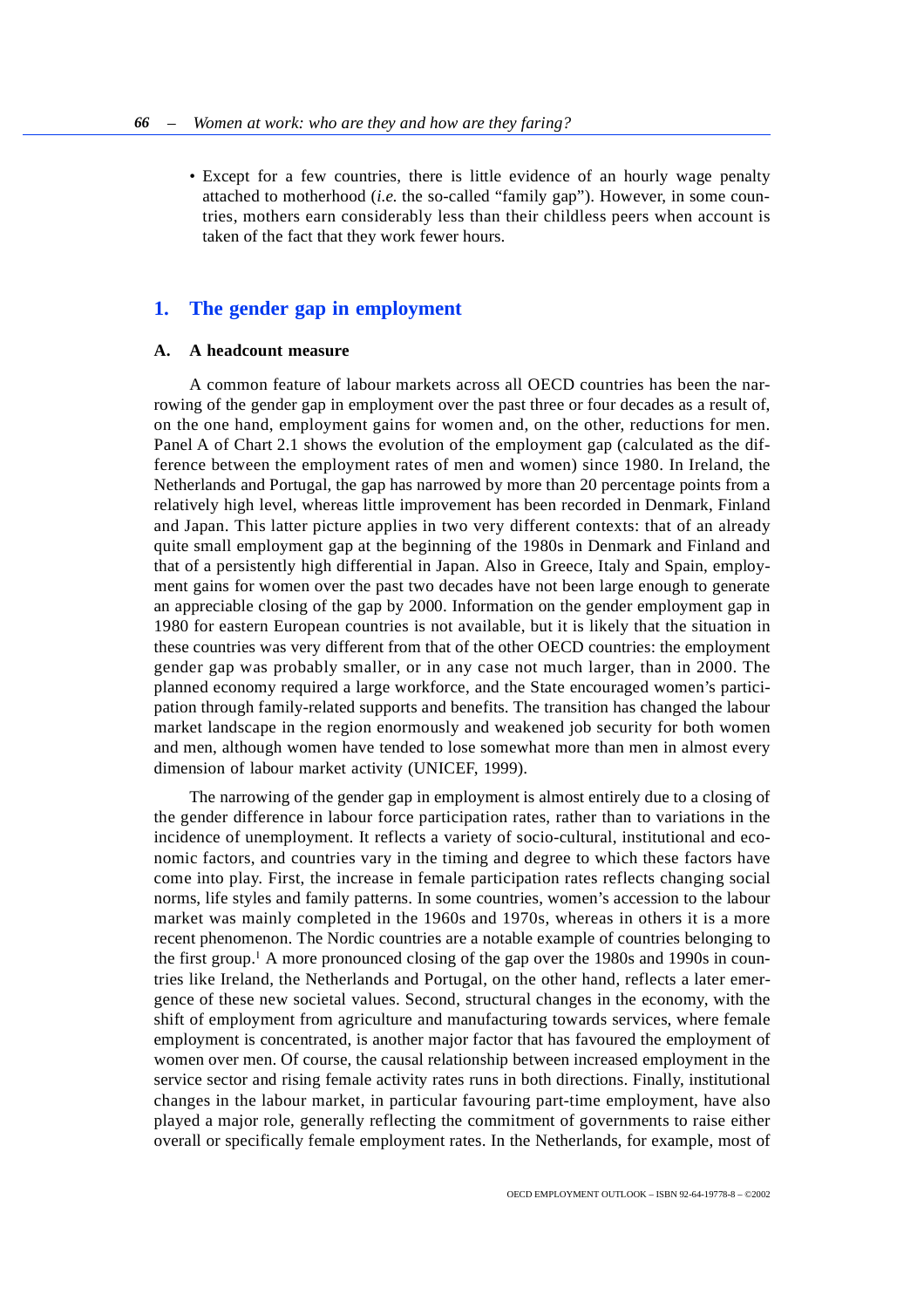Chart 2.1. **The narrowing of the gender employment gap***<sup>a</sup>*

<span id="page-6-0"></span>50  $\Omega$ 45 40 35 30 25 20 15 10 5 50  $\Omega$ 45 40 35 30 25 20 15 10 5  $\Box$  1980<sup>b</sup> **A. Gender employment gap, 1980-2000**<sup>d</sup>  $\Box$  2000<sup>c</sup> Percentage points **Percentage points Percentage points Percentage points** Sweden Finland Learnolway Slovak Republic Canada va dand states urited Kingdom New Zealand Switzerland Portugality (Republic Germany Austria Belgium Netherlands Ireland Korea Lutembourg taly Australia Greece spain ico





*a*) Countries are ranked by increasing gap in employment in 2000.<br>*b*) 1981 for Ireland: 1983 for Belgium, Denmark, Greece and Luxe

*b)* 1981 for Ireland; 1983 for Belgium, Denmark, Greece and Luxembourg; 1984 for the United Kingdom; 1986 for New Zealand.

*c)* 1999 for Austria.

*d)* Percentage point difference between the employment rates for men and for women.

*Source:* See Annex 2.A.

the increase in employment rates was made possible through the creation of a huge new part-time workforce. The introduction of a separate taxation system in Sweden in the early 1970s is another example of a reform that has encouraged women's entry into the labour market. However, it is also true that the relationship between institutional changes and increased female participation is bi-directional: the entry of women into the labour market is encouraged by greater availability of more flexible working-time arrangements, but higher female participation also generates greater demand for such institutional changes.

In 2000, the smallest employment gap is found in Sweden, followed by the other Nordic countries. At the opposite end of the ranking are Italy, Greece, Spain and Mexico. Panel B of Chart 2.1 sheds light on the level of the employment gap in 2000. The small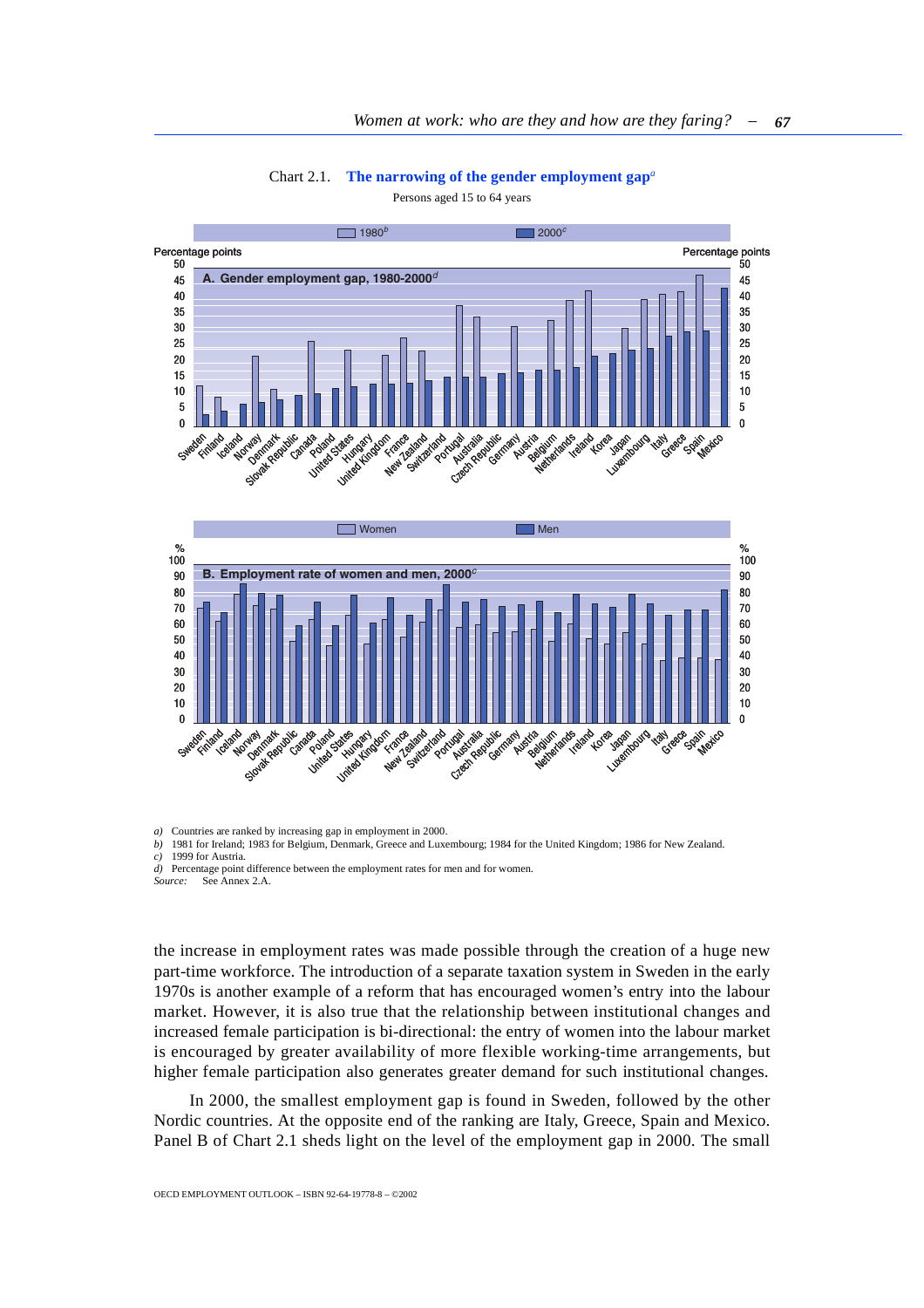employment gap in the Nordic countries (excluding Finland) and in Switzerland understates the degree of women's presence in the labour market, given the high levels of employment rates for *both* men and women in these countries. The assessment of the female employment situation in Italy, Greece and Spain, on the other hand, is aggravated by the fact that male employment rates are relatively low. Indeed, the low rate of employment of working-age women in these countries is a product of both gender relations and the overall employment system. Policy action aimed at raising overall employment is therefore likely to benefit women disproportionately, since most of job creation is likely to occur in services, where women are over-represented.

## **B. Accounting for hours worked**

In the present circumstances – in which the responsibilities for child-rearing and other unpaid household work are still unequally shared among partners (OECD, 2001*b*) – part-time work is the preferred working arrangement for many women because it makes it easier to reconcile family responsibilities with employment. As a consequence, comparisons of headcount measures of employment by gender understate the size of the gender gap in employment, as they take no account of the higher incidence of part-time employment among women.

On average in OECD countries, 26% of women and less than 7% of men work part time (Table 2.1, first two columns). The incidence of part-time work is by far the highest in the Netherlands, where 57% of employed women hold part-time jobs. Australia, Norway, Switzerland and the United Kingdom follow with a share of part-time work in total female employment of over 40%. By contrast, less than one in ten women in eastern European countries, Greece and Korea work part time.

Looking at overall employment rates and the incidence of part-time work jointly, there is no consistent association between the two: above-average female employment rates can coexist with either a high incidence of part-time work (*e.g.* in some Nordic countries, Switzerland and the United Kingdom) or a low one (as in the Czech Republic, Finland and the United States), and *vice versa* (*e.g.* Japan and Korea record similarly low female employment rates but in the former the incidence of part-time work among women is relatively high whereas it is low in the latter). Differences in the incidence of part-time work may relate, on the one hand, to regulatory frameworks and labour market organisation, with working-time regulations, wage structures, fiscal incentives, and child-care systems playing important roles, and, on the other, to gender relations and societal values. Bosch (2001) suggests that a high level of part-time work among women may be a transitional phase between the single male breadwinner model and men's and women's integration into the labour market on an equal footing, at least in terms of volume. This might explain why the part-time share in Scandinavian countries may already have peaked at the high level of around 25%, since there are now signs of a fall in the incidence of part-time work among women (OECD, 1998*a*). However, in the Netherlands – a late starter in terms of integrating women into the labour market – a new model of labour force participation seems to be emerging, as the very high part-time share may persist as a consequence of preferences and social norms, which have been accommodated by regulatory arrangements. Notably, since July 2000, many employees have a *right* to change their working hours, with employers being given a veto power only if they can show that it is impractical or solvency-threatening (OECD, *forthcoming*).

The last three columns of Table 2.1 show the female share in total employment and, separately, in part-time and full-time employment. On average, around three-fourths of all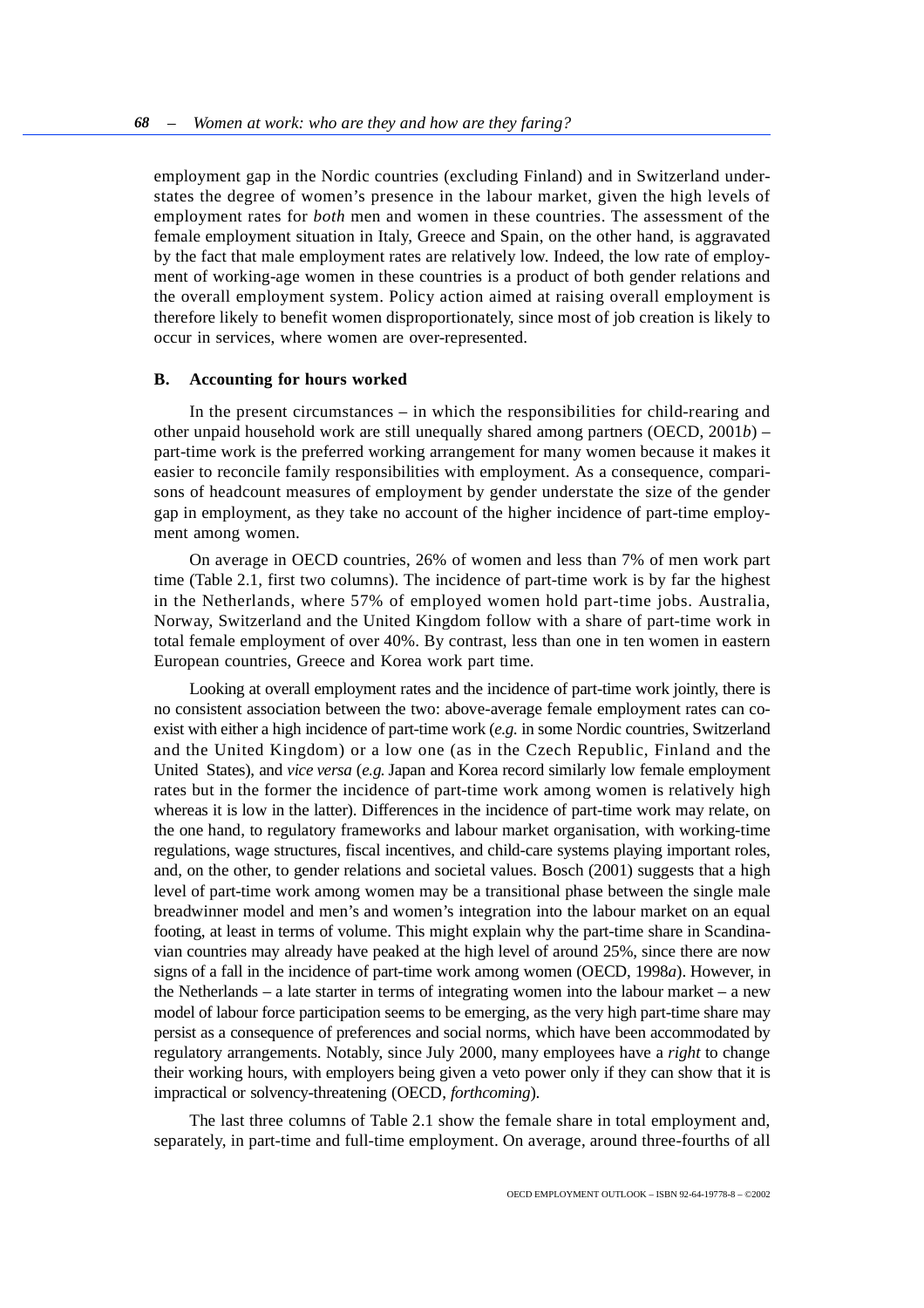<span id="page-8-0"></span>

|                             |       | Incidence of part-time work <sup>a</sup> | Female share <sup>b</sup> |                |       |  |
|-----------------------------|-------|------------------------------------------|---------------------------|----------------|-------|--|
|                             | Women | Men                                      | Full-time work            | Part-time work | Total |  |
| Australia                   | 44.6  | 12.6                                     | 33.1                      | 73.6           | 43.9  |  |
| Austria                     | 24.3  | 2.3                                      | 37.9                      | 89.2           | 44.1  |  |
| Belgium                     | 34.4  | 6.9                                      | 35.1                      | 79.4           | 42.3  |  |
| Canada                      | 27.0  | 9.8                                      | 41.0                      | 70.3           | 46.2  |  |
| <b>Czech Republic</b>       | 5.0   | 1.1                                      | 42.7                      | 77.4           | 44.0  |  |
| Denmark                     | 23.9  | 8.6                                      | 42.4                      | 71.2           | 46.9  |  |
| Finland                     | 13.5  | 6.6                                      | 45.7                      | 64.9           | 47.6  |  |
| France                      | 24.8  | 5.3                                      | 39.2                      | 79.2           | 44.9  |  |
| Germany                     | 33.7  | 4.4                                      | 35.2                      | 85.8           | 43.9  |  |
| Greece                      | 9.2   | 2.9                                      | 36.4                      | 66.5           | 38.0  |  |
| Hungary                     | 5.1   | 1.6                                      | 53.3                      | 79.7           | 51.8  |  |
| Iceland                     | 32.1  | 8.5                                      | 40.1                      | 77.4           | 47.4  |  |
| Ireland                     | 32.9  | 7.5                                      | 33.6                      | 75.6           | 41.2  |  |
| Italy                       | 23.4  | 5.5                                      | 32.3                      | 71.3           | 37.0  |  |
| Japan                       | 39.4  | 11.8                                     | 20.1                      | 69.7           | 40.8  |  |
| Korea                       | 9.1   | 4.5                                      | 39.8                      | 58.6           | 41.0  |  |
| Luxembourg                  | 28.4  | 1.9                                      | 32.2                      | 90.5           | 39.4  |  |
| Mexico                      | 25.6  | 7.1                                      | 22.4                      | 65.1           | 34.2  |  |
| <b>Netherlands</b>          | 57.1  | 13.0                                     | 27.1                      | 76.8           | 42.9  |  |
| New Zealand (2001)          | 35.4  | 10.6                                     | 37.7                      | 73.6           | 45.6  |  |
| Norway                      | 42.5  | 9.7                                      | 35.7                      | 79.1           | 46.7  |  |
| Poland                      | 17.9  | 8.8                                      | 32.3                      | 61.7           | 44.9  |  |
| Portugal                    | 12.6  | 3.0                                      | 42.7                      | 77.9           | 45.3  |  |
| Slovak Republic             | 2.4   | 0.8                                      | 49.9                      | 74.5           | 50.8  |  |
| Spain                       | 16.4  | 2.5                                      | 33.8                      | 79.5           | 37.3  |  |
| Sweden                      | 22.6  | 7.6                                      | 43.8                      | 73.3           | 48.2  |  |
| Switzerland                 | 45.8  | 8.4                                      | 31.9                      | 81.2           | 44.1  |  |
| <b>United Kingdom</b>       | 40.2  | 7.6                                      | 34.6                      | 81.3           | 44.9  |  |
| United States (1999)        | 19.4  | 7.3                                      | 43.1                      | 69.7           | 46.6  |  |
| OECD unweighted average $c$ | 25.8  | 6.5                                      | 37.1                      | 75.0           | 43.9  |  |

## Table 2.1. **Women and part-time work, 2000**

Persons aged 15 to 64 years

*a)* Percentage of women (men) working part time in total female (male) employment.

*b)* Percentage of women in total employment by category.

*c)* For above countries only.

*Sources and definitions:* See Annex 2.A.

part-time jobs are occupied by women. There is some variation across countries, but the female share in part-time work is higher than 60% in all countries except Korea, where it is 59%. In Austria, Germany, Luxembourg, Switzerland and the United Kingdom, women occupy more than four in five part-time jobs. Women account for a much lower share of total full-time work: only in 9 out of 29 countries is this share above 40%.

Part-time employment may offer workers the opportunity to find a balance between the time they want to devote to work and the time they wish to devote to other activities. It also allows workers (and *de facto* especially women) to combine employment with the needs of family life in the absence of adequate and affordable childcare institutions. However, part-time work also carries with it several disadvantages for workers. Part-time jobs are more likely to be found in lower-paid occupations that offer more limited opportunities for career advancement than full-time jobs (OECD, 1999). As a consequence, many women who seek part-time work end up "underemployed" as in order to find parttime work they have to accept less remunerative and less qualified work. Part-time workers are also more likely to hold temporary jobs and to have reduced access to job-related training and occupational benefits. Furthermore, there is some debate as to how much of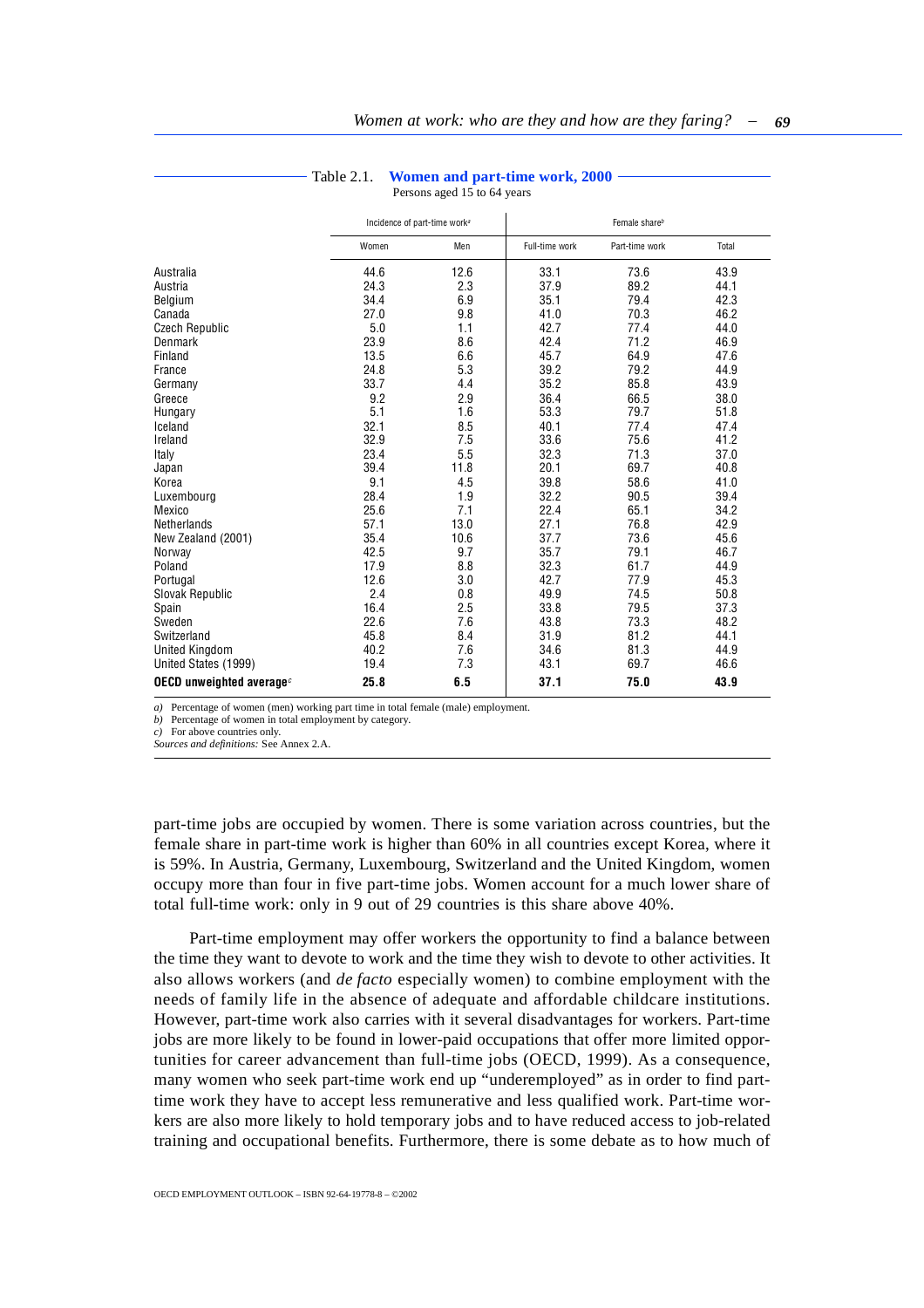<span id="page-9-0"></span>the recent expansion of part-time work has been really meeting women's need to accommodate their family responsibilities or has been demand-driven (see OECD, 1998*a*).

# **2. Women at work: who are they?**

## **A. Age and cohort effects**

The global evolution of female employment rates cannot be fully understood without looking further into the employment rates of different age, education and family-situation groups. Chart 2.2 examines the life-cycle evolution of employment rates for different cohorts of women using so-called "synthetic cohort" data for selected age groups (for further explanations, see footnote *a* to the chart). Chart 2.2 also presents cross-sectional data on employment rates by age and gender for a recent year. The juxtaposition of crosssectional and cross-cohort data on female employment rates by age highlights the fact that the points making up the cross-sectional age profile reflect an amalgam of the different life-cycle courses of successive cohorts of women.

Beginning with the cross-sectional profiles of employment for women and men, it emerges that the age-employment profile for women closely follows that for men in Denmark, Norway and Sweden. This is not the case in the other countries considered. With few exceptions (Mexico and Turkey), young women start off with employment rates that are not far below those of their male counterparts but the gap opens up for the age groups between 25 and 54 years, although the situation varies a lot across countries. Four broad patterns are observed:

- A curve with a left-hand peak is found in Belgium, Ireland, Luxembourg, Spain and, albeit less pronounced, in the Netherlands. This pattern reflects a situation where many women either withdraw permanently from employment after marriage or child birth or confine their subsequent paid employment to intermittent episodes. It is also the result of a "generation effect" whereby women belonging to older cohorts have lower participation rates than younger women.
- Two peaks separated by a trough around child-rearing age, as in Australia, Japan, Korea and New Zealand. This pattern may be generated where the presence of young children is a major barrier to employment but women return to work when their children get older.
- A curve with a long flat portion, usually between ages 25 and 50, as observed in Austria, Canada, France, Germany, Greece, Italy, Mexico, Portugal, Switzerland, Turkey and the United States. In this situation, there is no major variation in the participation rates for women at different stages of family building, either because employment is often combined with rearing children or because few women enter the labour market, irrespective of their family situation.
- Finally, there is the peculiar situation of eastern European countries and Finland that display a curve with one peak to the right: participation rates are higher (and unemployment rates lower) for the age groups between 35 and 49 years. In the former planned countries, this is the result of increased barriers for women to participate in the labour market during the transition period, partly due to the cutback in family-related assistance and benefits supporting female employment under the previous system (Eurostat, 2000), which appear to have disproportionately affected younger age groups.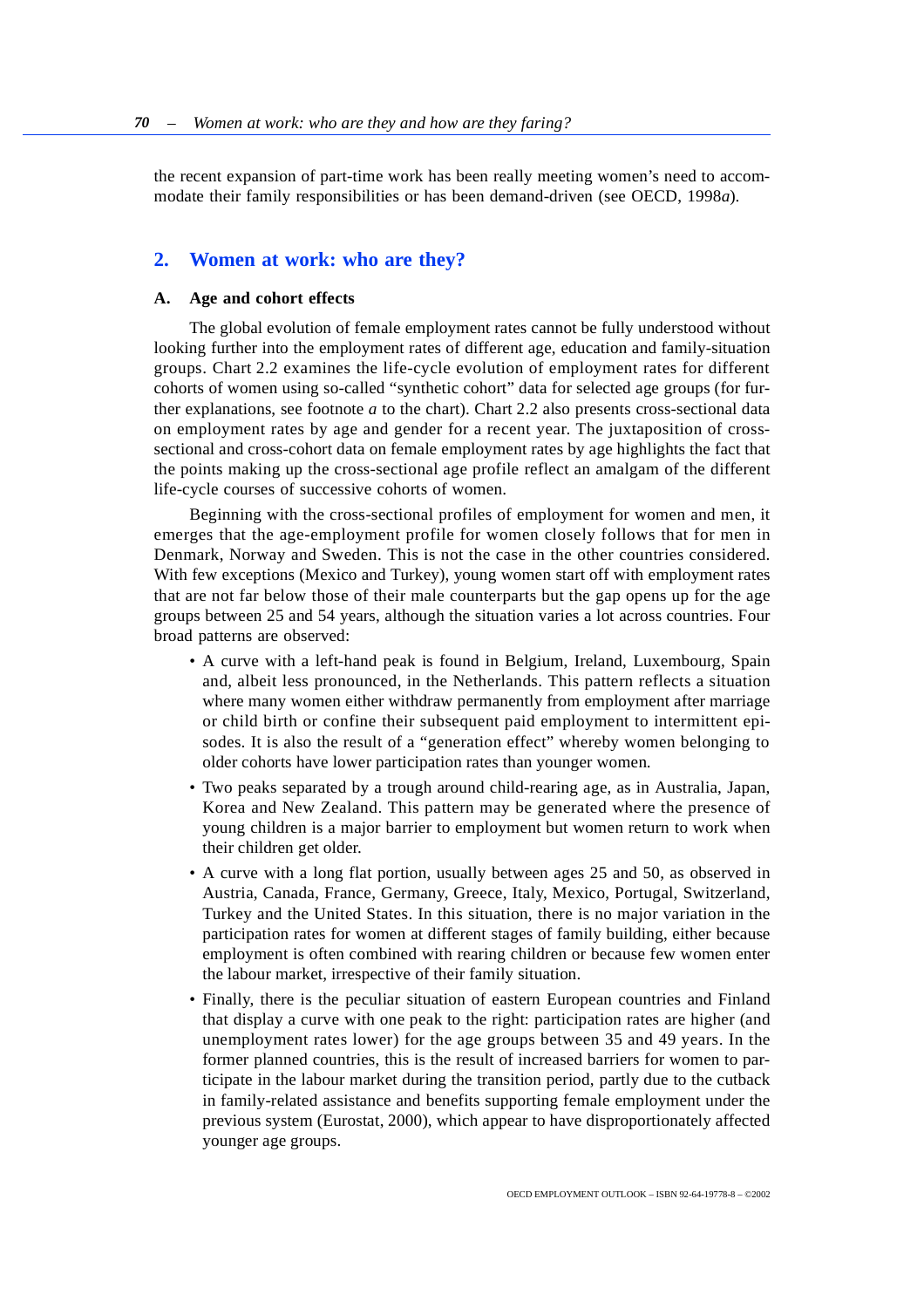Finally, for the older age group of individuals aged 55 to 64 years, two patterns are observed: one where the gap in favour of men remains high due to generational effects and the effect of retirement policies allowing women to retire earlier than men, and the other where the gap closes considerably.

Turning attention to the synthetic cohort data, the following features are worth noting:

- Inter-generation differences in employment patterns are very marked in Ireland and the Netherlands. Fifteen years ago, the employment rates of women born in 1936-40, 1946-50 and 1956-60, respectively, were about 30 percentage points lower than those of women of the same age today. In both countries, the shape of the life-cycle employment profiles for the cohorts of women born after 1936-40 suggests a massive entry or re-entry into employment of women well above school-leaving age. In Belgium, Germany, Luxembourg and Portugal, the same pattern is observed, but it is less pronounced.
- Denmark, France, Greece, Italy and New Zealand display very little cross-cohort variation in employment rates. The stability of Greece and Italy is striking, given their very low overall employment rates at the beginning of the period analysed.
- In Australia, Canada, Japan, Korea, Norway, the United Kingdom and the United States, cross-cohort changes are concentrated around child-rearing age, as the trough becomes less and less apparent over successive cohorts.
- Finally, the picture for Sweden stands out. Although the older generations of women (aged 55 to 64 years in 2000) were working in smaller numbers during their child-rearing years than younger women today, the life-cycle employment profiles of women aged 45 to 54 today lie above those for women of younger generations. This is the result of decreasing participation rates and higher unemployment rates in the 1990s.

## **B. Employment rates by gender and educational attainment**

Further elements towards the understanding of female employment patterns are gathered in Table 2.2, focusing on female employment rates and the gender employment gap by level of educational attainment. It does so for the prime-age population, aged 25 to 54 years, where the gender employment gap is generally more pronounced and the presence of children likely to be a key factor in determining variation of employment rates.

In all countries except Japan and Korea, employment rates are much higher, and the gender gap lower, among women with a tertiary qualification than among low-educated women.<sup>2</sup> Higher education is likely to give women access to more interesting and better paid occupations, also increasing the opportunity cost of choosing not to work in order to care for children. There is probably also a self-selection effect, whereby the women who are most interested to work will spend more time and effort to obtain higher qualifications than women who are less interested, unless the latter use the educational system to further their personal cultural interests or as a marriage market (Hakim, 1996). In Japan and Korea, the employment rates of women with a tertiary qualification are similar to or lower than those of low-educated women. In these countries, women of all educational levels typically work full time after leaving school, until their marriage or child birth, and reenter the labour force when their children get older (albeit, in Japan at least, only to work part time). This life-cycle pattern reflects cultural attitudes towards child rearing, but also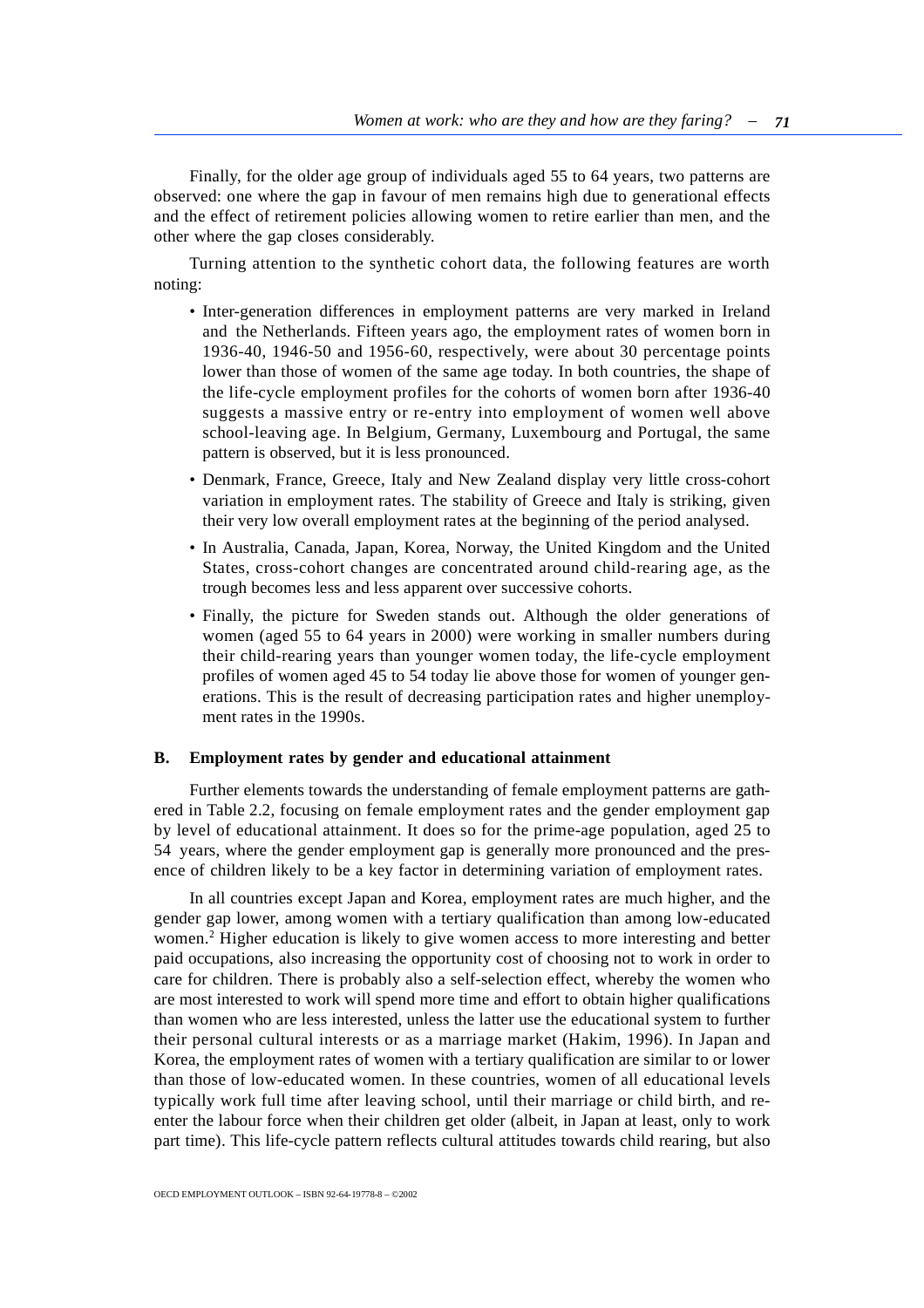### Chart 2.2. **The age-employment profile of women**

Cross-cohort comparisons of employment rates by age*<sup>a</sup>*

<span id="page-11-0"></span>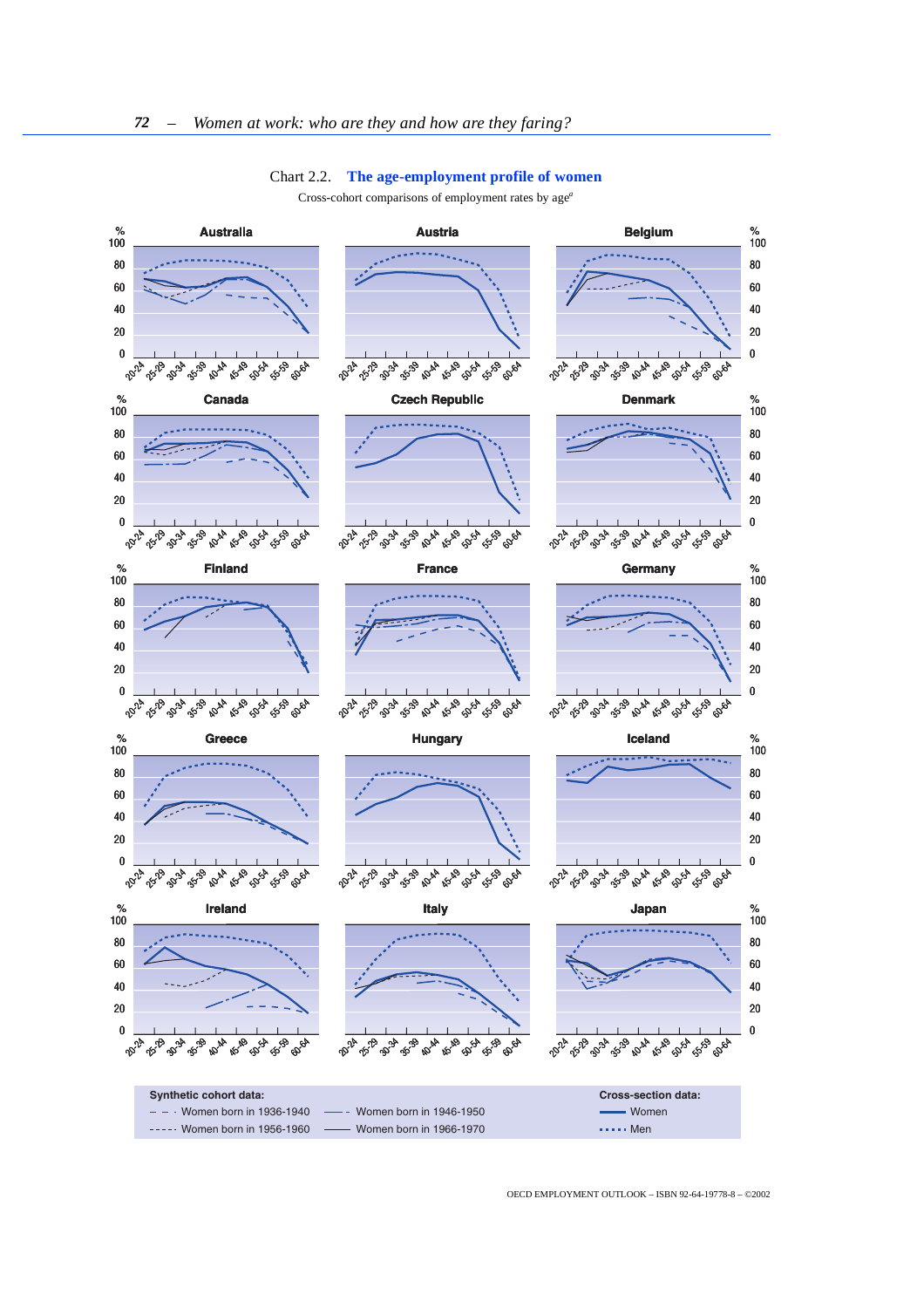### Chart 2.2. **The age-employment profile of women** *(cont.)*

Cross-cohort comparisons of employment rates by age*<sup>a</sup>*



*a)* The chart combines cross-sectional data by age and gender for the year 2000 with "synthetic cohort" data for women belonging to selected age cohorts. In the absence of longitudinal data that follow the same women over the life-cycle, synthetic cohort data were constructed by combining cross-sectional data at five-year intervals. This allowed the employment rates of four cohorts of women to be followed over time, despite being unable to follow individual members of these cohorts<br>Source: OECD, Labour Force Sta

*Source:* OECD, *Labour Force Statistics, 1980-2000*, Part III; European Union Labour Force Survey (data supplied by Eurostat).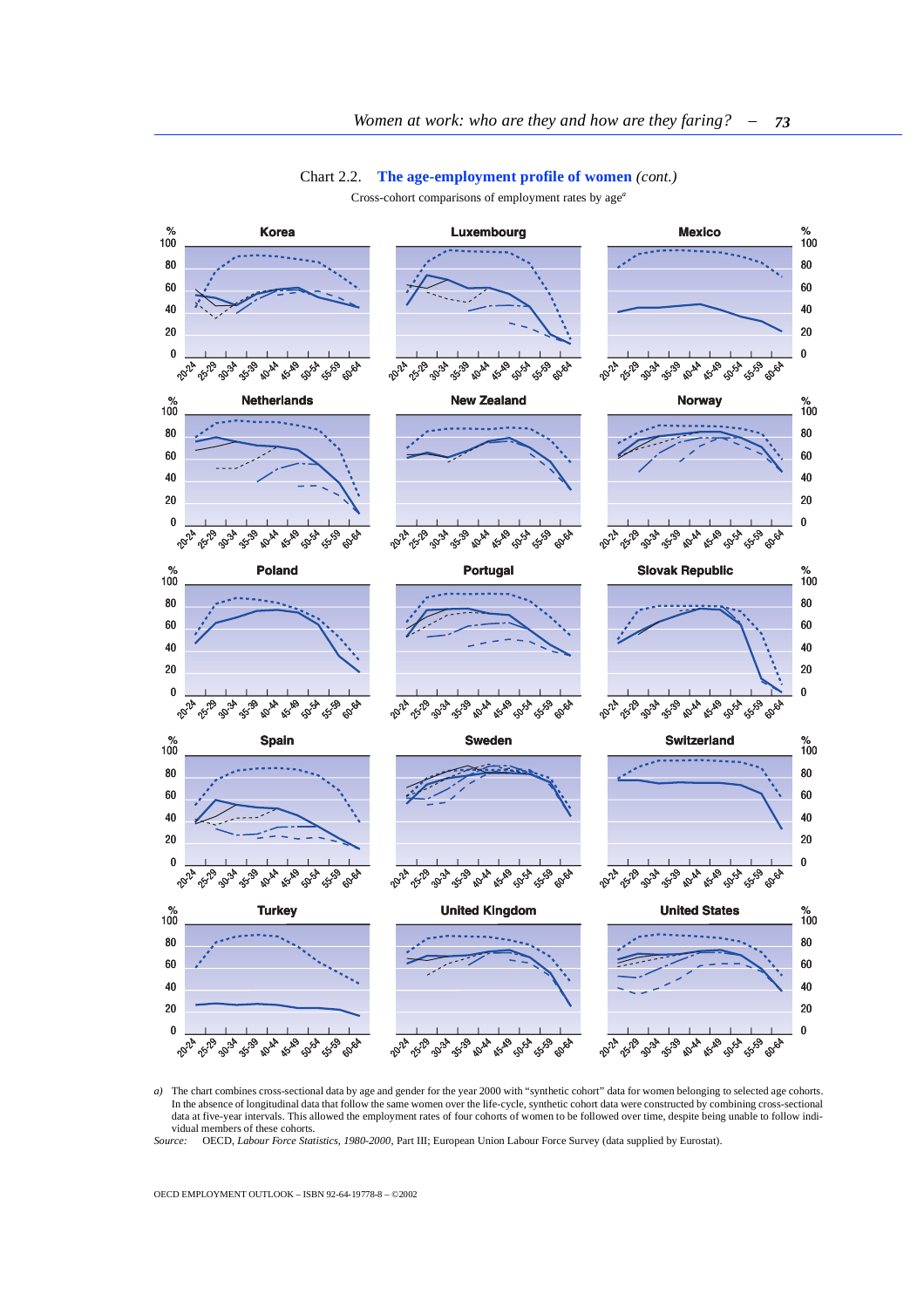<span id="page-13-0"></span>

|                             | Total           |                         | Less than upper secondary education |                         | University/tertiary education |                         |
|-----------------------------|-----------------|-------------------------|-------------------------------------|-------------------------|-------------------------------|-------------------------|
|                             | Employment rate | Gender gap <sup>a</sup> | Employment rate                     | Gender gap <sup>a</sup> | Employment rate               | Gender gap <sup>a</sup> |
| Australia                   | 66.8            | 20.0                    | 58.1                                | 21.5                    | 79.9                          | 11.5                    |
| Austria                     | 73.5            | 16.2                    | 61.6                                | 17.6                    | 86.5                          | 9.2                     |
| Belgium                     | 67.8            | 20.1                    | 47.4                                | 32.3                    | 86.7                          | 8.6                     |
| Canada                      | 74.0            | 11.8                    | 52.0                                | 20.8                    | 79.8                          | 9.2                     |
| <b>Czech Republic</b>       | 73.7            | 15.6                    | 60.5                                | 5.4                     | 82.8                          | 13.3                    |
| Denmark                     | 80.5            | 7.7                     | 68.2                                | 9.2                     | 88.7                          | 4.5                     |
| Finland                     | 77.6            | 7.0                     | 69.5                                | 8.3                     | 84.8                          | 8.0                     |
| France                      | 69.6            | 17.7                    | 56.5                                | 23.6                    | 83.1                          | 8.5                     |
| Germany                     | 71.1            | 16.3                    | 55.4                                | 20.9                    | 83.4                          | 10.5                    |
| Greece                      | 52.6            | 35.9                    | 42.1                                | 45.5                    | 78.4                          | 12.4                    |
| Hungary                     | 61.7            | 16.0                    | 41.3                                | 14.9                    | 78.9                          | 14.7                    |
| Iceland                     | 87.4            | 8.6                     | 86.0                                | 10.5                    | 95.2                          | 3.7                     |
| Ireland                     | 53.1            | 29.0                    | 33.7                                | 39.5                    | 79.9                          | 13.3                    |
| Italy                       | 50.7            | 33.9                    | 35.8                                | 46.8                    | 78.7                          | 12.4                    |
| Japan (1999)                | 62.7            | 31.6                    | 62.6                                | 25.7                    | 62.7                          | 33.5                    |
| Korea                       | 56.3            | 31.8                    | 64.8                                | 20.3                    | 55.0                          | 34.9                    |
| Luxembourg                  | 63.0            | 29.8                    | 55.4                                | 33.6                    | 79.4                          | 14.0                    |
| <b>Netherlands</b>          | 70.9            | 21.4                    | 53.4                                | 32.8                    | 86.6                          | 8.8                     |
| New Zealand (2001)          | 70.6            | 17.0                    | 54.8                                | 21.2                    | 78.7                          | 10.7                    |
| Norway                      | 81.5            | 7.1                     | 63.8                                | 14.6                    | 87.3                          | 4.9                     |
| Poland                      | 72.0            | 9.6                     | 53.6                                | 13.4                    | 92.0                          | 1.5                     |
| Portugal                    | 73.9            | 16.4                    | 71.5                                | 19.7                    | 93.0                          | 2.6                     |
| Slovak Republic             | 64.8            | 13.7                    | 40.9                                | 5.3                     | 82.5                          | 11.1                    |
| Spain                       | 50.6            | 34.8                    | 38.1                                | 45.1                    | 74.0                          | 14.8                    |
| Sweden                      | 81.7            | 4.1                     | 65.4                                | 14.5                    | 87.8                          | 4.3                     |
| Switzerland (2001)          | 76.8            | 18.5                    | 70.3                                | 19.8                    | 85.6                          | 12.0                    |
| <b>United Kingdom</b>       | 73.1            | 14.4                    | 49.7                                | 17.3                    | 86.4                          | 8.0                     |
| United States (1999)        | 74.1            | 14.8                    | 49.7                                | 26.5                    | 81.9                          | 11.6                    |
| OECD unweighted average $b$ | 69.0            | 18.6                    | 55.8                                | 22.4                    | 82.1                          | 11.2                    |

## Table 2.2. **Women's employment rates and the gender employment gap by educational attainment, 2000**

Persons aged 25 to 54 years

*a)* Percentage point difference between the employment rates for men and for women.

*b)* For above countries only.

*Source:* See Annex 2.A.

the limited career opportunities available to women: in Japan, while virtually all men enter firms on the management track, only 10% of women, or 50% of female university graduates, are offered this opportunity (Rebick, 1999).

The data in Table 2.2 also show that cross-country variation in employment rates is much higher among prime-age women with less than upper secondary education than among highly qualified women. In particular, Irish, Italian and Spanish low-educated women have employment rates well below 40%, which translate into an employment gap of about 40 percentage points, compared to both men with the same level of educational attainment and to women with a tertiary education. The integration of low-educated women in the labour market is thus far from complete in these countries.

The gender gap in educational attainment is narrowing, or even reversing, in the OECD area. Women account for less than 45% of persons aged 55 to 64 years holding at least an upper secondary qualification, but their share increases to 48 and 51% respectively for the age groups 35 to 54 years and 25 to 34 years (Table 2.3). In transition countries, widespread and relatively equitable access to education is a positive inheritance from their communist past. In these countries, as well as in Finland, Norway, Sweden and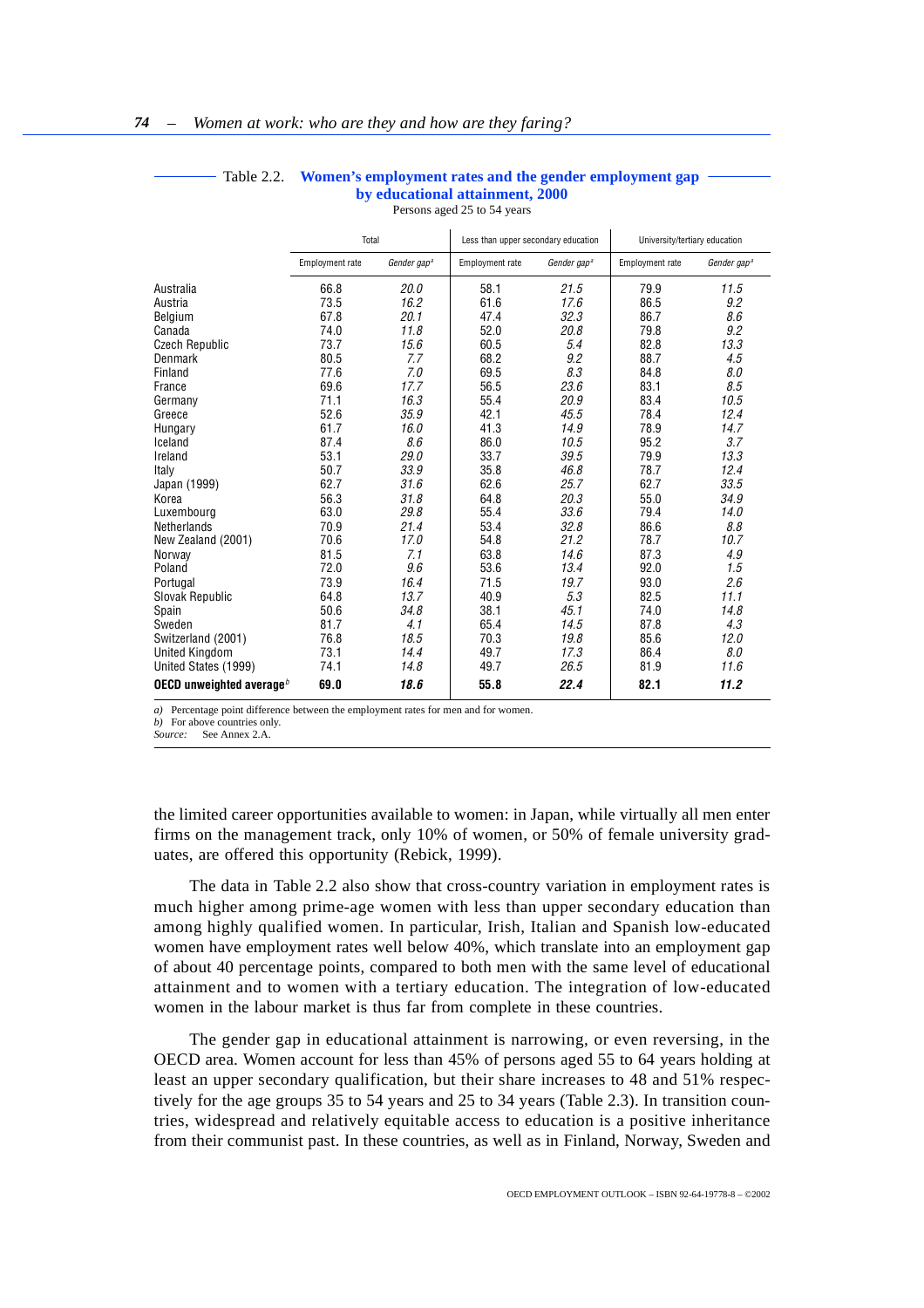<span id="page-14-0"></span>

|                                                                          |       | At least upper secondary education |       |       |       | Tertiary education |       |       |  |
|--------------------------------------------------------------------------|-------|------------------------------------|-------|-------|-------|--------------------|-------|-------|--|
|                                                                          | 25-34 | 35-54                              | 55-64 | Total | 25-34 | $35 - 54$          | 55-64 | Total |  |
| Australia                                                                | 47.6  | 43.6                               | 38.6  | 44.3  | 56.0  | 52.1               | 45.7  | 52.6  |  |
| Austria                                                                  | 47.9  | 45.3                               | 42.7  | 45.7  | 50.3  | 39.0               | 25.1  | 40.2  |  |
| Belgium                                                                  | 51.4  | 50.4                               | 46.7  | 50.3  | 53.7  | 50.4               | 43.3  | 50.7  |  |
| Canada                                                                   | 50.6  | 50.7                               | 49.6  | 50.5  | 51.6  | 49.1               | 47.1  | 49.6  |  |
| <b>Czech Republic</b>                                                    | 48.5  | 47.0                               | 46.2  | 47.3  | 49.2  | 40.5               | 41.7  | 43.1  |  |
| Denmark                                                                  | 51.4  | 47.9                               | 41.8  | 47.8  | 55.4  | 53.1               | 38.3  | 51.7  |  |
| Finland                                                                  | 50.8  | 50.6                               | 51.1  | 50.7  | 59.5  | 53.9               | 47.6  | 54.6  |  |
| France                                                                   | 50.2  | 48.0                               | 44.3  | 48.3  | 54.0  | 50.8               | 46.5  | 51.6  |  |
| Germany                                                                  | 48.4  | 47.1                               | 43.6  | 46.7  | 45.8  | 39.1               | 29.3  | 38.7  |  |
| Greece                                                                   | 52.2  | 49.3                               | 42.6  | 49.5  | 55.2  | 42.9               | 30.3  | 46.0  |  |
| Hungary                                                                  | 63.8  | 53.4                               | 54.7  | 57.4  | 69.5  | 61.7               | 49.2  | 62.3  |  |
| Iceland                                                                  | 51.1  | 42.8                               | 40.2  | 45.0  | 55.9  | 50.5               | 44.8  | 51.9  |  |
| Ireland                                                                  | 54.1  | 53.7                               | 52.8  | 53.7  | 52.0  | 48.1               | 44.9  | 49.4  |  |
| Italy                                                                    | 52.0  | 48.3                               | 42.2  | 49.1  | 55.3  | 46.9               | 39.9  | 48.7  |  |
| Japan (1999)                                                             | 50.8  | 50.2                               | 48.8  | 50.2  | 50.7  | 44.0               | 45.5  | 34.2  |  |
| Korea                                                                    | 48.9  | 41.3                               | 25.1  | 43.4  | 44.6  | 30.9               | 15.6  | 36.5  |  |
| Luxembourg                                                               | 49.1  | 45.3                               | 39.9  | 45.7  | 47.4  | 42.2               | 29.3  | 42.4  |  |
| Netherlands                                                              | 50.8  | 46.8                               | 40.3  | 47.1  | 50.5  | 41.8               | 37.5  | 43.9  |  |
| New Zealand (2001)                                                       | 52.0  | 50.1                               | 46.8  | 50.2  | 49.0  | 46.5               | 42.0  | 47.3  |  |
| Norway                                                                   | 49.8  | 48.8                               | 47.5  | 48.9  | 55.2  | 48.9               | 43.8  | 50.4  |  |
| Poland                                                                   | 52.2  | 51.0                               | 53.2  | 51.7  | 62.8  | 58.0               | 57.3  | 59.4  |  |
| Portugal                                                                 | 55.7  | 52.8                               | 44.6  | 53.5  | 60.5  | 57.6               | 50.6  | 58.1  |  |
| Slovak Republic                                                          | 60.9  | 51.4                               | 49.6  | 54.9  | 58.8  | 53.9               | 44.2  | 54.5  |  |
| Spain                                                                    | 52.9  | 47.9                               | 38.0  | 49.2  | 55.0  | 46.2               | 33.4  | 48.9  |  |
| Sweden                                                                   | 48.9  | 50.9                               | 50.7  | 50.2  | 53.1  | 53.8               | 51.3  | 53.2  |  |
| Switzerland (2001)                                                       | 50.6  | 46.1                               | 44.3  | 46.9  | 34.6  | 32.4               | 20.8  | 31.1  |  |
| <b>United Kingdom</b>                                                    | 49.2  | 47.6                               | 34.5  | 46.5  | 46.8  | 47.0               | 36.2  | 45.6  |  |
| United States (1999)                                                     | 51.5  | 51.2                               | 52.1  | 51.4  | 53.4  | 50.0               | 45.0  | 50.3  |  |
| OECD unweighted average <sup>a</sup>                                     | 51.6  | 48.5                               | 44.7  | 49.1  | 53.1  | 47.5               | 40.2  | 48.1  |  |
| a) For above countries only.<br>$Sourca$ , $Saa \Lambdannay \mathcal{A}$ |       |                                    |       |       |       |                    |       |       |  |

### Table 2.3. **Female share by educational attainment and age, 2000**

Percentage of women in the total population in each category

**See Annex 2.A.** 

the United States, the education gap in favour of men has been negligible or even negative and quite stable across all of the age cohorts currently in the labour force.

The closing of the gender education gap is even more visible for tertiary education.<sup>3</sup> In the oldest cohort, men outnumber women among persons with tertiary education by a substantial number in most countries. In 22 of the 28 countries for which data are available the opposite is true for the younger generation aged 25 to 34 years. Among this age group, Hungary, Poland and Portugal record a gender gap of over 10 percentage points in *favour* of women, whereas Switzerland is the only country with a gap of over 15 percentage points in favour of men. The countries where the proportion of women holding a tertiary degree has increased the most (by at least 20 percentage points) are Austria, Greece, Hungary, Korea and Spain.

The observation that the balance in educational attainment between women and men is more and more equal across both sexes, not to say favouring women, in all OECD countries, suggests that women are increasingly better positioned for successful labour force participation. Important gender differences remain, however, in the fields of study typically undertaken by men and women at tertiary level (Eurostat, 2001, OECD, 2001*a*). To a large degree, the educational choices of young women are still directed at the fields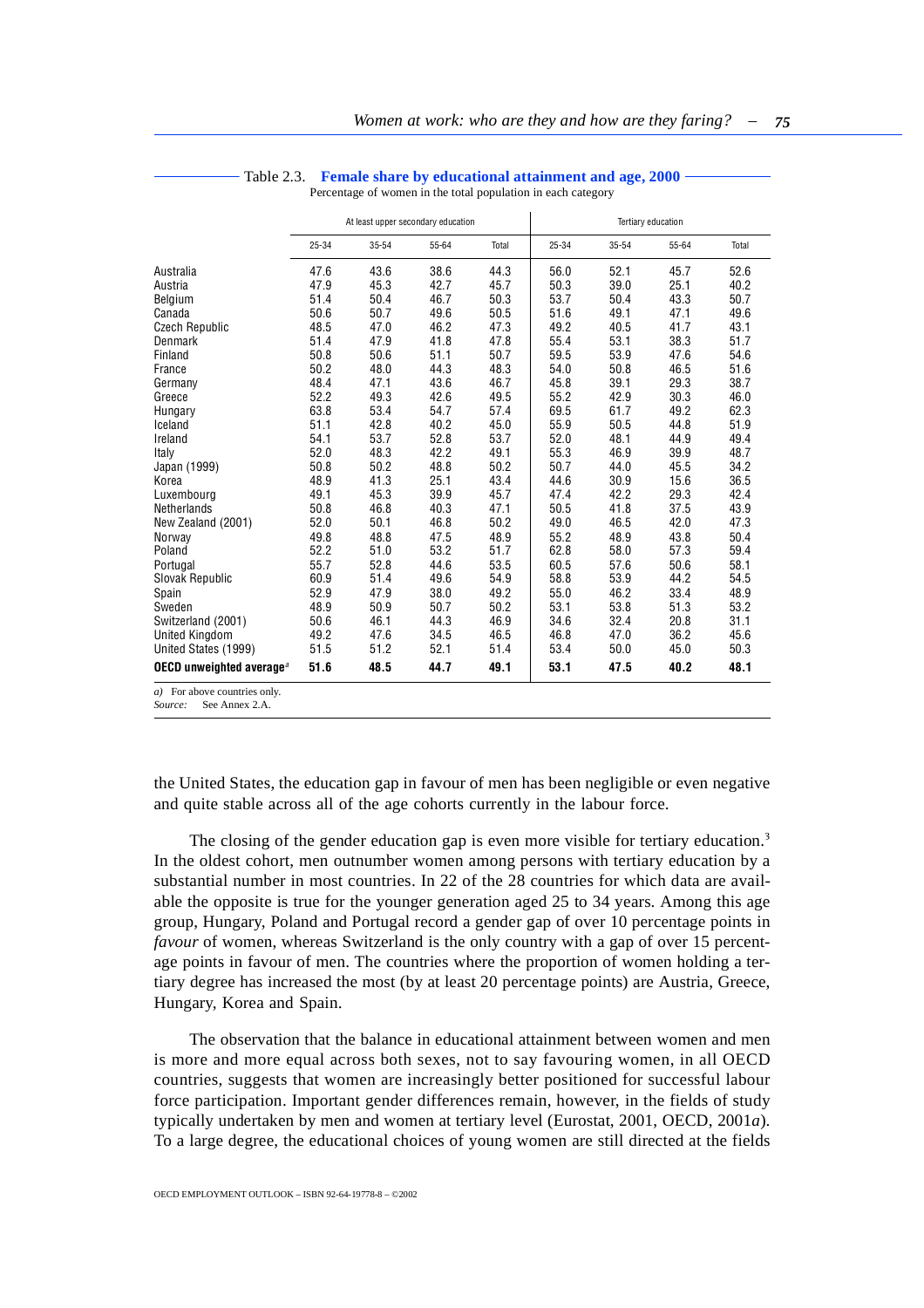of health and welfare (especially the more practical/technical/occupationally-specific programmes) and of the humanities, arts and education. Although increasing numbers of women are studying traditionally male fields, such as mathematics/computer science, life and physical sciences and engineering/applied sciences, they are still far from equal representation.<sup>4</sup> These differences in the content of schooling appear to be important for explaining the differing fortunes of women and men in the labour market, including some part of the female-male wage gap.<sup>5</sup>

It is not clear why women choose different fields of study than men, despite the apparently disadvantageous impact on their career prospects, nor whether and how policy should address this issue. Brown and Corcoran (1997) put forward three possible explanations. On the one hand, it is possible that some majors provide training and skills that enhance students' productivity as workers. If this were the case, encouraging more young women to undertake "profitable" fields of study could be an effective way to reduce the male-female wage gap. On the other hand, students' choices of fields of study may reflect their underlying abilities and preferences. To the extent that this is true, steering women into traditionally male majors may be undesirable and do little to reduce the gender wage gap. Similarly, if women stay out of "male" fields because the labour market rewards men more than women for these fields, either in terms of hiring opportunities or wages, equalising the distribution of study programmes without also promoting equal opportunities in employment would do little to equalise men's and women's wages.

The available evidence suggests that women and men do not differ in many of their underlying abilities,<sup>6</sup> but they do differ in their attitudes towards work, with a large share of them continuing to attach importance to traditional gender roles. As a result, Hakim (1996) emphasises the role of preferences as important determinants of work-lifestyle choices and behaviour in prosperous modern societies. In particular, she notes that women are heterogeneous in their preferences towards how best to manage the conflict between family and employment and not all those who obtain qualifications will be seeking a career, as distinct from reasonably interesting and well-paid jobs, whenever they decide to work. The choice of field of study is a first, clear indication of such work-lifestyle preferences. While recognising the utility of preference theory in emphasising values, attitudes and personal preferences as potentially important determinants of women's labour market behaviour, it must be noted that this behaviour is influenced by learned cultural and social values that may be thought to discriminate against women (and sometimes against men) by stereotyping certain work and life styles as "male" or "female". While women may rarely be offered work in particular occupations, because they do not have the appropriate education, their educational choices may be dictated, at least in part, by their expectations that these types of employment opportunities are not available to them, as well as by gender stereotypes that are prevalent in society.

### **C. Employment rates by gender and presence of children**

The impact of parenthood on employment rates works in opposite directions for women and men: while women's workrates generally decrease, men's increase, in line with the traditional model of specialisation of gender roles within the household. As a consequence, the gender gap in employment widens dramatically as the number of children increases (Table 2.4): the average gender employment gap in the OECD area being of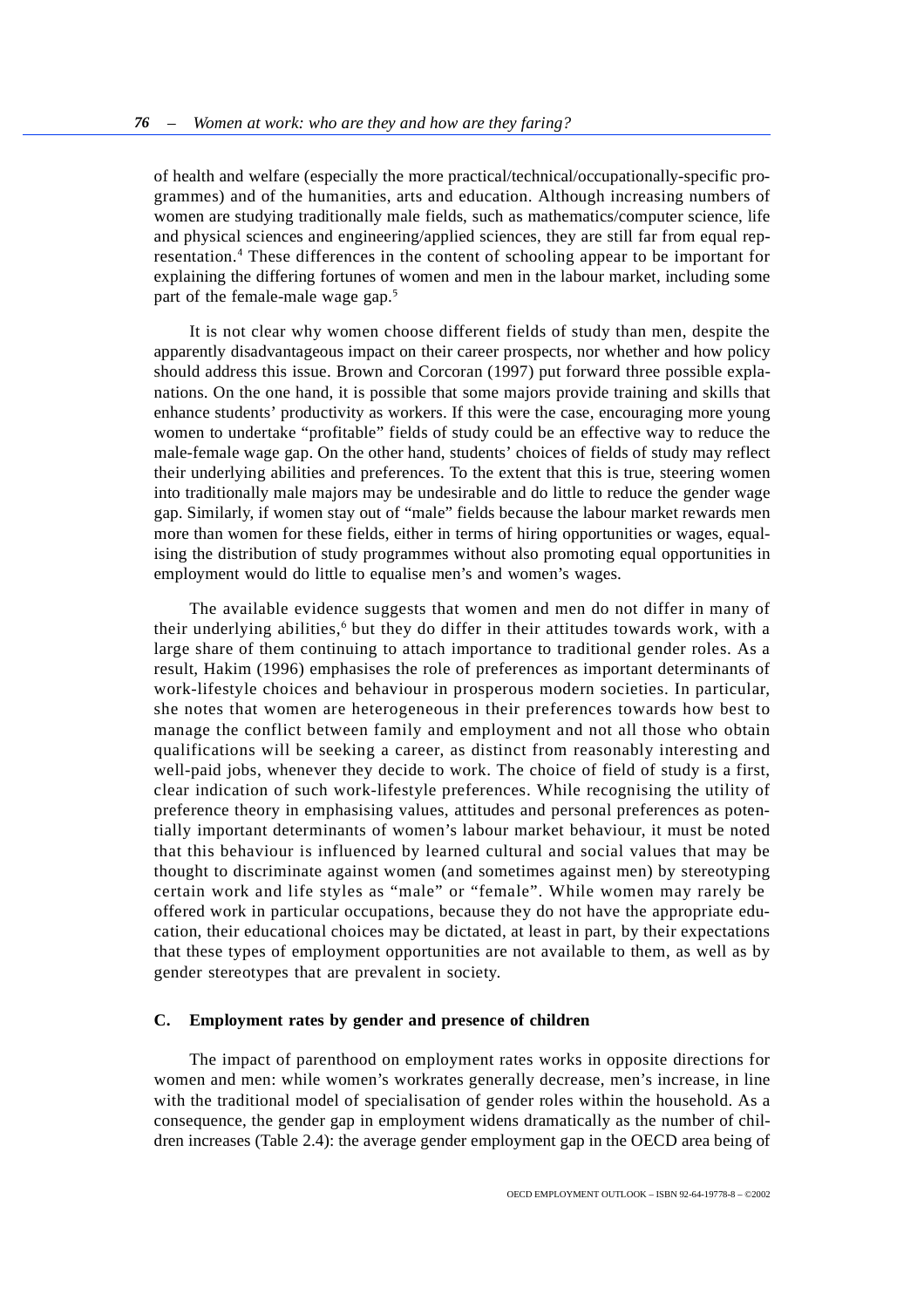<span id="page-16-0"></span>

|                             | Total              |                         |                    | No children             |                    | One child               |                    | Two or more children    |
|-----------------------------|--------------------|-------------------------|--------------------|-------------------------|--------------------|-------------------------|--------------------|-------------------------|
|                             | Employment<br>rate | Gender gap <sup>a</sup> | Employment<br>rate | Gender gap <sup>a</sup> | Employment<br>rate | Gender gap <sup>a</sup> | Employment<br>rate | Gender gap <sup>a</sup> |
| Australia                   | 66.8               | 20.0                    | 68.4               | 16.1                    | 55.3               | 33.3                    | 43.2               | 47.5                    |
| Austria                     | 73.5               | 16.2                    | 76.0               | 10.5                    | 75.6               | 18.5                    | 65.7               | 29.0                    |
| Belgium                     | 67.8               | 20.1                    | 65.6               | 17.4                    | 71.8               | 23.5                    | 69.3               | 24.7                    |
| Canada                      | 74.0               | 11.8                    | 76.5               | 6.0                     | 74.9               | 14.9                    | 68.2               | 23.6                    |
| <b>Czech Republic</b>       | 73.7               | 15.6                    | 80.8               | 5.4                     | 72.3               | 21.2                    | 59.4               | 33.5                    |
| Denmark (1998)              | 80.5               | 7.7                     | 78.5               | 7.7                     | 88.1               | 3.5                     | 77.2               | 12.9                    |
| <b>Finland (1997)</b>       | 77.6               | 7.0                     | 79.2               | 0.1                     | 78.5               | 11.8                    | 73.5               | 19.7                    |
| France                      | 69.6               | 17.7                    | 73.5               | 9.6                     | 74.1               | 18.7                    | 58.8               | 32.9                    |
| Germany                     | 71.1               | 16.3                    | 77.3               | 7.2                     | 70.4               | 21.2                    | 56.3               | 35.6                    |
| Greece                      | 52.6               | 35.9                    | 53.1               | 31.1                    | 53.9               | 40.3                    | 50.3               | 45.4                    |
| Hungary                     | 61.7               | 16.0                    |                    |                         |                    | $\cdot$ .               |                    | $\cdot$                 |
| Iceland                     | 87.4               | 8.6                     | 89.1               | $\ddot{\phantom{a}}$    | 89.3               |                         | 80.8               | $\cdot$ .               |
| Ireland                     | 53.1               | 29.0                    | 65.8               | 14.1                    | 51.0               | 33.2                    | 40.8               | 43.2                    |
| Italy                       | 50.7               | 33.9                    | 52.8               | 26.2                    | 52.1               | 40.9                    | 42.4               | 49.9                    |
| Japan (1999)                | 62.7               | 31.6                    | $\ddotsc$          |                         | $\ddotsc$          |                         | $\ddotsc$          | $\cdot$                 |
| Korea                       | 56.3               | 31.8                    |                    |                         | $\ddotsc$          |                         |                    | $\cdot$                 |
| Luxembourg                  | 63.0               | 29.8                    | 68.7               | 21.3                    | 65.8               | 30.4                    | 50.1               | 46.1                    |
| Netherlands                 | 70.9               | 21.4                    | 75.3               | 15.6                    | 69.9               | 24.3                    | 63.3               | 30.8                    |
| New Zealand (2001)          | 70.6               | 17.0                    | 80.7               | 5.7                     | 66.9               | 20.2                    | 58.9               | 30.9                    |
| Norway                      | 81.5               | 7.1                     | 82.9               | 5.9                     | 83.3               |                         | 78.0               |                         |
| Poland                      | 72.0               | 9.6                     |                    |                         |                    |                         |                    |                         |
| Portugal                    | 73.9               | 16.4                    | 72.6               | 13.4                    | 78.5               | 16.6                    | 70.3               | 24.8                    |
| Slovak Republic             | 64.8               | 13.7                    |                    |                         |                    |                         |                    |                         |
| Spain                       | 50.6               | 34.8                    | 54.6               | 26.0                    | 47.6               | 44.7                    | 43.3               | 48.6                    |
| Sweden                      | 81.7               | 4.1                     | 81.9               | $-0.4$                  | 80.6               | 9.8                     | 81.8               | 9.4                     |
| Switzerland (2001)          | 76.8               | 18.5                    | 84.3               | 9.4                     | 75.5               | 19.7                    | 65.5               | 32.5                    |
| United Kingdom              | 73.1               | 14.4                    | 79.9               | 5.4                     | 72.9               | 17.1                    | 62.3               | 28.2                    |
| United States (1999)        | 74.1               | 14.8                    | 78.6               | 7.2                     | 75.6               | 17.4                    | 64.7               | 29.0                    |
| OECD unweighted average $b$ | 69.0               | 18.6                    | 73.7               | 11.8                    | 70.6               | 22.9                    | 61.9               | 32.3                    |

## Table 2.4. **Women's employment rates and the gender employment gap by presence of children, 2000**

Persons aged 25 to 54 years

Data not available.

*a)* Percentage point difference between the employment rates for men and for women.

*b)* For above countries only.

*Sources and definitions:* See Annex 2.A.

12 percentage points for childless persons but of 32 points for persons with two or more children. Other notable patterns include:

- In Australia, Ireland and New Zealand, having one child under 15 years of age has a significant dampening effect on mothers' employment rates, of 10 percentage points or more. By contrast, in Belgium, Denmark, and Portugal, the employment rate is actually higher for women with one child than for childless women by at least five points.
- The negative impact on women's employment is more visible when there is more than one child.<sup>7</sup> Workrates of mothers of at least two children are systematically lower than those of only one, with the notable exceptions of Belgium and Sweden where the presence of children has no impact on the female employment rate (however, if the observation is restricted to the age group of 25 to 34 years, where it is more likely that there are young children, employment rates do decrease with the number of children).
- The impact of two or more children is particularly pronounced in Australia, the Czech Republic, Germany, Ireland and New Zealand, as the employment rate of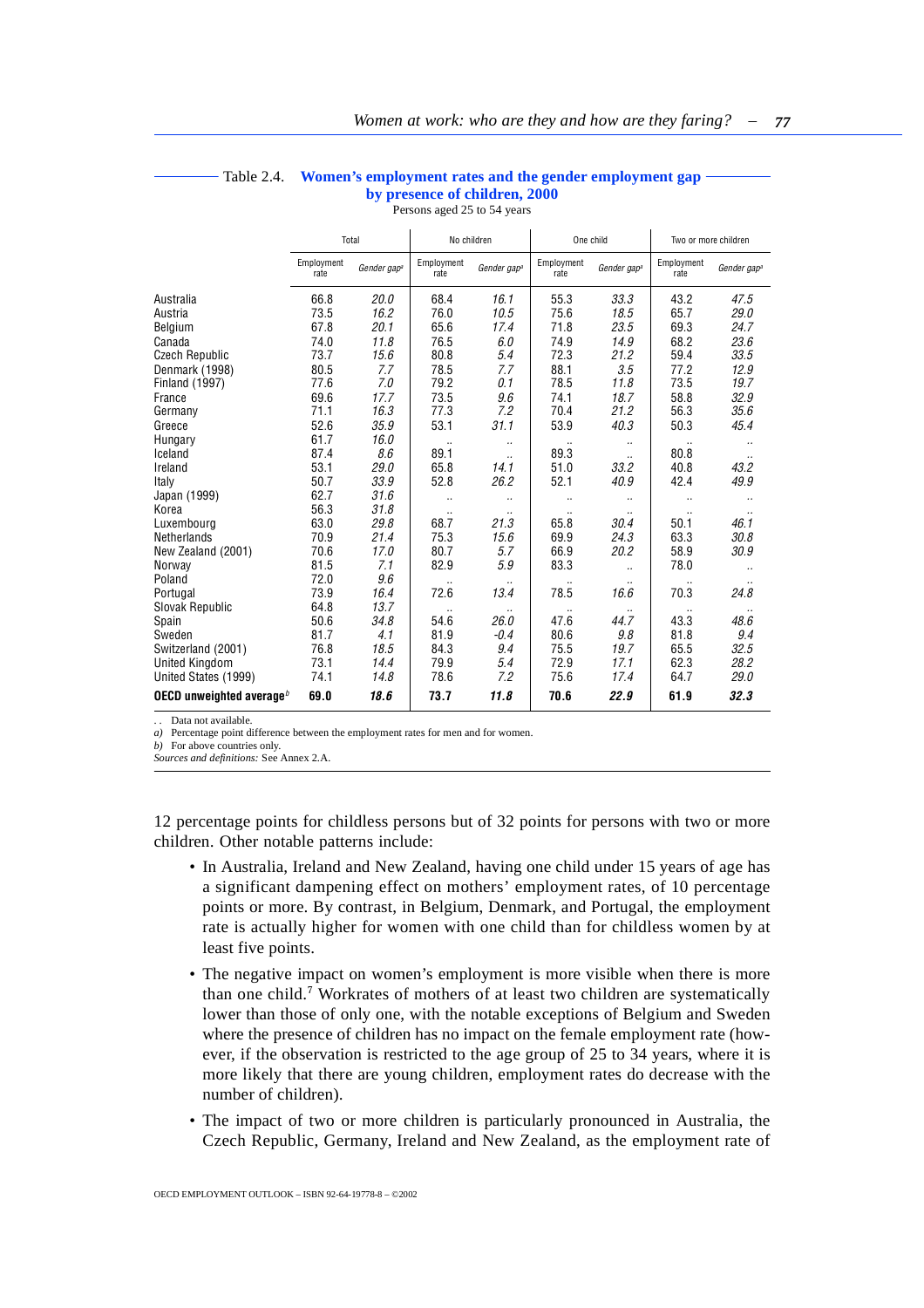<span id="page-17-0"></span>mothers of two or more children is more than 20 percentage points lower than that of childless women. Besides in Belgium and Sweden, it is negligible in Denmark, Greece, Norway and Portugal.

• The negative impact of motherhood on employment does not imply that employment rates of women without children are high in all countries: they range from a low of just 53% in Italy to a maximum of 89% in Iceland. Furthermore, some of the countries with low overall female employment rates (Greece, Italy, Spain) do not display an above-average size of the impact of parenthood on employment rates. Accordingly, cross-national differences in employment rates of women are *not* only due to variation in the extent of labour market integration of mothers.

Parenthood is also associated with a higher incidence of part-time work among mothers, especially if there are two or more children, whereas it reduces the already low incidence of part-time work for men<sup>8</sup> (Table 2.5). In the Netherlands, the large majority  $$ over 80% – of mothers of two or more children work part time. In Australia, Germany, Switzerland and the United Kingdom, this share is also very high, 60% or more.

|                                      |             |           | Women                   |       |             | Men           |       |
|--------------------------------------|-------------|-----------|-------------------------|-------|-------------|---------------|-------|
|                                      | No children | One child | Two or more<br>children | Total | No children | With children | Total |
| Australia                            | 40.8        | 54.1      | 63.1                    | 41.8  | 8.0         | 5.5           | 6.9   |
| Austria                              | 17.4        | 33.6      | 43.7                    | 26.7  | 2.1         | 1.7           | 1.9   |
| Belgium                              | 29.2        | 34.7      | 46.1                    | 34.7  | 6.5         | 5.1           | 5.9   |
| Canada                               | 17.0        | 22.9      | 30.7                    | 21.4  | 5.2         | 3.2           | 4.3   |
| <b>Czech Republic</b>                | 2.6         | 4.5       | 7.5                     | 4.0   | 1.0         | 0.4           | 0.7   |
| Denmark (1998)                       | 18.5        | 13.3      | 16.2                    | 16.6  | $\ddotsc$   | $\ddotsc$     | 3.7   |
| <b>Finland (1997)</b>                | 7.5         | 8.6       | 13.6                    | 9.2   | $\cdot$ .   | $\cdot$ .     | 3.7   |
| France                               | 20.0        | 23.7      | 31.8                    | 23.7  | 5.2         | 3.6           | 4.4   |
| Germany                              | 24.0        | 45.3      | 60.2                    | 35.2  | 4.2         | 2.3           | 3.4   |
| Greece                               | 8.4         | 9.7       | 11.2                    | 9.2   | 2.8         | 2.5           | 2.7   |
| Hungary                              | $\ddotsc$   | $\cdot$ . | $\ddotsc$               | 4.9   | $\ddotsc$   | $\ldots$      | 1.2   |
| Iceland                              | $\ddotsc$   |           |                         | 28.4  | $\ddotsc$   | $\cdot$ .     | 3.3   |
| Ireland                              | 16.6        | 37.2      | 46.4                    | 29.7  | 4.3         | 3.6           | 4.0   |
| Italy                                | 20.0        | 27.2      | 34.4                    | 24.1  | 5.5         | 4.5           | 5.1   |
| Japan                                |             | ٠.        | $\ddotsc$               | 38.4  | $\ddotsc$   | $\ddotsc$     | 6.2   |
| Korea                                | $\ddotsc$   | $\ddotsc$ | $\ddotsc$               | 8.7   | $\ddotsc$   | $\ddotsc$     | 3.3   |
| Luxembourg                           | 19.9        | 32.7      | 48.1                    | 29.0  | 1.4         | 1.6           | 1.5   |
| <b>Netherlands</b>                   | 38.3        | 72.6      | 82.7                    | 55.9  | 6.2         | 4.6           | 5.5   |
| New Zealand (2001)                   | 20.6        | 37.6      | 50.8                    | 32.4  | 5.9         | 5.3           | 5.6   |
| Norway                               | 24.7        | 33.5      | 41.1                    | 31.8  | 5.0         | $\ddotsc$     | 5.0   |
| Poland                               |             |           | $\ddotsc$               | 15.1  |             |               | 5.8   |
| Portugal                             | 11.5        | 10.5      | 11.3                    | 11.2  | 2.7         | 1.3           | 2.0   |
| Slovak Republic                      |             |           |                         | 2.3   |             |               | 0.8   |
| Spain                                | 13.7        | 17.4      | 18.6                    | 15.3  | 2.6         | 1.2           | 1.9   |
| Sweden                               | 14.6        | 16.7      | 22.2                    | 17.9  | 5.2         | 3.4           | 4.3   |
| Switzerland (2001)                   | 34.2        | 58.0      | 66.5                    | 47.1  | 6.1         | 3.6           | 4.9   |
| <b>United Kinadom</b>                | 23.7        | 46.6      | 62.8                    | 38.6  | 4.1         | 3.2           | 3.7   |
| United States (1999)                 | 10.1        | 15.8      | 23.6                    | 14.6  | 3.5         | 1.8           | 2.7   |
| OECD unweighted average <sup>a</sup> | 18.7        | 28.7      | 36.6                    | 23.2  | 4.2         | 2.9           | 3.6   |

Table 2.5. **Part-time work, by gender and presence of children, 2000** Percentage of persons working part time in total employment by category, workers aged 25 to 54 years

. . Data not available.

*a)* For above countries only.

*Sources and definitions:* See Annex 2.A.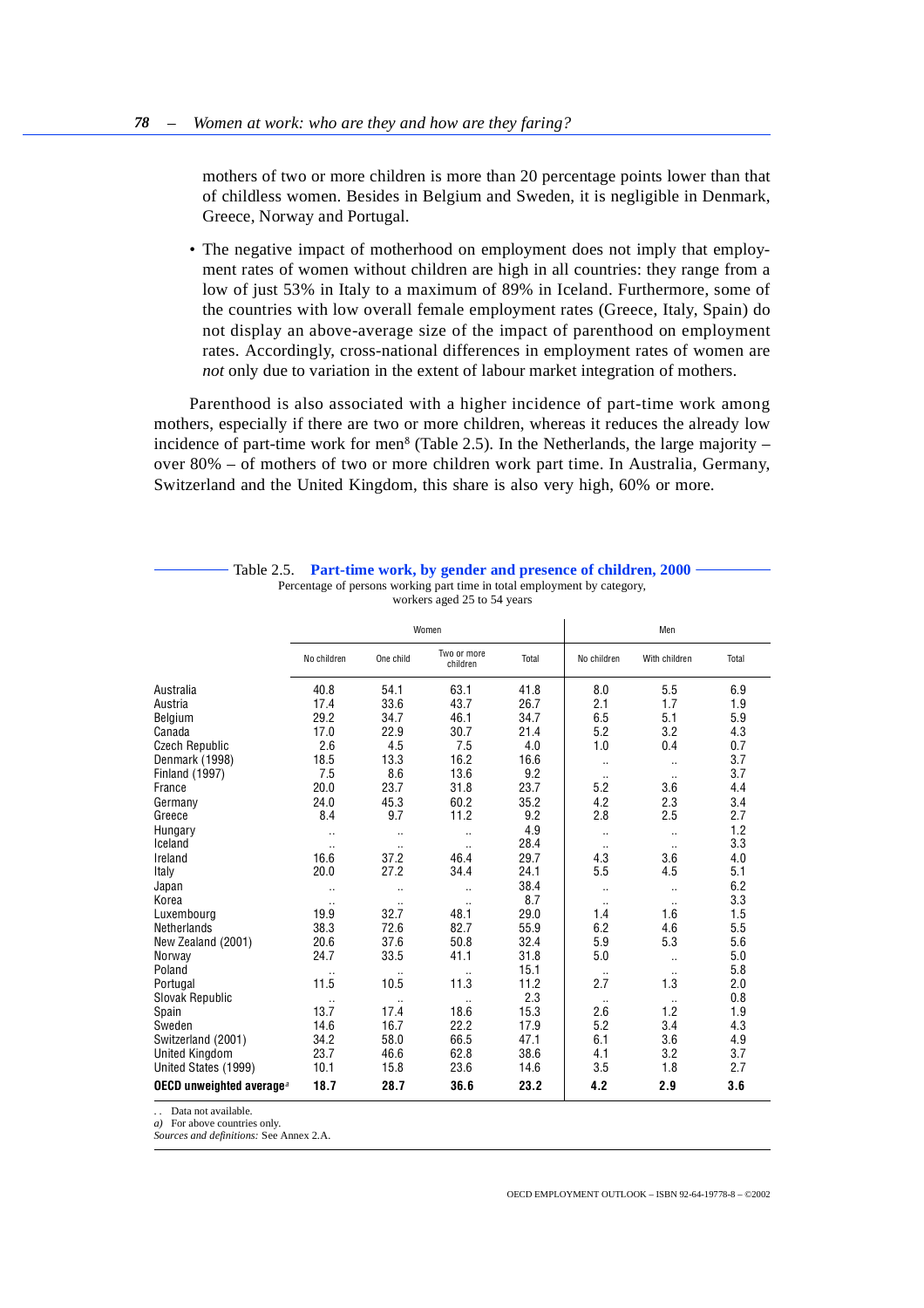The strongly negative impact of children on women's employment in many OECD countries should not be allowed to obscure the importance of low educational attainment as a barrier to employment. Indeed, employment rates of mothers of two or more children are in most cases higher than for women with less than upper secondary education, irrespective of whether they have children or not. While the recent policy debate has tended to focus on work-family reconciliation policies, increased attention may need to be paid to expanding employment opportunities and reducing supply-side constraints on the participation of loweducated women. On the other hand, the difficulties of combining work and family in some countries may discourage labour market entry of women, especially those with low-earnings potential, who expect to become mothers or they may be manifesting themselves in low fertility rates (for a discussion of the relationship between fertility and employment, see OECD, 2001*b*), suggesting that reconciliation policies must remain a policy priority. In order to inform better policy design on this issue, Section 2.D focuses on the combined effect of education and the presence of children on female employment rates.

## **D. The combined effect of education and presence of children on female employment**

Table 2.6 compares the relative frequencies of different employment statuses for women with different family situations and levels of educational attainment. The two panels of Table 2.6 represent two different ways of looking at the same picture and must be seen in combination: Panel A focuses on the impact of motherhood on female employment patterns at two different levels of educational attainment, whereas Panel B focuses on the impact of raising the level of education, from less than upper secondary to tertiary, on employment rates for women with and without children.

Panel A shows that the impact of motherhood on female employment patterns has both an employment-rate and a working-time effect. Mothers are less likely to be employed, and in particular full-time employed, than childless women. This occurs at any level of educational attainment, with the only notable exception of Portugal. However, while at low levels of educational attainment motherhood has only limited influence on the frequency of parttime work, the substitution of part-time for full-time work is generally more important than the employment effect for women with a tertiary qualification. On average, having children reduces the employment rate by about 8 percentage points, irrespective of educational attainment, and increases the frequency of part-time work by only 2 percentage points for women with less than upper secondary education and by 11 percentage points for women with higher education. This average pattern hides important differences across countries. At a low qualification level, the working-time effect makes up for more than one half of the total reduction in full-time employment in Austria, Belgium, Greece, the Netherlands and the United States, whereas it is virtually absent or even has opposite sign in most other countries. At a high level of educational attainment, the frequency of part-time work is more than 15 percentage points greater for mothers than for childless women in Austria, Germany, the Netherlands, Switzerland and the United Kingdom, whereas it remains virtually unchanged in the Czech Republic, Greece, Portugal and Spain.

Cross-country variation in the impact of children on the employment status of their mothers may be due to differences in the coverage and cost of formal child-care systems for young children. Furthermore, variation in the impact of motherhood at different education levels is likely to reflect differences in the ability to afford child-care. Nevertheless, part of the observed cross-country variation may also be ascribed to differences in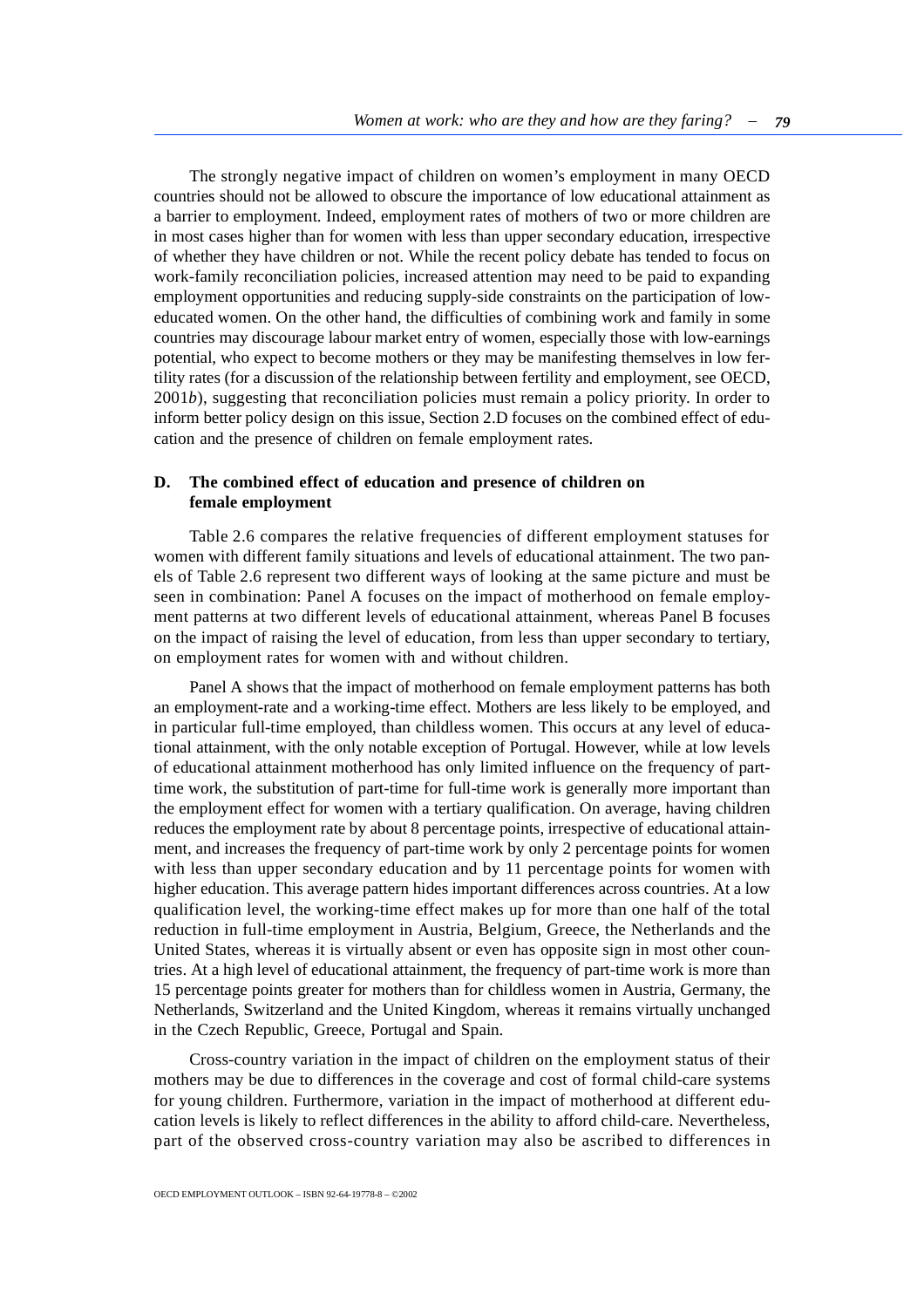#### Table 2.6. **Combined effects of the presence of children and educational attainment on women's employment**

Women aged 25 to 54 years

#### Panel A. **Effect of the presence of children**

<span id="page-19-0"></span>Percentage point difference in the frequency of each category between women with children and women without children Less than upper secondary education **University/tertiary education** Non-employed Part time Full time Non-employed Part time Full time Australia 21.3 –3.5 –17.8 4.0 9.9 –13.9 Austria 4.0 4.4 –8.5 10.8 16.9 –27.7 Belgium –0.8 3.6 –2.8 0.1 8.9 –9.0 Canada 3.0 1.4 –4.4 6.9 7.2 –14.2 Czech Republic 19.4 –0.6 –18.8 21.3 1.9 –23.2 France 13.6 0.1 –13.7 4.4 7.6 –12.1 Germany 17.2 3.8 –21.0 10.8 17.3 –28.1 Greece 0.6 1.2 –1.9 –0.6 1.8 –1.2 Italy 6.0 1.5 –7.5 2.7 4.5 –7.2 Luxembourg 5.5 2.0 −7.5 14.5 7.6 −22.1<br>Netherlands 5.5 8.6 −14.2 7.5 35.5 −43.0 Netherlands 5.5 8.6 –14.2 7.5 35.5 –43.0 Portugal –3.4 –0.6 4.0 –2.0 1.0 1.0 Spain 4.1 1.4 –5.5 9.2 –0.3 –8.9 Sweden 5.5 1.9 –7.5 –2.2 5.1 –2.9 Switzerland 11.5 1.9 –13.5 19.4 26.4 –45.8 United Kingdom 18.2 1.8 −20.0 10.5 21.2 −31.7<br>
United States 1.0 1.6 −2.8 10.9 7.7 −18.7 United States 1.0 1.6 –2.8 10.9 7.7 –18.7 **OECD unweighted average***<sup>a</sup>* **7.8 1.8 –9.6 7.5 10.6 –18.2**

#### Panel B. **Effect of increasing the level of educational attainment**

Percentage point difference in the frequency of each category between women with tertiary education and women with less than upper secondary education

|                                                   |              | Without children |           |              | With children |           |
|---------------------------------------------------|--------------|------------------|-----------|--------------|---------------|-----------|
|                                                   | Non-employed | Part time        | Full time | Non-employed | Part time     | Full time |
| Australia                                         | $-19.8$      | $-3.7$           | 23.5      | $-37.1$      | 9.7           | 27.4      |
| Austria                                           | $-28.4$      | $-8.7$           | 37.1      | $-21.6$      | 3.7           | 17.9      |
| Belgium                                           | $-37.6$      | 9.0              | 28.6      | $-36.8$      | 14.3          | 22.5      |
| Canada                                            | $-30.2$      | 1.5              | 28.7      | $-26.3$      | 7.3           | 19.0      |
| <b>Czech Republic</b>                             | $-25.1$      | 1.6              | 23.5      | $-23.1$      | 4.0           | 19.1      |
| France                                            | $-22.5$      | $-1.7$           | 24.2      | $-31.6$      | 5.9           | 25.7      |
| Germany                                           | $-24.8$      | $-9.0$           | 33.8      | $-31.1$      | 4.4           | 26.7      |
| Greece                                            | $-37.1$      | 10.8             | 26.3      | $-38.4$      | 11.4          | 26.9      |
| Italy                                             | $-47.4$      | 25.0             | 22.3      | $-50.7$      | 28.0          | 22.7      |
| Luxembourg                                        | $-30.7$      | 1.1              | 29.6      | $-21.7$      | 6.6           | 15.1      |
| Netherlands                                       | $-34.0$      | $-9.7$           | 43.6      | $-32.0$      | 17.2          | 14.8      |
| Portugal                                          | $-24.9$      | 7.0              | 17.9      | $-23.4$      | 8.6           | 14.8      |
| Spain                                             | $-43.5$      | $-0.9$           | 44.4      | $-38.3$      | $-2.6$        | 40.9      |
| Sweden                                            | $-16.2$      | $-6.5$           | 22.7      | $-23.9$      | $-3.3$        | 27.2      |
| Switzerland                                       | $-22.1$      | $-12.1$          | 34.2      | $-14.2$      | 12.3          | 1.9       |
| United Kingdom                                    | $-32.8$      | $-13.3$          | 46.1      | $-40.4$      | 6.1           | 34.3      |
| <b>United States</b>                              | $-36.5$      | 1.2              | 35.6      | $-26.7$      | 7.2           | 19.7      |
| OECD unweighted average <sup><math>a</math></sup> | $-30.2$      | $-0.5$           | 30.7      | $-30.4$      | 8.3           | 22.2      |
| a) For above countries only.<br>$\sim$            |              |                  |           |              |               |           |

*Source:* See Annex 2.A.

women's preferences and in social norms regarding the appropriateness and desirability of women working when they have young children. As was stressed in OECD (2001*b*), the two factors are closely inter-related, in that a developed system of child care must be viewed both as an outcome of women's integration in the labour market and as a catalyst for changing cultural gender roles.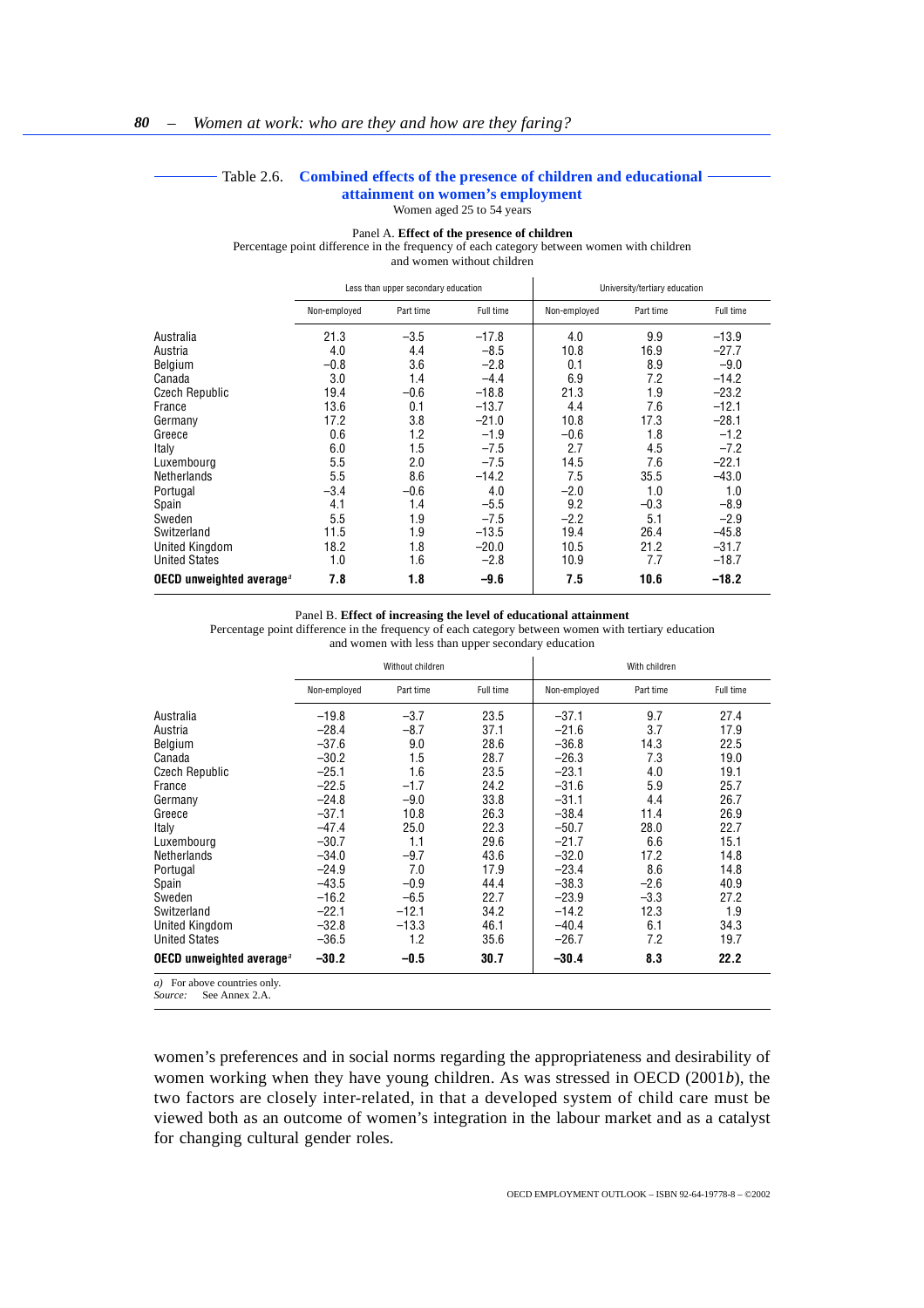Panel B looks at the impact of different educational attainment levels on employment for women with and without children. The effect of increasing the level of education, from less than upper secondary to tertiary, on both full-time and total employment is always positive, regardless of the presence of children. On average, employment rates of both mothers and childless women increase to a similar extent – by about 30 percentage points – when comparing women with tertiary education to women with less than upper secondary education. It is, rather, the composition of the increase in employment that is affected by the presence of children, as highly-educated mothers opt for part-time work more often than their childless peers (with the sole exception of Spain). This difference might reflect the higher hourly wages available to more educated mothers, who may consider themselves better able to "afford" part-time work. The observation that higher educational attainment significantly increases women's employment, whether or not they have children, lends support to the policy conclusion that family-friendly policies are not the only relevant policy area for governments wishing to raise female employment rates. Expanding employment opportunities for loweducated women appears to be at least as important.

## **E. A dynamic view: the accumulation of employment experience**

It is not only weekly working hours that differ for men and women but also the total time worked over the life-cycle. The observation of cross-sectional information on employment hides movements into and out of activity and transitions between full-time and part-time work in the labour market experience of individuals. Understanding how labour market experience accumulates is important for policy purposes since work interruptions may impede human capital formation and thereby productivity and wages.<sup>9</sup> Labour market experience for women is likely to be shorter, on average, than for men insofar as it is interrupted by child birth and looking after children. Cross-national evidence on the *actual* labour market experiences of individuals is, however, scarce, given the lack of longitudinal data spanning a sufficiently long period to cover the working life of individuals. However, longitudinal data covering only a few years may still be useful to gather an insight into how rapidly labour market experience accumulates in relation to gender and other factors like the presence of children and education. The analysis in this section uses five waves from the European Community Household Panel (ECHP) for European Union countries and a slightly longer observation period from other panel datasets for Canada, Germany, the United Kingdom and the United States (see Annex 2.A for details on the data used).

Table 2.7 is a transition table showing, for women and men separately, movements between the working-time status of employed individuals in a given year and their labour force and working time status 4 or 5-7 years later. The following features are common across all countries: of those who are working full-time at the beginning of the period, men are more likely than women to be still working full-time at the end of the period; conversely, of those who start as part-time workers, women have a higher propensity to remain in this state than men; men leaving full-time employment end up more often without a job than with a part-time job, whereas this is not always the case for women. In general, part-time work seems to be a more volatile state than full-time work since it changes more often into either non-employment or full-time work. However, this is not true in the case of Dutch women working part time, who are more likely to continue working part time than are full-time workers to remain in full-time employment. By contrast, in France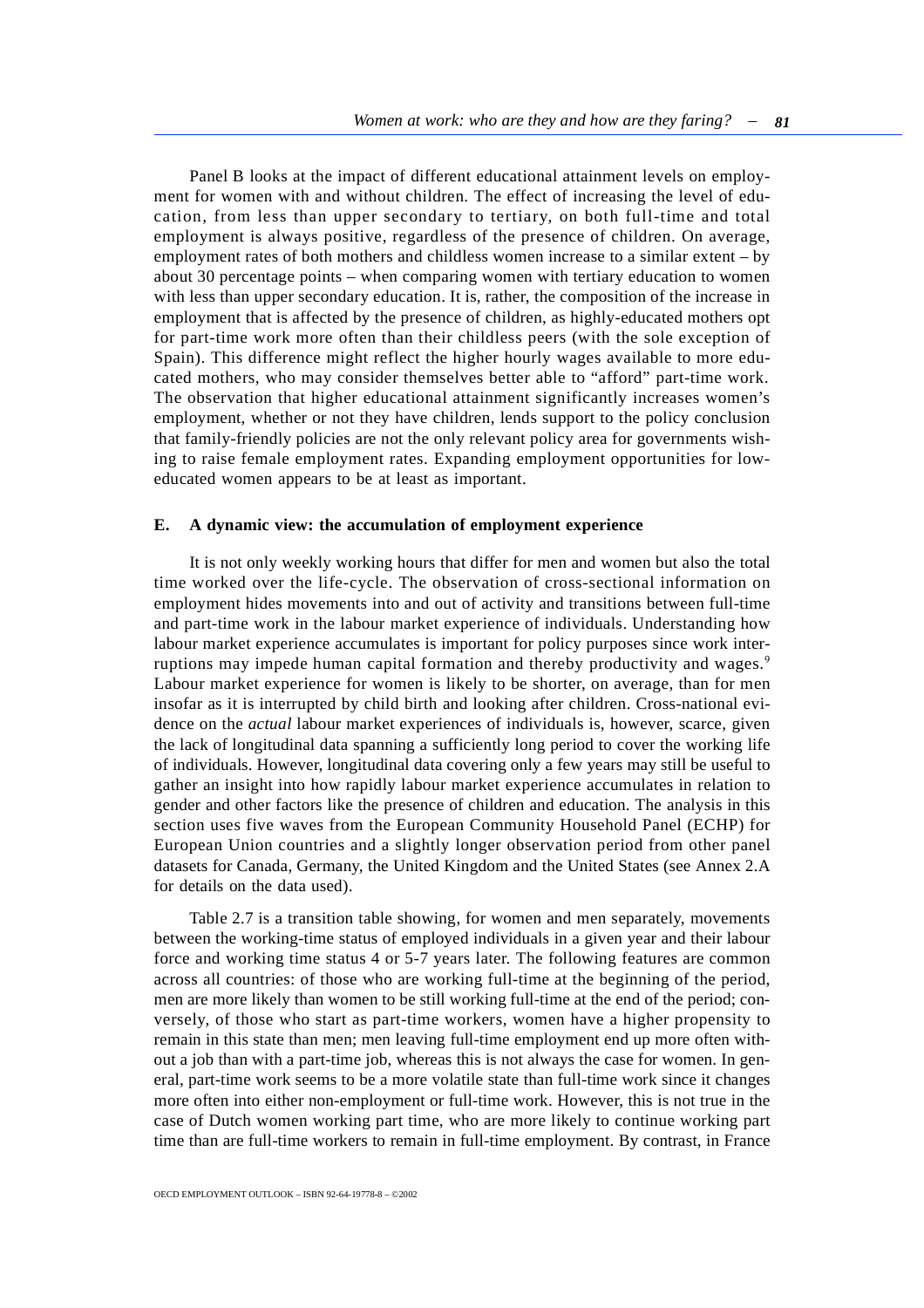### Table 2.7. **Employment transitions by gender**

Percentage of persons aged 20 to 50 years in the starting year by employment status in the final year

<span id="page-21-0"></span>

|                                                      |                        | Women                  |             | Men                    |                        |                      |  |
|------------------------------------------------------|------------------------|------------------------|-------------|------------------------|------------------------|----------------------|--|
| Employment status in the starting year               | Employed,<br>full time | Employed,<br>part time | Not working | Employed,<br>full time | Employed,<br>part time | Not working          |  |
| A. Transitions over 5 years (1994-98)                |                        |                        |             |                        |                        |                      |  |
| Belgium                                              |                        |                        |             |                        |                        |                      |  |
| Employed, full time                                  | 82                     | 11                     | 8           | 96                     |                        |                      |  |
| Employed, part time                                  | 21                     | 65                     | 15          | $\ddot{\phantom{a}}$   | $\ddot{\phantom{a}}$   | $\ddot{\phantom{a}}$ |  |
| <b>Denmark</b>                                       |                        |                        |             |                        |                        |                      |  |
| Employed, full time                                  | 83                     | $\overline{7}$         | 10          | 95                     |                        |                      |  |
| Employed, part time                                  | 46                     | 38                     | 17          | 59                     | $\ddot{\phantom{a}}$   | 24                   |  |
| France                                               |                        |                        |             |                        |                        |                      |  |
| Employed, full time                                  | 80                     | 6                      | 14          | 92                     | 1                      | 7                    |  |
| Employed, part time                                  | 26                     | 39                     | 35          | 47                     | 32                     | 22                   |  |
| Greece                                               |                        |                        |             |                        | $\overline{2}$         | 4                    |  |
| Employed, full time                                  | 74<br>37               | $\overline{7}$<br>35   | 19<br>28    | 94<br>70               | 27                     |                      |  |
| Employed, part time<br>Ireland                       |                        |                        |             |                        |                        | $\ddot{\phantom{a}}$ |  |
| Employed, full time                                  | 71                     | 19                     | 10          | 94                     | 3                      | 3                    |  |
|                                                      | 18                     | 63                     | 20          | 46                     | 37                     |                      |  |
| Employed, part time<br>Italy                         |                        |                        |             |                        |                        | à.                   |  |
| Employed, full time                                  | 80                     | 7                      | 13          | 92                     | 1                      | 7                    |  |
| Employed, part time                                  | 32                     | 50                     | 18          | 55                     | 28                     | 17                   |  |
| Netherlands                                          |                        |                        |             |                        |                        |                      |  |
| Employed, full time                                  | 64                     | 28                     | 8           | 96                     | $\overline{2}$         | $\overline{2}$       |  |
| Employed, part time                                  | 16                     | 71                     | 14          | 61                     | 26                     | 13                   |  |
| Portugal                                             |                        |                        |             |                        |                        |                      |  |
| Employed, full time                                  | 83                     | 6                      | 11          | 95                     | 1                      | 5                    |  |
| Employed, part time                                  | 51                     | 39                     | 11          | 80                     | $\ddot{\phantom{a}}$   | ä.                   |  |
| Spain                                                |                        |                        |             |                        |                        |                      |  |
| Employed, full time                                  | 78                     | 4                      | 17          | 92                     | 1                      | 6                    |  |
| Employed, part time                                  | 29                     | 34                     | 37          | 72                     | 9                      | 19                   |  |
| Germany                                              |                        |                        |             |                        |                        |                      |  |
| Employed, full time                                  | 81                     | 9                      | 11          | 91                     | 2                      | 7                    |  |
| Employed, part time                                  | 24                     | 64                     | 12          | 52                     | 38                     | .,                   |  |
| <b>United Kingdom</b>                                |                        |                        |             |                        |                        |                      |  |
| Employed, full time                                  | 79                     | 12                     | 9           | 95                     | 1                      | 4                    |  |
| Employed, part time                                  | 28                     | 56                     | 16          | 70                     | ä,                     | ă,                   |  |
| <b>Unweighted average</b>                            |                        |                        |             |                        |                        |                      |  |
| <b>Employed, full time</b>                           | 78                     | 10                     | 12          | 94                     | $\mathbf{2}$           | 5                    |  |
| <b>Employed, part time</b>                           | 30                     | 50                     | 20          | 61                     | 28                     | 19                   |  |
| <b>B.</b> Transitions over 6 or 8 years <sup>a</sup> |                        |                        |             |                        |                        |                      |  |
| Canada (1993-98)                                     |                        |                        |             |                        |                        |                      |  |
| Employed, full time                                  | 75                     | 17                     | 8           | 89                     | 7                      | 4                    |  |
| Employed, part time                                  | 46                     | 38                     | 16          | 67                     | 23                     | 10                   |  |
| Germany (1991-98)                                    |                        |                        |             |                        |                        |                      |  |
| Employed, full time                                  | 62                     | 17                     | 21          | 89                     | 7                      | 5                    |  |
| Employed, part time                                  | 24                     | 57                     | 19          | 74                     | 15                     | 11                   |  |
| United Kingdom (1991-98)                             |                        |                        |             |                        |                        |                      |  |
| Employed, full time                                  | 58                     | 15                     | 26          | 79                     | 3                      | 18                   |  |
| Employed, part time                                  | 32                     | 40                     | 28          | 58                     | 5                      | 37                   |  |
| United States (1990-97)                              |                        |                        |             |                        |                        |                      |  |
| Employed, full time                                  | 73                     | 17                     | 10          | 86                     | 7                      | 7                    |  |
| Employed, part time                                  | 43                     | 38                     | 19          | 66                     | 16                     | 18                   |  |

. . Less than 10 observations.

*a*) An individual is classified as "employed full time" in a given year if he/she has worked at least 1 560 hours (30 hours per week on average) and "employed part time" if he/she has worked between 52 and 1 560 hours (between 1 and 30 hours per week). *Sources and definitions:* See Annex 2.A.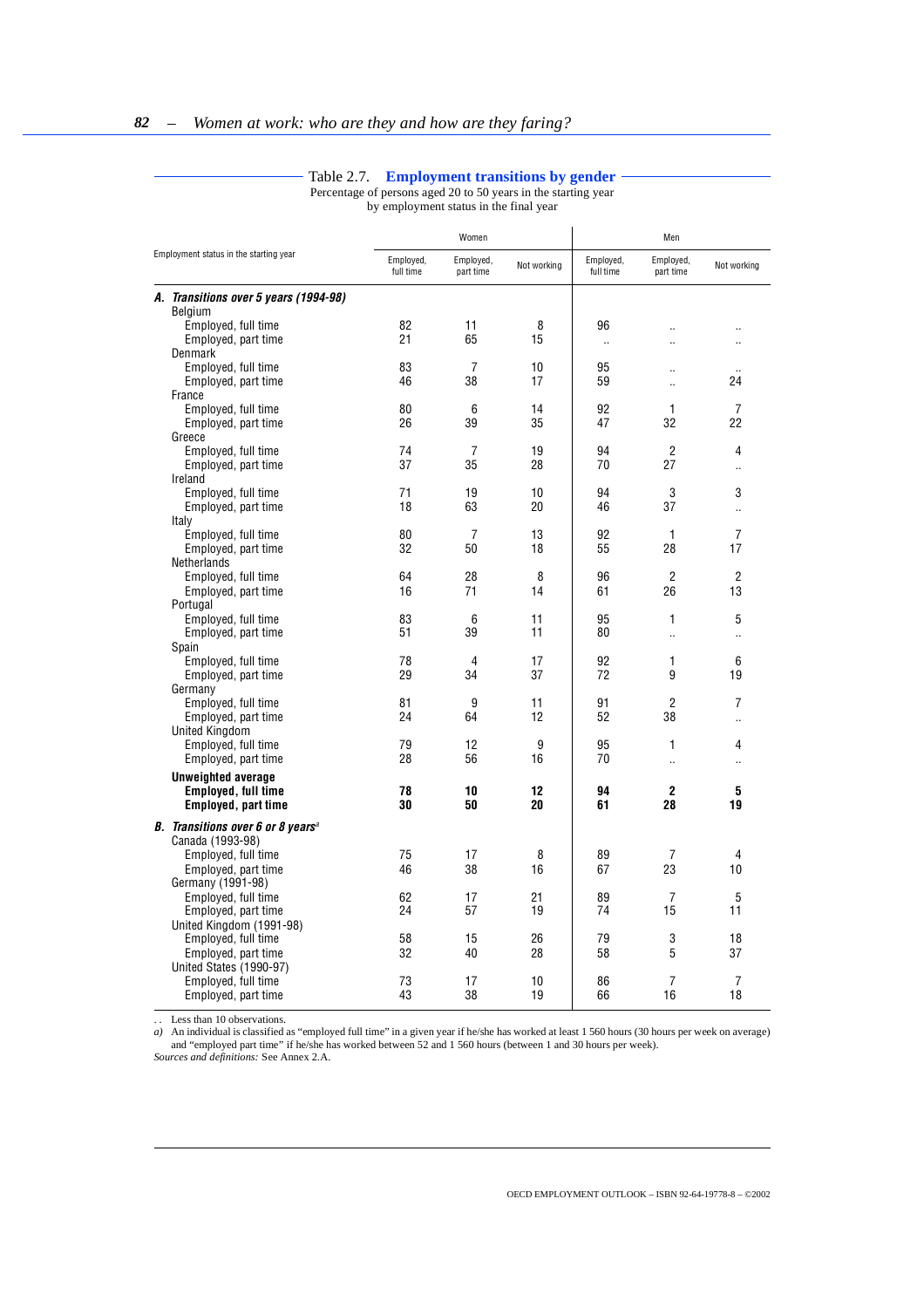and Spain, more than one in three women working part time at the beginning of the period are no longer working 4 years later, whereas in Portugal half the women working part time in 1994 are working full-time in 1998.

When a longer period is observed, of six years for Canada and eight years for Germany, the United Kingdom and the United States, the transition patterns are consistent with those noted above, even if part-time employment is defined differently, to include both part-year, full-time workers and full-year, part-time workers. Transitions for women, especially towards non-employment, become more apparent for Germany and the United Kingdom, the two countries for which data are available for both observation periods. Canada and the United States display very similar transition patterns, although for Canada transitions towards non-employment are less frequent. In both countries, almost half the women working part time in the initial year are working full-time at the end of the period.

The information presented in Table 2.7 does not say anything about what happens within the observed period, nor does it relate labour market transitions to the presence of children or the level of educational attainment, two factors that affect the probability of women of being employed. Table 2.8 shows the individuals who have been continuously employed over a five- or eight-year period as a share of those who have been employed at least one year during the observation period, by presence of children under 15 years of age and educational attainment. A distinction between time spent in full-time and part-time employment is also made for women. The findings in this table are largely consistent with the employment patterns observed using the cross-sectional data, but add an insight into the extent to which employment is a lasting experience or rather a short or intermittent episode for different groups of women and men.

Irrespective of gender and presence of children, individuals with less than upper secondary education are less likely to be continuously employed than those with a tertiary qualification, particularly so in Ireland and Spain. Low-educated women are also less likely than high-educated women to be continuously in full-time employment, with the notable exception of Italian women. The fact that, once in employment, a large proportion of low-educated women in Italy are continuously employed over five years is not at odds with the results shown in Table 2.2, according to which employment rates for this group of women in Italy are very low: it simply means that a large share of women with less than upper secondary education never work. By contrast, more low-educated women in Ireland and Spain work periodically, but confine their paid employment to intermittent episodes.

At both levels of educational attainment, generally a larger share of men with children than of childless men are continuously employed, whereas the pattern for women is less clear-cut. Children have a negative impact on the probability of staying continuously in employment for low-educated women, whereas for women with a tertiary qualification they can have either a negative or a positive impact. In general, highly educated women appear to combine work and family by reducing their working time rather than by exiting employment.<sup>10</sup> Portugal is an exception, as the share of mothers continuously in part-time employment is lower and in full-time employment slightly higher than for non-mothers. The extent to which the presence of children affects women's labour market experience becomes more visible when a longer period, of six-eight years, is observed for Canada, Germany and the United States. In all three countries, mothers are considerably less likely to be continuously employed, especially full-time employed, than childless women. The negative impact of children on the probability of staying in employment is particularly strong in Germany, irrespective of the level of educational attainment.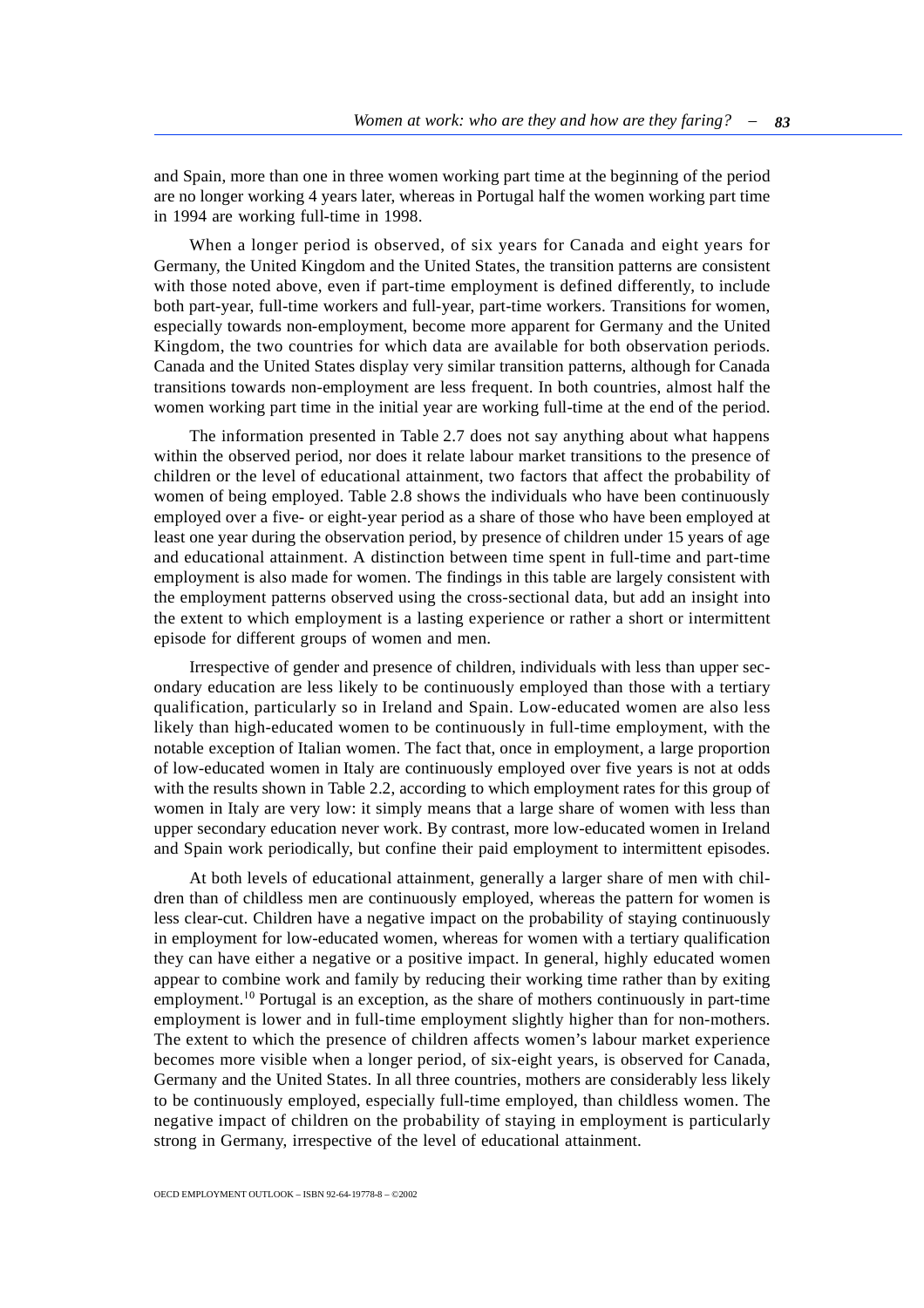#### Table 2.8. **Continuity in employment status by gender, presence of children and educational attainment**

Persons in each category, as a percentage of persons aged 20 to 50 years in the starting year, who have been employed at least one year during the period

<span id="page-23-0"></span>

|                                                                                                                                                                                                                                                                              | Women                                                                |                                                                      |                                                             |                                                                      |                                                                     |                                                                             |                                                                      | Men                                                                  |
|------------------------------------------------------------------------------------------------------------------------------------------------------------------------------------------------------------------------------------------------------------------------------|----------------------------------------------------------------------|----------------------------------------------------------------------|-------------------------------------------------------------|----------------------------------------------------------------------|---------------------------------------------------------------------|-----------------------------------------------------------------------------|----------------------------------------------------------------------|----------------------------------------------------------------------|
|                                                                                                                                                                                                                                                                              |                                                                      | Without children                                                     |                                                             | With children                                                        |                                                                     |                                                                             | Without<br>children                                                  | With<br>children                                                     |
|                                                                                                                                                                                                                                                                              | Continuously<br>employed                                             | Continuously<br>full time                                            | Continuously<br>part time                                   | Continuously<br>employed                                             | Continuously<br>full time                                           | Continuously<br>part time                                                   | Continuously<br>employed                                             | Continuously<br>employed                                             |
| A. Less than upper secondary<br>education<br>5-year period (1994-98)<br>Belgium                                                                                                                                                                                              | 63                                                                   | 38                                                                   | 14                                                          | 51                                                                   | 30                                                                  | 9                                                                           | 86                                                                   | 89                                                                   |
| Denmark<br>France<br>Germany<br>Greece                                                                                                                                                                                                                                       | 62<br>63<br>72<br>47                                                 | 47<br>48<br>50<br>35                                                 | 6<br>7<br>6<br>1                                            | 39<br>47<br>52<br>37                                                 | 31<br>35<br>19<br>27                                                | 1<br>5<br>20<br>0                                                           | 79<br>75<br>67<br>77                                                 | 77<br>74<br>86<br>86                                                 |
| Ireland<br>Italy<br>Netherlands<br>Portugal<br>Spain<br><b>United Kingdom</b>                                                                                                                                                                                                | 38<br>62<br>73<br>65<br>38<br>76                                     | 16<br>52<br>35<br>54<br>32<br>43                                     | 9<br>3<br>25<br>1<br>$\overline{2}$<br>14                   | 16<br>55<br>43<br>60<br>26<br>54                                     | 6<br>36<br>3<br>54<br>16<br>15                                      | 5<br>4<br>28<br>1<br>3<br>20                                                | 67<br>71<br>65<br>77<br>62<br>82                                     | 72<br>82<br>84<br>92<br>66<br>80                                     |
| <b>Unweighted average</b><br>$6$ - or 8-year period <sup>a</sup><br>Canada (1993-98)<br>Germany (1991-98)<br>United States (1990-97)                                                                                                                                         | 60<br>56<br>61<br>51                                                 | 41<br>26<br>25<br>22                                                 | 8<br>7<br>10<br>3                                           | 44<br>42<br>31<br>38                                                 | 25<br>11<br>5<br>12                                                 | g<br>6<br>12<br>0                                                           | 73<br>74<br>65<br>58                                                 | 81<br>82<br>84<br>66                                                 |
| <b>B.</b> University/tertiary education<br>5-year period (1994-98)<br>Belgium<br>Denmark<br>France<br>Germany<br>Greece<br>Ireland<br>Italy<br>Netherlands<br>Portugal<br>Spain<br><b>United Kingdom</b><br><b>Unweighted average</b><br>$6$ - or 8-year period <sup>a</sup> | 87<br>78<br>79<br>89<br>67<br>81<br>67<br>85<br>90<br>55<br>81<br>78 | 64<br>64<br>60<br>60<br>44<br>49<br>33<br>48<br>64<br>43<br>66<br>54 | 9<br>4<br>8<br>9<br>4<br>8<br>11<br>14<br>10<br>2<br>4<br>8 | 88<br>83<br>70<br>61<br>69<br>78<br>83<br>77<br>94<br>70<br>70<br>77 | 51<br>64<br>49<br>28<br>37<br>32<br>35<br>8<br>67<br>53<br>27<br>41 | 13<br>5<br>6<br>16<br>6<br>$\overline{7}$<br>22<br>31<br>5<br>3<br>13<br>12 | 89<br>85<br>79<br>87<br>77<br>87<br>79<br>90<br>81<br>64<br>85<br>82 | 96<br>89<br>87<br>98<br>91<br>98<br>98<br>94<br>84<br>89<br>86<br>92 |
| Canada (1993-98)<br>Germany (1991-98)<br>United States (1990-97)                                                                                                                                                                                                             | 80<br>66<br>73                                                       | 41<br>26<br>33                                                       | 4<br>8<br>$\overline{2}$                                    | 70<br>37<br>60                                                       | 21<br>1<br>15                                                       | 9<br>12<br>6                                                                | 85<br>82<br>78                                                       | 90<br>95<br>83                                                       |

*a*) An individual is classified as "employed full time" in a given year if he/she has worked at least 1 560 hours (30 hours per week on average), "employed part time" if he/she has worked between 52 and 1 560 hours (between 1 and 30 hours per week). *Source:* See Annex 2.A.

The impact of children on the employment experience of mothers likely varies with the children's age, and is probably strongest when they are youngest. Table 2.9 shows the share of child births that are associated with year-to-year reductions in employment, either labour force exits or reductions in working time (*i.e.* switches from full-time to part-time employment). In Germany and the United Kingdom, one in four women who have had a child have withdrawn from employment the year following the birth, whereas in the Netherlands an even higher share of child births – almost 30% – is associated with a switch from full-time to part-time employment. In France, Greece and Spain, the share of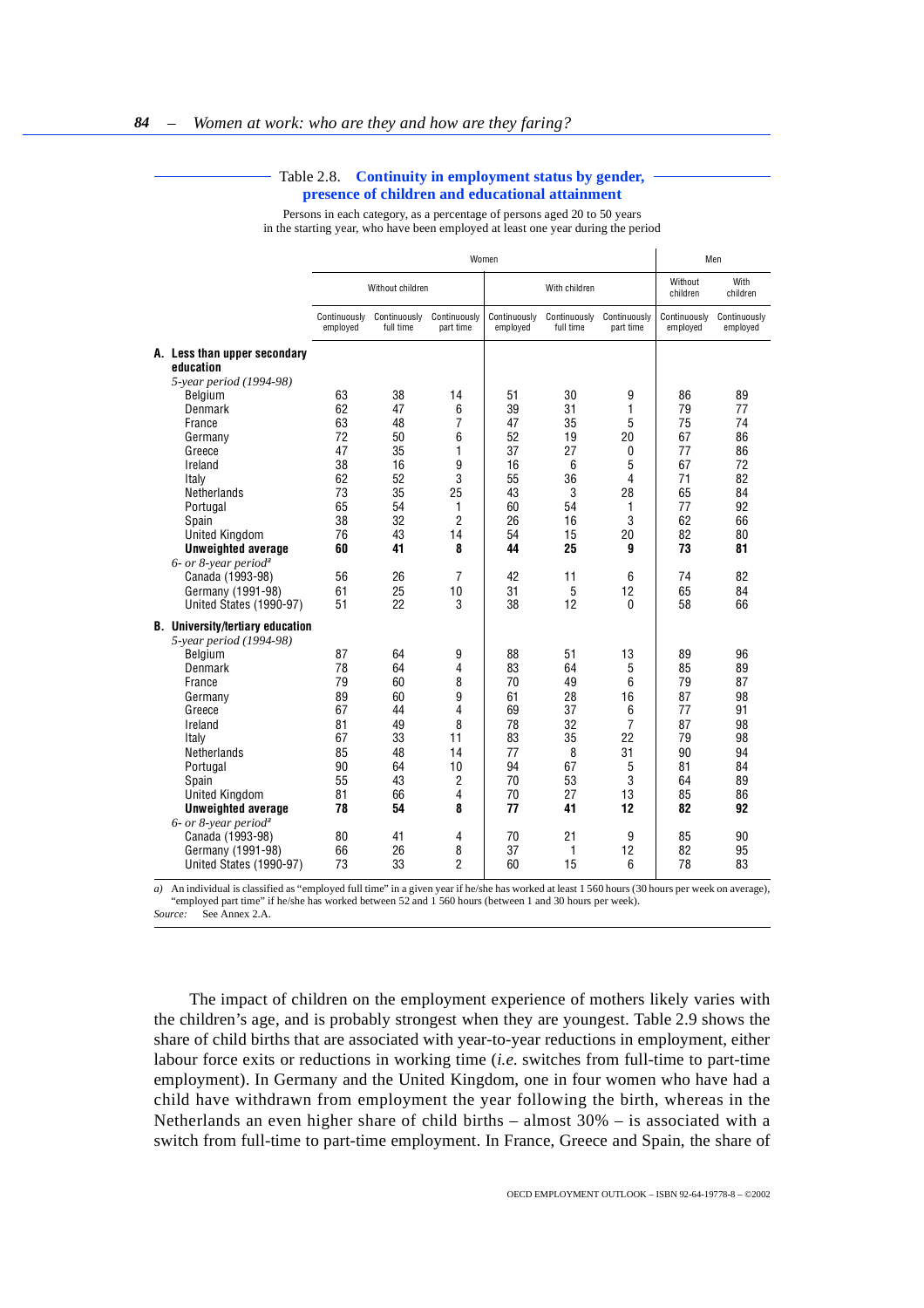<span id="page-24-1"></span><span id="page-24-0"></span>

|                      | Child births associated with an exit<br>from employment | Child births associated with a reduction<br>in working hours |
|----------------------|---------------------------------------------------------|--------------------------------------------------------------|
| Austria              | (23)                                                    | $\sim$                                                       |
| Belgium              | (11)                                                    | 12                                                           |
| Canada               | 13                                                      | 9                                                            |
| Denmark              | (7)                                                     | (6)                                                          |
| France               | 22                                                      | (10)                                                         |
| Germany              | 25                                                      | 21                                                           |
| Greece               | 24                                                      | (9)                                                          |
| Ireland              | (18)                                                    | 20                                                           |
| Italy                | 17                                                      | (8)                                                          |
| Netherlands          | 19                                                      | 29                                                           |
| Portugal             | 10                                                      | (9)                                                          |
| Spain                | 20                                                      | $\sim$                                                       |
| United Kingdom       | 25                                                      | 19                                                           |
| <b>United States</b> | 16                                                      | 10                                                           |

#### Table 2.9. **Year-to-year changes in labour force status following child births** Percentages*<sup>a</sup>*

Less than 10 observations.

(Estimates based on less than 30 observations).

*a)* Percentage of women having worked and had a child during the year preceding the annual interview who appear to have withdrawn from employment or to have switched from full-time to part-time work at the time of the next annual interview.

*Sources and definitions:* See Annex 2.A.

child births that are followed by an exit from employment is also quite high, 20% or more, and in Germany, Ireland and the United Kingdom reductions in working hours following child births are also quite frequent. The impact of child birth on the continuity of employment may be related to, on the one hand, the effectiveness of family-friendly policies in allowing the reconciliation of work and family life and, on the other hand, the coverage and duration of maternity and parental leave arrangements. For example, parental leave in Germany, mostly taken by mothers, lasts until the child is 3 years of age, with a flat-rate payment for 2 years.<sup>11</sup> Women who take up this long leave are likely to declare themselves inactive rather than "normally working", despite still having a job, and they will therefore appear as exiting employment.

In sum, the available evidence on the accumulation of employment experience confirms the expectation that women spend less and more discontinuous time in employment than men, especially if they have children and/or if they have a low level of educational attainment. This pattern becomes more visible, the longer the period of observation. Career breaks or reductions in time worked are particularly frequent immediately after child birth.

## **3. Women at work: what do they do?**

In examining women's status on the labour market, it is important to go beyond considering their employment rates to also consider the types of jobs they have. The remainder of this chapter analyses various job characteristics of employed women and men. The analysis is limited to wage and salary employees, leaving aside self-employed and unpaid family workers. This is done for two reasons: *i*) data for wage and salary employees are more widely available and generally more reliable than for the self-employed, notably as far as wages are concerned; and *ii*) the motives and mechanisms underlying participation, employment, job characteristics and rewards of women and men may differ according to status of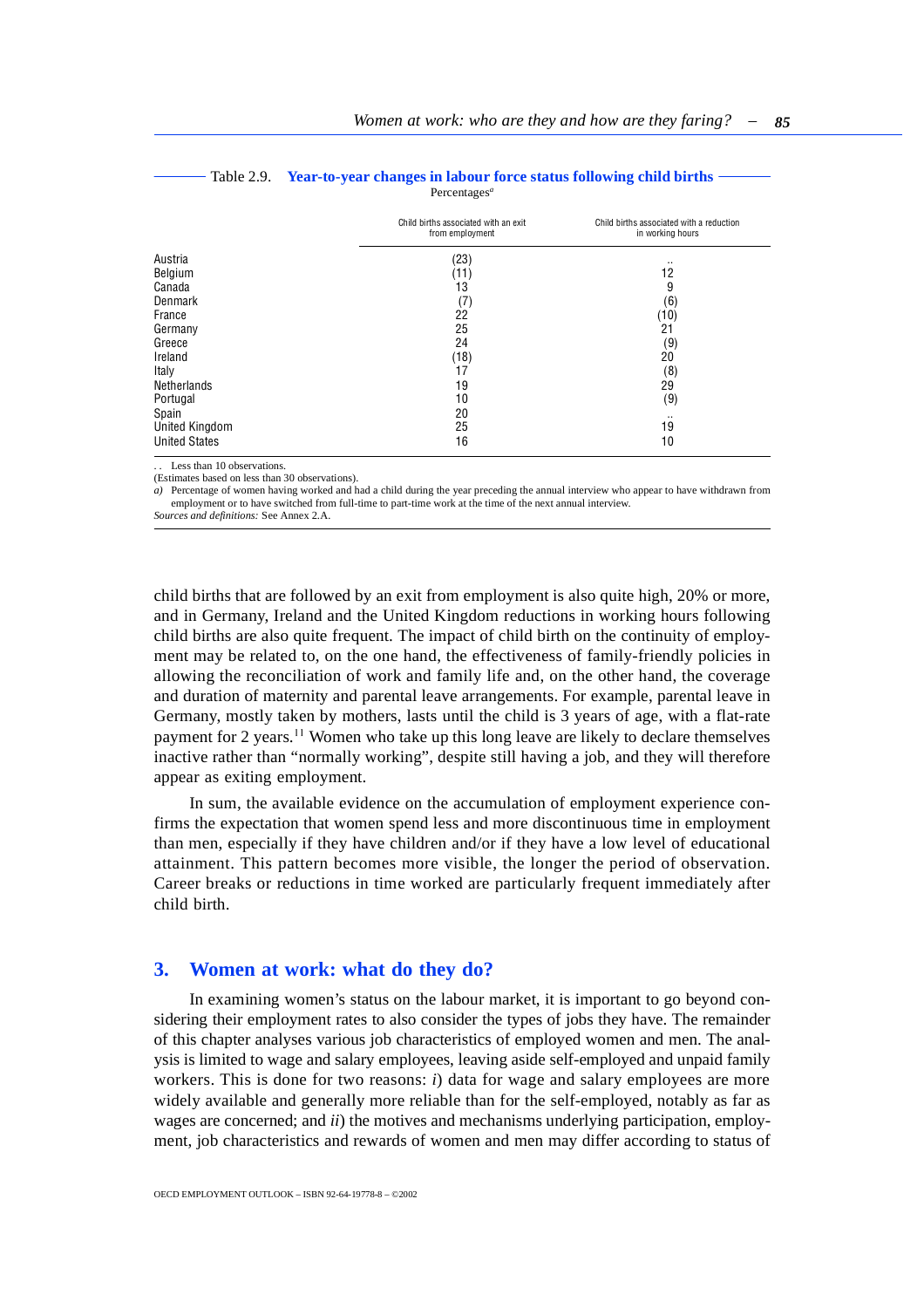<span id="page-25-0"></span>employment and, therefore, gender comparisons of job characteristics for wage and salary workers are more easily interpreted than are gender comparisons for all workers.<sup>12</sup>

### **A. The occupational and sectoral segmentation of employment by gender**

This section examines the occupations and sectors in which women and men are employed. While participation and employment rates of women and men are converging, some studies (Anker, 1998, Rubery and Fagan, 1993) have shown that the distribution of employment by occupation or sector is still very much gender-segmented. The occupational or sectoral distribution of employment by gender can be measured in various ways, each of which provides a different perspective (Anker, 1998). Simple descriptive statistics can be used to measure the extent to which women and men are over or under-represented in occupations (ratio of the percentage female in an occupation to the average percentage female for the labour force as a whole) or are concentrated in a limited number of

#### Table 2.10. **Female employment by occupation and sector, 1998-2000, OECD averages** Panel A. **ISCO-88 major and sub-major occupation groups***<sup>a</sup>* Average female share*<sup>b</sup>*  $(%)$ Female representation ratio*<sup>c</sup>* OECD average  $\sim$   $-1$ (nr of countries)  $\leq 1$ (nr of countries) **100 – Legislators, senior officials and managers 30 0.7 0 24** *110 – Legislators, senior officials and managers 32 0.7 2 21 120 – Corporate managers 29 0.6 1 22 130 – General managers 35 0.8 2 20* **200 – Professionals 48 1.1 18 6** *210 – Physical, mathematical and engineering science professionals 16 0.3 0 23 220 – Life science and health professionals 64 1.4 18 5 230 – Teaching professionals 65 1.4 23 0 240 – Other professionals 48 1.1 16 7* **300 – Technicians and associate professionals 54 1.2 21 3** *310 – Physical and engineering science associate professionals 21 0.5 0 23 320 – Life science and health associate professionals 83 1.8 23 0 330 – Teaching associate professionals 76 1.7 19 3 340 – Other associate professionals 56 1.2 18 5* **400 – Clerks 69 1.5 24 0** *410 – Office clerks 67 1.5 23 0 420 – Customer service clerks 77 1.7 23 0* **500 – Service workers and shop and market sales workers 69 1.5 24 0** *510 – Personal and protective service workers 66 1.5 22 1 520 – Models, salespersons and demonstrators 73 1.6 23 0* **600 – Skilled agricultural and fishery workers 27 0.6 2 22** *610 – Skilled agricultural and fishery workers 27 0.6 2 22* **700 – Craft and related trades workers 12 0.3 0 24** *710 – Extraction and building trades workers 3 0.1 0 23 720 – Metal, machinery and related trades workers 4 0.1 0 23 730 – Precision, handicraft, craft printing and related trades workers 31 0.7 2 21 740 – Other craft and related trades workers 43 1.0 8 15* **800** – Plant and machine operators and assemblers **19 19 0.4 0 24 810** – Stationary-plant and related operators **13 13 0.3 0 23** *810 – Stationary-plant and related operators 13 0.3 0 23 820 – Machine operators and assemblers 35 0.8 4 19 830 – Drivers and mobile plant operators 4 0.1 0 23* **900 – Elementary occupations 52 1.2 20 4** *910 – Sales and services elementary occupations 68 1.5 23 0 920 – Agricultural, fishery and related labourers 37 0.8 8 12*

*930 – Labourers in mining, construction, manufacturing and transport 28 0.6 1 22*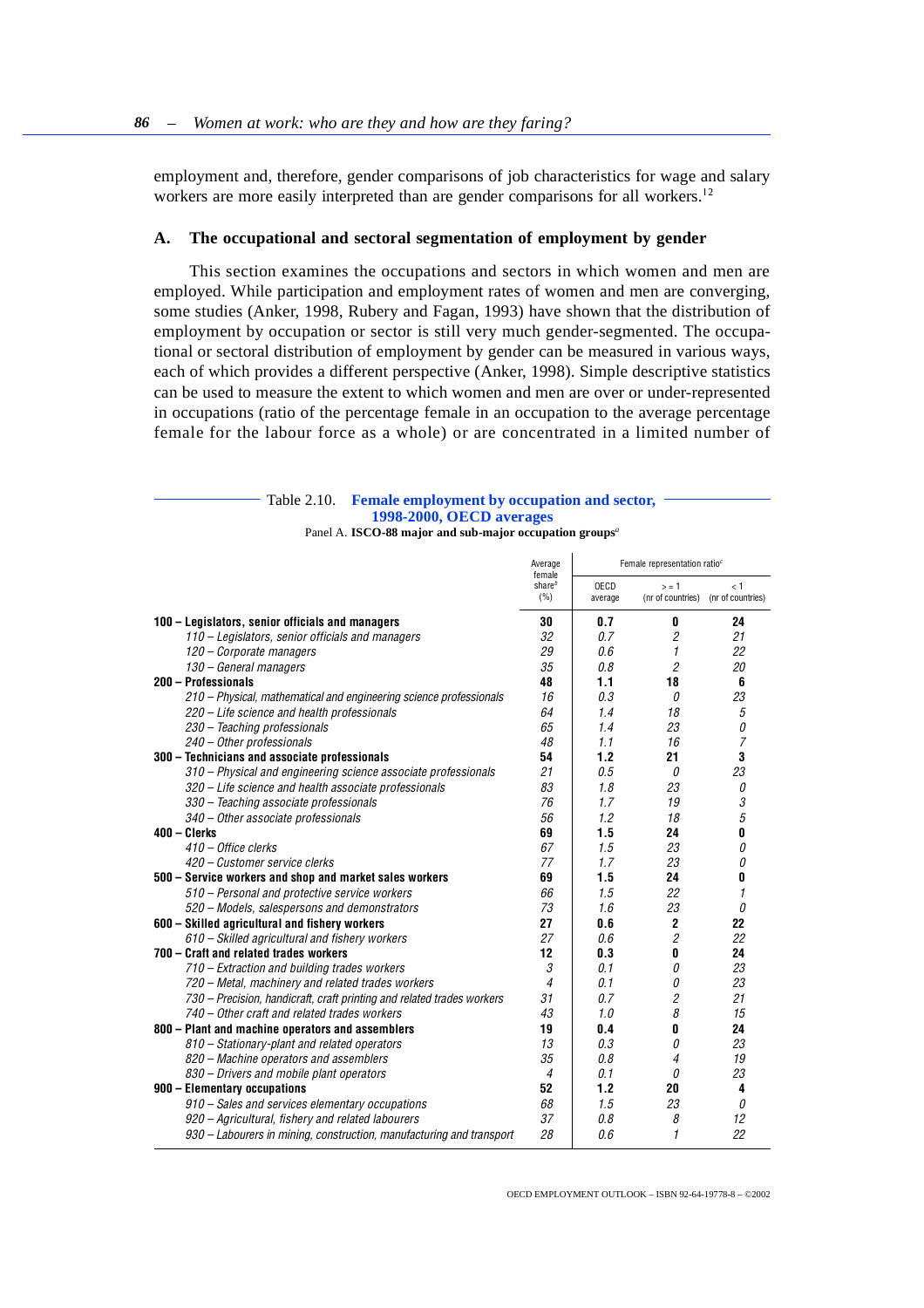occupations (*e.g.* percentage female in the top-ten occupations). Studies of gender segregation have tended to focus on indices of inequality – one of the most commonly used is the so-called "dissimilarity index" – or on the extent to which the labour force can be divided into gender-dominated and gender-integrated occupations. The analysis in this and the next section discusses a selection of these measures, based on recent, relatively detailed and internationally harmonised data,<sup>13</sup> in order to draw a broad-brush picture of how occupations and sectors are distributed across the sexes, both horizontally and vertically. It then examines the occupational distribution of women by different age, education and family situation groups.

Table 2.10 examines the distribution of women across aggregated occupations and sectors by presenting the OECD average of the degree of representation of women within each occupational and sectoral group and, relative to their share in total wage and salary employees, of their over- or under-representation. The classification used for occupations is the two-digit

#### Table 2.10. **Female employment by occupation and sector, 1998-2000, OECD averages** *(cont.)* Panel B. **Sectors and sub-sectors***<sup>d</sup>*

|                                       | Average<br>female<br>share <sup><i>b</i></sup><br>(%) | Female representation ratio <sup>c</sup> |         |                                            |
|---------------------------------------|-------------------------------------------------------|------------------------------------------|---------|--------------------------------------------|
|                                       |                                                       | OECD<br>average                          | $S = 1$ | < 1<br>(nr of countries) (nr of countries) |
| Goods-producing sectors and utilities | 23                                                    | 0.5                                      | 0       | 24                                         |
| Agriculture, hunting and forestry     | 29                                                    | 0.7                                      | 3       | 21                                         |
| Mining and quarrying                  | 13                                                    | 0.3                                      |         | 23                                         |
| <b>Manufacturing</b>                  | 30                                                    | 0.7                                      |         | 23                                         |
| Electricity, gas and water supply     | 18                                                    | 0.4                                      | 0       | 24                                         |
| <b>Construction</b>                   | 8                                                     | 0.2                                      | 0       | 24                                         |
| <b>Service sectors</b>                | 52                                                    | 1.2                                      | 24      | 0                                          |
| <b>Producer services</b>              | 45                                                    | 1.1                                      | 18      | 6                                          |
| <b>Business and professional</b>      | 43                                                    | 1.0                                      | 10      | 14                                         |
| <b>Financial services</b>             | 51                                                    | 1.2                                      | 19      | 5                                          |
| <i>Insurance services</i>             | 51                                                    | 1.2                                      | 21      | 3                                          |
| Real estate                           | 46                                                    | 1.1                                      | 15      | 9                                          |
| <b>Distributive services</b>          | 40                                                    | 0.9                                      | 6       | 18                                         |
| Retail trade                          | 52                                                    | 1.2                                      | 23      | 1                                          |
| Wholesale trade                       | 32                                                    | 0.7                                      |         | 23                                         |
| Transportation                        | 20                                                    | 0.5                                      | 0       | 24                                         |
| Communication                         | 37                                                    | 0.9                                      | 5       | 19                                         |
| <b>Personal services</b>              | 57                                                    | 1.3                                      | 24      | 0                                          |
| <b>Hotels and restaurants</b>         | 56                                                    | 1.3                                      | 24      | <sup>0</sup>                               |
| Recreation and amusement              | 44                                                    | 1.0                                      | 18      | 6                                          |
| Domestic services                     | 88                                                    | 2.1                                      | 24      | 0                                          |
| Other personal services               | 62                                                    | 1.4                                      | 19      | 5                                          |
| <b>Social services</b>                | 63                                                    | 1.5                                      | 24      | 0                                          |
| Government proper                     | 43                                                    | 1.0                                      | 12      | 12                                         |
| <b>Health services</b>                | 77                                                    | 1.8                                      | 24      | 0                                          |
| Education                             | 66                                                    | 1.6                                      | 24      | <sup>0</sup>                               |
| <b>Miscellaneous</b>                  | 50                                                    | 1.2                                      | 14      | 10                                         |

*a)* Average values for the years 1998-2000, except 2000 values for Canada and New Zealand. The following countries are included in the calculations: EU countries, Canada (only in the major occupational groups), Czech Republic, Hungary, Iceland, New Zealand (without the occupation 130: General Managers, 330: Teaching associate professionals and 920: Agricultural, fishery and related labourers), Norway, Poland, Slovak Republic and Switzerland.

*b)* The female share is calculated as the share of women over the total workforce in the occupational group or sector.

*c)* The representation ratio is calculated as the female share in the occupational group or sector divided by the female share in total wage and salary employment. A value of the ratio of less than 1.0 indicates that women are under-represented in a relative sense; a value greater than 1.0 indicates that women are over-represented.

*d*) Values for 1998. The following countries are included in the calculations: EU countries, Australia, Czech Republic, Hungary, Mexico, New Zealand, Norway, Switzerland and United States.

*Sources and definitions:* See Annex 2.A.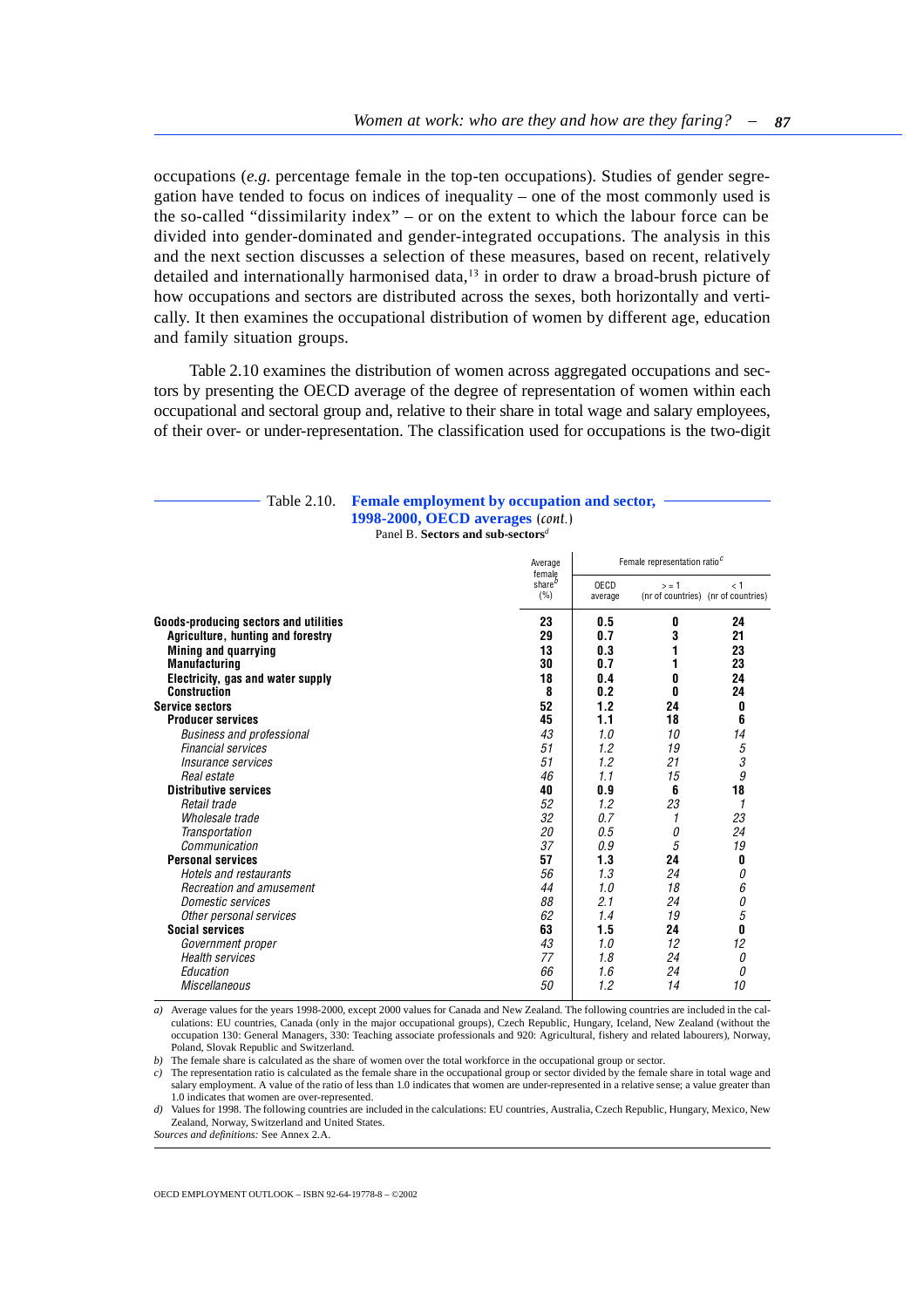ISCO-88 (COM), that divides occupations into 26 sub-major groups. For sectors, the classification scheme corresponds to that used in OECD (2000), which divides employment into five goods-producing sectors and utilities and four service sectors, divided into 16 sub-sectors.<sup>14</sup>

On average for the OECD countries for which data are available on a harmonised basis, women are over-represented in 11 occupational groups and under-represented in 15, with very little variation across countries. Clerical occupations, sales jobs and the life-science/ health and teaching professions (both at the level of professionals proper or technicians and associate professionals) are highly feminised. Within the elementary occupations, women are over-represented in the sales and services occupations. By contrast, the female representation ratio is less than one in all three sub-major groups of the administrative and managerial occupations (Major group of "Legislators, senior officials and managers"), and among physical, mathematical and engineering science professionals. Manual and production jobs are also predominantly male. As for the representation of women across sectors, they are largely under-represented in the goods-producing sector whereas they are over-represented in services. There is quite a lot of variation, though, across sub-sectors and across countries. In more than half the countries, women are over-represented in financial, insurance and real estate services and under-represented in distributive services. The presence of women in the government sector varies across countries: they are over-represented in half the countries and under-represented in the other half.

Levels of occupational or sectoral segmentation by gender based on very aggregated data may obscure the full extent of gender segmentation if women and men work in different detailed occupations or sub-sectors. Table 2.11 uses occupational information at the most detailed level available to analyse the extent to which employed women and men are concentrated in a small number of occupations. In the OECD area, the vast majority of the female workforce – at least three quarters – is concentrated in just 19 out of 114 occupations. These 19 occupations tend to be strongly female-dominated, with women representing 70% of total employment on average. Large numbers of women, across all OECD countries, are found working as salespersons, domestic helpers and cleaners, secretaries, personal care and related workers. Slightly lower down in terms of female concentration ranking are primary and secondary school teachers. On average, three quarters of male wage and salary employees are employed in 30 out of 114 occupations, in which the male share of employment averages 73%. Drivers, construction workers, mechanics and, at a higher skill level, physical and engineering science technicians are typical occupations for men in most of the countries examined. Architects, engineers and finance and sales professions are other professional profiles that occupy large numbers of men in virtually all countries.

Measuring occupational concentration by these simple counts of occupations suggests that women are much more concentrated into a few occupations than men. However, this is misleading because the national occupational classifications tend to divide typically male production occupations into finer sub-categories than typically female service occupations. For example, the typically female occupation "housekeeping and restaurant service workers" includes many more workers than the male-dominated occupation "miners, shot-fires, stonecutters and carvers". As a consequence, the simple count of occupations overstates the difference between occupational concentrations of men and women. This is why Table 2.11 also reports counts of occupations that are adjusted for differences in the share of each occupation in the total workforce. This indicator is based on the extreme assumption that the share of each occupation in the total workforce is an indicator of the heterogeneity of jobs associated with each occupation. The picture that emerges based on this alternative indicator is very different: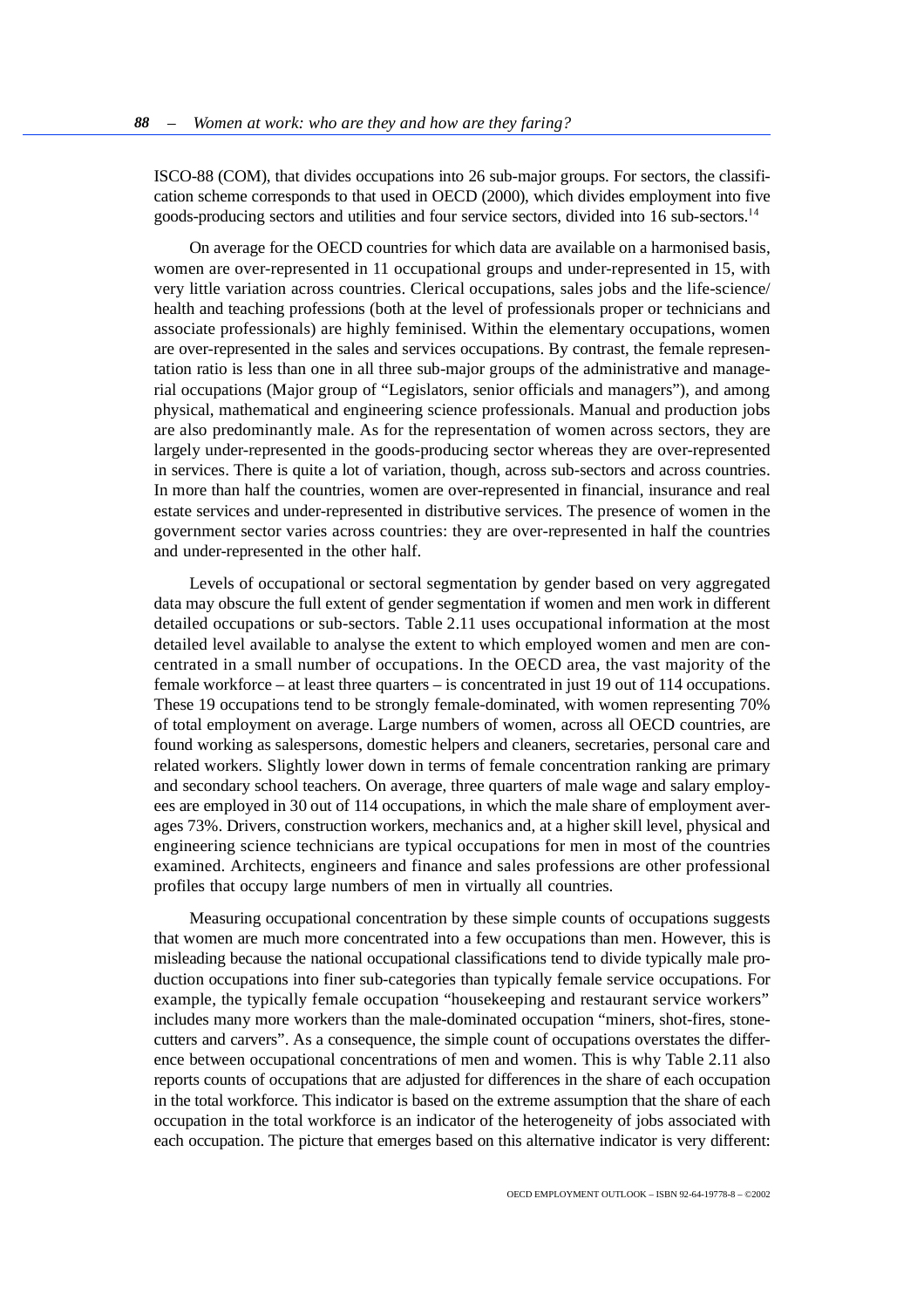<span id="page-28-0"></span>

|                                                   | Women                                |                             |                                      | Men                                  |                           |                                      | Total number                             |
|---------------------------------------------------|--------------------------------------|-----------------------------|--------------------------------------|--------------------------------------|---------------------------|--------------------------------------|------------------------------------------|
|                                                   | Count of<br>occupations <sup>a</sup> | Average female<br>share $b$ | Adjusted count<br>of occupations $c$ | Count of<br>occupations <sup>a</sup> | Average male<br>share $b$ | Adjusted count<br>of occupations $c$ | of occupations <sup><math>d</math></sup> |
| Australia                                         | 24                                   | 66                          | 55                                   | 38                                   | 72                        | 64                                   | 81                                       |
| Austria                                           | 17                                   | 74                          | 49                                   | 29                                   | 77                        | 55                                   | 115                                      |
| Belgium                                           | 16                                   | 66                          | 47                                   | 25                                   | 76                        | 55                                   | 115                                      |
| Canada                                            | 32                                   | 68                          | 67                                   | 53                                   | 71                        | 66                                   | 139                                      |
| <b>Czech Republic</b>                             | 27                                   | 73                          | 48                                   | 31                                   | 73                        | 53                                   | 115                                      |
| Denmark                                           | 19                                   | 67                          | 54                                   | 31                                   | 72                        | 55                                   | 115                                      |
| Finland                                           | 21                                   | 77                          | 51                                   | 29                                   | 75                        | 56                                   | 115                                      |
| France                                            | 17                                   | 68                          | 51                                   | 31                                   | 73                        | 51                                   | 115                                      |
| Germany                                           | 20                                   | 70                          | 52                                   | 32                                   | 71                        | 56                                   | 115                                      |
| Greece                                            | 14                                   | 69                          | 46                                   | 29                                   | 74                        | 62                                   | 115                                      |
| Hungary                                           | 23                                   | 71                          | 50                                   | 29                                   | 72                        | 55                                   | 115                                      |
| Iceland                                           | 18                                   | 77                          | 44                                   | 29                                   | 74                        | 50                                   | 115                                      |
| Ireland                                           | 17                                   | 72                          | 52                                   | 28                                   | 70                        | 58                                   | 115                                      |
| Italy                                             | 19                                   | 59                          | 53                                   | 30                                   | 72                        | 65                                   | 115                                      |
| Luxembourg                                        | 13                                   | 65                          | 48                                   | 26                                   | 81                        | 60                                   | 115                                      |
| Netherlands                                       | 21                                   | 65                          | 52                                   | 31                                   | 72                        | 58                                   | 115                                      |
| New Zealand (2001)                                | 17                                   | 74                          | 48                                   | 28                                   | 70                        | 49                                   | 96                                       |
| Norway                                            | 16                                   | 73                          | 53                                   | 30                                   | 75                        | 51                                   | 115                                      |
| Poland                                            | 20                                   | 74                          | 48                                   | 29                                   | 77                        | 53                                   | 115                                      |
| Portugal                                          | 16                                   | 72                          | 49                                   | 27                                   | 71                        | 56                                   | 115                                      |
| Slovak Republic                                   | 24                                   | 73                          | 49                                   | 28                                   | 74                        | 52                                   | 115                                      |
| Spain                                             | 15                                   | 64                          | 46                                   | 30                                   | 75                        | 58                                   | 115                                      |
| Sweden                                            | 20                                   | 75                          | 53                                   | 31                                   | 71                        | 52                                   | 115                                      |
| Switzerland                                       | 20                                   | 66                          | 52                                   | 31                                   | 75                        | 58                                   | 115                                      |
| <b>United Kingdom</b>                             | 17                                   | 69                          | 54                                   | 29                                   | 70                        | 57                                   | 115                                      |
| United States (1999)                              | 21                                   | 65                          | 54                                   | 26                                   | 68                        | 56                                   | 107                                      |
| OECD unweighted average <sup><math>e</math></sup> | 19                                   | 70                          | 51                                   | 30                                   | 73                        | 56                                   | 114                                      |

#### Table 2.11. **Occupational concentration of women and men, 2000**

Occupations that employ at least 75% of wage and salary employees, by gender

*a)* Minimum number of occupations accounting for at least 75% of total female (male) employment, obtained by ranking occupations according to their female (male) employment, from highest to lowest.

*b*) Average female (male) share in the occupations that employ at least 75% of female (male) wage and salary employees.

*c)* Each occupation has been assigned a standardisation factor, which is proportional to the share of the total workforce in each occupation. The standardisation factors are constructed in such a way that they sum to the total number of occupations in the national classification. Hence, they can be higher, lower or equal to one. They are calculated as follows:  $S_i = (w_i/W)^* OCCtot$ , where  $w_i =$  wage and salary employment in occupation *i*; *W* = total wage and salary employment; *OCCtot* = total number of occupations in the national classification. The adjusted count of occupations is the minimum sum of standardisation factors accounting for at least 75% of total female (male) employment, obtained by ranking occupations according to their female (male) employment divided by their corresponding standardisation factor, from highest to lowest.

*d)* Total number of occupations included in the national occupational classification. See also Annex 2.A.

*e)* For above countries only.

*Sources and definitions:* See Annex 2.A.

gender differences in terms of occupational concentration are very limited, with women appearing to be less concentrated than men in Scandinavian countries and Canada. Only in Australia, Greece, Italy, Luxembourg and Spain do women appear to be employed in far fewer occupations than men. Admittedly, given its extreme assumptions, this indicator understates the difference in occupational concentration between men and women.

The same detailed data used in Table 2.11 have been used to construct the dissimilarity index<sup>15</sup> that is plotted in Chart 2.3 against the overall female employment rate (calculated for wage and salary employees only) and the female share in wage and salary employment. The relationship between the dissimilarity index and either the female employment rate or the female share in wage and salary employment is positive. The dissimilarity index is very low in Greece and Italy, where relatively few women are employed. Conversely, the Slovak Republic, the Czech Republic and the Scandinavian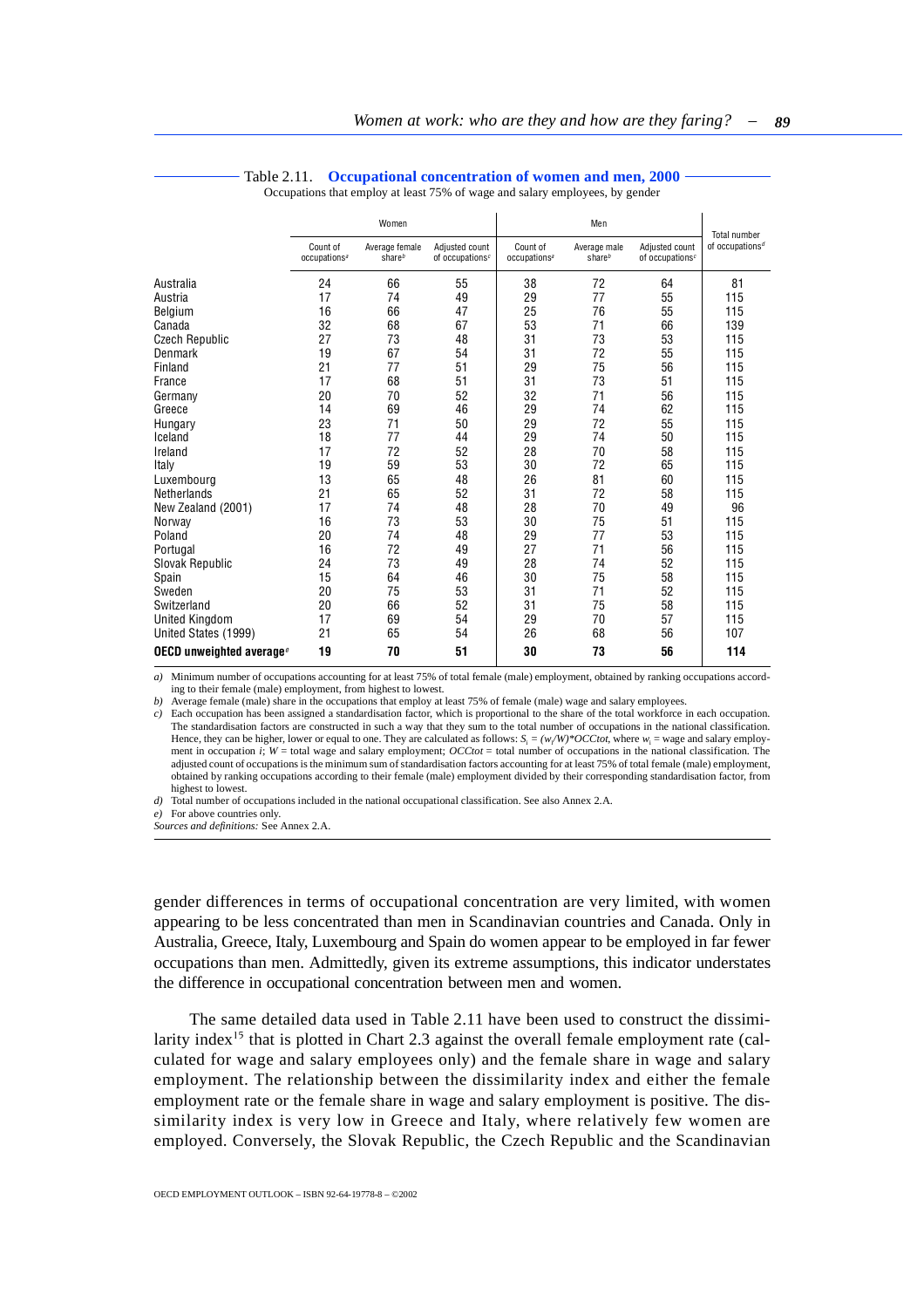<span id="page-29-0"></span>

Chart 2.3. **Occupational segregation by gender and women's employment, 2000**





Women in wage and salary employment divided by the female population aged 15 to 64 years.

*b*) Dissimilarity index calculated for the occupations at the 3-digit level of the ISCO-88 (COM). The index has a minimum value of 0 – no segregation; same percentage female and male in each occupation – and a maximum value of 1 – complete segregation; each occupation is completely female or completely male. For the definition of the dissimilarity index, see Footnote 15 in the text. *Sources and definitions*: See Annex 2.A.

countries, with among the highest rates of female employment, are also found to have the highest levels of gender segregation. This finding is in line with well-established findings in the literature on this subject (Anker, 1998).

The fact that high employment rates in the Nordic countries have not led to a better integration of women and men into occupations may be viewed as a paradox. One might expect that as women enter employment in increasing numbers, the diversity of their labour market experience should increase. Furthermore, along with higher women's labour force commitment, equity laws should become increasingly important and employers' opinions towards women workers more positive. On the other hand, the rise in the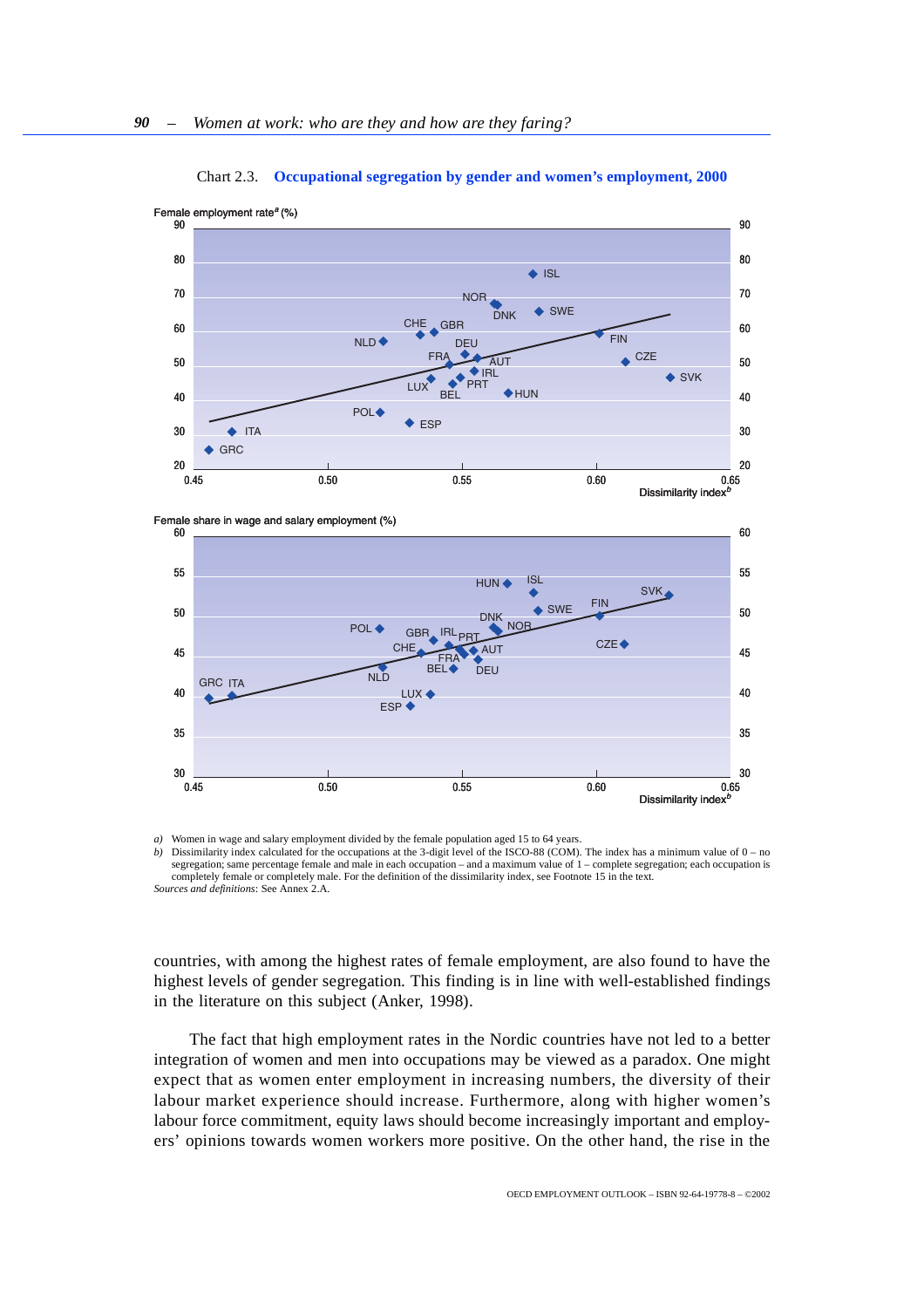<span id="page-30-0"></span>labour force participation of women involves a reorganisation of work so that tasks that women traditionally performed at home have been transferred to the labour market. Many women moving into the labour market have taken up jobs in healthcare, social care and education, thus producing services that are similar to those produced at home.

Signs of falling occupational segregation are observed when comparing the dissimilarity index for workers in the age group of 25 to 34 years to that for older workers (Table 2.12). The younger generations appear to be more occupationally integrated than the older ones in all countries except Austria, Belgium, Germany, Greece, Italy and Spain (in the latter three countries, though, the dissimilarity index for the overall workforce is relatively low). The generation gap in occupational segmentation is particularly pronounced in Ireland, Korea, the United Kingdom and the United States. On the other hand, the division of the labour market into a female and a male segment is more pronounced for the low-educated and for women and men with children. The explanation for the

| Table 2.12. Gender differences in the occupational distribution |  |  |
|-----------------------------------------------------------------|--|--|
| of employment by age, presence of children and education, 2000  |  |  |
| Relative dissimilarity indices <sup>a</sup>                     |  |  |

|                                      | By $ageb$ | By presence of children <sup>b</sup> | By education $b$ |
|--------------------------------------|-----------|--------------------------------------|------------------|
| Australiac                           | 99        | 102                                  | 139              |
| Austria                              | 103       | 113                                  | 134              |
| Belgium                              | 100       | 111                                  | 171              |
| <b>Czech Republic</b>                | 94        | 110                                  | 109              |
| Denmark                              | 92        | $\cdot$ .                            | 119              |
| Finland                              | 93        | $\cdot$ .                            | 115              |
| France                               | 95        | 110                                  | 135              |
| Germany                              | 100       | 115                                  | 125              |
| Greece                               | 100       | 117                                  | 195              |
| Hungary                              | 95        | $\cdot$ .                            | 152              |
| Iceland                              | 92        | $\cdot$ .                            | 156              |
| Ireland                              | 88        | 120                                  | $\cdot$ .        |
| Italy                                | 108       | 106                                  | 139              |
| Korea <sup>c</sup>                   | 71        | $\cdot$ .                            | 131              |
| Luxembourg                           | 95        | 119                                  | 217              |
| Netherlands                          | 99        | 116                                  | 182              |
| New Zealand <sup>c</sup> (2001)      | 94        | 114                                  | $\ddotsc$        |
| Norway                               | 91        | $\cdot$ .                            | 134              |
| Poland                               | 92        | $\cdots$                             | 149              |
| Portugal                             | 96        | 107                                  | 186              |
| Slovak Republic                      | 94        | $\cdots$                             | 136              |
| Spain                                | 101       | 102                                  | 136              |
| Sweden                               | 90        | 102                                  | 138              |
| Switzerland <sup>c</sup>             | 99        | 96                                   | 120              |
| United Kingdom                       | 83        | 123                                  | 116              |
| United States <sup>d</sup> (1999)    | 86        | 124                                  | 183              |
| OECD unweighted average <sup>e</sup> | 94        | 111                                  | 145              |

Data not available.

*a*) Ratio of the dissimilarity indices (DI) for the two groups indicated below multiplied by 100. A relative index greater than 100 indicates greater occupational segregation by gender for the group in the numerator than for the group in the denominator. DIs have been calculated over the population of wage and salary employees based on 26 sub-major occupational groups of ISCO-88 (excluding the Armed Forces). For the definition of DI, see Footnote 15 in the text.

*b*) By age: ratio of DI for the age group 25 to 34 years to DI for the age group 35 to 64 years; by presence of children: ratio of DI for employees with children to DI for employees without children; by education: ratio of DI for employees with less than upper secondary education to DI for employees with a tertiary qualification.

*c)* For Australia (age and presence of children), Korea, New Zealand, Sweden and Switzerland (presence of children) the dissimilarity indices are calculated based on 9 major groups of occupations (digit-1 level).

*d*) For the United States, the indices are calculated based on 19 groups of occupations (2-digit level of SOC).

*e)* For above countries only.

*Sources and definitions:* See Annex 2.A.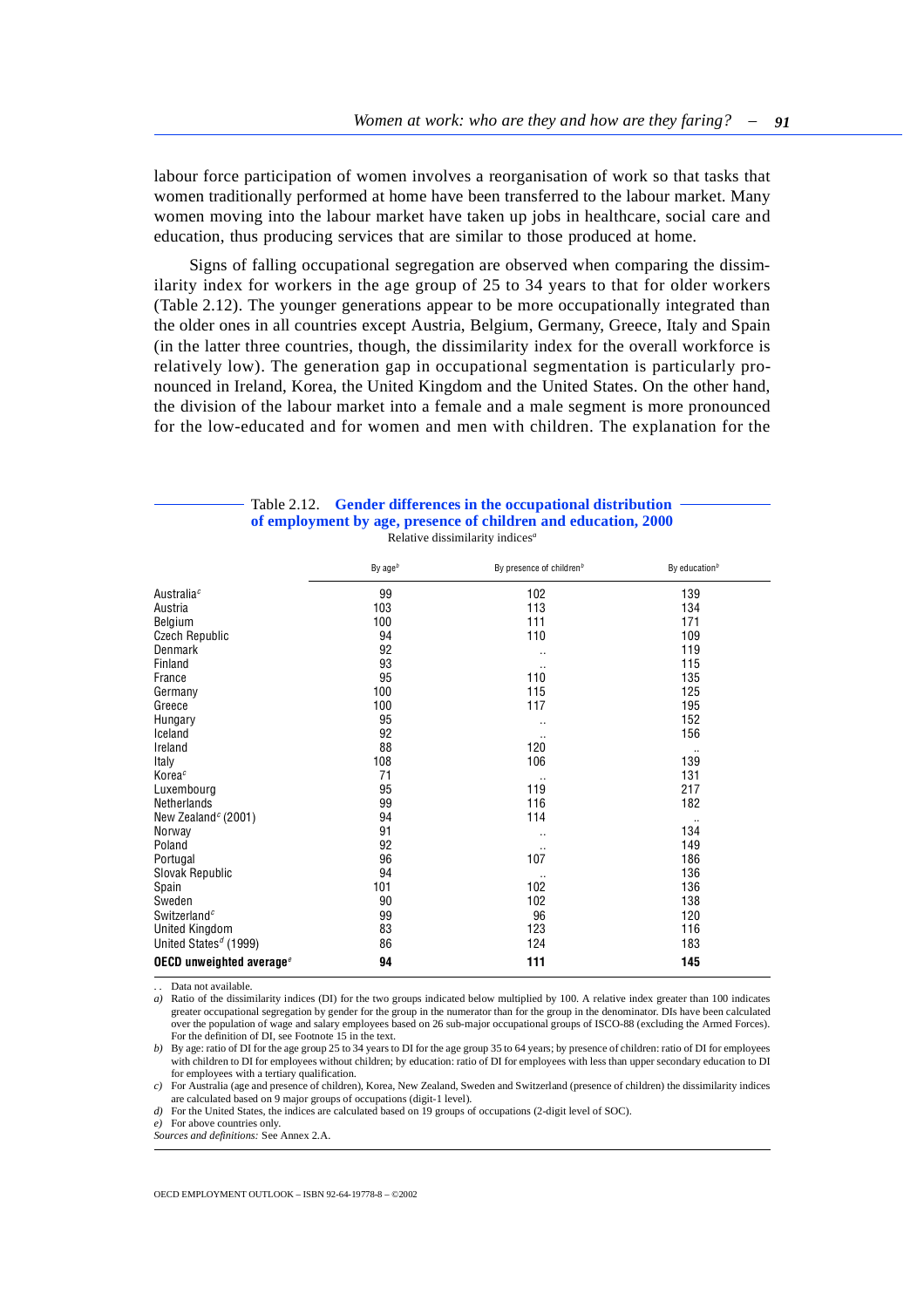former observation is rather intuitive, as low-skilled occupations in the bottom rung of the occupational classification are more clearly gender-stereotyped than medium- or highskilled occupations. Low-educated women and men are more likely to make gender-typed choices of occupations than the highly educated, and, as a consequence, it may be particularly difficult for women (or men) to break into typical male- (or female-) dominated jobs, even should they desire to. This rigidity adds another dimension to the labour market penalty attached to low education for both women and men, besides higher unemployment and lower employment rates. It also explains why the younger generations, who are better educated, appear to be more occupationally integrated than the older ones.

The reason why parents are more occupationally gender-segregated than childless workers is less obvious. In general, differences in the occupational distribution of mothers and non-mothers account for more of the difference in the dissimilarity index for parents and non-parents than differences in the distribution of jobs for fathers and non-fathers (data not shown). Compared to childless women, women with children are found more often among "service workers and shop and market sales workers", where women are over-represented, and less often in the managerial major group, where women are underrepresented. Similarly, fathers tend to reinforce their representation ratio in those occupations where men are already over-represented, and *vice versa*.

These results need to be considered in the light of the other findings discussed earlier in the chapter as well as the theoretical and empirical literature on the subject. As was shown above, women with children are more likely to be in part-time jobs than childless women. To the extent that part-time jobs are more likely to be feminised and less evenly distributed across the occupational spectrum (OECD, 1999), this partly explains why mothers are more occupationally segregated than childless women. Furthermore, family responsibilities of mothers and the limited availability of adequate child-care facilities may reduce the effort that they can put into market work and they may choose, as a result, less-demanding jobs that are compatible with a family life (Becker, 1985) and/or where the wage penalty due to interruptions of their market work in the event of childcare is minimised (Polacheck, 1981). Mothers therefore apply a filter in their occupational choices that limits the types of jobs they can take. There can also be a discrimination effect, whereby some employers prefer not to hire mothers if they think that they are less committed or motivated for work than childless women.

The appropriate policy stance towards occupational segmentation by gender depends on its causes. A number of competing theories attempt to explain occupational sex segregation. Neo-classical or human capital theories focus on supply-side factors (*i.e.* heterogeneous endowments, constraints and preferences of workers), or demand-side factors (*i.e.* employers' preferences that are determined by a rational investment behaviour). These theories highlight the role played by differences in personal preferences and the human capital accumulated by men and women and, in terms of policy, stress the need to address factors such as education, training and family-work reconciliation policies. By contrast, labour market segregation and gender theories tend to assign a prominent role to discrimination as a prime determinant of the occupational segregation of women. According to these views, policy should try to promote equal opportunity and affirmative action, as well as consciousnessraising policies to remove gender stereotypes and prejudices. In the absence of such policies, gender segmentation may result in lower pay<sup>16</sup> and fewer career options for women (OECD, 1998*b*) and increase labour market rigidity. Occupational segmentation by gender appears also to result in an under-utilisation of women's cognitive skills (Box 2.1).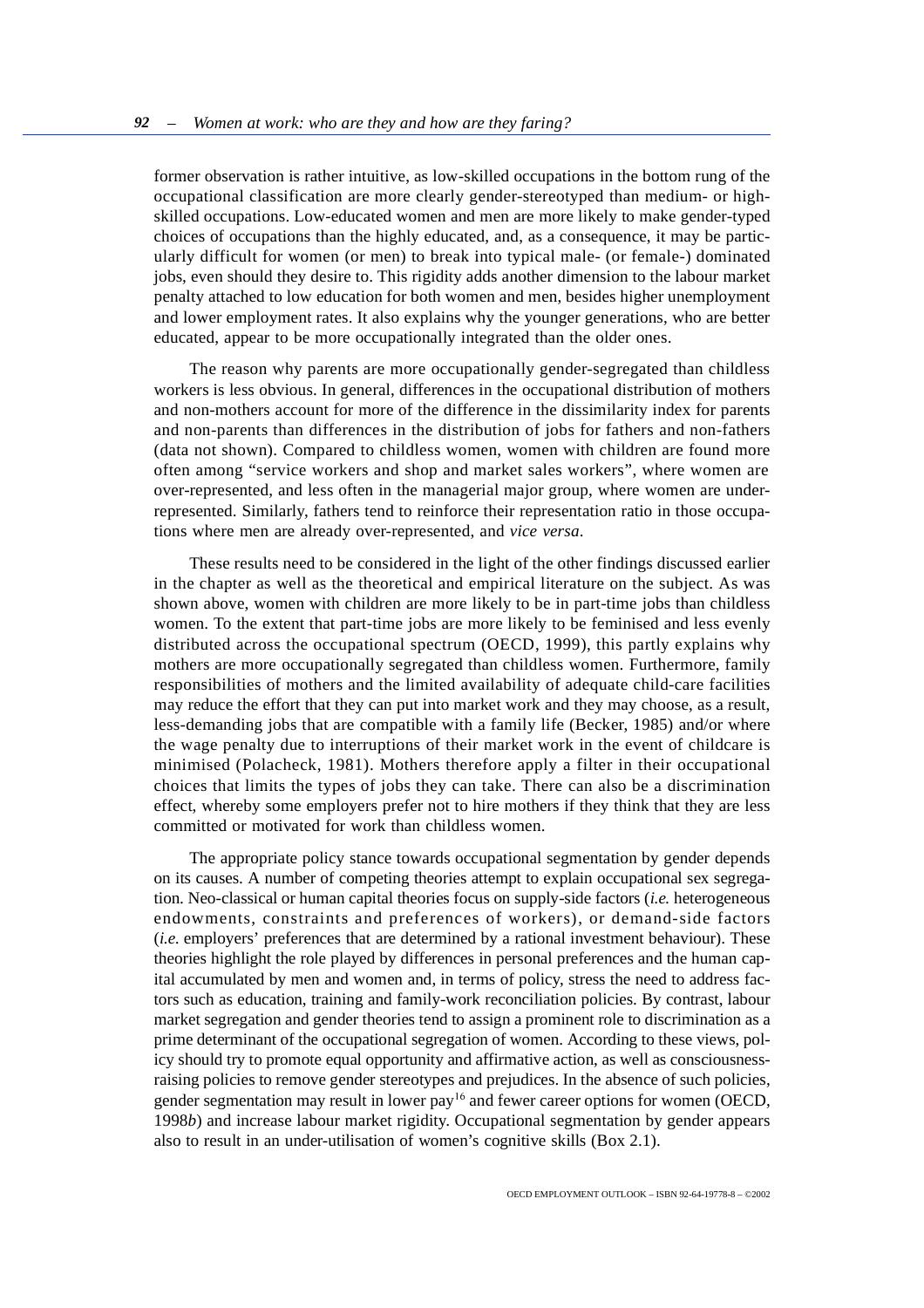## <span id="page-32-0"></span>Box 2.1. **Facts and perceptions concerning the utilisation of one's skills on the job**

The indicators presented in the table below, which have been derived from a variety of surveys, look at the job content for women compared to that for men from a different angle, that of the extent of utilisation of their skills on the job and of individual perceptions about the complexity of their work tasks.

In spite of educational attainment levels that are similar for women and men or even in favour of women, white-collar women engage in writing and reading at work less frequently and/or with less variety than white-collar men in all the countries examined. Furthermore, fewer women than men declare that they are carrying out complex tasks in their jobs. This is of concern to the extent that individuals who engage in informal learning at work through reading and writing have more opportunities to maintain and enhance their foundation skills than people who do not use their skills regularly.

Work tasks may be perceived as too onerous or too light according to personal taste and expectations as well as relative to one's skills and qualifications, and if women's expectations towards their jobs are lower than men's, they may not think that their skills are under-utilised. More women than men, however, feel that the demands imposed on them by their jobs are too low relative to their skills; and, conversely, fewer women than men think they are too high. True, the picture becomes a bit blurred at this stage: in six of the fourteen countries for which the information is available, women appear to believe that the demands imposed on them by their jobs are too high relative to their skills, without there being any evidence of their writing or reading engagement at work being higher than for men or for women in other countries, nor literacy skills or educational attainment levels being any lower. What is more, women are less prone than men to feel that they have the skills or qualifications to do a more demanding job than the one they occupy (indicator 7). This last subjective indicator may reflect both one's perceptions about the adequacy of one's skills and qualifications for the job's demands as well as one's aspirations for a more demanding job. For example, a worker can feel that the demands imposed on her/him match his/her skills, and still feel that he/she can do a more demanding job.

The picture that emerges from this table is one where the skill requirements of many men's jobs are higher than women's. Even if women are aware of this, they do not appear to feel that they could or would like to do a more demanding job. Does this imply that women's satisfaction on the job is different from that of men's? A number of studies for Great Britain and the United States (Blanchflower and Oswald, 1999, Brown and Mc Intosh, 1998, Clark, 1997) show that women are indeed more satisfied with their jobs than men. Clark (1997) suggests that this paradox may be explained by the possibility that women's labour-market expectations are more than being met. Based on evidence on work orientations from the 1997 International Social Survey Program, however, Sousa-Poza and Sousa-Poza (2000) show that in most countries there is no such gender/job-satisfaction paradox. Men display higher levels of job-satisfaction than women in all countries except the United Kingdom and the United States, although the differences are small (but statistically significant). Consistent results are found on the basis of the European Community Household Panel: among the 12 countries for which data are available, women appear to be significantly more satisfied with their job than men (at conventional statistical level) only in the United Kingdom.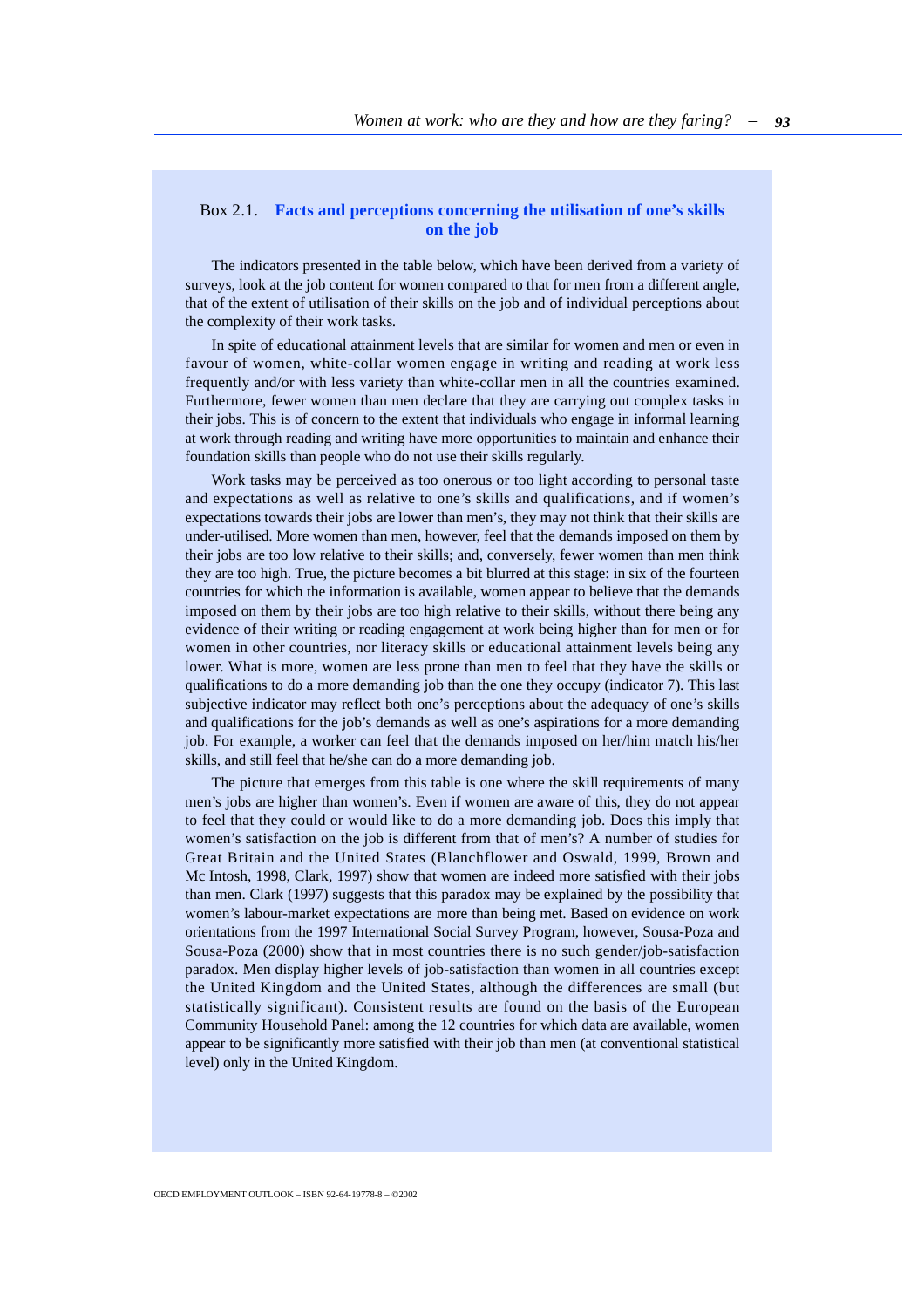## Box 2.1. **Facts and perceptions concerning the utilisation of one's skills on the job** *(cont.)*

### **Indicators of the extent of utilisation of skills in the job, female workers aged 20 to 64 years**

Ratio of women to men, men  $= 100$ 

|                                                                                | Cross-country<br>median value | Share of countries<br>with index $>$ = 100 |
|--------------------------------------------------------------------------------|-------------------------------|--------------------------------------------|
| 1. Reading index score <sup><math>a</math></sup>                               | 82                            | 0/19                                       |
| 2. Writing index score <sup>a</sup>                                            | 76                            | 0/19                                       |
| 3. Percentage of workers carrying out complex tasks <sup>b</sup>               | 81                            | 0/19                                       |
| 4. Percentage of workers carrying out monotonous tasks <sup>c</sup>            | 100                           | 8/14                                       |
| 5. Percentage of workers who think the demands imposed on them by their        |                               |                                            |
| job are too high relative to their skills <sup>d</sup>                         | 94                            | 6/14                                       |
| 6. Percentage of workers who think the demands imposed on them by their        |                               |                                            |
| job are too low relative to their skills <sup>d</sup>                          | 117                           | 11/14                                      |
| 7. Percentage of workers who feel they have the skills or qualifications to do |                               |                                            |
| a more demanding job than the one they occupy                                  | 96                            | 2/12                                       |
|                                                                                |                               |                                            |

*a)* Index score for engagement in reading and writing at work for white-collars. Given six different types of texts – reports, letters, schemas, manuals, invoices and instructions – the reading index records how many of these texts and how often the<br>respondent said that she/he reads during the week. The writing index is constructed in the same way ba writing activities in the workplace: letters and memos, reports, financial documents and specifications. Thus, the indices reflect both variety and frequency. Someone with a writing index may either read more frequently and/or have a greater variety of literacy experiences each week.

*b*) Percentage of workers answering yes to "generally, does your main paid job involve, or not, complex tasks?"

*c)* Percentage of workers answering yes to "generally, does your main paid job involve, or not, monotonous tasks?".

*d*) "How well do you think your skills match the demands imposed on you by your job?" ("Too high, match, too low").

*Source:* Indicators 1 and 2: International Literacy Survey (IALS); indicators 3 to 6: Third European Survey of Working Conditions 2000; indicator 7: European Community Household Panel (ECHP), fifth wave.

### **B. The vertical segregation of employment**

If women are more likely to be in work than ever before, is there any evidence that they are moving up the occupational hierarchy as well? And, if yes, which groups of women are more likely to be found in managerial positions? Table 2.10 showed that, on average in OECD countries, women are under-represented in the top administrative and managerial occupations. The first four columns of Table 2.13 add country-specific information on each of the three sub-major groups of occupations included in this category. The more detailed picture drawn in this table still displays a high degree of similarity across countries in the structure of female occupational representation. With very few exceptions – *i.e.* "legislators and senior officials" in the United Kingdom, "corporate managers" in Ireland, "general managers" in Austria and Belgium – women are under-represented in all three sub-major groups, and considerably so in Italy. These results, however, need to be interpreted with great caution, as cross-national comparability of occupations in Major group 1 of ISCO-88 (COM) is particularly susceptible to national differences of definitions. In particular, the definition of managers in the United Kingdom (and probably also in Ireland) is looser than in other countries (Elias and Mc Knight, 2001).<sup>17</sup>

However, occupations with a supervisory role may also be found within other groups of occupations but the level of occupational disaggregation available does not reveal such underlying vertical gender segregation. To overcome this problem, the last two columns of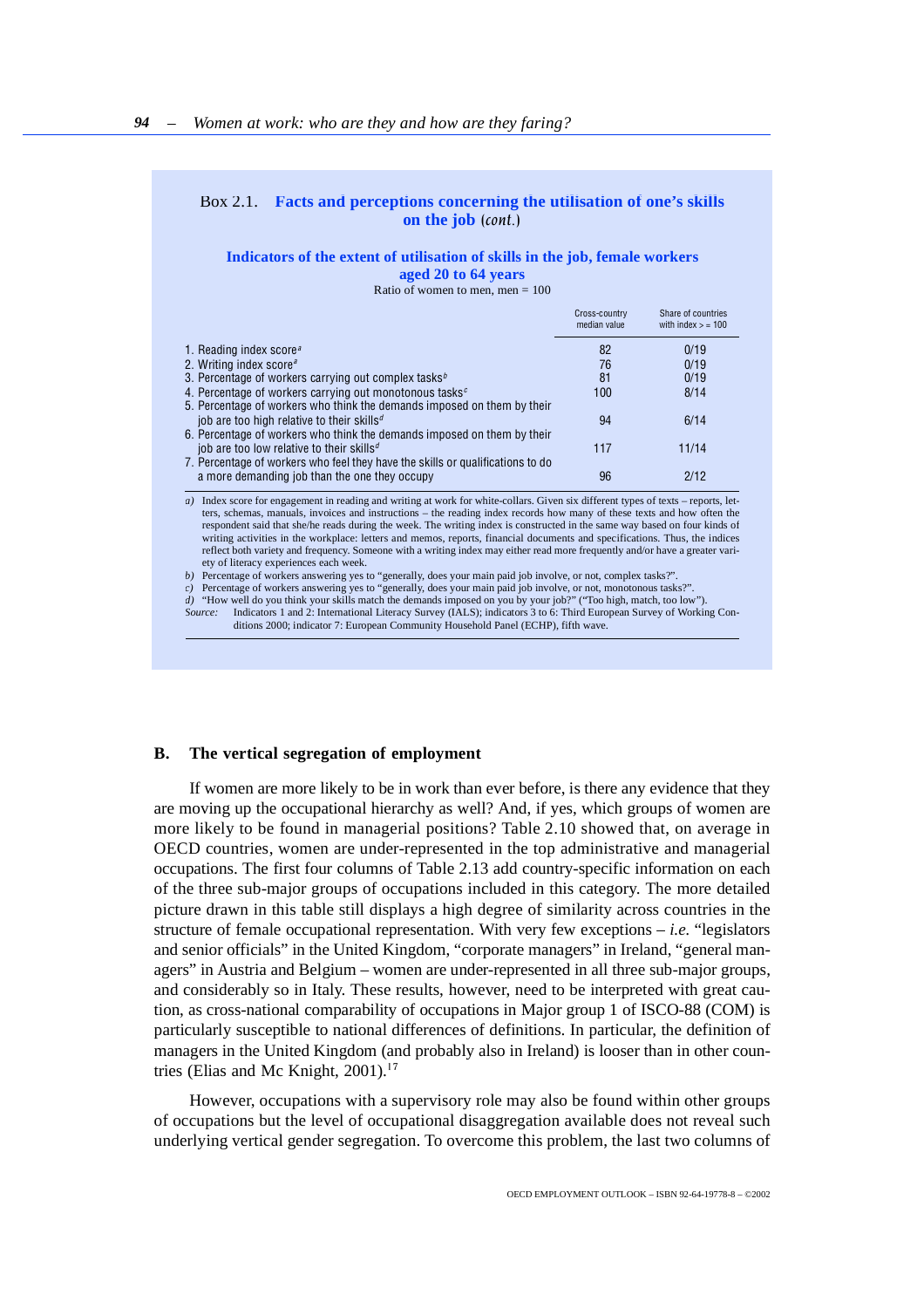|                             | ISCO-88 sub-major occupation groups within<br>"Legislators, senior officials and managers" |                             |                           |       | Jobs with a supervisory role <sup>b</sup> |                          |  |
|-----------------------------|--------------------------------------------------------------------------------------------|-----------------------------|---------------------------|-------|-------------------------------------------|--------------------------|--|
|                             | 110 - Legislators and<br>senior officials                                                  | 120 - Corporate<br>managers | 130 - General<br>managers | Total | Great supervisory<br>role                 | Some supervisory<br>role |  |
| Austria                     | 0.5                                                                                        | 0.6                         | 1.4                       | 0.7   | 0.6                                       | 0.7                      |  |
| Belgium                     | 0.7                                                                                        | 0.6                         | 1.1                       | 0.7   | 0.6                                       | 0.7                      |  |
| Canada                      | $\cdot$ .                                                                                  | $\cdot$ .                   | $\ddotsc$                 | 0.8   | 0.6                                       | 0.9                      |  |
| <b>Czech Republic</b>       | 0.5                                                                                        | 0.7                         | 0.6                       | 0.6   | 0.1                                       | 0.8                      |  |
| Denmark                     | 0.4                                                                                        | 0.4                         | 1.0                       | 0.5   | 0.5                                       | 1.3                      |  |
| Finland                     | 0.8                                                                                        | 0.6                         | 0.4                       | 0.6   | 0.6                                       | 1.1                      |  |
| France                      | 0.7                                                                                        | 0.7                         | 1.0                       | 0.7   | 0.7                                       | 0.9                      |  |
| Germany                     | 0.5                                                                                        | 0.5                         | 0.9                       | 0.5   | 0.5                                       | 0.7                      |  |
| Greece                      | 0.5                                                                                        | 0.6                         | 0.6                       | 0.6   | 0.4                                       | 0.9                      |  |
| Hungary                     | 0.8                                                                                        | 0.8                         | 0.7                       | 0.8   | 0.7                                       | 1.2                      |  |
| Iceland                     | 0.6                                                                                        | 0.7                         | 0.4                       | 0.6   | $\ldots$                                  | $\cdot$ .                |  |
| Ireland                     | 0.9                                                                                        | 1.0                         | 0.7                       | 0.9   | 0.7                                       | 1.0                      |  |
| Italy                       | 0.4                                                                                        | 0.3                         | 0.4                       | 0.3   | 0.5                                       | 0.9                      |  |
| Luxembourg                  | 0.5                                                                                        | 0.4                         | 0.7                       | 0.5   |                                           |                          |  |
| Netherlands                 | 0.5                                                                                        | 0.4                         | 0.8                       | 0.5   | 0.5                                       | 0.7                      |  |
| New Zealand                 | 1.0                                                                                        | 0.8                         | $\ldots$                  | 0.8   | $\cdot$ .                                 |                          |  |
| Norway                      | 0.9                                                                                        | 0.5                         | 0.6                       | 0.5   | $\cdot$ .                                 | $\cdot$ .                |  |
| Poland                      | 0.5                                                                                        | 0.7                         | 0.9                       | 0.8   | 0.6                                       | 0.9                      |  |
| Portugal                    | 0.5                                                                                        | 0.6                         | 0.7                       | 0.6   | 0.6                                       | 1.0                      |  |
| Slovak Republic             | 0.9                                                                                        | 0.7                         | 0.9                       | 0.8   |                                           | $\cdot$ .                |  |
| Spain                       | 0.7                                                                                        | 0.4                         | 0.6                       | 0.5   | 0.6                                       | 0.8                      |  |
| Sweden                      | 0.7                                                                                        | 0.6                         | 0.7                       | 0.6   |                                           |                          |  |
| Switzerland                 | 0.7                                                                                        | 0.2                         | 0.6                       | 0.5   | 0.7                                       | 0.9                      |  |
| United Kingdom              | 1.1                                                                                        | 0.7                         | 0.7                       | 0.7   | 0.8                                       | 1.0                      |  |
| OECD unweighted average $c$ | 0.7                                                                                        | 0.6                         | 0.7                       | 0.6   | 0.6                                       | 0.9                      |  |

#### <span id="page-34-0"></span>Table 2.13. **Women in managerial occupations and in jobs with a supervisory role** Female representation ratios*<sup>a</sup>*

. . Data non available.

*a)* For the definition of the female representation ratio, see note *c)*, Table 2.10.

*b*) Information on the degree of supervisory role in the job is taken from the ECHP for Austria, Belgium, Denmark, Finland, France, Germany, Greece, Ireland, Italy, Netherlands, Portugal, Spain and United Kingdom. For the remaining countries, the information is derived from the IALS. In the ECHP, great supervisory role corresponds to "supervisory role with a say on the pay and promotion of staff", and some supervisory role corresponds to "supervisory role and no say on the promotion of staff". In the IALS interviews, no definition of great and some supervisory role was provided to respondents. The results based on the two different surveys, therefore, may not be fully comparable.

*c)* For above countries only.

*Source:* For the ISCO-88 data: European Labour Force Survey (see Annex 2.A); for the degree of supervisory role: European Community Household Panel (ECHP) and OECD, International Adult Literacy Survey (IALS), 1994-97.

Table 2.13 measure the vertical distribution of jobs based on an alternative indicator, that is the degree of supervisory role in the job. Also in this case, though, comparability across countries is limited as two different data sources have been used, using slightly different notions of degree of supervisory role (see footnote to the table). In all countries women appear to be under-represented in jobs with great supervisory role. Among European Union countries, for which the data are more comparable, the representation ratio is closest to 1 in the United Kingdom, whereas it is below 0.5 in Greece.

There are two hypotheses to explain why women are under-represented at higher job levels relative to men. The "glass ceiling" argument is that women have less chance of being promoted to higher job levels than men even if both women and men are in jobs that offer promotion opportunities. Social attitudes and cultural biases are regarded as major factors discriminating against women and holding them back from attaining higher-level jobs. Another constraint for women to achieve high-level positions, especially if these involve long hours, frequent travels and relocation, is the disproportionate responsibility they still have for raising children and performing household tasks. Table 2.14, however,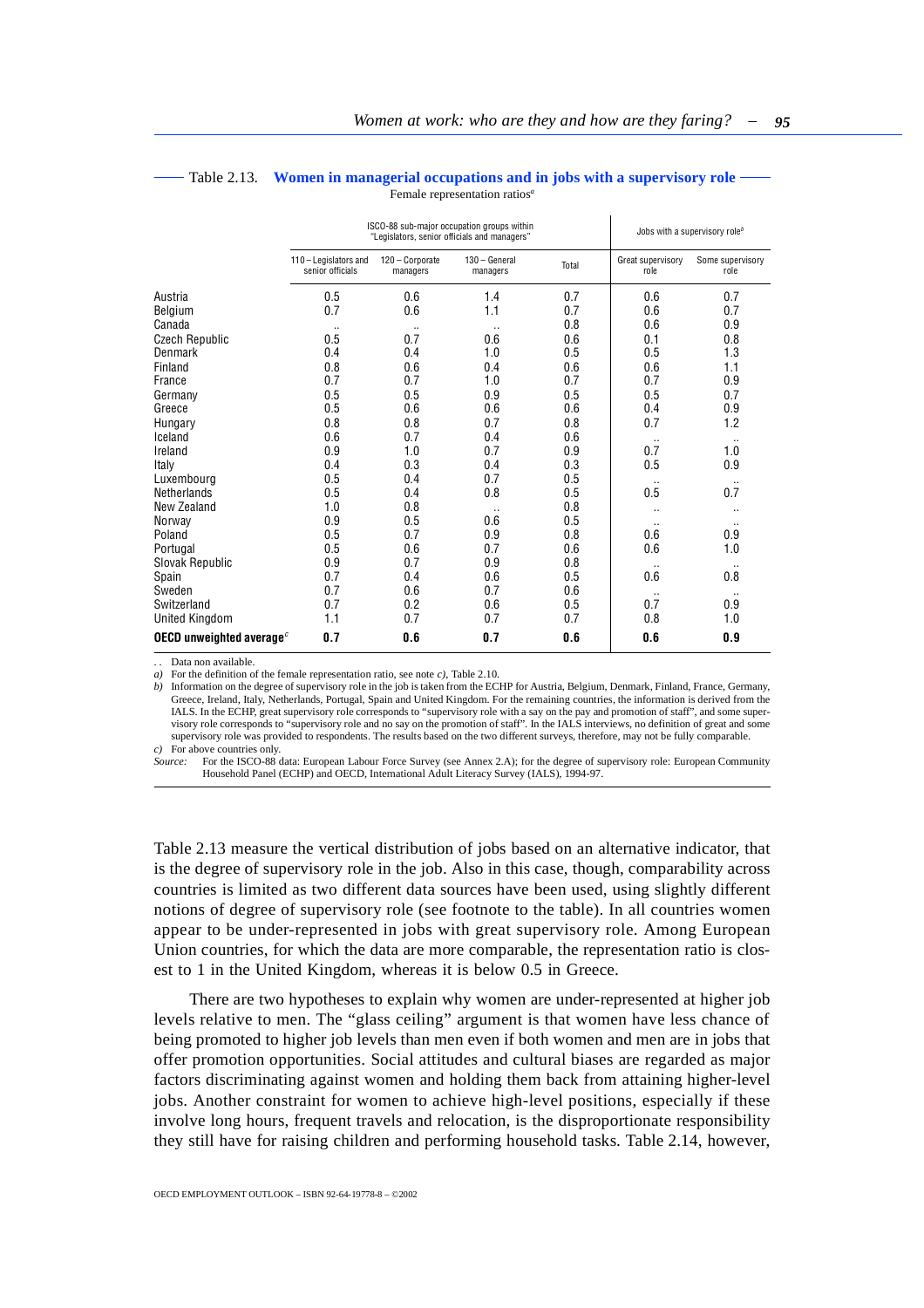<span id="page-35-1"></span><span id="page-35-0"></span>

|                           | Women         |                  |       |               | Men              |       |  |
|---------------------------|---------------|------------------|-------|---------------|------------------|-------|--|
|                           | With children | Without children | Total | With children | Without children | Total |  |
| Belgium                   | 10            | 18               | 14    | 24            | 19               | 21    |  |
| Denmark                   | 19            | 15               | 17    | 24            | 20               | 22    |  |
| France                    | 16            | 14               | 15    | 23            | 17               | 20    |  |
| Greece                    |               |                  |       | 15            | 9                | 12    |  |
| Ireland                   | 18            | 16               | 17    | 21            | 20               | 21    |  |
| Italy                     | 14            | 12               | 13    | 20            | 15               | 17    |  |
| Netherlands               | 6             | 12               | 10    | 22            | 18               | 20    |  |
| Portugal                  | 9             | 9                | 9     | 8             | 9                | 8     |  |
| Spain                     | 16            |                  | 13    | 24            | 16               | 20    |  |
| United Kingdom            | 21            | 25               | 23    | 27            | 26               | 26    |  |
| <b>Unweighted average</b> | 14            | 14               | 14    | 21            | 17               | 19    |  |

#### Table 2.14. **Career progress over five years by gender**

Percentage of workers<sup>a</sup> whose supervisory responsibilities increased between 1994 and 1998

*a*) Persons aged 20 to 50 years who were employed and had no or only some supervisory role in the starting year. *Source:* See Annex 2.A.

does not display a lower promotion probability for mothers compared to childless women, whereas it confirms that there are differences in career mobility between women and men. The apparent absence of a motherhood effect on the career mobility of women could reflect a more subtle constraint affecting women without family responsibilities, which is that they may nevertheless be seen by their employers as potential mothers and, as a consequence, they are unwilling to invest as much in their future careers. Furthermore, a closer analysis of the data in Table 2.14 suggests that the hypothesis of a penalty attached to motherhood in terms of career mobility cannot be ruled out. In fact, if fathers display more career mobility than childless men because promotions are more likely to occur during the child-rearing ages, the fact that mothers are no more likely than childless women to step up to jobs with greater supervisory role implies that they are actually penalised.

The second hypothesis to explain why women have less promotion probability than men, called the "dead-end explanation", states that women are promoted to higher hierarchical levels less frequently because they are in jobs that offer fewer opportunities for promotion. The fact that women and men are distributed across different occupations and sectors lends plausibility to this second hypothesis, but the available evidence does not allow any further investigation of this issue.

## **4. Women at work: how much do they earn?**

### **A. The unadjusted gender pay gap**

The other main way in which gender differences manifest themselves within employment are differences in pay. Table 2.15 shows the unadjusted ratio of gross hourly earnings of women relative to men for a recent year and carries out a sensitivity analysis of its measurement based on alternative measures (*i.e.* the ratio of mean and of median hourly earnings, and the ratios at the break-points for the bottom and top quintiles of the earnings distributions) and populations (*i.e.* full-time only and all wage and salary employees). Cross-country comparability is somewhat limited by the fact that hourly earnings are calculated on the basis of slightly different definitions of wages and hours worked across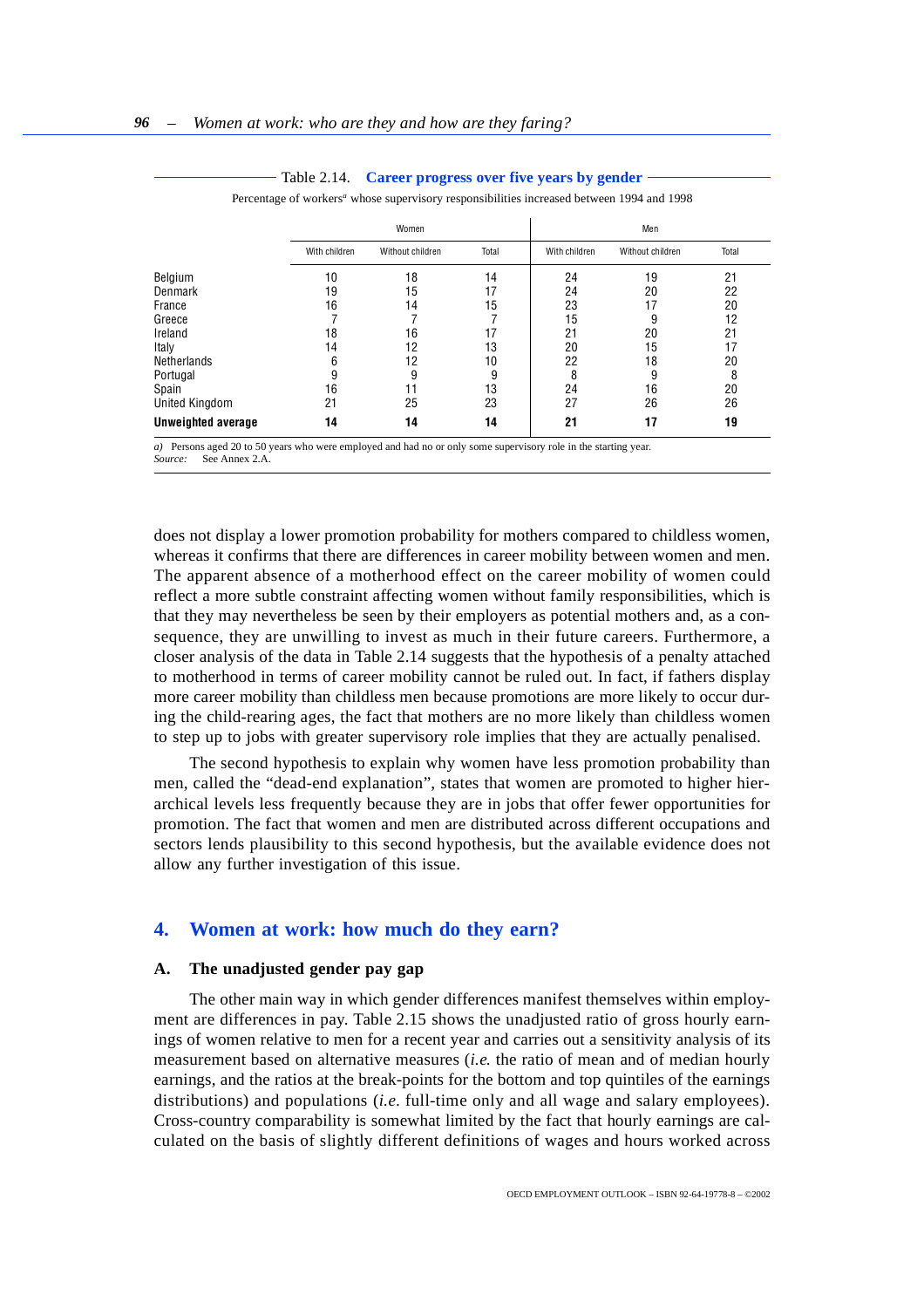<span id="page-36-0"></span>

|                             | Hourly earnings, full-time wage and salary employees |                     |                                     |                                     | Hourly earnings, all wage and salary employees |                     |                                     |                                     |
|-----------------------------|------------------------------------------------------|---------------------|-------------------------------------|-------------------------------------|------------------------------------------------|---------------------|-------------------------------------|-------------------------------------|
|                             | Ratio<br>of means                                    | Ratio<br>of medians | Ratio<br>of the 20th<br>percentiles | Ratio<br>of the 80th<br>percentiles | Ratio<br>of means                              | Ratio<br>of medians | Ratio<br>of the 20th<br>percentiles | Ratio<br>of the 80th<br>percentiles |
| Australia (2000)            | 91                                                   | 92                  | 96                                  | 87                                  | 89                                             | 90                  | 96                                  | 85                                  |
| Austria                     | 79                                                   | 80                  | 76                                  | 80                                  | 79                                             | 79                  | 76                                  | 80                                  |
| Belgium                     | 91                                                   | 94                  | 91                                  | 91                                  | 93                                             | 93                  | 91                                  | 92                                  |
| Canada (2000)               | 82                                                   | 81                  | 81                                  | 86                                  | 81                                             | 78                  | 81                                  | 81                                  |
| Denmark                     | 89                                                   | 93                  | 96                                  | 87                                  | 89                                             | 92                  | 95                                  | 88                                  |
| Finland                     | 82                                                   | 87                  | 92                                  | 77                                  | 82                                             | 87                  | 92                                  | 77                                  |
| France                      | 87                                                   | 93                  | 89                                  | 89                                  | 89                                             | 93                  | 90                                  | 91                                  |
| Germany                     | 80                                                   | 83                  | 80                                  | 80                                  | 81                                             | 83                  | 78                                  | 80                                  |
| Greece                      | 80                                                   | 80                  | 84                                  | 82                                  | 87                                             | 82                  | 85                                  | 88                                  |
| Ireland                     | 81                                                   | 81                  | 80                                  | 83                                  | 79                                             | 76                  | 75                                  | 82                                  |
| Italy                       | 85                                                   | 91                  | 90                                  | 87                                  | 91                                             | 93                  | 91                                  | 93                                  |
| Netherlands                 | 80                                                   | 86                  | 85                                  | 80                                  | 79                                             | 87                  | 86                                  | 81                                  |
| New Zealand (2001)          | 86                                                   | 91                  | 92                                  | 85                                  | 84                                             | 87                  | 93                                  | 83                                  |
| Portugal                    | 92                                                   | 85                  | 89                                  | 95                                  | 95                                             | 85                  | 89                                  | 98                                  |
| Spain                       | 88                                                   | 93                  | 86                                  | 95                                  | 86                                             | 88                  | 84                                  | 91                                  |
| Sweden (2000)               | 86                                                   | 90                  | 92                                  | 84                                  | 83                                             | 88                  | 91                                  | 81                                  |
| Switzerland (2001)          | 76                                                   | 79                  | 74                                  | 78                                  | 78                                             | 80                  | 74                                  | 77                                  |
| United Kingdom              | 80                                                   | 85                  | 85                                  | 80                                  | 75                                             | 79                  | 79                                  | 76                                  |
| United States (1999)        | 79                                                   | 79                  | 83                                  | 78                                  | 78                                             | 76                  | 82                                  | 78                                  |
| OECD unweighted average $c$ | 84                                                   | 86                  | 86                                  | 85                                  | 84                                             | 85                  | 86                                  | 84                                  |

#### Table 2.15. **Gender wage ratio, 1998**

Unadjusted indicators<sup>a</sup> of wage and salary employees aged 20 to 64 years<sup>b</sup>

*a)* Percentage ratios of female to male wage.

*b)* Australia, Canada, New Zealand, Sweden: 18-64 years and Switzerland: 15 to 64 years.

*c)* For above countries only.

*Sources and definitions:* See Annex 2.A.

countries: in some cases (*e.g.* the ECHP countries) overtime pay and/or bonuses are included, in other cases (*e.g.* Canada and Sweden) they are not; hours worked normally refer to usual hours, including overtime, but in the case of Sweden they relate to contractual hours. These differences affect the gender pay gap only to the extent that they are gender-biased.<sup>18</sup> Furthermore, there may be some measurement errors due to the fact that the available information on earnings has been derived from household surveys (except for Sweden), where the risk of mis- or under-reporting by the interviewees is quite high; however, there appears to be no reason to expect systematic differences by country in the extent of gender bias in this phenomenon.

No matter how the gender wage gap is measured, women's hourly earnings are below those received by men in all countries. On average, hourly rates of pay for women are 84% of men's wages, corresponding to a wage gap of 16%, either when measured for full-time workers only or for all workers, including part-timers. In both cases, the wage gap at the median is slightly lower. The measure of the wage gap based on the median rather than the average is more robust, since the former is not affected by extreme values at both ends of the earnings' distribution. Based on this measure, the wage gap between men and women working full-time appears narrowest – at 6% – in Belgium, followed by Australia, Denmark, France, Italy, Spain and Sweden, whereas it is largest – at 21% – in Switzerland and the United States.

Because a large fraction of the female workforce holds part-time jobs, especially in the Netherlands and Switzerland, looking at full-time workers only is a potentially serious omission. The hourly pay gap estimated on the basis of median wages for all workers,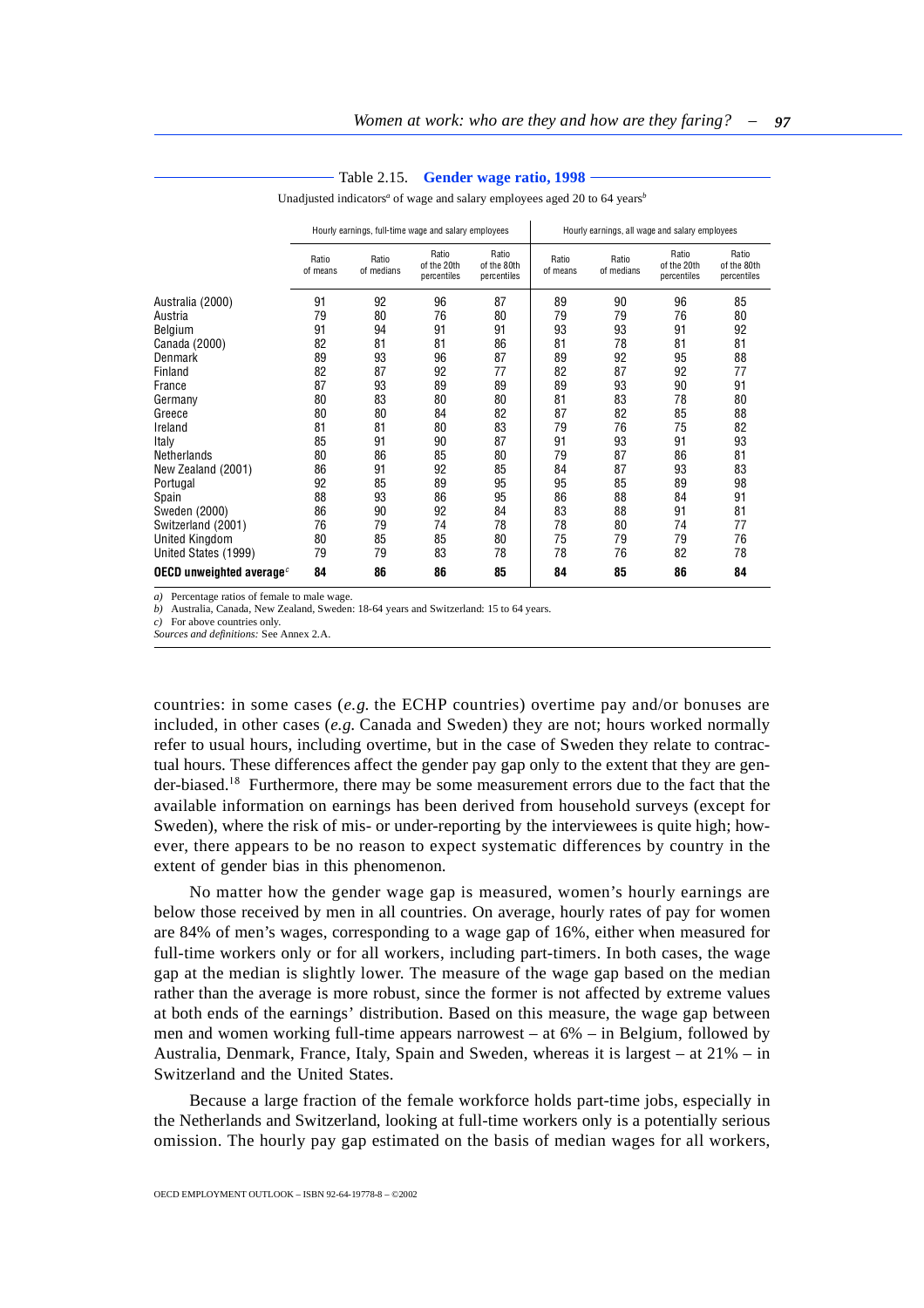both full-time and part-time, is 4-5 percentage points higher than that estimated for fulltime workers in Ireland, New Zealand, Spain and the United Kingdom, reflecting lower hourly wages for part-time workers, most of whom are women. In the remaining countries, however, there is little difference between the two measures of median wage gap. Particularly, in the two high part-time economies, the Netherlands and Switzerland, the median wage gap is even slightly lower when measured over all workers than over fulltime workers only. This finding suggests that women in part-time jobs are not subject to an additional pay penalty in many OECD countries, perhaps thanks to recent changes in pay setting such as the collective bargaining initiatives in the Netherlands to equalise pay in full- and part-time jobs. The lack of a part-time effect for most countries could, however, also relate to the bias introduced by calculating hourly earnings on the basis of actual hours worked, rather than contractual hours. As men and full-timers are more likely to work overtime hours than part-timers, the hourly earnings measure will be biased downward most for full-time men, causing the gender wage gap to be under-estimated to a greater extent when part-time workers are included in the calculations.

Table 2.15 presents two additional measures of the wage gap: the ratio of gross hourly earnings of women's to men's at the 20th and 80th percentiles of the female and male earnings distributions. The gender pay gap is significantly smaller at the 20th than at the 80th percentile in Nordic and English-speaking countries, particularly Finland and Denmark, and Australia and New Zealand, respectively. Conversely, for approximately half of the countries considered there appears to be either no clear difference or a greater female disadvantage in the bottom part of the earnings distribution than in the top part. The gender wage gap in Portugal and Spain is 6 and 9 percentage points greater at the 20th than at the 80th percentile of the earnings' distribution. This result could, however, partly reflect measurement error introduced by the self-declared nature of the available data, at least in part. If top earners – presumably for the majority men – have greater propensity to under-report their earnings than low or middle earners, the male-female wage gap at the 80th percentile is likely to be under-estimated.

Although the hourly wage can be thought of as the "true" price of labour, thus representing the most appropriate basis for the calculation of the gender pay gap, total weekly, monthly or annual earnings provide a better idea of how much women "take home" compared to men. Chart 2.4 shows the gender gap of monthly earnings for all workers, including part-timers, by adding to the gender hourly pay gap the gender gap in hours worked. As women are more likely to work part-time than men, and, once in fulltime work (*i.e.* 30 hours of work per week or more), they work, on average, shorter hours than men (OECD, 1999), they earn considerably less, on a monthly basis, than men. In the Netherlands and the United Kingdom women earn just over half of what men earn.

As for the gender gap in employment rates, the size of the remaining gender pay gap is the result of different wage developments for women and men and may reflect different stages of development in gender equality. Table 2.16 shows changes of the gender wage gap over the past two decades for a small selection of OECD countries. Over the 15-20 year periods analysed, the wage gap fell by between 14 and 38%, indicating substantial progress. The wage gap decreased most in the United States and France, whereas the figures for Sweden and Canada display less rapid movement. The strong narrowing of the gender wage gap in the United States is all the more remarkable as it occurred against the background of rising wage inequality, which Blau and Kahn (1997) find to have a positive correlation with the gender pay gap. Using their own expression, American women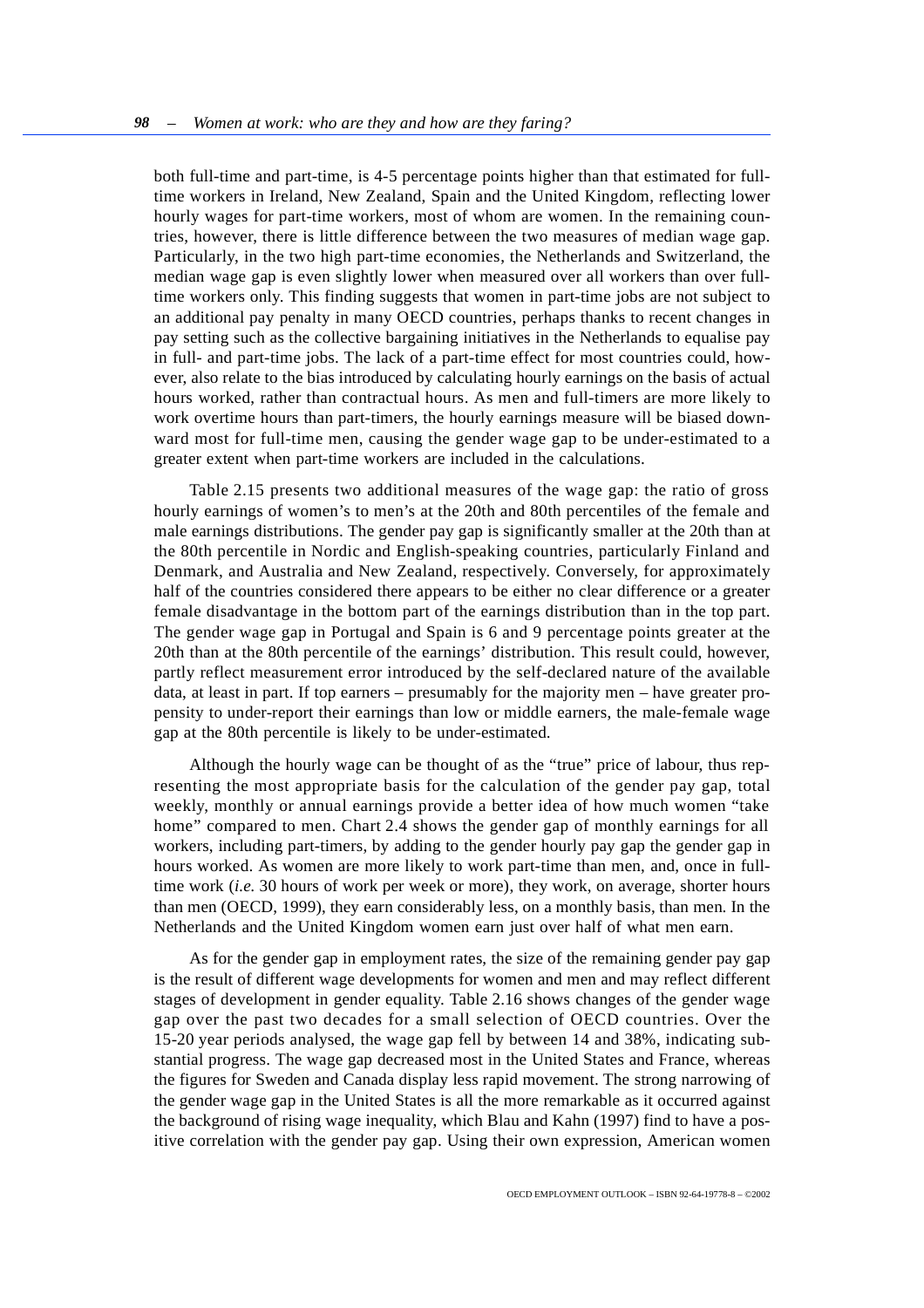Chart 2.4. **The gender gap in monthly earnings, 1998**

The contribution of hourly wages and hours worked*<sup>a</sup>*

<span id="page-38-0"></span>

*a)* Percentage difference between male and female average hourly wages and hours worked per month. *Source:* See Annex 2.A.

have been "swimming upstream", mainly thanks to improvements in their relative qualifications that were sufficient to counterbalance changes in the wage structure that worked against women. By contrast, in Sweden, much of the narrowing of the wage gap had already been accomplished in the 1970s. The relative stagnation of the gender pay gap in Nordic countries, in particular Denmark, has been attributed by Datta Gupta *et al.* (2001) to unfavourable wage structure effects that more than wiped out any gains that Danish women have made in their human capital over the period.<sup>19</sup>

A reduction of the gender pay gap, however, is not always a favourable development for women. Relative wage growth of women, in fact, may be strongly influenced by changes in workforce composition. The experience of transition countries,

### Table 2.16. **The narrowing of the gender wage gap since the early 1980s, selected OECD countries**

Gender wage gap (initial year  $= 100$ )

|                      | Period    | Index |
|----------------------|-----------|-------|
| Australia            | 1984-2001 | 82    |
| Canada               | 1980-1999 | 85    |
| France               | 1980-1999 | 66    |
| Japan                | 1980-2000 | 81    |
| Korea                | 1977-1997 | 70    |
| Portugal             | 1975-1999 | 70    |
| Sweden               | 1975-1995 | 86    |
| United Kingdom       | 1980-2000 | 70    |
| <b>United States</b> | 1979-1999 | 62    |
|                      |           |       |

*Sources and definitions:* See Annex 2.A.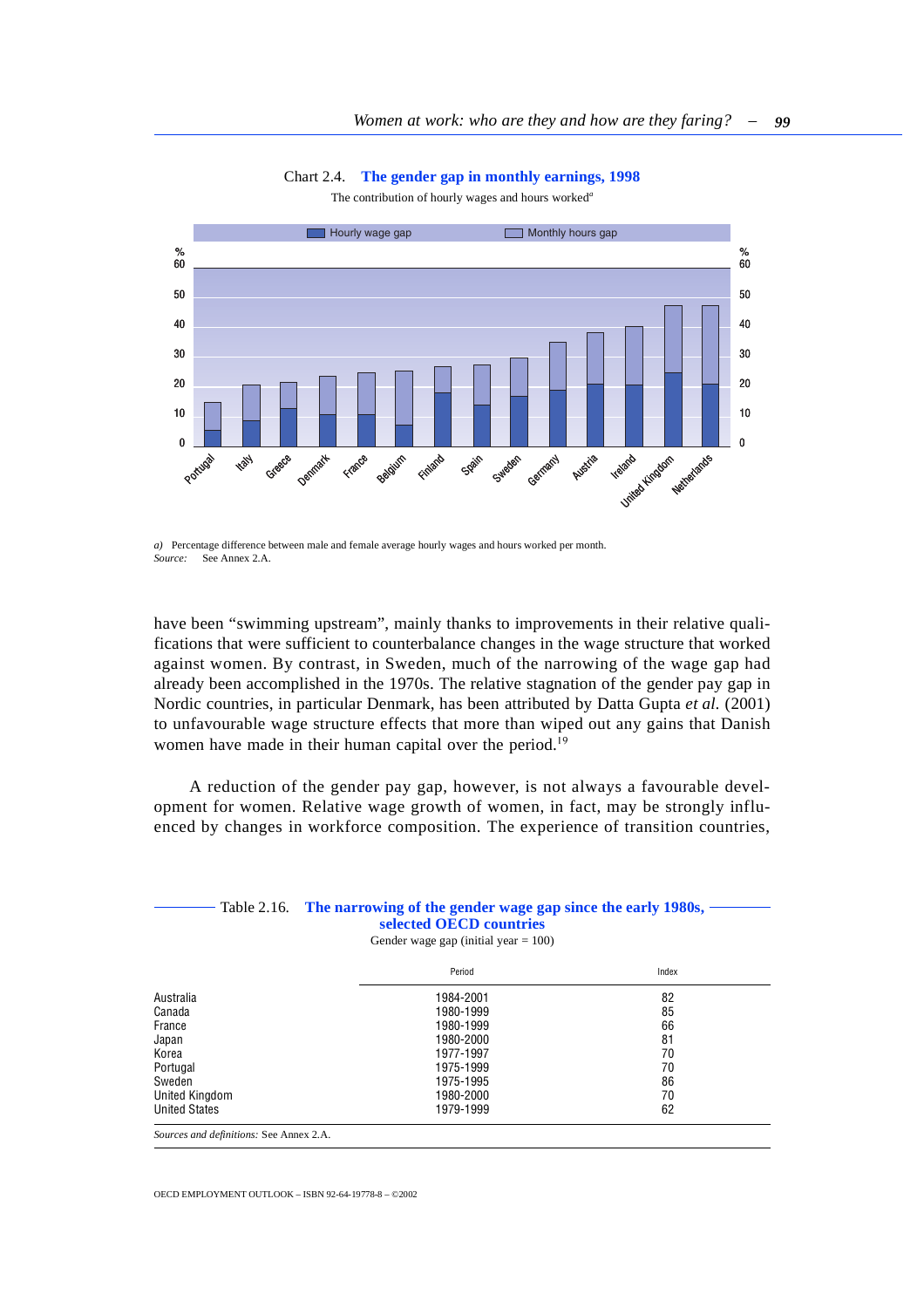<span id="page-39-0"></span>where employment losses during the transition period have hit less skilled women particularly hard, illustrates this possibility. For example, Hunt (2002) attributes almost half the narrowing of the gender wage gap in East Germany to exits from employment of low-skilled workers who were disproportionately women. International comparisons also confirm that differences in the composition of the female workforce have an important effect on the gender wage gap. Chart 2.5 displays a positive relationship between the female employment rate and the gender wage gap across countries. As in the case of the positive relationship between occupational segmentation by gender and the degree of women's presence in the workforce (*cf.* Chart 2.3), the association between low employment rates and lower-than-average wage gaps may be viewed as a paradox: one would expect more women to be encouraged to enter employment if there is gender equality in pay and, in turn, pay equity regulations and practices to become increasingly important as more women enter the labour force. However, the apparent paradox is easily resolved. The evidence presented earlier in this chapter has shown that cross-country differences in female employment rates are mainly accounted for by the degree of integration of less educated, lower-paid women into employment. In countries where a higher proportion of low-educated women are employed, the gender pay gap will tend to be wider, all other things being equal. Composition effects are therefore important for explaining crosscountry differences in the gender pay gap. The analysis in the remainder of this section further investigates this issue using decomposition techniques. As the relationship between female employment rates and the gender pay gap could reflect a tendency for increases in the supply of labour from women to depress their wages, the analysis will also control for differences in relative wages by gender and skill level.<sup>20</sup>



## Chart 2.5. **The gender wage gap and women's employment** Persons aged 20 to 64 years

*a)* Percentage difference between male and female average hourly wages.

*Sources and definitions:* See Annex 2.A.

*b)* Percentage share of women in wage and salary employment.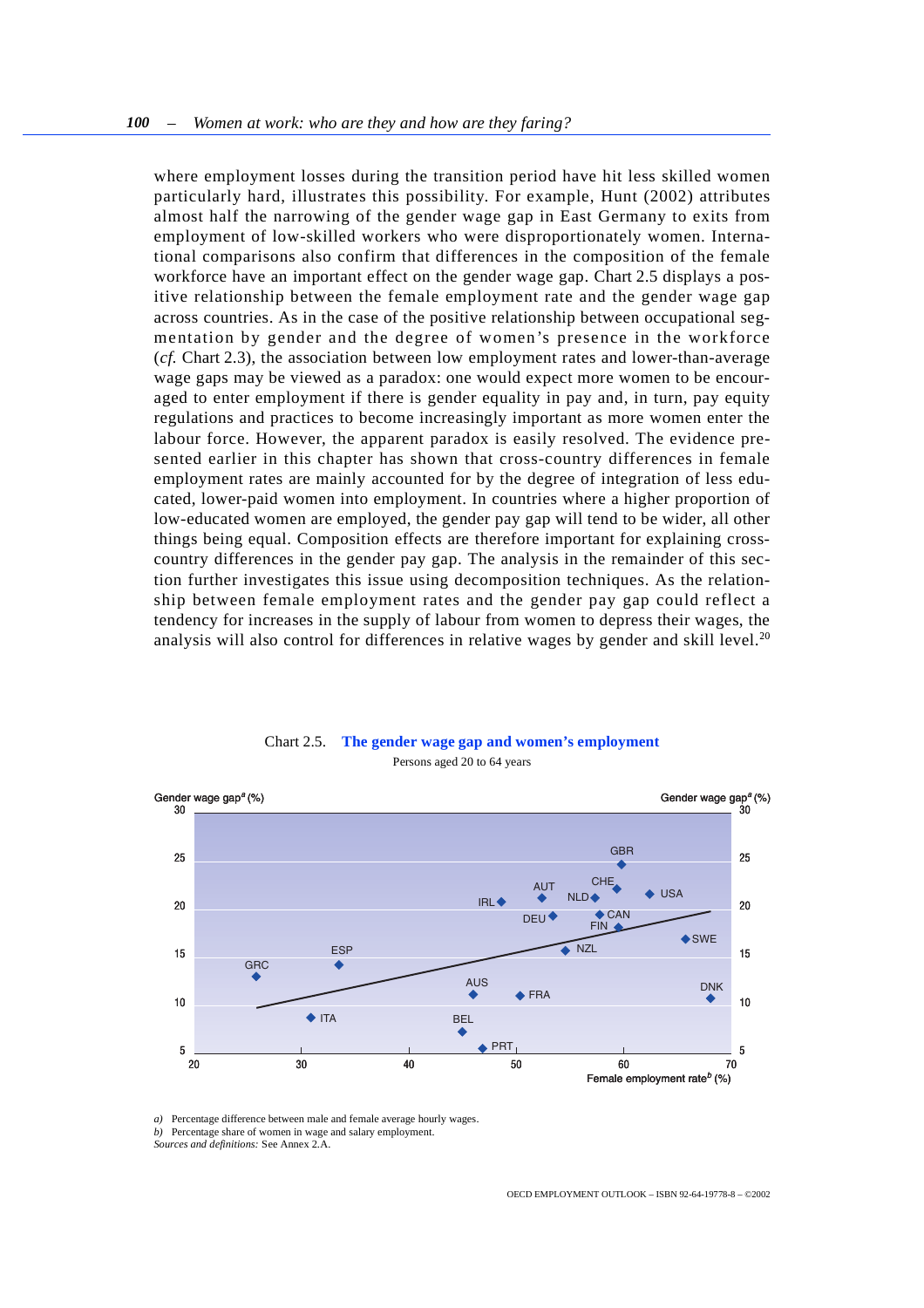## **B. A decomposition of the wage gap**

Possible sources of pay inequality between women and men are differences in human capital endowments and productivity-relevant characteristics (*e.g.* age, education and employment experience, but also less easily observed characteristics like motivation to work and effort); differences in jobs held; and differences in pay "all other things equal". Identifying these different components is important for policy purposes. In particular, differences in pay "all other things equal" reflect pay discrimination and are subject to being redressed through conventional legislation on equal pay, as well as through the forces of competition (Becker, 1957). The analysis that follows tries to identify the different components of the gender wage gap through the methods devised by Oaxaca (1973) and by Juhn *et al.* (1991). In reality, it is very difficult to determine when the condition "all other things equal" is met on the basis of the available information, since only a small portion of the many characteristics that affect the wage paid can be observed, and women and men often perform very different jobs.<sup>21</sup> As a consequence, the type of analysis performed here can only suggest upper and lower bounds to the different components, corresponding to different assumptions on the role played by labour market discrimination, once the effect of differences in observed human capital endowments and productive characteristics is taken into account.

The first step in the decomposition of the gender wage gap is to identify the contribution of observed endowments and productive characteristics. To do this, one needs to know how much the labour market "pays" for such endowments and characteristics. Different approaches exist in the literature on how to estimate these remuneration rates. Here, following Blau and Kahn (1996, 1997), it is assumed that the best estimate can be obtained through the estimation of country-specific male wage regressions, where selectivity problems are minimised.<sup>22</sup> Based on an OLS regression model and individual data, earnings functions for wage and salary male workers aged 20 to 64 years and working full-time (excluding apprentices) are estimated. A necessary condition to ensure crosscountry comparability is to have the same specifications of wage regressions for all countries: for this reason, the analysis is restricted to 13 European countries only. Following the standard Mincerian specification, the natural logarithm of gross hourly wages is used as the dependent variable, while education, potential experience (age minus age of first entry into the labour market after leaving full-time schooling) and potential experience squared, together with controls for occupations, tenure, permanent contracts and public/ private sector, are included in the model (Annex Table 2.B.1). These variables will be called "observed characteristics" hereafter, to distinguish them from unobserved characteristics (such as motivation or the difference between actual and potential experience), whose effect is reflected in the residual.

The estimated coefficients from the male regressions can be interpreted as the market price for the observed characteristics that would apply to both men and women in the absence of discrimination. The product of these coefficients and the average gender gaps in the corresponding variables leads to a simple decomposition of the differential between average hourly wages of men and women into a part due to gaps in observed characteristics and an unexplained residual (Oaxaca, 1973, Blinder ,1973, and Oaxaca and Ransom, 1999). The latter reflects gender differences in unobserved characteristics and/or discriminatory wage-setting practices that are unrelated to productive characteristics. Formally, this decomposition can be written as:

$$
\Delta \log W_i = \Delta X_i \beta_i + \Delta \bar{\epsilon}_i, \tag{1}
$$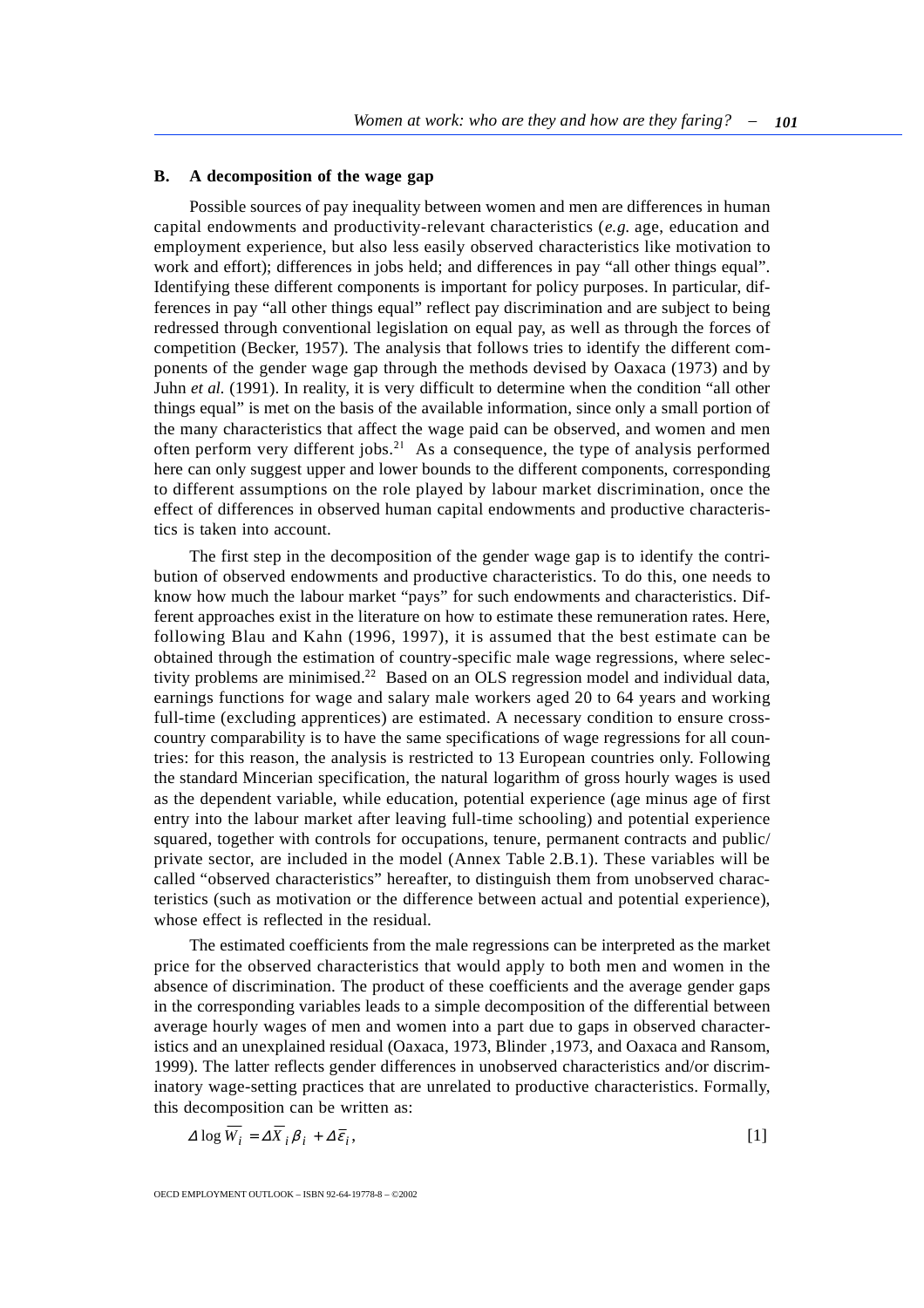<span id="page-41-0"></span>where *i* indexes countries,  $\bar{}$  and  $\Delta$  refer to country averages and gaps between men and women, respectively, *W* stands for gross hourly wages, *X* for the matrix of observable endowments and characteristics,  $\beta$  for the vector of estimated coefficients from the male regressions and ε for the residuals from these regressions (that is, difference between actual and predicted values, the latter computed using the estimated coefficients from the male wage regressions). As shown in Chart 2.6, even after gender differences in observed characteristics are controlled for, there remains a substantial gap between the hourly earnings of men and women. Indeed, on average, once the effects of education, tenure, potential experience and other observable characteristics are controlled for, gross hourly wages are still 15% greater for men than for women. These results must be interpreted with some caution, given the difficulty of measuring *actual* labour market experience, which is only partially circumvented through the inclusion of potential experience and actual tenure. The analysis in Section 2 suggests that potential experience overstates women's actual labour market experience, as women spend less and more discontinuous time in employment than men, especially if they have children or a low level of educational attainment. As a consequence, the use of estimated male returns to experience overestimates the female rate of return to experience, thereby inflating the unexplained part of the wage differential.<sup>23</sup>

The components underlying Chart 2.6 cannot be fully compared across countries. In fact, each term of the decomposition is not only the result of gender gaps in observed and unobserved characteristics (or of discriminating wage-setting practices), but also reflects the structure of remuneration rates and wage premia, which differ across countries. Applying the decomposition method devised by Juhn, Murphy and Pierce (J-M-P hereafter,



### Chart 2.6. **A decomposition of the gender wage gap***<sup>a</sup>*

Percentage of total hourly wage gap, persons aged 20 to 64 years

*a)* The gender wage gap (*i.e.,* percentage difference between male and female average gross hourly wages) is decomposed as follows:  $\Delta$  log  $W_i = \Delta X_i \beta_i + \Delta \bar{\epsilon}_i$ , where *i* indexes countries,  $\bar{\epsilon}$  and  $\Delta$  refer to country averages and gaps between men and women respectively, *W* stands for gross hourly wages, *X* for the vector of observable endowments and characteristics, β for the vector of estimated coefficients from each country-specific male regression (see Annex Table 2.B.1), and ε for the unexplained residuals. For each country, the two bars represent the two terms on the right-hand side of the equation expressed as a percentage of the left-hand side term. *Sources and definitions:* See Annexes 2.A and 2.B respectively.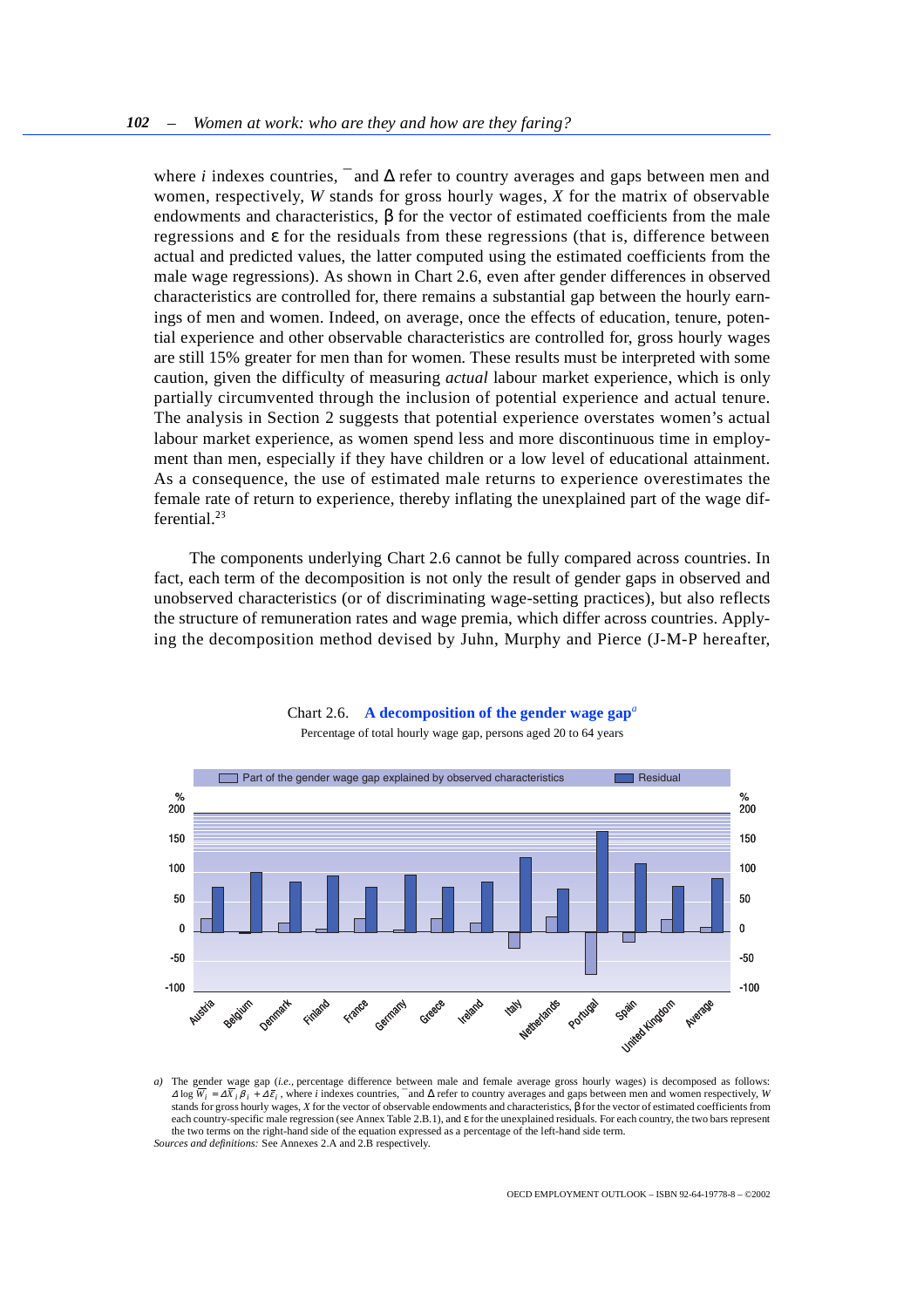Juhn *et al.*, 1991) in a cross-country perspective, this problem can be overcome by taking one country as a benchmark and evaluating gaps in observed characteristics using the wage structure of that specific country. This way, cross-country differences in the gender wage gap can be decomposed into *i*) a component due to cross-country differences in gender gaps in observed characteristics; *ii*) a component due to cross-country differences in market prices for these characteristics; and *iii*) a residual difference reflecting differences in pay discrimination and/or in unobserved characteristics. The residual difference can be further decomposed under the extreme hypothesis that it can be entirely ascribed to differences in unobserved characteristics and/or in their remuneration. In this case, crosscountry differences in remuneration rates for unobserved characteristics are estimated by assuming that they are fully reflected by differences between male residual distributions (that is, a greater residual male wage dispersion reflects steeper returns to marketable characteristics),<sup>24</sup> and differences in gender gaps in unobservable characteristics are obtained by subtraction.

Formally, the J-M-P decomposition can be written as follows (see also Blau and Kahn, 1996):

$$
\Delta \log \overline{W_i} - \Delta \log \overline{W_k} = \Delta \overline{X}_i (\beta_i - \beta_k) + (\Delta \overline{X}_i - \Delta \overline{X}_k) \beta_k + (\Delta \overline{\epsilon}_i - \Delta \overline{\eta}_{ik}) + (\Delta \overline{\eta}_{ik} - \Delta \overline{\epsilon}_k), [2]
$$

where *i* and *k* index countries (with *k* denoting the benchmark country),  $\bar{ }$  and  $\Delta$  refer to country averages and differences between men and women, respectively, *W* stands for gross hourly wages, *X* for the matrix of observable endowments and characteristics, β for the vector of estimated coefficients from the male regressions, ε for the residuals from these regressions and η for the "theoretical" residuals that would be obtained in country *i* if it had the same residual wage structure as country *k*. These "theoretical" residuals deserve some explanation: they are obtained calculating for each individual of country *i* the residual that an individual with the same ranking position with respect to the male distribution would have in the benchmark country *k*. Indeed, provided that the ranking of individuals reflects the distribution of unobserved characteristics, and that the distribution of unobserved characteristics in the male population is the same in all countries, crosscountry differences between the residuals of individuals with the same ranking position reflect cross-country differences in remuneration rates for unobserved characteristics. Following this intuition, the first and third terms of the right-hand side of equation [2] represent the effect of cross-country differences in remuneration rates of observed and unobserved characteristics, respectively, for given gender gaps in characteristics. Conversely, the second and fourth terms represent the effect of cross-country differences in gender gaps in observed and unobserved characteristics, respectively, that would be obtained if country *i* had the same wage structure as country *k*.

The choice of the benchmark country depends on the objectives of the analysis. In the pioneering work of Blau and Kahn (1996), the authors try to establish what the gender wage gap in OECD countries would be if they had the same wage structure as the United States. The choice of the United States as benchmark country then follows immediately. Conversely, Kidd and Shannon (1996), being concerned with a comparison of just two countries (Australia and Canada), decompose the wage gap of each country using the wage structure of the other. For the analysis in this chapter, the choice is less obvious. A somewhat natural approach is to compare each country with the cross-country average. Accordingly, a virtual "benchmark country" is constructed by pooling together observations from all 13 countries, with remuneration rates estimated from a pooled male wage regression that includes also country dummies in order to make the estimation meaningful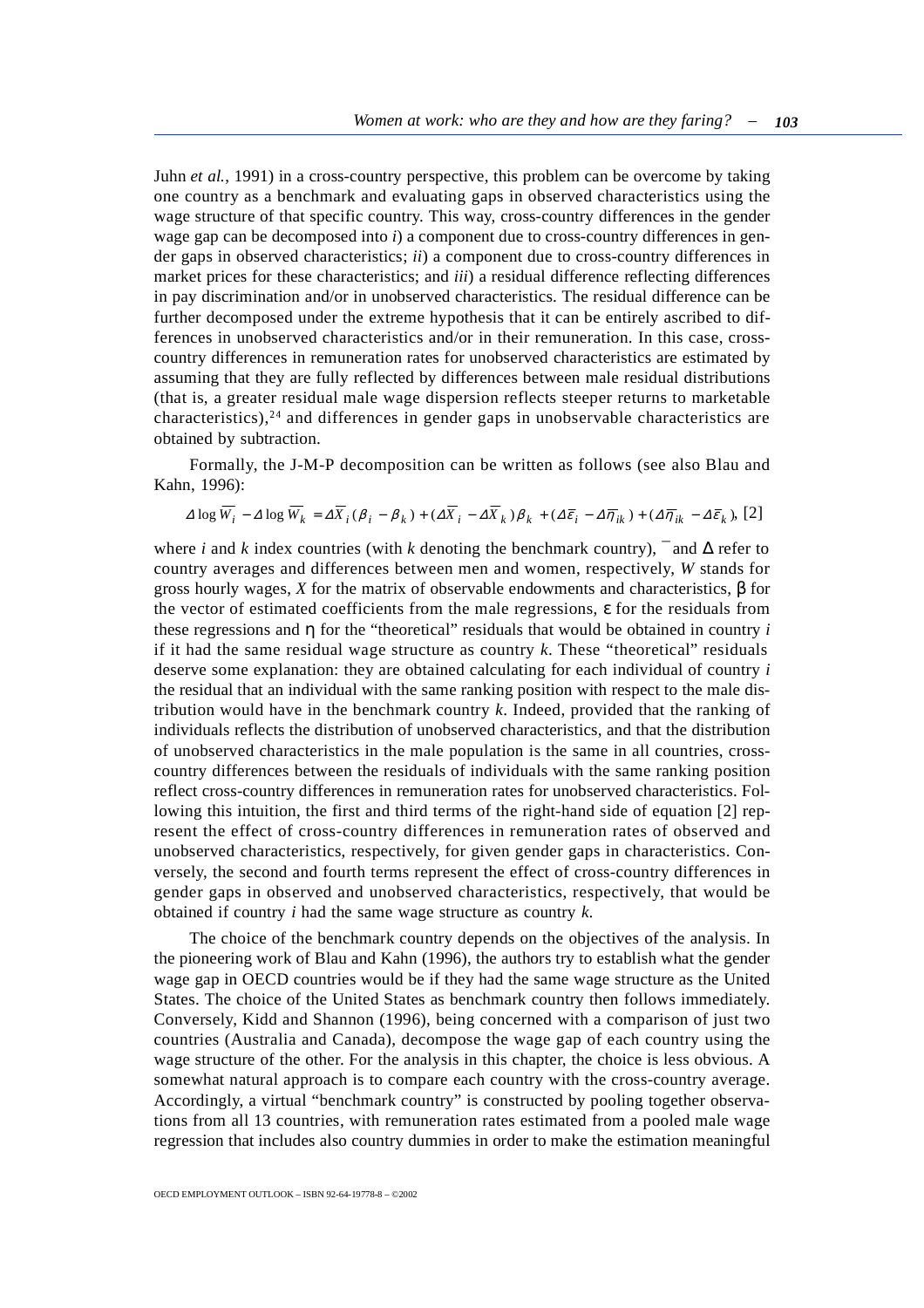<span id="page-43-0"></span>(*cf.* Annex Table 2.B.1 for estimation results). It must be noted that decomposition outcomes are only partially robust to the choice of the benchmark country (Blau and Kahn, 1996) and a different choice might lead to somewhat different results from those presented below. Similar problems arise as regard to the choice of the reference group for categorical variables (Oaxaca and Ransom, 1999).

Before proceeding further with the examination of the decomposition results, the reader deserves some guidance to their interpretation. On the basis of the available evidence, it is not possible to determine whether the residual term can be ascribed only to gender differences in unobserved characteristics and/or in their remuneration or rather to labour market discrimination.<sup>25</sup> However, comparing the full decomposition with one focussing on the first and second terms of equation [2] only, thus leaving the residual unexplained, provides estimates of upper and lower bounds to the effect of gender gaps in productive characteristics and the effect of the wage structure. This comparison is highlighted in Chart 2.7, which presents three different measures of the gender wage gap: *i*) the unadjusted wage gap, defined as the percentage difference between male and female average gross hourly wages; *ii*) the wage gap adjusted for cross-country differences in remuneration rates for observed characteristics, computed by subtracting the first term on the right-hand side of equation [2] from the unadjusted wage gap; and *iii*) the wage gap adjusted for cross-country differences in the whole wage structure, computed by subtracting both the first and third terms of the right-hand side of equation [2]. This way, the





Percentage difference between male and female average gross hourly wages, persons aged 20 to 64 years*<sup>b</sup>*

*b)* Countries are ranked by decreasing hourly wage gap adjusted for the whole wage structure.

*a)* The gender wage gap adjusted for cross-country differences in the remuneration rates of observed characteristics is obtained as follows:  $\Delta \log W_i^{augobs} = \Delta \log W_i - \Delta X_i (\beta_i - \beta_k)$ , where *i* indexes countries, *k* denotes the benchmark country,  $\bar{ }$  and  $\Delta$  refer to country averages and differences between men and women, respectively, *W* stands for gross hourly wages, *X* for the vectors of observed characteristics, and β for the vector of estimated coefficients from the male wage regressions (*cf.* Annex Table 2.B.1). The gender wage gap adjusted for crosscountry differences in the whole wage structure is obtained as follows:  $4\log \overline{W_i}^{adj} = 4\log \overline{W_i} - 4\overline{X_i}(\beta_i - \beta_k) - (4\overline{\epsilon_i} - 4\overline{\eta_k}) = 4\overline{X_i}\beta_k + 4\overline{\eta_k}$ where ε stands for the residuals from the male wage regressions (defined as the difference between actual and predicted values) and η for the theoretical residuals that would be obtained in country *i* if it had the same residual wage structure as country *k*.

*Sources and definitions:* See Annexes 2.A and 2.B respectively.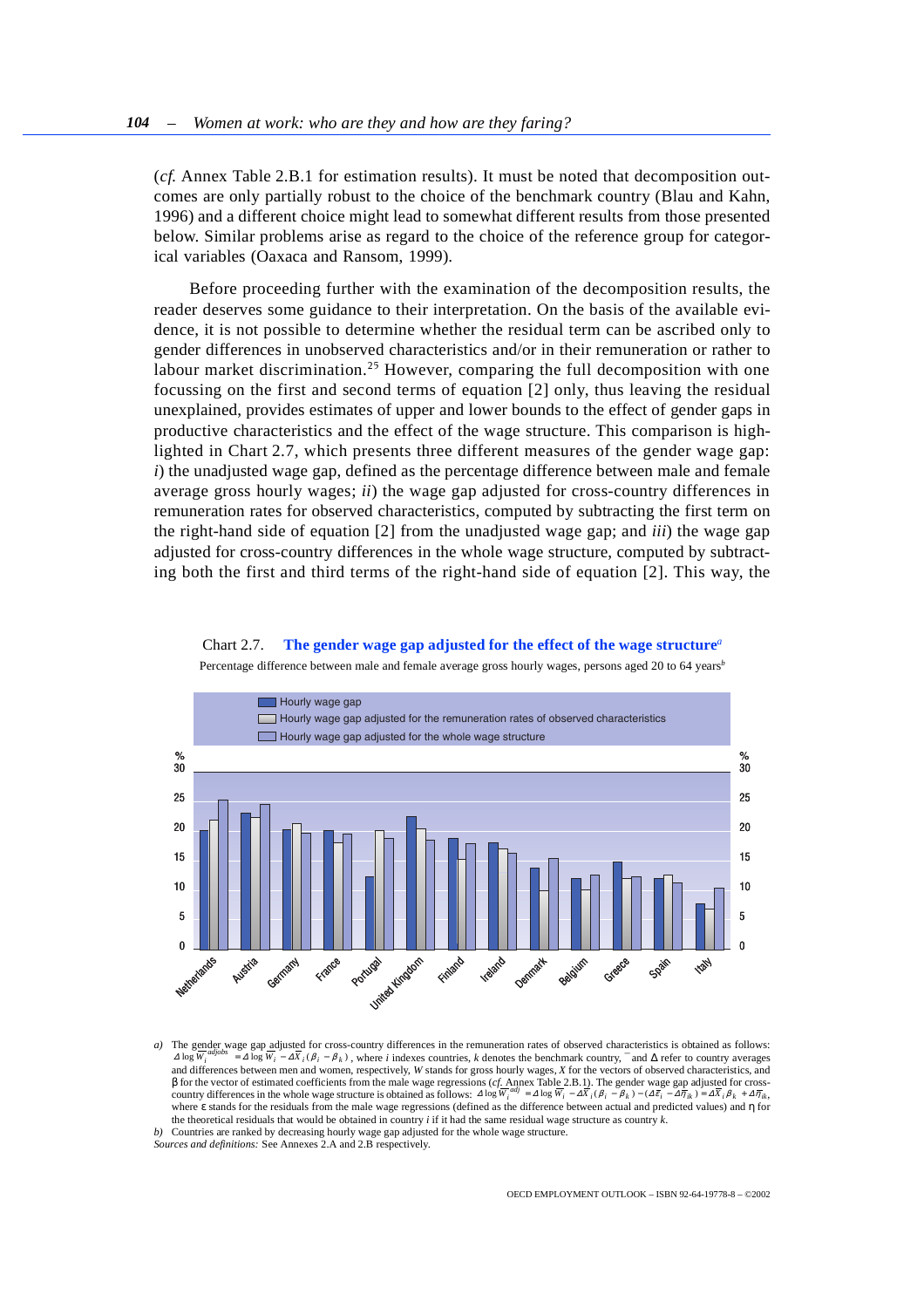difference between the middle and left-hand columns of Chart 2.7 gives a measure of the effect of the wage structure on the gender wage gap that takes account only of crosscountry differences in prices for observed characteristics. Conversely, the difference between the right-hand and left-hand columns gives a measure of the contribution of the whole wage structure, based on the assumption that the entire residual reflects unobserved characteristics and their remuneration rates.

Chart 2.7 shows that the unadjusted gender wage gap would be substantially reduced or inflated for some of the countries analysed, if the structure of remuneration rates were similar to that of the average benchmark country. Particularly, in the United Kingdom, it would be between 2 and 4 percentage points smaller if this country had as compressed a wage structure as the benchmark country. By contrast, in the Netherlands, a narrower wage structure contributes to a smaller gender pay gap, moderating penalties due to the concentration of women into lower paid occupational groups.<sup>26</sup>

Less disperse wage structures, however, are not always favourable to women. For instance, women usually benefit from their large presence in the public sector because, on average, public sector hourly wages are higher than wages in the private sector, all other things equal. As a consequence, a narrower-than-average wage differential between the private and the public sector in Belgium, Denmark, Finland and the Netherlands (*cf.* Annex Table 2.B.1) contributes to a widening of the gender wage gap in these countries. This is particularly the case in Denmark, where the contribution of observed characteristics to the gender wage gap is positive mainly because wages in the public sector, where women are over-represented, are even slightly lower than in the private sector (*cf.* Annex Table 2.B.2). Similarly, given that working women in Portugal are on average more educated than men and in high-pay occupations, greater than average returns to education and dispersion in occupational premia significantly reduce the gender wage gap. Indeed, the gender wage gap in Portugal would be 8.6 percentage points greater if it had the same wage structure as the benchmark country. Overall, these results show that Blau and Kahn's finding that the more compressed the wage structure the smaller the gender wage gap (Blau and Kahn, 1996), while pertinent to the comparison between the United States and other countries, cannot be generalised.

Once adjusted for the effect of the wage structure, the gender wage gap appears to be smallest in Greece, Italy and Spain, that is those countries that have a particularly low female employment rate. Indeed, the cross-country correlations reported in Table 2.17 confirm that the positive relationship between the female employment rate and the gender wage gap remains, and is slightly stronger, after adjusting for cross-country differences in the wage structure. The decomposition of the gender wage gap allows investigating this relationship more deeply. As shown in Table 2.17, two components appear to be particularly correlated with the female employment rate: gender gaps in educational attainment and in unobserved characteristics.<sup>27</sup> Female wage and salary employees tend to be more educated than their male peers in countries where there are fewer women in employment. Similarly, the gaps in unobserved characteristics between men and women (computed assuming that all the residual is due to gaps in unobserved characteristics and their remuneration rates) tend to be smaller in these countries. This seems to confirm the hypothesis put forward earlier in this section that the relationship between the employment rate and the gender wage gap is, at least partially, the result of a simple composition effect. While in countries with low female employment rates women less endowed with marketable productive characteristics remain outside the labour market (unlike their male peers), in other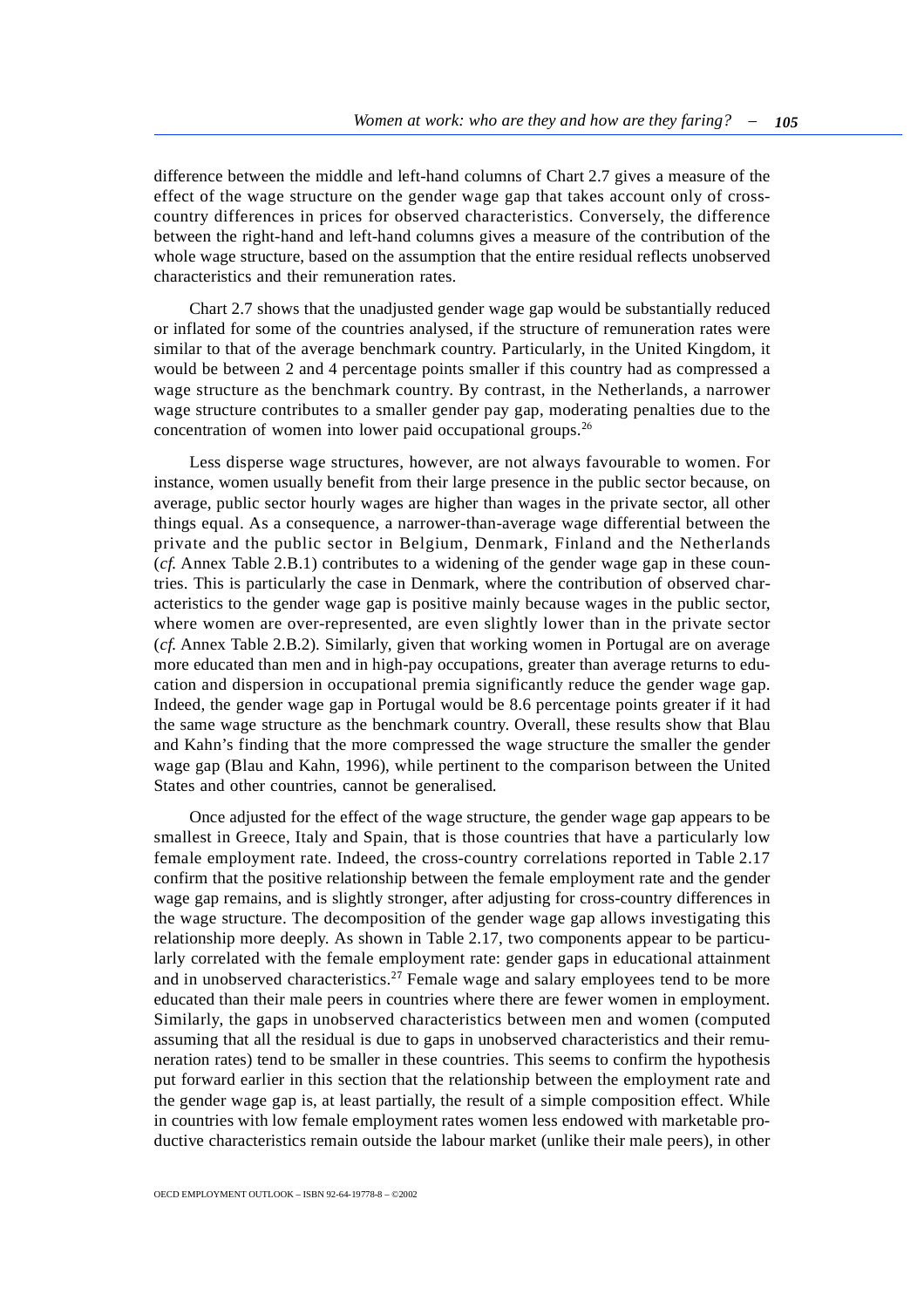#### <span id="page-45-0"></span>Table 2.17. **Employment rates, occupational segregation and the gender wage gap** Simple correlations with gender wage gap components*<sup>a</sup>*

|                                                                     | Employment rate <sup>b</sup> | Dissimilarity index <sup>c</sup> |
|---------------------------------------------------------------------|------------------------------|----------------------------------|
| Hourly wage gap <sup><math>d</math></sup>                           | $0.58*$                      | 0.45                             |
| Hourly wage gap, adjusted for the whole wage structure <sup>e</sup> | $0.62**$                     | 0.43                             |
| Gaps in observed characteristics <sup>e</sup>                       | 0.28                         | $-0.02$                          |
| of which: Education                                                 | $0.69**$                     | 0.28                             |
| Gaps in unobserved characteristics <sup>e</sup>                     | $0.72**$                     | $0.73***$                        |

*a)* \* and \*\* mean significant at the 5% and 1% level, respectively.

*b)* Women in wage and salary employment divided by the female population aged 15 to 64 years.

*c)* Dissimilarity index calculated for the occupations at the 3-digit level of the ISCO-88 (COM). See Chart 2.3.

*d)* Percentage difference between male and female average wages.

*e*) The gender wage gap adjusted for the whole wage structure is obtained as follows:  $\Delta \log \overline{W}_i^{adj} = \Delta \overline{X}_i \beta_k + \Delta \overline{\eta}_{ik}$ , where *i* indexes countries, *k* denotes the benchmark country, ¯ and ∆ refer to country averages and differences between men and women respectively, *X* stands for the vectors of observed characteristics, β for the vector of estimated coefficients from the male wage regressions (*cf.* Annex Table 2.B.1), and η for the theoretical residuals (that is, the difference between actual and predicted values from the wage regressions) that would be obtained in country *i* if it had the same residual wage structure as country *k*. The first term on the right-hand side corresponds to the gap in observed characteristics, while the second term on the right-hand side to the gap in unobserved characteristics. *Sources and definitions:* See Annexes 2.A and 2.B, respectively.

countries these women manage to get a foothold into employment, although with low pay, thereby widening the gender wage gap.

The correlations presented in Table 2.17 also shed some light on the possible relationship between occupational segmentation by gender and the wage gap. The occupational controls used in this decomposition analysis, based on 15 major groups, are probably far too aggregate to capture fully the effect of occupational segmentation on the gender wage gap. If there is a significant effect of occupational segmentation on the gender wage gap that cannot be captured by the available occupational controls, this effect should then show up in the gap in unobserved characteristics. Indeed, Table 2.17 shows that there is a strong cross-country correlation between gaps in unobserved characteristics and the dissimilarity index (computed on 115 occupational categories) that was used in Section 2 to quantify the extent of occupational segregation by gender.<sup>28</sup> Furthermore, consistently with this hypothesis, Table 2.17 displays no significant correlation between the dissimilarity index and the other components of the gender wage gap. This evidence suggests, on a somewhat tentative basis, that the same differences in unobserved characteristics or discriminating practices that are at the origin of occupational segregation by gender also explain cross-country differences in the residual gender wage gap that are not attributable to cross-country differences in the wage structure.

## **C. The family wage gap**

In the earlier sections of this chapter, the presence of children has been shown to play an important role in determining the labour market situation of women. Mothers are less likely to be employed and, once in employment, they work fewer hours and appear to be more occupationally segregated than childless women. Is there an additional labour market "penalty" associated with motherhood in terms of pay? The remainder of this section tries to answer this question.

Three main theoretical explanations for a wage gap between childless women and women with children  $-i.e.$  the so-called family gap – have been put forward in the literature (see Waldfogel, 1995, and Section 3): *i*) there may be differences in life long accumulation of human capital reflected in actual labour market experience, job tenure, and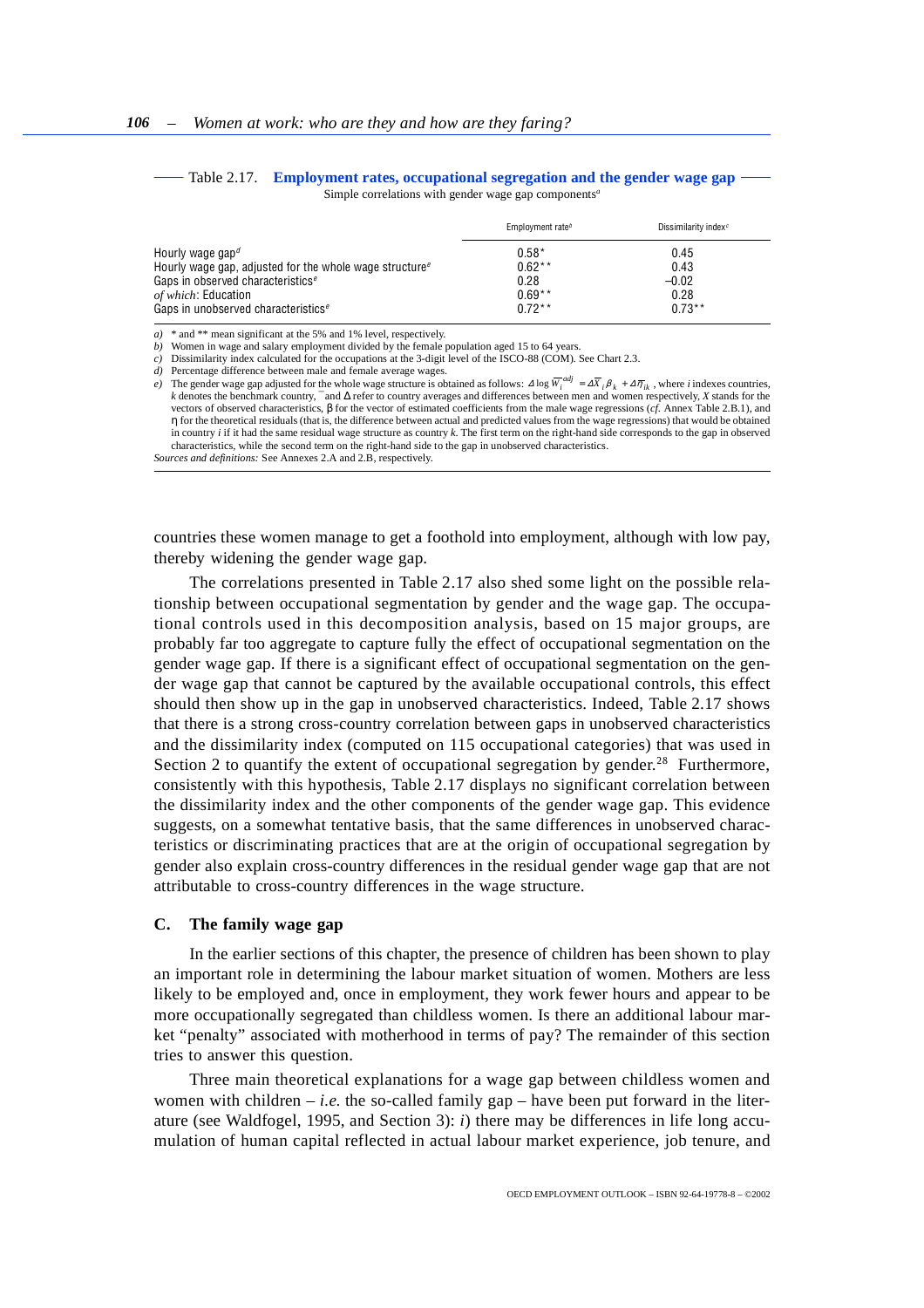<span id="page-46-0"></span>on-the-job training among women with and without children of the same age; *ii*) women with family responsibilities might prefer jobs that do not require overtime work or high work intensity; *iii*) mothers may be less motivated to work than childless women. There can also be a discrimination effect, whereby some employers offering high-pay jobs prefer not to hire mothers because they think that mothers are less committed to work or more costly than childless women.

In the analysis that follows, the family wage gap is defined as the average wage difference between childless women and mothers expressed as a percentage of the average wage of childless women. Similarly, the family gap in monthly earnings is defined as the average difference in monthly earnings between childless women and mothers expressed as a percentage of the average earnings of childless women. Chart 2.8 shows that monthly earnings of childless women are often higher than those of women with children (about 5% on average), although cross-country variation is quite large. As seen in Section 2, childless women spend on average considerably more time at work than women with children, mainly because women with children tend to work part-time more frequently. As a consequence, in countries where there is a substantial family gap in monthly earnings to the disadvantage of women with children (*e.g.* Austria, Belgium, Germany, Ireland, the Netherlands and the United Kingdom), the gap in hours worked is the main explanatory factor. Only in Austria and the United Kingdom, does there appear to be a family gap in gross hourly wages. In five countries (Greece, Ireland, Italy, the Netherlands and Spain), hourly wages for mothers are more than 10% higher than for women without children.

Chart 2.8. **A decomposition of the family gap in monthly earnings***a, b* Women aged 20 to 54 years



*a)* Percentage difference between average gross monthly earnings of childless women and women with children.

*b*) The family gap in monthly earnings is decomposed as follows:  $\Delta \log Y_i = \Delta X_i \beta_i + \Delta \bar{\epsilon}_i + \Delta \log H_i$ , where *i* indexes countries,  $\bar{\epsilon}$  and  $\Delta$ refer to country averages and gaps between childless women and mothers respectively, *Y* stands for gross monthly wages, *X* for the vector of observable endowments and characteristics, β for the vector of estimated coefficients from each country-specific male hourly-wage regression (see Annex Table 2.B.1), ε for the unexplained residuals, and *H* for hours worked per month.

*Sources and definitions:* See Annexes 2.A and 2.B respectively.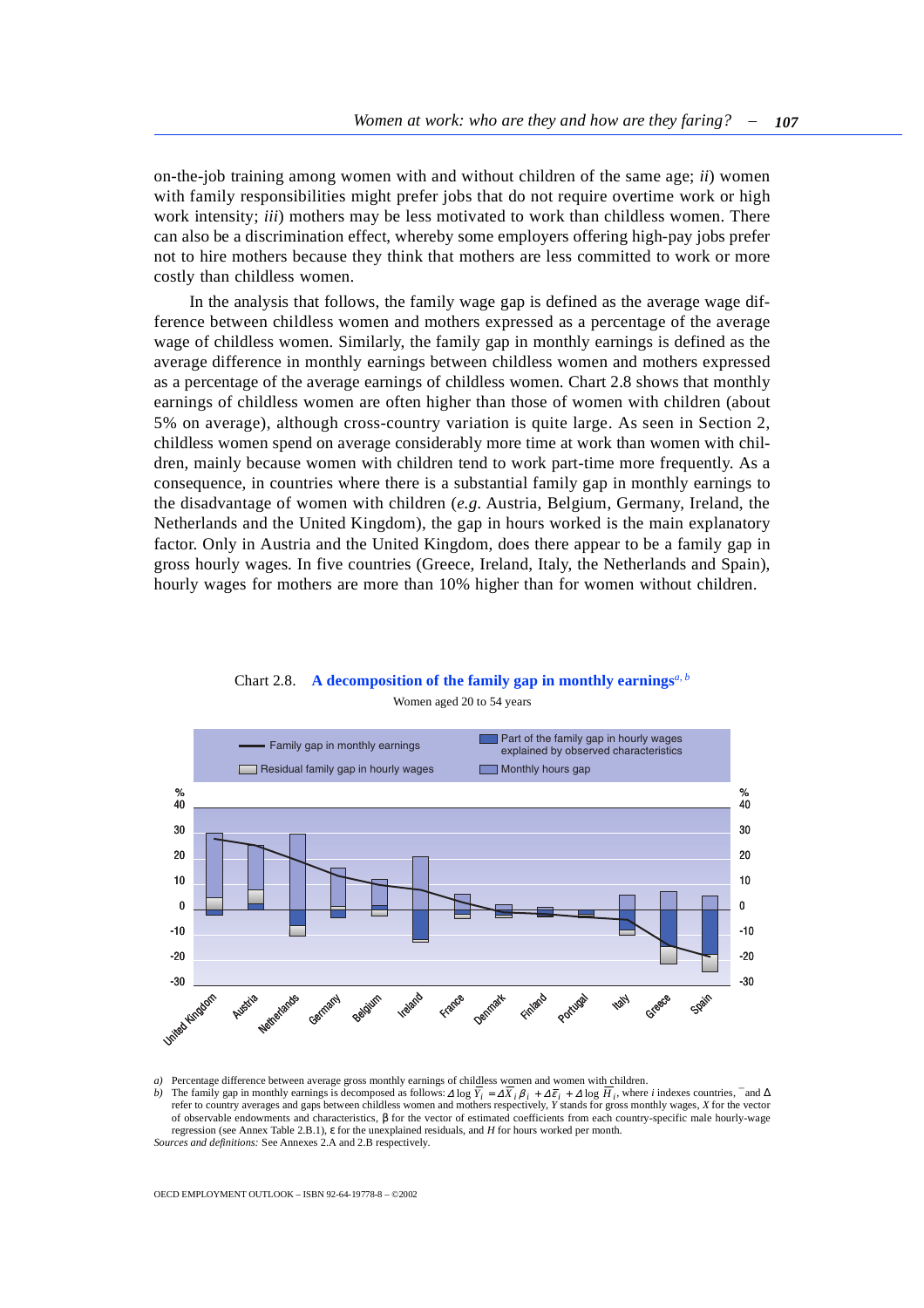<span id="page-47-0"></span>Once the effects of hours worked and observed characteristics are netted out, a substantial family wage gap in favour of childless women is still observed only in Austria and the United Kingdom (Chart 2.8). These gaps could reflect greater differences between actual and potential experience or lower effort for mothers than for childless women in these two countries. Alternatively, they might reflect discriminatory treatment by employers, not justified by motivation or work attachment. Overall, these findings on the family wage gap seem consistent with the existing literature, in which a significant impact of children on women's pay is generally found in the United Kingdom and the United States (see Korenman and Neumark, 1992, and Waldfogel, 1995, 1998) but little effect is found in countries of continental Europe (Harkness and Waldfogel, 1999, for Germany, Finland and Sweden, and Datta Gupta and Smith, 2002, for Denmark) with the notable exception of Austria (Gregoritsch *et al*., 2000). The inclusion of actual instead of contractual hours, however, makes comparisons with some other studies (*e.g.* Waldfogel, 1995 and Datta Gupta and Smith, 2002) rather difficult.

A lack of evidence of a family wage gap based on the unadjusted data shown in Chart 2.8 may conceal a pay penalty associated to motherhood once the effects of differences in productive characteristics and of the wage structure are taken into account. Decomposing the family wage gap on the basis of the same methodology used above for the gender wage gap helps to clarify this issue. While the effect of the wage structure on the family wage gap is small in all countries, mothers appear to be better endowed with productive characteristics than childless women in most countries (see Annex Tables 2.B.3 and 2.B.4). This outcome likely reflects the fact that women with children are on average older, thereby with more experience and longer tenure, and more advanced in their career. This latter hypothesis is confirmed by a sensitivity analysis, where the decomposition has been implemented on smaller samples of women belonging to the narrower age groups (using age classes no wider than 10 years). In these cases, the contribution of observed and unobserved characteristics to the family gap becomes positive in most countries, especially as regards to gaps in occupations, suggesting that childless women tend to work in higherpay occupations than mothers of the same age, thus confirming the findings of Section 3.

Overall these results show that women with children are not unambiguously at a disadvantage in terms of hourly wages. Nevertheless, a substantial total earnings gap exists in about half the countries examined because reconciling work and family results in mothers spending less time at work. Seen from this perspective, policies directed at facilitating and increasing labour market participation of mothers can also be effective in reducing the family gap in earnings.

## **Conclusions**

The gender gap in employment has narrowed over the past two decades in all OECD countries, as more women pursued working careers. However, a substantial employment gap remains in many countries and it exceeds 25 percentage points in Greece, Italy, Mexico and Spain, where the share of women in employment is still only about 40%. Furthermore, these headcount measures of employment may overstate the progress achieved, since they take no account of the fact that many women work on a part-time basis. OECD labour markets also continue to be characterised by a strong gender segregation that appears to result in an under-utilisation of women's cognitive and leadership skills. Similarly, women continue to earn less than men, even after controlling for observable characteristics that influence productivity. International differences in the overall wage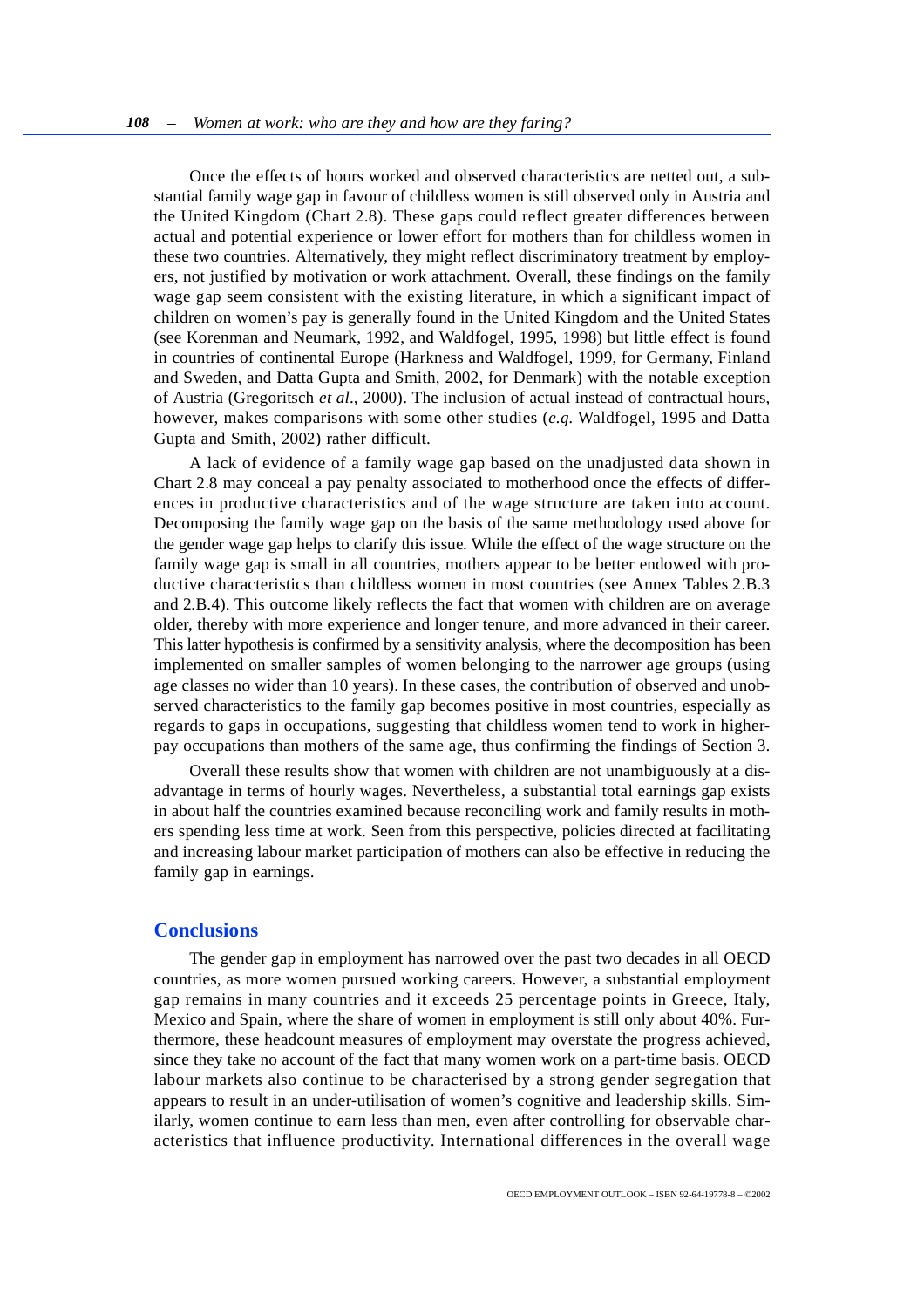structure and women's employment rates provide proximate explanations of the crosscountry variation in the gender wage gap. In particular, larger wage gaps are found in countries where less educated and less skilled women are more integrated into the labour market. However, it is difficult to identify the most important economic and social factors underlying these associations.

These results suggest that some groups of women may confront especially difficult obstacles to achieving equal participation in the labour market. In this chapter, two factors have been shown to play a large role in determining the labour market situation of women: their level of education and whether they have children. Less educated women and mothers of two or more children are considerably less likely to be in employment than are women with a tertiary qualification or without children. There are, however, wide differences across OECD countries in the impact of education and motherhood on female employment patterns. The labour market integration of low-educated women is very low in Ireland, Italy and Spain, whereas in Japan and Korea employment rates do not vary with qualification level. The reduction in employment rates and/or the volume of hours worked associated with motherhood is especially pronounced in Australia, Germany, Ireland, the Netherlands, New Zealand, Switzerland and the United Kingdom, whereas employment rates in the Nordic countries are always well above average, irrespective of the presence of children.

The labour market "penalty" associated with low education and motherhood manifests itself in another way. The division of the labour market into a female and a male segment is more pronounced for less educated workers and for working parents, than for, respectively, workers with a tertiary qualification and workers without children. Whereas, for the low-educated, the tendency to be in gender-segregated occupations affects both women and men, differences in the occupational distribution of women with and without children account for most of the heightened occupational segmentation of parents versus non-parents. Except for a few countries, there is little evidence of an additional wage penalty attached to motherhood. Nevertheless, the total earnings of mothers are considerably smaller, all other things equal, than those of their childless peers because mothers tend to spend less time at work. The fact that child-rearing – as well as caring for elderly or disabled family members and other unpaid household work – is still considered to be mainly the responsibility of women appears to play a major role in the persistence of large gender differences in labour market outcomes. However, less educated and less skilled women also appear to face particular difficulties, whether or not they are raising children.

This is the summary picture that emerges from the chapter's assessment of how women are faring in the labour market. The empirical description and diagnosis offered here is not sufficient for generating policy prescriptions. However, it does provide an essential factual background and some orientation for the reassessment of policies to further gender equality. A good way to begin building the bridge to policy is to ask if the gender differences in labour market outcomes documented in this chapter are a problem and, if so, for whom?

Most obviously, these inequalities may be a problem for women. Today, women prepare for work and value having a career more than before. However, if women meet their increased aspirations for paid work by combining employment with continued responsibility for child care and housework, and if gender equality in the quality of employment is not guaranteed, then it can be questioned whether increased employment actually raises women's well-being. Much of the current focus in employment policy is on increasing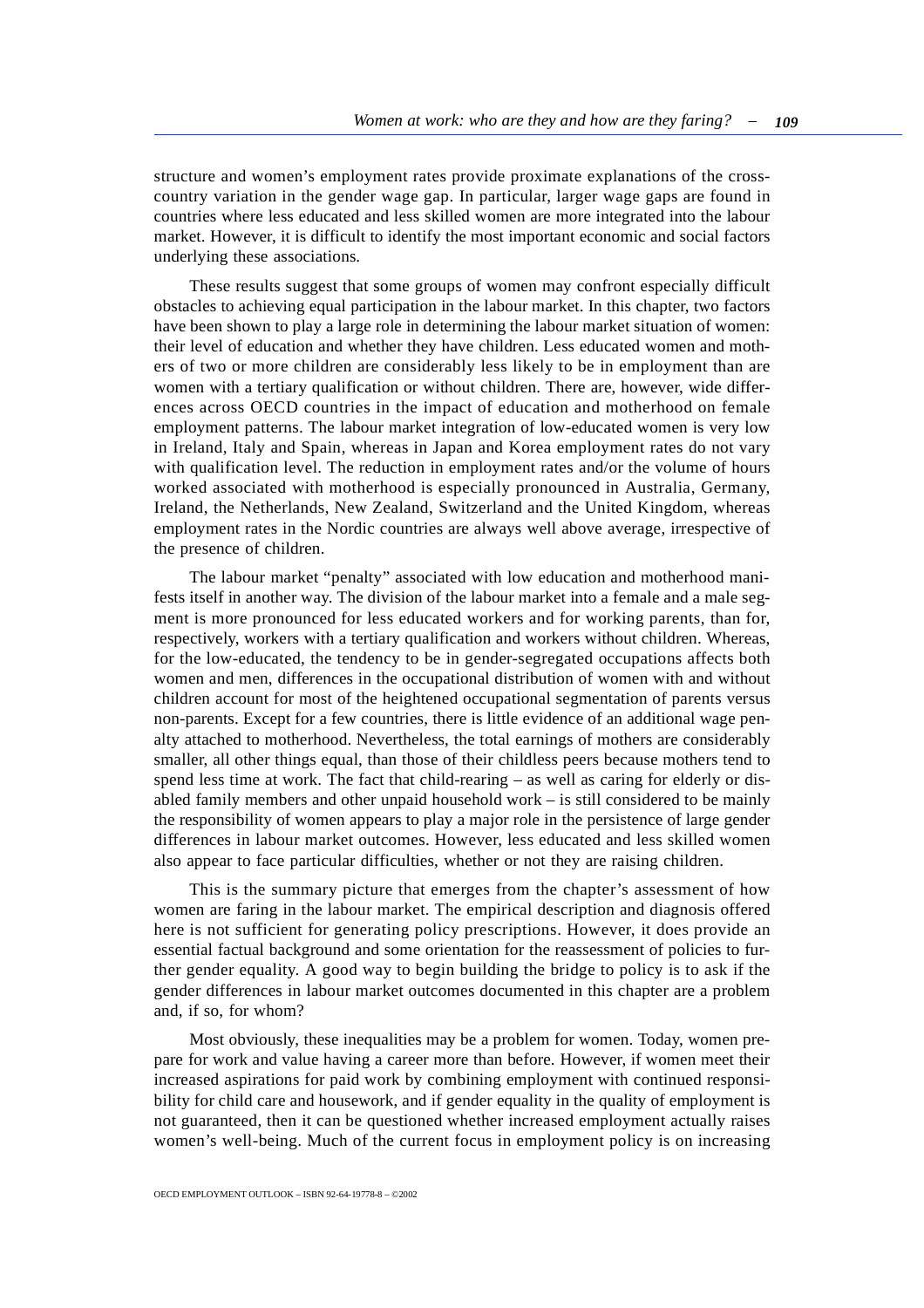employment among women. Public policy should address remaining barriers to working faced by many women, notably, by providing an adequate work-family reconciliation package. However, policy initiatives to promote wider occupational choice and more equal wages may also be desirable.

Gender equality is not only a "women's affair"; it is also a matter of household welfare. The implications of female non-employment and sub-employment for the well-being of their families is complex, because it depends on family structure and the degree of income sharing among household members. However, the increased risks of family dissolution and – in some OECD countries – high male unemployment highlight the importance of women's earnings in households' and children's well-being. Governments cannot simply rely on the traditional family models, such as the breadwinner father and the caring mother, to assure household welfare. Without prejudging the life-course choices of women and their families, it is incumbent on governments to eliminate barriers to work confronting women that stem from inadequate work-family reconciliation policies or labour market discrimination.

The employment of women is also of vital importance for collective well-being. Women, who are more and more educated, constitute a valuable and apparently underutilised labour reserve. Increasing women's presence in the labour market, both quantitatively and qualitatively (*i.e.* in terms of the range of jobs that they hold), would provide a sounder base for funding welfare states in the context of an ageing society. Concerns are sometimes expressed that greater integration of women into paid employment would result in undesirably low fertility. However, recent experience suggests that there is no intrinsic incompatibility between promoting female participation in the labour market and ensuring that there are an acceptable number of births. Indeed, the decline in fertility rates has been particularly pronounced in several of the OECD countries where female employment rates remain the lowest (OECD, 2001*b*).

In the current policy debate, much of the attention has focused on public support to working mothers. A generous work-family reconciliation package is certainly indispensable, but it does not appear to be sufficient. The analysis in this chapter shows that the labour market penalty attached to low education is even higher for women than the penalty attached to motherhood. Less educated men are also disadvantaged in the labour market and part of the answer lies in improved education and training opportunities for lowskilled workers in general. However, women with low earnings potential may face additional barriers, potentially including even more limited employment opportunities, unfavourable treatment by tax and benefit schemes, and low expectations as to the possibility and benefits of combining work and family. A comprehensive approach to improving women's employment opportunities is most likely to benefit women, households and society as a whole.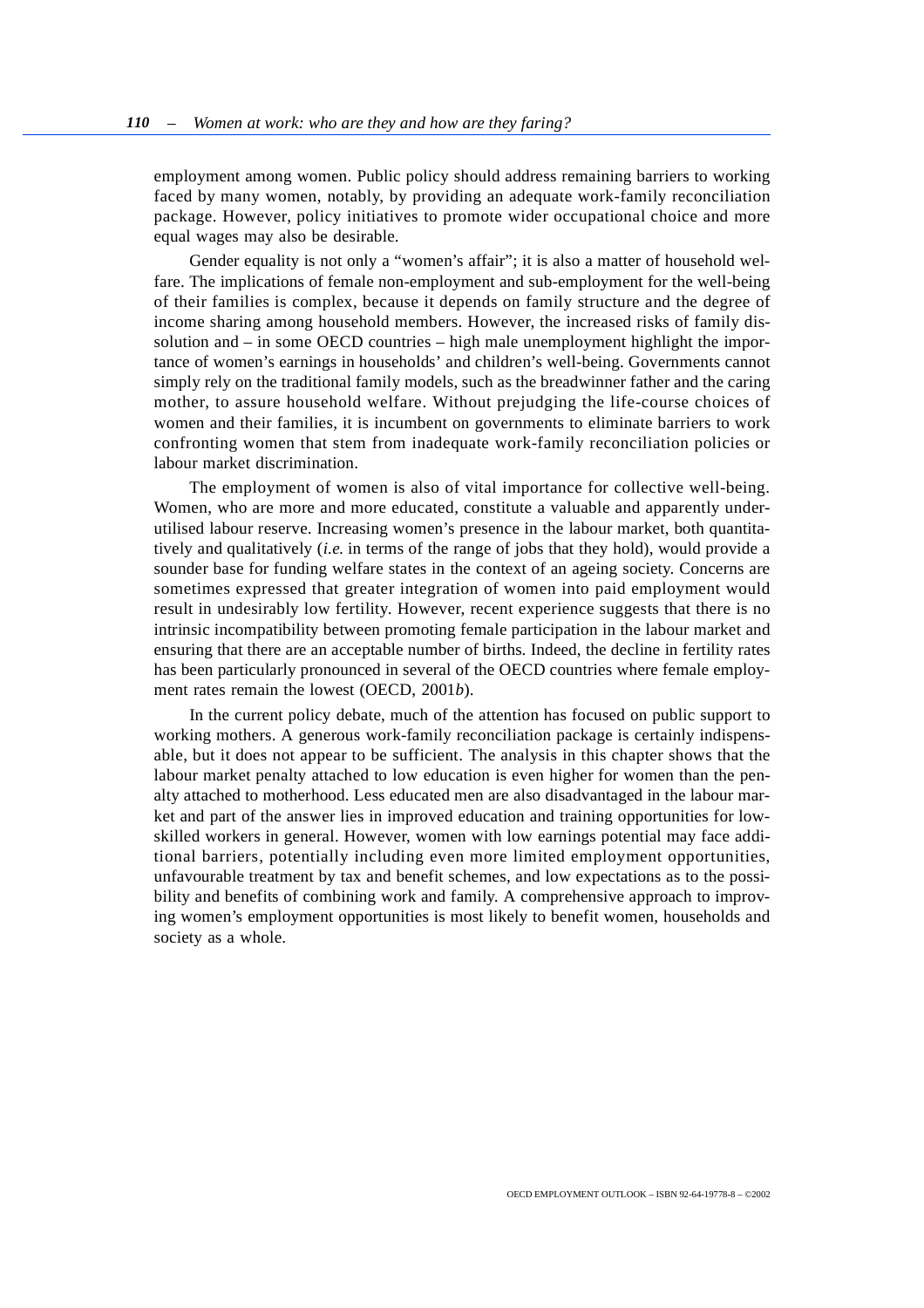# **Notes**

- 1. In fact, the relatively strong reduction of the employment gender gap in Sweden during 1980-2000 (as displayed in Chart 2.1) is entirely due to a sizeable reduction of employment rates for men rather than to employment gains for women.
- 2. Although unemployment is generally higher among women with less than upper secondary education, most of the employment gap between women at the two levels of educational attainment reflects different activity rates (see Table D of the Statistical Annex).
- 3. The picture is different at the level of advanced research qualifications. On average in OECD countries, nearly two-thirds of all graduates at this level are men (OECD, 2001*a*).
- 4. In 1999, in the OECD, women were awarded 83% and 67%, respectively, of tertiary qualifications in the technically-oriented (Type-B) and the more theoretical (Type-A) health and welfare programmes, and about 70% of tertiary qualifications in the humanities, arts and education. Women accounted for less than 22% of engineering, manufacturing and construction and only 31% of mathematics and computer science Type-A programme qualifications. On the other hand, the gender gap in advanced research qualifications can be observed in all fields of study and is even more pronounced in the humanities and medical sciences, the fields of study with the highest proportions of women among first level university graduates in all countries (OECD, 2001*a*).
- 5. Brown and Corcoran (1997), conducting a study on data for the United States, find that gender differences in field of study account for a significant part of the male-female wage gap among university graduates, but not among women and men with less schooling. They also find some evidence that the reward for taking male majors is larger for men than for women. However, controlling for gender dominance of field of study only explains a small fraction of the difference in earnings. Hecker (1998) estimates that the gap in earnings in the United States would be reduced by approximately one-third if women had the same distribution by age, degree level and field of study as men. Abbott, Finnie and Wannell (2000) look at the factors underlying the differentials in earnings growth rates for male and female Bachelor's graduates in Canada and find that they can be traced mainly to hours worked and job characteristics, the field of study playing only a minor role.
- 6. Test score results from the International Adult Literacy Survey (IALS) do not point to any significant difference between women and men in terms of any of the three literacy scales (document, prose and quantitative).
- 7. The impact of children on participation is likely to vary by age of child, but evidence on this is not shown here.
- 8. The incidence of part-time work among men has increased over the past ten years in some countries (*e.g.* Denmark, the Netherlands, the United Kingdom), but is mostly used by young men to combine work and study.
- 9. The role of skill depreciation in the relationship between work interruptions and subsequent wages has been explored in Edin and Gustavsson (2001), who conclude that a substantial part of the observed wage penalties for work interruptions are due to depreciation of skills. However, other explanations for the negative association between work interruptions and wages are also plausible, including various forms of signalling theories.
- 10. The share of highly-educated women who are continuously in part-time employment, as well as the share of those who, over the observation period, combine part-time and full-time work generally increase in the presence of children (the latter share can be calculated as the difference between the share of the continuously employed and the sum of the shares of the continuously full-time and continuously part-time employed).
- 11. Waldfogel *et al.* (1999) investigate the effects of family leave coverage on women's retention after child birth in Japan, the United Kingdom and the United States, countries characterised by very diverse maternity and child-care leave coverage. They find that family leave coverage has a very strong, positive effect on young women's retention with their firms after child birth. The wage effects of family leave policies are not explored in the paper, but the authors note that the direction of wage effects is unclear a priori. Maternity leave policies may result in lower pay for the women involved due to the loss in work experience, although such effects are likely to be small if the periods of leave are short. Conversely, if maternity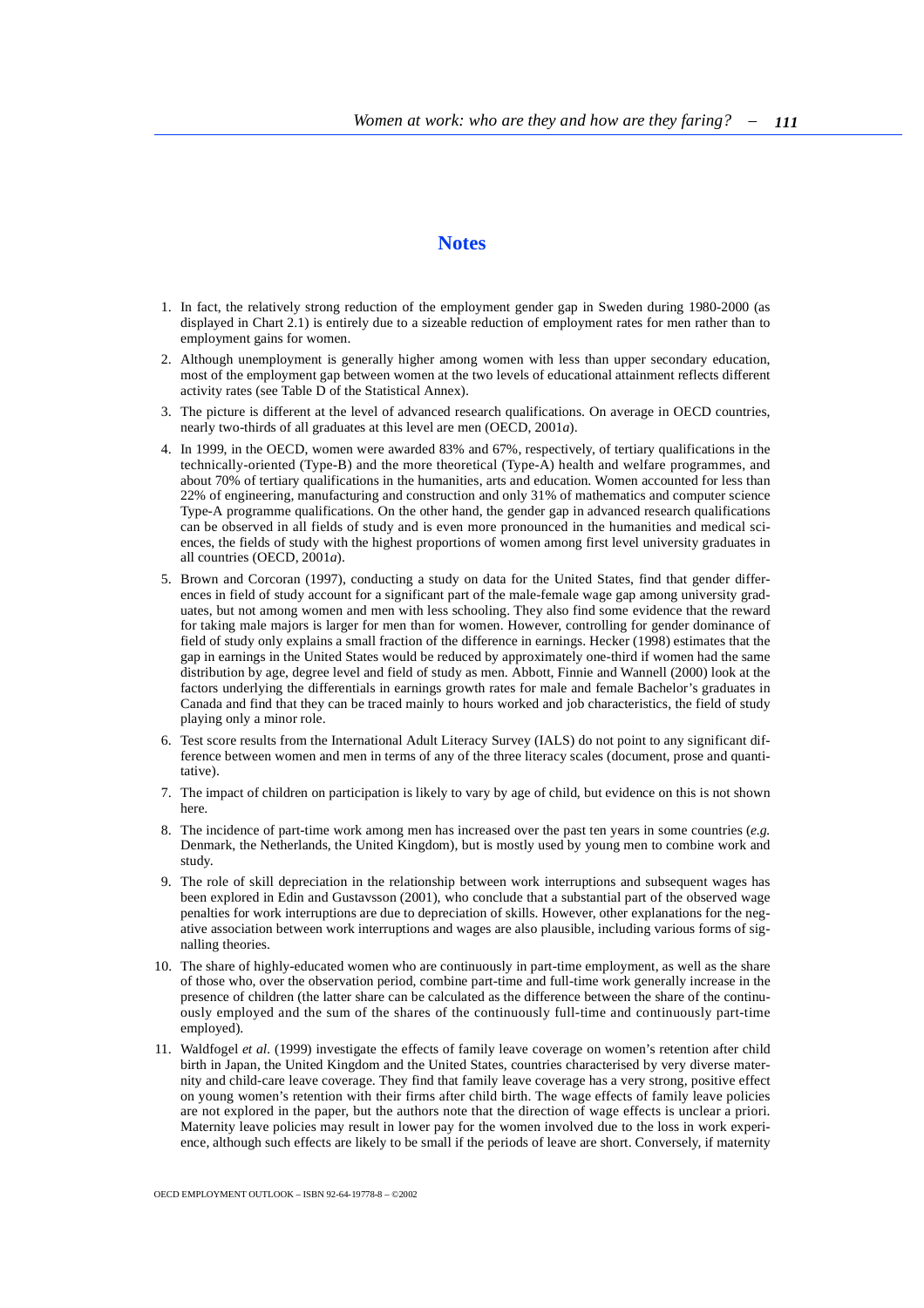leave allows women to return to their previous employer, leave policies may protect women's wages by raising their levels of experience and tenure and by maintaining good matches.

- 12. In all OECD countries, women are less likely than men to be self-employed. In turn, they tend to carry out unpaid family work more often than men. Wage and salary employment, however, is the predominant form of work, for both women and men, in all countries. There are several possible reasons for the low share of women in self-employment. Women may have less access to credit, capital, land and materials, which may be necessary to start and maintain a business. Also, they may face time constraints because of their family responsibilities. Differences in cultural attitudes towards entrepreneurship, risk-taking and women's role in society may represent additional barriers faced by women.
- 13. There are major problems in comparing data on employment by occupation across countries. First, each country or group of countries applies a different system of occupational classification (see Annex 2.A for a description). Second, the occupational structure of the labour force differs across countries. Third, even when the countries follow the same occupational classification scheme, data may not be completely comparable as coding rules and procedures may differ. Detecting this source of variation in a systematic way is very difficult. For this reason, Elias (1997) concludes that comparisons between countries using the ISCO-88 occupational classification are likely to be reasonably reliable only if made at the sub-major group level (*i.e.* the 2-digit level).
- 14. This classification corresponds to 1 digit of the ISIC Rev. 3 classification (United Nations, 1990) for the goods-producing sectors and utilities and the Elfring's classification (Elfring, 1989) for the service sectors (see OECD, 2000, for details).
- 15. The dissimilarity index is calculated as follows: ID =  $\frac{1}{2}$  Σ [Fi/F Mi/M]. Anker (1998) interprets this as "the sum of the minimum proportion of women plus the minimum proportion of men who would have to change their occupations in order for the proportion female to be identical in all occupations (and the same proportion of men in every occupation but with a different value)". The ID has a minimum value of 0 (no segregation; same percentage female and male in each occupation) and a maximum value of 1 (complete segregation; each occupation is completely female or completely male). Another index of inequality that is often used in the measurement of *changes over time* in occupational segregation by gender is the marginal matching index. For a definition and an explanation of this index, see Anker (1998).
- 16. There have been a large number of empirical studies of the impact of occupational segregation, measured in various ways, on the gender wage gap. Bayard *et al.* (1999), Macpherson and Hirsch (1995) and many others have explored the relationship between the female density in occupations and individual wages. Grimshaw and Rubery (1997) have explored the connection between occupational concentration and the gender pay gap. Reilly and Wirjanto (1999) have examined the effect of the proportion of women in the establishment on the male/female wage gap.
- 17. In attempting to establish the comparability of the mapping from national occupational classifications to ISCO-88 (COM) for European Union countries, Elias and Mc Knight (2001) note that "Managers are defined in most European countries in line with the ILO definition, as those 'who plan, direct and co-ordinate the policies and activities of enterprises or organisations, or their internal departments or sections'". In revising its national occupational classification the United Kingdom made a significant effort to "tighten" this definition of the managerial categories. However, it remains the case that a significantly larger proportion of occupations remains defined as managerial in the United Kingdom than in most other countries of the European Union. Second, the "owner-manager" is classified within this major group in some countries, or to the relevant occupation in which they work in other countries. This has caused significant problems with occupations that involve a significant proportion of managerial tasks, such as "shopkeeper".
- 18. For example, as men are more likely than women to work overtime hours, the gender pay ratio for Sweden, calculated on the basis of contractual hours, will be under-estimated compared to that of the other countries where overtime hours are taken into account.
- 19. In the mid-1970s, the Danish government tried to restrict public-sector wage growth in order to reduce wages in the public sector relative to wages in the private sector. Rosholm and Smith (1996) show that this policy not only succeeded in its stated objective, but also widened the gender wage gap because women are much more likely than men to work in the public sector.
- 20. According to this explanation, women and men are imperfect substitutes in the labour market and the gender differential is lower when women are in shorter supply relative to the level of the demand for women (Blau and Kahn, 2001).
- 21. For this latter reason, policy action in some countries (*i.e.* Australia) has focused on pay differences that exist across different occupations that are deemed to be of equal value or "comparable worth", whereas many other countries have promoted policies and procedures designed to combat job and promotion discrimination ("affirmative action").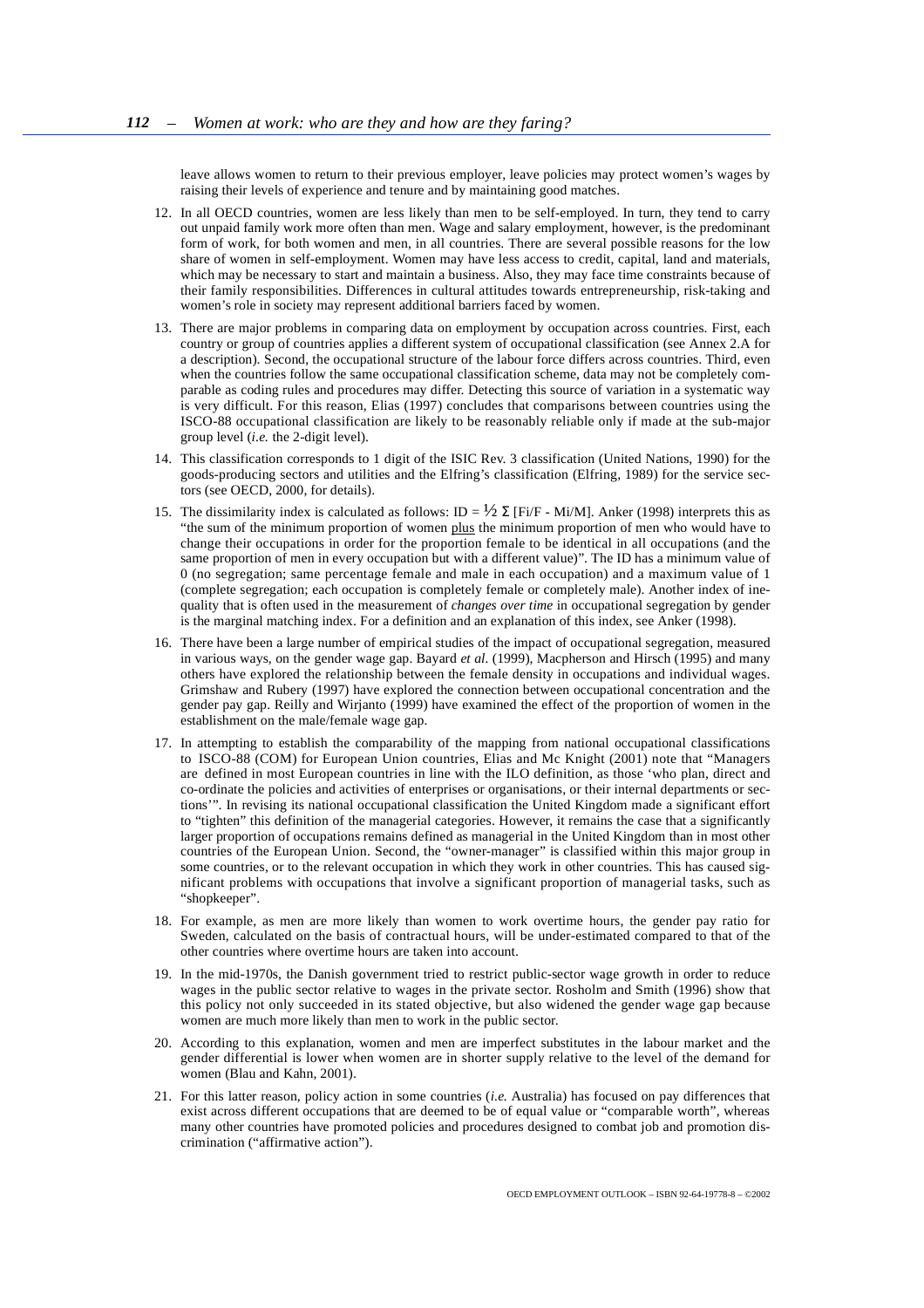- 22. It might be argued that the comparison of earnings of males and females should take account of the fact that the probability of having a wage and salaried job is not the same for women and men, using the 2-stage Heckman procedure. However, as argued by Manski (1989) and Blau and Kahn (1996, 1997), the 2-stage Heckman procedure may lead to large errors in the presence of mis-specification of the choice equation.
- 23. This problem is mitigated by the inclusion of actual tenure and occupations in the regressions, especially in countries where returns to tenure are substantial.
- 24. This latter assumption is also extreme. Indeed, different dispersions of the male wage residual across countries might reflect cross-country differences in the distribution of unobserved endowments rather than their remuneration rate. If this were the case, residual dispersions would not be informative for the purpose of identifying the remuneration rates for unobserved endowments.
- 25. Furthermore, it must be noted that although differences in observed productive characteristics are generally considered legitimate sources of earnings inequality, they could also reflect the adaptation of women to the biases of the labour market and/or to so-called "pre-market discrimination", including cultural values and attitudes that discriminate against women. Even in this area, therefore, the distinction between discrimination, constraints and choice can be blurred.
- 26. See Annex 2.B for the supporting evidence. Note that the standard deviation of the estimated coefficients of occupations in the male wage regressions (Table 2.B.1) can be seen as a summary measure of dispersion in occupational wage premia. Conversely, women are more concentrated in occupations characterised by low wages in the average benchmark country when the decomposition shows a greater-thanaverage gap in occupations (evaluated at the remuneration rates of the benchmark country, Table 2.B.2).
- 27. Recall that the second term on the right-hand side of equation [2] when restricted only to educational variables – represents the contribution of cross-country differences in gender gaps in education to the gender wage gap. Similarly, the fourth term on the right-hand side represents the impact of cross-country differences in gender gaps in unobserved characteristics on the gender wage gap.
- 28. More rigorously, if there is a significant effect of occupational segregation on the gender wage gap, this should result in a significant correlation between the dissimilarity index and the sum of the gap in unobserved characteristics and the observed occupational gaps (evaluated at the remuneration rates of the benchmark country). Indeed, this correlation is equal to 0.67 in this sample.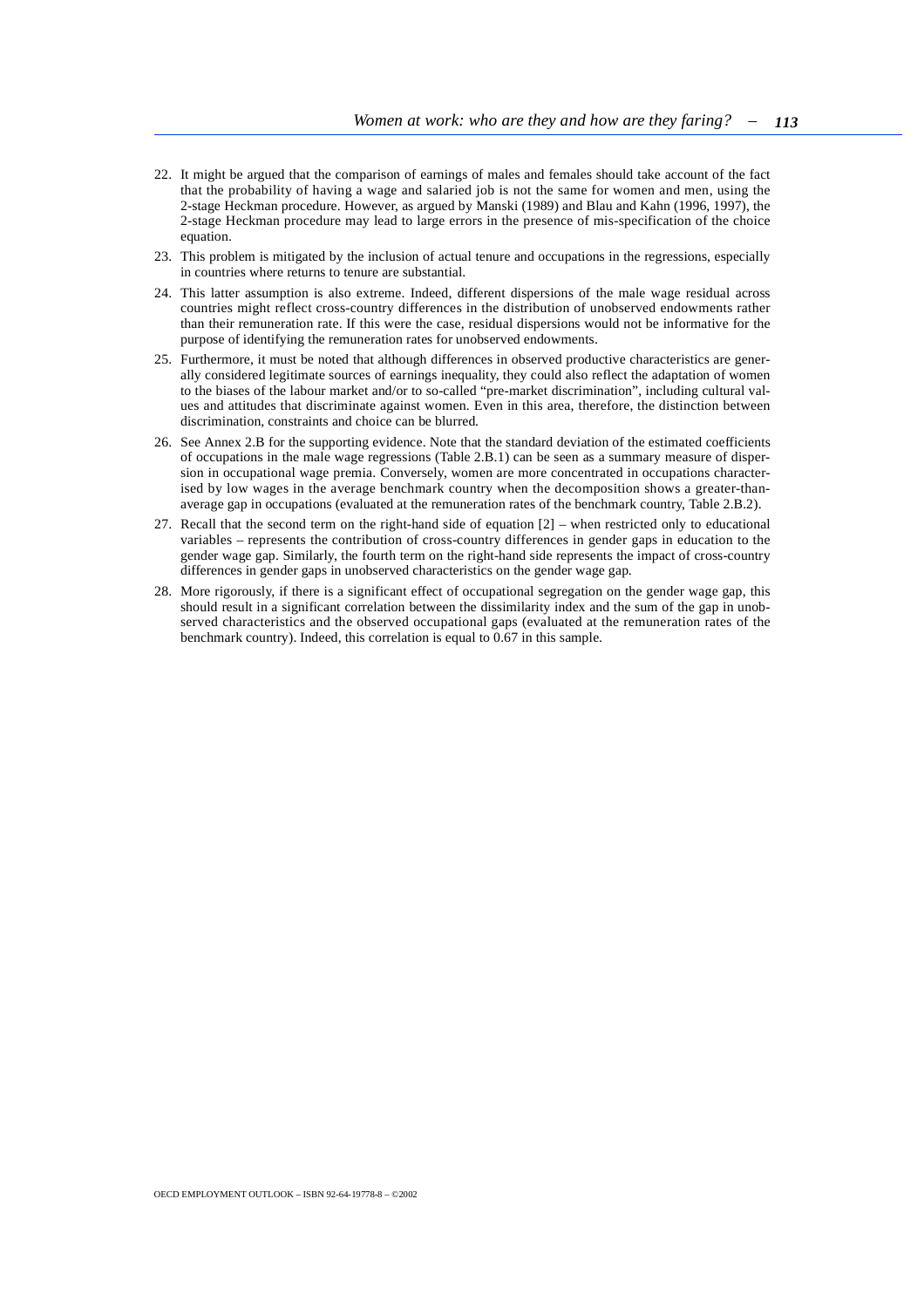*Annex 2.A* 

## **Definitions and data sources**

#### <span id="page-53-0"></span>**Sections 1 and 2**

The cross-sectional analysis of employment rates by gender, age, education and presence of children are based on data from household and labour force surveys. For EU countries (except Sweden), the Czech Republic, Hungary, Iceland, Poland and the Slovak Republic, the data were provided by Eurostat based on the *European Union Labour Force Survey*. For Australia, the source is the *Labour Force Survey* and the Transition from Education to Work supplement as provided by the Australian Bureau of Statistics. For the United States, data were estimated by the OECD based on microdata from the Outgoing Rotation Group file of the *Current Population Survey*. For the remaining countries, the data are issued from national labour force surveys as provided by the national authorities. Data are complemented by the *OECD Labour Force Statistics* and by data in OECD (2001*a*) whenever needed (*e.g.* for the time series data in Charts 2.1 and 2.2 and information on the incidence of part-time work in Japan). Employment rates by presence of children for Denmark and Finland were estimated by the OECD based on the 5th wave of the European Community Household Panel (ECHP).

Part-time work is defined in terms of usual weekly hours in the main job below 30 (35 in Australia) or, for workers whose usual hours of work vary, if they declare themselves to be part-time workers.

Children are individuals aged under 15 years of age, except for New Zealand and Sweden, where they are aged under 16 years of age. The presence of children is proxied by the presence of children in the respondents' household rather than in a particular family group within the household. Adults with children are those who are reference persons or spouses of the reference person whose household contains children. For Canada, on the other hand, information on women and men with children refers to parents proper, but it also only relates to the reference person in the household or his/her spouse. For New Zealand and Sweden, the data relate to the presence of children within the respondent's family group and children are own-children, fosterchildren and children to husband/wife/cohabitant who live in the same household as the respondent. Finally, in Australia, the presence of children refers to the children in the respondents' households and information on the relationship between the adults and the children is not given.

The longitudinal data on the accumulation of employment experience (Tables 2.7 to 2.9) and career progress by gender (Table 2.14) are OECD estimates based on data from five waves of the European Community Household Panel (ECHP), for European Union countries. Estimates for the longer observation period – six years for Canada and eight years for Germany, the United Kingdom and the United States – are based on data from the Cross-National Equivalent Files (CNEF), that incorporate data from the Canadian Survey of Labor and Income Dynamics (SLID), the German Socio-Economic Panel (GSOEP), the British Household Panel Survey (BHPS) and the United States Panel Study of Income Dynamics (PSID).

#### **Section 3**

The data are issued from household and labour force surveys that classify workers according to the job titles given by the survey respondent. For each country, the analysis draws on employment data that classify occupations at the one-, two- and three-digit levels of the relevant occupational classification.

For EU countries (except Sweden), the Czech Republic, Hungary, Iceland, Poland and the Slovak Republic, the data were provided by Eurostat based on the *European Union Labour Force Survey*, that classifies occupations according to the ISCO-88 (COM), which is the European Union variant of the new International Standard Classification of Occupations (ISCO-88).

For the United States, data were estimated by the OECD based on microdata from the Outgoing Rotation Group file of the *Current Population Survey*, that tabulates data for occupations according to the Census classification system, based on the 1980 SOC.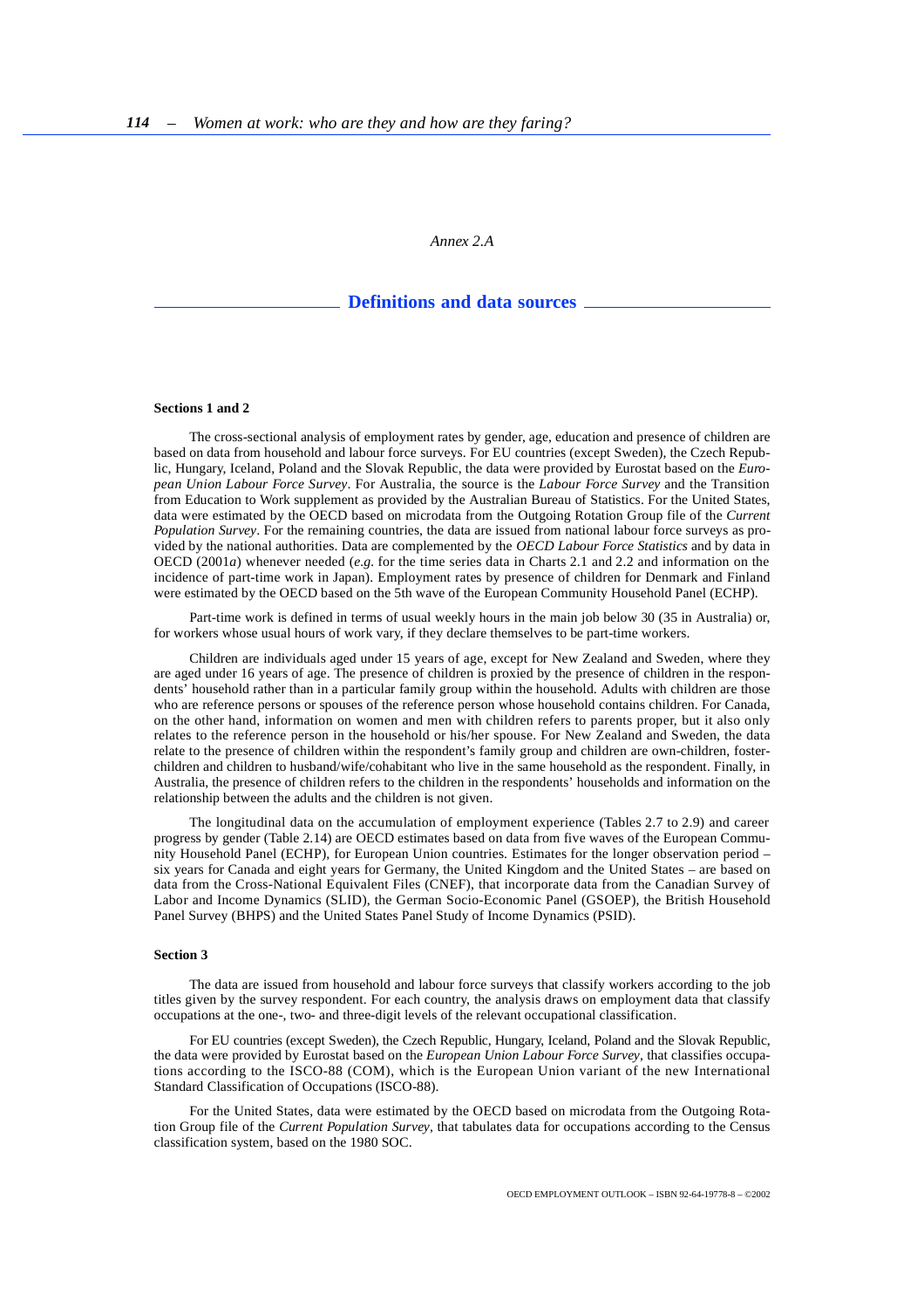For Australia, Canada, Korea and New Zealand, the data are issued from national labour force surveys as provided by the national authorities. The following occupational classifications are used: for Australia, the Australian Standard Classification of Occupations (ASCO, 2nd edition); for Canada, the Standard Occupational Classification (SOC 91); for Korea, the Korean Standard Occupational Classification (KSOC); and for New Zealand, the New Zealand Standard Classification of Occupations 1995 (NZSCO95).

For each country or group of countries, the number of categories at the 1-, 2- and 3-digit levels of the occupational classifications, excluding the Armed Forces, is the following:

|                                    | 1-digit         | 2-digit             | 3-digit               |
|------------------------------------|-----------------|---------------------|-----------------------|
| ISCO-88 (COM) – European countries | 9 major groups  | 26 sub-major groups | 115 minor groups      |
| ASCO (2nd edition) - Australia     | 9 major groups  | 35 sub-major groups | 81 minor groups       |
| $SOC(91) - Canada$                 | 10 broad groups | 47 major groups     | 139 minor groups      |
| KSOC – Korea                       | 9 major groups  |                     |                       |
| NZSCO95 - New Zealand              | 9 major groups  | 24 sub-major groups | 96 minor groups       |
| SOC - United States                | 23 major groups | 107 minor groups    | 452 broad occupations |

 In Tables 2.10 and 2.13, only data for the countries that use a classification system compatible with ISCO-88 and for which establishing the correspondence was feasible with the data available have been shown. ISCO 88 was developed by the International Labour Office in Geneva during the mid-1980s with the aim to provide a basis for international comparisons of occupation statistics between Member countries and to provide a conceptual model for the development of national occupational classifications. The classification has been adopted, or is in the process of being adopted, by a large number of countries. The Australian ASCO and the NZSCO95 for New Zealand align closely with ISCO-88, whereas those for Canada and the United States do not. Statistics Canada, however, created the 10 broad occupational categories of ISCO-88 by grouping occupational groups at various digit levels of SOC 91.

#### **Section 4.A**

For information on earnings and hours worked, the data for European countries were estimated by the OECD using microdata from the 5th wave of the *European Community Household Panel* (ECHP) and relate to 1998. Hourly earnings refer to gross monthly earnings in the main job divided by 52/12 and then by usual weekly hours of work for employees working for at least 15 hours a week. Overtime pay and hours are included. N.B.: the definitions and data sources used in the decomposition of the gender and family wage gap in Sections 4.B and 4.C are described in Annex 2.B.

Australian data were derived from the August 2000 *Labour Force Survey* and the supplementary survey "Employee Earnings, Benefits and Trade Union Membership". Average gross hourly earnings are calculated using total weekly earnings divided by actual hours worked.

The data for Canada were derived from the 2000 Labour Force Survey. Earnings refer to wages and salaries of employees in their main job, including bonuses but excluding overtime pay. Hourly earnings are adjusted by usual hours of work.

For New Zealand, the source is the New Zealand Income Survey which is run annually as a supplement to the *Household Labour Force Survey* in the June quarter. Data refer to the June 2001 quarter. Information on earnings includes actual and usual wages and salaries (including ordinary time, overtime and other income) for the main job and up to two other jobs. The earnings measure used in the tables is average usual hourly earnings from all wage and salary jobs.

For Sweden, the data were provided by Statistics Sweden based on the Statistics Yearbook of Salaries and Wages, 2000. The data come from five different sources, three of which pertain to the public sector and cover the entire population; the other two sources are based on enterprise sample surveys covering the private sector. The wages are gross wages and include agreed bonuses but exclude overtime and profit-sharing. In the public sector the hourly wages were calculated by dividing the monthly wage by 165, the average worked hours per month. In the private sector the hourly wages were calculated by dividing the total wage by contractual worked hours (overtime hours are excluded).

For Switzerland, hourly earnings were calculated by the Swiss Statistical Office based on the 2001 *Enquête de la Population Active* by dividing gross annual earnings by 52 and then by usual weekly hours of work.

Data for the United States were estimated by the OECD based on microdata from the Outgoing Rotation Group file of the *Current Population Survey*, 1999. Hourly earnings refer both to hourly earnings of employ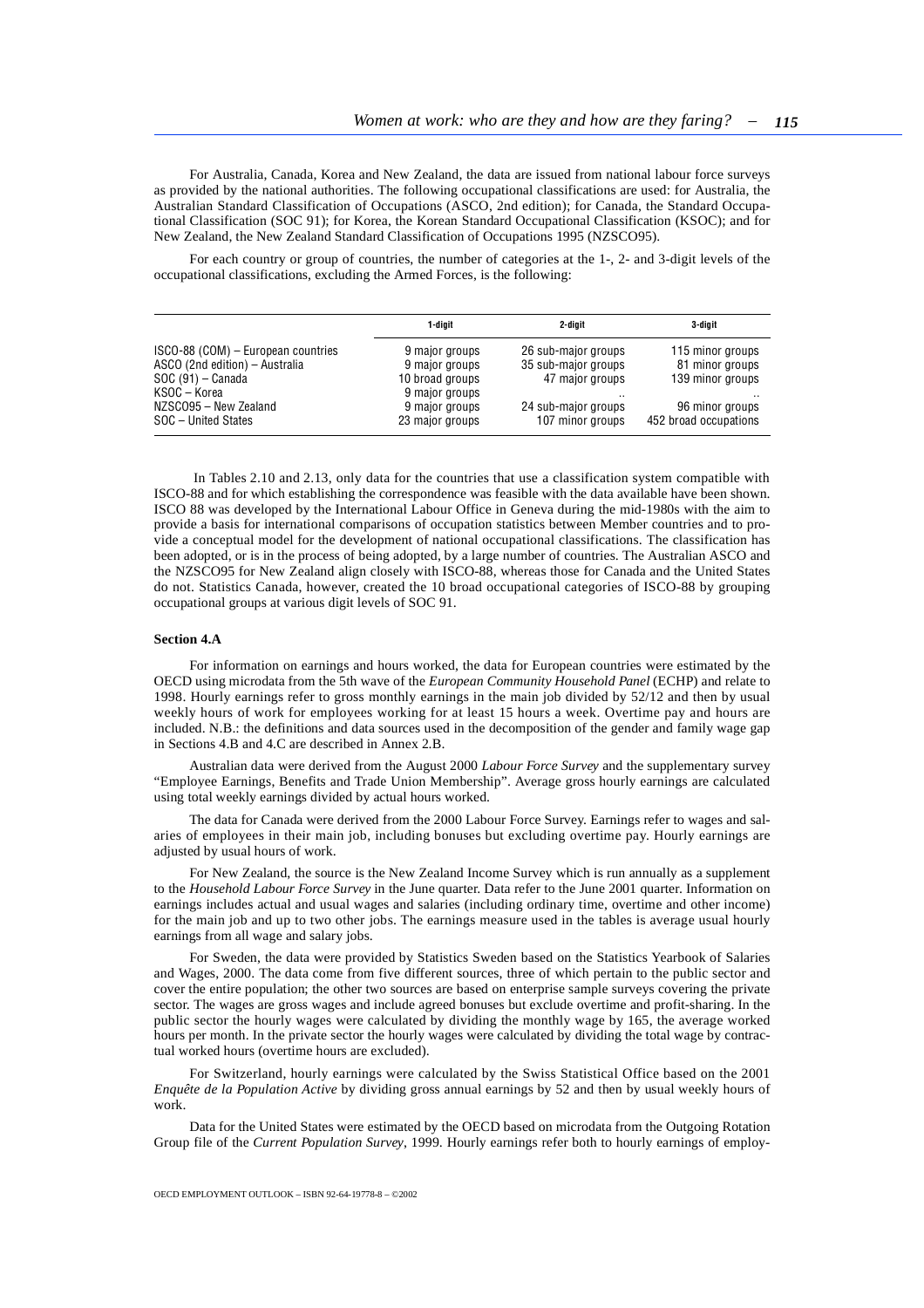ees paid by the hour or to usual weekly earnings of employees divided by their usual weekly hours of work. In all cases, the data refer to gross earnings.

Finally, the following definitions and sources have been used in Table 2.16:

- Australia: weekly earnings of full-time employees, all hours (including overtime). Source: *Survey of Average Weekly Earnings*, ABS.
- Canada: annual earnings for full-year, full-time workers, including net income from self-employment. Paid overtime is included. Source: *Income Trends in Canada*, 1980-1999, Statistics Canada.
- France: Annual earnings of full-time workers, net of social security contributions. Source: *Séries longues sur les salaires*, INSEE.
- Japan: gross monthly earnings of regular, full-time employees (including overtime pay plus 1/12th of annual bonuses). Source: OECD Earnings Database.
- Korea: gross monthly earnings of full-time workers. Source: OECD Earnings Database.
- Portugal: monthly earnings for full-time workers in all sectors except public administration and agriculture. Source: *Enquête par Classes de Rémunération* for 1975 and *Tableaux du Personnel* for the other years, national submission.
- Sweden: gross annual earnings of full-time, full-year workers. Source: OECD Earnings Database.
- United Kingdom: average gross weekly earnings of full-time employees whose pay for the survey period was unaffected by absence. Source: *New Earnings Survey*, ONS.
- United States: gross hourly earnings for all workers. Source: Mishel *et al.* (2001).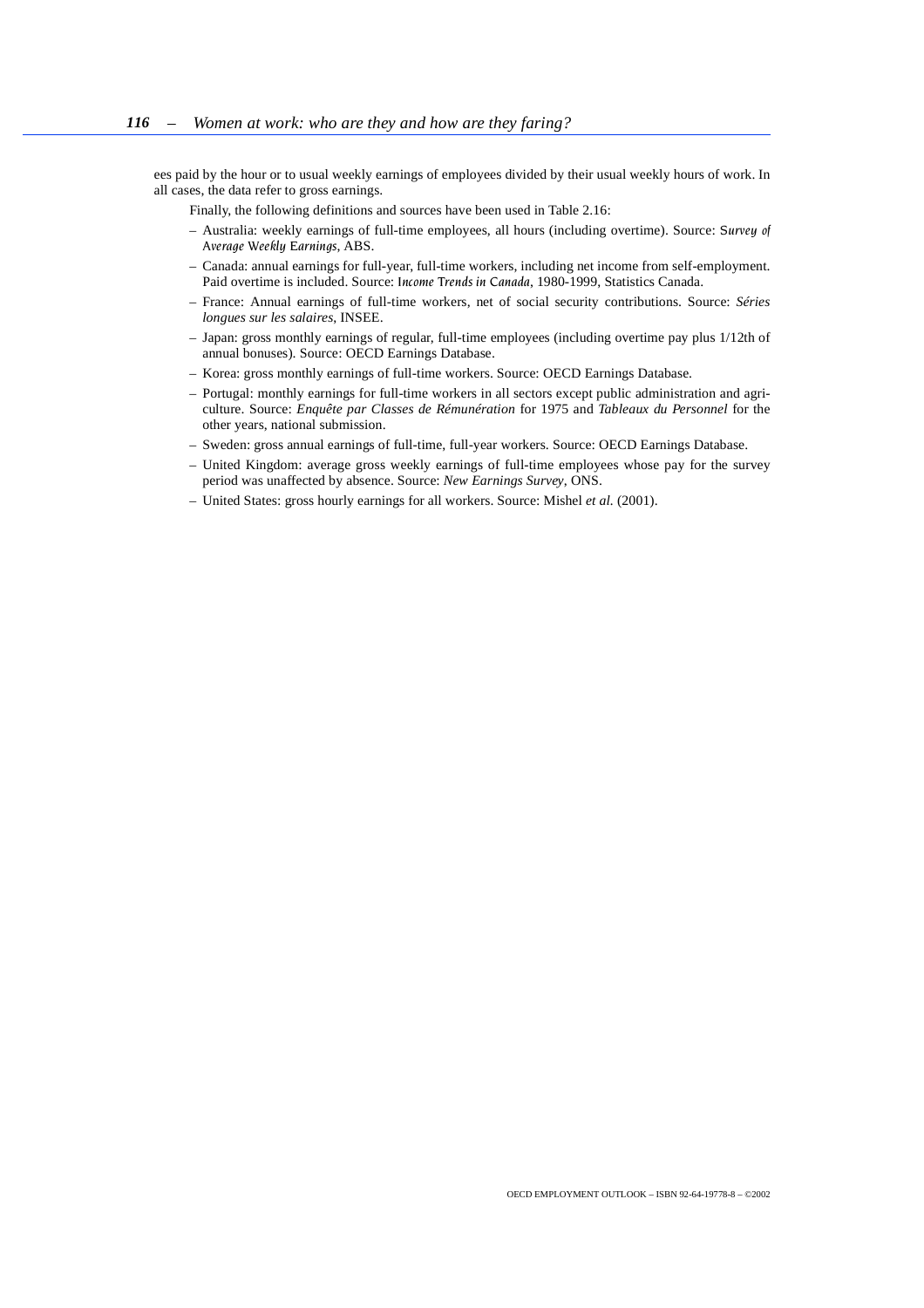*Annex 2.B* 

# **Sources, definitions and methods of the decomposition of the gender and family wage gap**

<span id="page-56-0"></span>All data used in the decompositions of the gender and family wage gap are individual data from the *European Community Household Panel* (ECHP), except when differently specified. In order to avoid excessive reduction in sample size due to missing values for covariates, instead of using the 5th wave of the ECHP as in the descriptive analysis of Section 4.A, the 4th wave was used for Austria, Ireland, Italy, the Netherlands, Spain, and the United Kingdom and the 3rd wave for Belgium, Denmark, Finland, France, Germany, Greece and Portugal.

Gross hourly wages are obtained as gross monthly earnings in the main job divided by 52/12 and then by usual weekly hours of work for employees working for at least 15 hours a week and not in education. Overtime pay and hours are included. Three levels of educational attainment have been considered (less than upper secondary education, upper secondary education and tertiary education). Potential experience is defined as age minus age of first entry into the labour market after leaving full-time schooling. Since data on the age at which individuals left full-time schooling are not available, this information is proxied by 5 plus an estimate of the years of education necessary in each country to attain each specific educational level as in *OECD, Education at a Glance*, 1997. Tenure is obtained as the difference between the current year and the year of start of the present job. Fifteen occupational groups have been considered, the choice being constrained by data availability. They correspond to an intermediate level of aggregation between 1 and 2 digits of the ISCO-88 (COM) classification. The list of occupations is as follows (with classification codes in parentheses): legislators, senior officials and managers (1); physical, mathematical, engineering, life science and health professionals  $(21 + 22)$ ; teaching professionals (23); other professionals (24); physical, mathematical, engineering, life science and health associate professionals  $(31 + 32)$ ; teaching and other associate professionals  $(33 + 34)$ ; clerks (4); personal and protective services workers (51); models, salespersons and demonstrators (52); skilled agricultural and fishery workers (6); metal, machinery, precision, handicraft printing and related trades workers (72 + 73); extraction and building trades workers, other craft and related trades workers  $(71 + 74)$ ; plant and machine operators and assemblers (8); sales and services elementary occupations (91); agricultural, fishery and related labourers, labourers in mining, construction, manufacturing and transport (92 + 93).

The decompositions undertaken in Section 4 involve two steps. In the first step, market prices for observed characteristics are estimated using male wage regressions. In the second step, a decomposition of cross-country differences in the gender or family wage gap is implemented using these price estimates. Although market prices are estimated on full-time individuals excluding outliers (see below), the decompositions of the gender wage gap and the family wage gap are implemented on all wage and salary employees of the specified age class, except apprentices and students.

Male wage regressions are based on individual data for wage and salary male workers aged 20 to 64 years and working full-time (excluding apprentices and students). Both country-specific and pooled specifications are estimated (the latter to be used as a benchmark). The natural logarithm of gross hourly wages is used as the dependent variable. Independent variables are education, potential experience, potential experience squared, occupations, tenure, type of contract and public/private sector. Potential experience is included as a continuous variable. Tenure is aggregated into five categories (0-1 years, 2-5 years, 6-9 years, 10-14 years and 15 or more years), and correspondingly four dummy variables are included in the regression (one excluded for identification purposes). The use of dummy variables for tenure reduces the "noise" due to the derivation of tenure as a difference between calendar years (for example, a person surveyed in January and hired in December of the previous year turns out to have greater tenure than a person hired in January and surveyed in December of the same year). Furthermore, two dummy variables are used for education, one for public/private sector job, one for the type of contract and fourteen for the occupational group (one category for each group is excluded for identification purposes). The reference group in the estimated equations is composed of legislators, senior officials and managers (ISCO-88 major group 1) in the private sector with tertiary education, tenure less or equal to 1 year, and without a permanent contract. The pooled specification includes country dummies as well.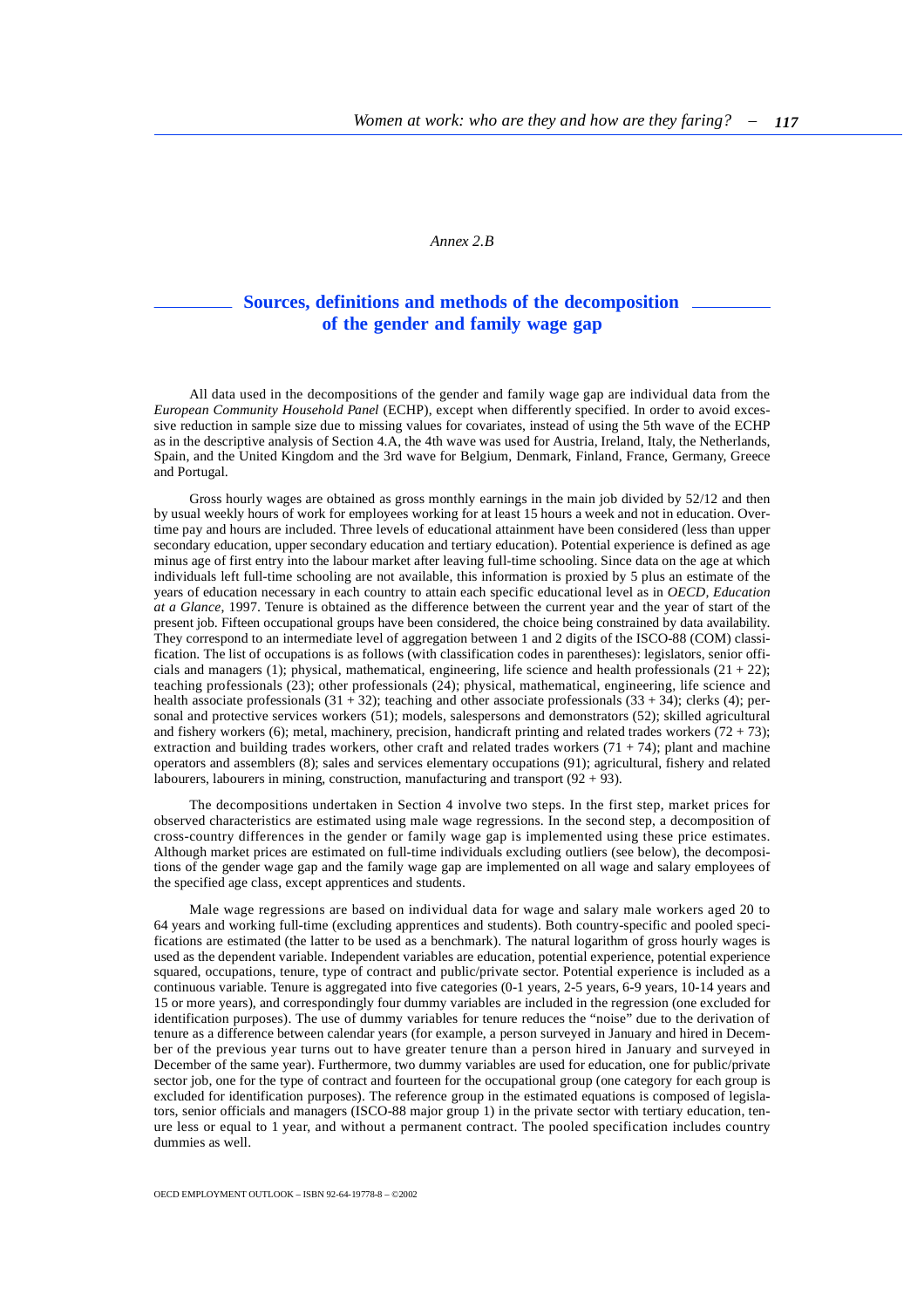To control for measurement error and avoid the estimates for market prices for observed characteristics being driven by specific outliers and influential observations, a two-step estimation procedure is implemented. First, country-specific equations are estimated with OLS. Then, DFITS and covariance ratio statistics are computed for each observation and all the specifications (including the pooled specification) are re-estimated after excluding those observations for which both statistics trespass their respective standard cut-off values (see Chatterjee and Hadi, 1988). Last-step regression results are presented in Table 2.B.1. Estimated coefficients for occupational groups are not presented, but the standard deviation of these coefficients is reported as a summary measure of the dispersion of occupational premia.

As discussed in Section 4, the J-M-P decomposition can be written as follows:

$$
\Delta \log \overline{W_i} - \Delta \log \overline{W_k} = (\Delta \overline{X}_i - \Delta \overline{X}_k) \beta_k + \Delta \overline{X}_i (\beta_i - \beta_k) + (\Delta \overline{\eta}_{ik} - \Delta \overline{\epsilon}_k) + (\Delta \overline{\epsilon}_i - \Delta \overline{\eta}_{ik}), \quad \text{[B1]}
$$

where *i* and *k* index countries (with *k* denoting the benchmark country), ¯ and ∆ refer to country averages and differences between men and women, respectively, *W* stands for gross hourly wages, *X* for the matrix of observable endowments and characteristics, β for the vector of estimated coefficients from the male regressions,  $\epsilon$  for the residuals from these regressions and  $\eta$  for the theoretical residuals that would be obtained in country *i* if it had the same residual wage structure as country *k*. The latter are obtained by calculating for each individual of country *i* the residual that an individual with the same ranking position with respect to the distribution of male full-time wage and salary employees would have in the benchmark country *k*. When the J-M-P decomposition is applied to the family gap, ∆ refers to differences between childless women and mothers. Still, estimated coefficients from the male wage regressions are used as estimates for market prices and, consistently, the distribution of male full-time wage and salary employees is used as base for the computation of the theoretical residuals.

The effect of country fixed effects has been netted out from the wage gap in the benchmark country before implementing the decomposition described in equation [B1]. This way, the cross-country average of each term of the equation is approximately equal to zero. The first term on the right-hand side represents the contribution of cross-country differences in gaps in observed characteristics to the gender (or family) wage gap, netting out the effect of cross-country differences in market prices for these characteristics that is reflected in the second term. The sum of the third and the fourth term represents cross-country differences in the residual and is split into the effects of cross-country differences in unobserved characteristics (third term) and cross-country differences in their market prices (fourth term). Hence, the sum of the second and fourth terms represents the total effect of cross-country differences in the wage structure, for given gender gaps in characteristics. Conversely, the sum of the first and third terms represents cross-country differences in the gender (or family) wage gap adjusted for the whole wage structure. Consistent with this terminology, Tables 2.B.2 and 2.B.3 present full outcomes from the decomposition of the gender wage gap and the family wage gap respectively. Moreover, Table 2.B.4 presents the decomposition for the benchmark country for reference.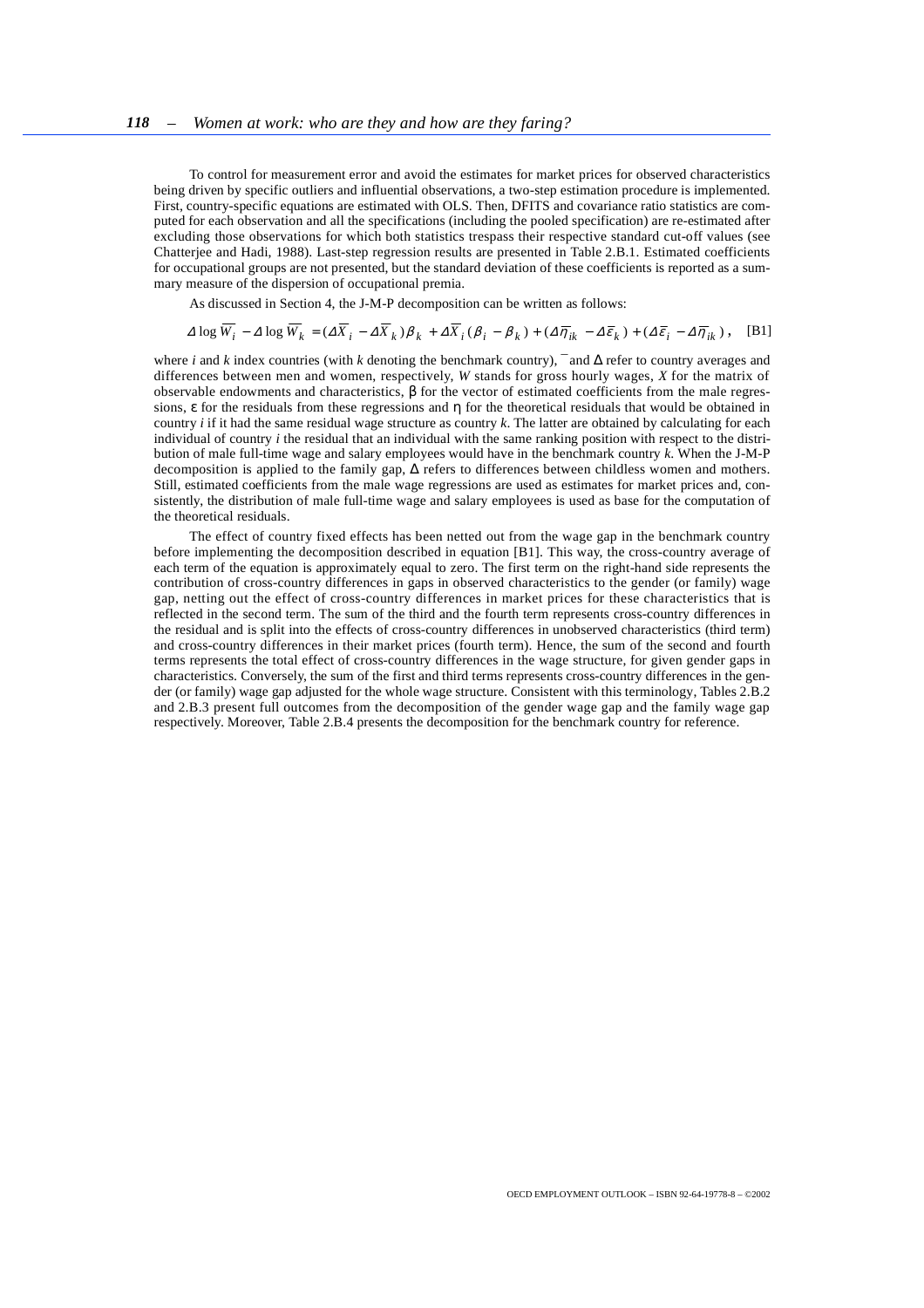| Upper<br>Less th                     |
|--------------------------------------|
| Potenti<br>Potenti                   |
| Tenure<br>Tenure<br>Tenure<br>Tenure |
| Public                               |
| Permai                               |

OECD EMPLOYMENT OUTLOOK – ISBN 92-64-19778-8 – ©2002

OECD EMPLOYMENT OUTLOOK - ISBN 92-64-19778-8 - @2002

#### Table 2.B.1. **Results of estimations of wage regressions**

Dependent variable: log of gross hourly wages of full-time male wage and salary workers aged 20-64 years (excluding apprentices)*a*

|                                                                                 | Austria   | Belgium   | Denmark   | Finland   | France    | Germany    | Greece     | Ireland   | Italy      | Netherlands | Portugal  | Spain     | United<br>Kingdom | <b>Benchmark</b> <sup>b</sup> |
|---------------------------------------------------------------------------------|-----------|-----------|-----------|-----------|-----------|------------|------------|-----------|------------|-------------|-----------|-----------|-------------------|-------------------------------|
| Upper secondary education                                                       | $-0.19**$ | $-0.17**$ | $-0.08**$ | $-0.13**$ | $-0.17**$ | $-0.16**$  | $-0.13**$  | $-0.21**$ | $-0.24***$ | $-0.20**$   | $-0.42**$ | $-0.13**$ | $-0.10**$         | $-0.14**$                     |
| Less than upper secondary education                                             | $-0.31**$ | $-0.25**$ | $-0.12**$ | $-0.19**$ | $-0.26**$ | $-0.13**$  | $-0.24***$ | $-0.31**$ | $-0.33**$  | $-0.26**$   | $-0.62**$ | $-0.27**$ | $-0.20**$         | $-0.25**$                     |
| Potential experience                                                            | $0.02**$  | $0.01***$ | $0.02**$  | $0.02***$ | $0.02**$  | 0.01       | $0.02**$   | $0.03***$ | $0.02**$   | $0.03***$   | $0.03***$ | $0.02***$ | $0.03***$         | $0.02**$                      |
| Potential exp. squared                                                          | $-0.00*$  | $-0.00$   | $-0.00*$  | $-0.00**$ | $-0.00**$ | $-0.00*$   | $-0.00*$   | $-0.00**$ | $-0.00**$  | $-0.00**$   | $-0.00*$  | $-0.00**$ | $-0.00**$         | $-0.00**$                     |
| Tenure 2-5 years                                                                | $0.06*$   | $-0.00$   | 0.02      | $0.06*$   | $0.14***$ | $0.05***$  | $0.08***$  | $0.08***$ | 0.02       | 0.00        | 0.02      | 0.03      | $0.06***$         | $0.05***$                     |
| Tenure 6-9 vears                                                                | 0.05      | $0.12***$ | 0.04      | $0.10**$  | $0.19**$  | $0.16***$  | $0.11***$  | $0.09**$  | $0.07***$  | $0.06***$   | 0.03      | $0.14***$ | $0.07***$         | $0.10**$                      |
| Tenure 10-14 years                                                              | $0.11***$ | $0.14***$ | $0.08***$ | $0.15***$ | $0.19***$ | $0.27***$  | $0.18***$  | $0.10*$   | $0.08***$  | $0.08***$   | 0.05      | $0.14***$ | 0.06              | $0.13***$                     |
| Tenure 15+ years                                                                | $0.15***$ | $0.19**$  | $0.07***$ | $0.13***$ | $0.29**$  | $0.30**$   | $0.25***$  | $0.20**$  | $0.12***$  | $0.08***$   | $0.15***$ | $0.29**$  | $0.08*$           | $0.19**$                      |
| Public sector                                                                   | $-0.08**$ | $-0.01$   | $-0.04**$ | 0.02      | $0.10**$  | $-0.05***$ | $0.11***$  | $0.13***$ | $0.06***$  | 0.01        | $0.16***$ | $0.11***$ | $0.09**$          | $0.05**$                      |
| Permanent contract                                                              | $0.09**$  | 0.05      | $0.08***$ | $0.10***$ | 0.04      | $0.07*$    | $0.12***$  | $0.10**$  | $0.10**$   | $0.16***$   | $0.08***$ | $0.13***$ | $0.15***$         | $0.12***$                     |
| Standard deviation of the estimated<br>coefficients of occupations <sup>c</sup> | $0.20**$  | $0.19**$  | $0.15***$ | $0.18***$ | $0.23***$ | $0.21***$  | $0.13***$  | $0.22***$ | $0.16***$  | $0.15***$   | $0.34***$ | $0.26***$ | $0.24***$         | $0.20**$                      |
| Adjusted R-squared                                                              | 0.434     | 0.482     | 0.495     | 0.476     | 0.551     | 0.369      | 0.472      | 0.570     | 0.516      | 0.497       | 0.605     | 0.596     | 0.416             | 0.457                         |
| Number of observations                                                          | 509       | 1074      | 235       | 564       | 881       | 2499       | ' 364      | 1 1 3 4   | 2 3 0 9    | 2 2 1 9     | 2049      | 2 4 5 7   | 887               | 23 181                        |
| Number of excluded outliers $^d$                                                | 35        | 32        | 44        | 35        | 65        | 62         | 30         | 34        | 67         | 37          | 64        | 67        | 36                | 608                           |

b) Each contained with OLS, including a contain and control stress of a for containing a containing drawing information contains and the best end to be the stress of equal to 1 year, and without a permuse contract  $x^*$  o

<span id="page-58-0"></span>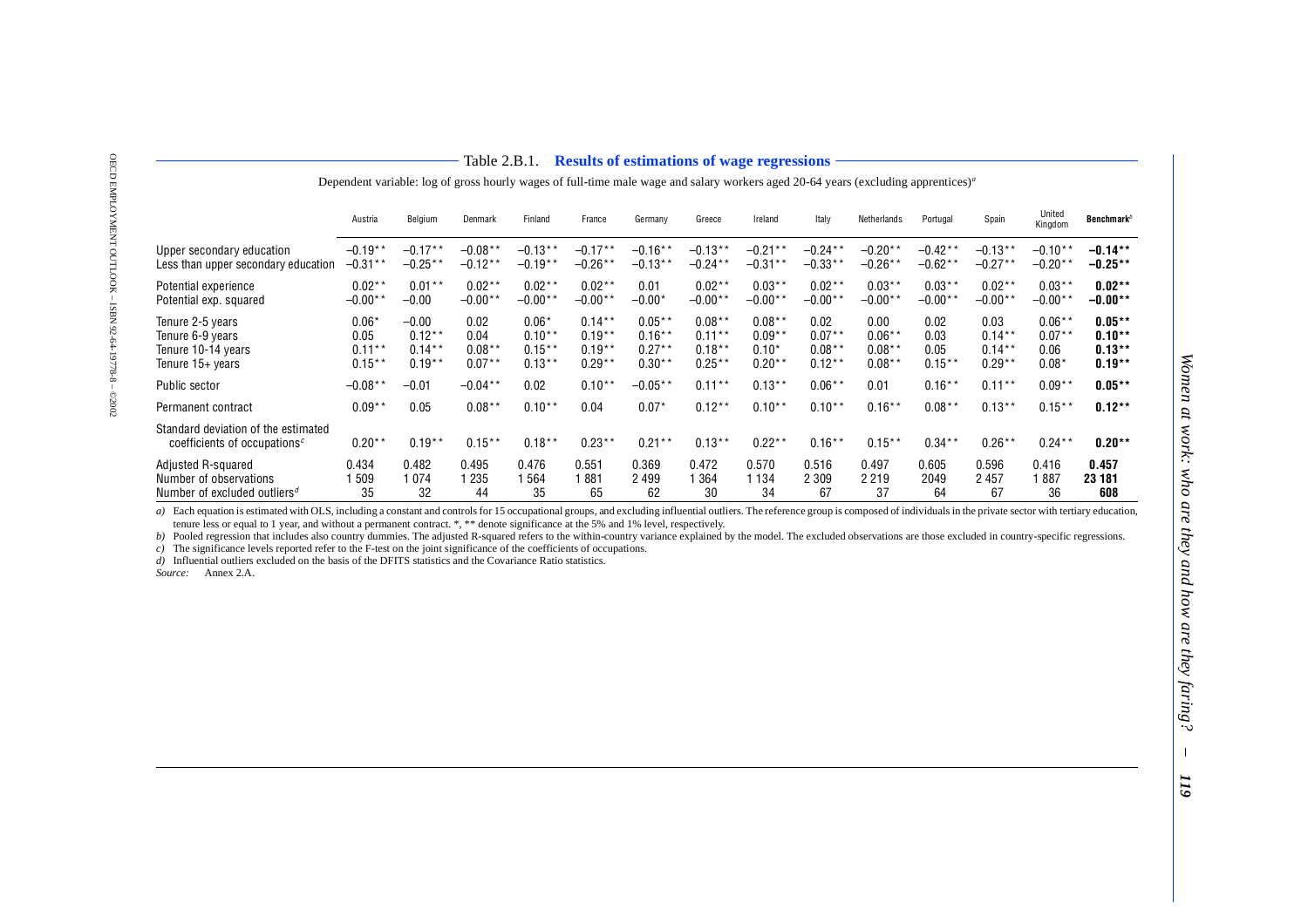## Table 2.B.2. **Decomposition of cross-country differences in the gender wage gap**

|                                                           | Table 2.B.2. |         |         |         |        | Decomposition of cross-country differences in the gender wage gap<br>Percentage-point difference from the gender wage gap in the benchmark country explained by each component <sup>a, b</sup> |        |         |        |             |          |        |                   |
|-----------------------------------------------------------|--------------|---------|---------|---------|--------|------------------------------------------------------------------------------------------------------------------------------------------------------------------------------------------------|--------|---------|--------|-------------|----------|--------|-------------------|
|                                                           | Austria      | Belgium | Denmark | Finland | France | Germany                                                                                                                                                                                        | Greece | Ireland | Italy  | Netherlands | Portugal | Spain  | United<br>Kingdom |
| Gaps in observed characteristics                          | 4.9          | $-2.0$  | $-1.7$  | $-2.6$  | 2.8    | 1.5                                                                                                                                                                                            | 0.7    | 1.7     | $-2.7$ | 7.4         | $-0.9$   | $-1.4$ | 2.8               |
| Education                                                 | 1.7          | $-1.3$  | 0.5     | $-0.4$  | 0.4    | 1.9                                                                                                                                                                                            | $-2.1$ | $-0.4$  | $-0.2$ | 1.8         | $-0.6$   | $-2.0$ | 2.7               |
| Potential experience                                      | 0.0          | 0.8     | $-1.0$  | $-1.6$  | $-0.5$ | $-0.4$                                                                                                                                                                                         | 2.6    | 0.4     | 0.4    | 1.3         | 0.6      | 1.6    | $-1.7$            |
| Tenure                                                    | 0.9          | $-0.1$  | $-1.6$  | $-1.7$  | 0.3    | 0.3                                                                                                                                                                                            | 0.7    | 1.4     | $-0.5$ | 1.2         | $-0.4$   | 0.2    | $-0.8$            |
| Occupations                                               | 2.1          | $-2.1$  | 1.6     | 1.3     | 2.2    | $-0.2$                                                                                                                                                                                         | $-1.1$ | $-1.1$  | $-2.2$ | 2.7         | $-0.7$   | $-1.4$ | 2.7               |
| Public sector                                             | 0.3          | 0.3     | $-0.8$  | $-0.5$  | 0.1    | $-0.2$                                                                                                                                                                                         | 0.6    | 0.5     | 0.1    | 0.0         | 0.2      | 0.1    | $-0.2$            |
| Permanent contracts                                       | $-0.2$       | 0.3     | $-0.5$  | 0.2     | 0.2    | 0.1                                                                                                                                                                                            | 0.1    | 0.9     | $-0.2$ | 0.4         | 0.0      | 0.2    | 0.1               |
| Market prices for observed characteristics                | 0.7          | 1.8     | 3.9     | 3.6     | 2.0    | $-0.8$                                                                                                                                                                                         | 2.9    | 1.1     | 0.7    | $-1.9$      | $-7.7$   | $-0.5$ | 2.1               |
| Education                                                 | 0.0          | $-0.1$  | 0.4     | 0.1     | $-0.1$ | $-0.5$                                                                                                                                                                                         | 0.2    | $-0.2$  | 0.1    | $-0.2$      | $-2.7$   | $-0.4$ | $-0.3$            |
| Potential experience                                      | 0.7          | 0.4     | 0.0     | $-0.1$  | $-0.1$ | $-0.7$                                                                                                                                                                                         | 0.1    | 1.3     | $-0.1$ | 1.2         | $-0.2$   | 0.5    | 0.0               |
| Tenure                                                    | $-0.5$       | 0.0     | 0.3     | 0.0     | 0.6    | 0.9                                                                                                                                                                                            | 0.5    | 0.1     | $-0.2$ | $-1.2$      | $-0.1$   | 0.9    | $-0.3$            |
| Occupations                                               | $-0.4$       | 1.4     | 0.4     | 3.0     | 2.6    | $-2.0$                                                                                                                                                                                         | 2.2    | 0.5     | 1.1    | $-2.4$      | $-3.7$   | $-0.9$ | 3.4               |
| Public sector                                             | 0.9          | 0.5     | 2.7     | 0.7     | $-0.5$ | 1.7                                                                                                                                                                                            | $-0.1$ | $-0.3$  | $-0.1$ | 0.6         | $-1.0$   | $-0.6$ | $-0.7$            |
| Permanent contracts                                       | 0.0          | $-0.3$  | 0.1     | $-0.1$  | $-0.3$ | $-0.2$                                                                                                                                                                                         | 0.0    | $-0.2$  | 0.0    | 0.2         | $-0.1$   | 0.0    | 0.1               |
| Residual                                                  | 1.4          | $-3.9$  | $-4.6$  | 1.7     | $-0.9$ | 3.5                                                                                                                                                                                            | $-4.9$ | $-0.8$  | $-6.5$ | $-1.6$      | 4.8      | $-2.2$ | 1.6               |
| Gaps in unobservable characteristics <sup>c</sup>         | 3.6          | $-1.6$  | 0.9     | 4.4     | 0.6    | 2.0                                                                                                                                                                                            | $-4.4$ | $-1.6$  | $-3.0$ | 1.9         | 3.6      | $-3.3$ | $-0.5$            |
| Market prices for unobserved characteristics <sup>c</sup> | $-2.2$       | $-2.3$  | $-5.5$  | $-2.7$  | $-1.4$ | 1.5                                                                                                                                                                                            | $-0.5$ | 0.8     | $-3.5$ | $-3.5$      | 1.2      | 1.1    | 2.1               |
| Hourly wage gap                                           | 7.0          | $-4.1$  | $-2.3$  | 2.8     | 3.9    | 4.3                                                                                                                                                                                            | $-1.3$ | 2.0     | $-8.5$ | 3.9         | $-3.8$   | $-4.1$ | 6.5               |
| Hourly wage gap adjusted for the wage structured          | 8.5          | $-3.6$  | $-0.8$  | 1.8     | 3.4    | 3.6                                                                                                                                                                                            | $-3.7$ | 0.1     | $-5.7$ | 9.3         | 2.7      | $-4.7$ | 2.3               |
| Wage structure <sup>e</sup>                               | $-1.5$       | $-0.4$  | $-1.6$  | 0.9     | 0.5    | 0.7                                                                                                                                                                                            | 2.4    | 1.9     | $-2.8$ | $-5.4$      | $-6.5$   | 0.6    | 4.2               |

*b*) Decomposition performed for all wage and salary employees aged 20 to 64 years.

*c)* Computed under the hypothesis that all the residual gap can be ascribed to gender differences in unobserved characteristics and/or in their remuneration.

*d*) Sum of the contributions due to cross-country differences in gender gaps in observed and unobserved characteristics.

*e)* Sum of the contributions due to cross-country differences in market prices for observed and unobserved characteristics.

<span id="page-59-0"></span>*Source:* Annex 2.A.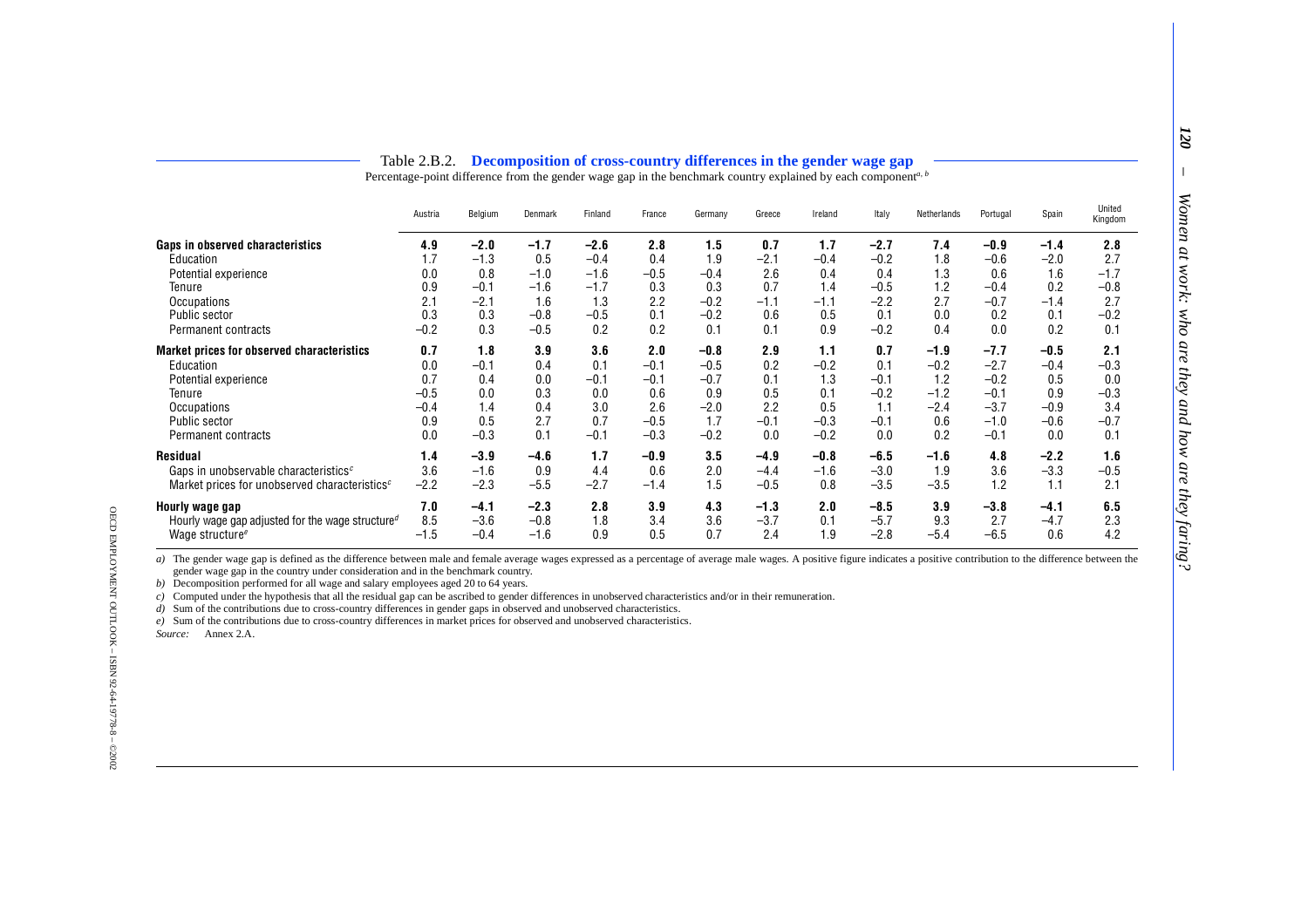## Table 2.B.3. **Decomposition of cross-country differences in the family wage gap**

Percentage-point difference from the family wage gap in the benchmark country explained by each component<sup>a, b</sup>

|                                                                           | Austria | Belgium | Denmark | Finland | France | Germany | Greece  | Ireland | Italy  | Netherlands | Portugal | Spain   | United<br>Kingdom |
|---------------------------------------------------------------------------|---------|---------|---------|---------|--------|---------|---------|---------|--------|-------------|----------|---------|-------------------|
| Gaps in observed characteristics                                          | 6.9     | 5.5     | 2.5     | 2.1     | 3.7    | $-0.2$  | $-9.0$  | $-2.7$  | $-4.4$ | $-2.0$      | 3.5      | $-9.1$  | 5.6               |
| Education                                                                 | 0.7     | 0.9     | $-1.7$  | $-1.0$  | 0.0    | $-1.0$  | $-0.8$  | 2.3     | $-0.3$ | $-0.7$      | 1.4      | 0.2     | 1.6               |
| Potential experience                                                      |         | 2.0     | 2.7     | 2.5     | 1.7    | 0.0     | $-1.1$  | $-3.7$  | $-0.8$ | 0.4         | $-0.3$   | $-3.1$  | $-1.0$            |
| Tenure                                                                    | 2.1     | 0.7     | 1.9     | 1.1     | 1.8    | 0.6     | $-2.3$  | $-1.4$  | $-1.3$ | $-0.2$      | 0.1      | $-2.1$  | 1.1               |
| <b>Occupations</b>                                                        | 4. ا    | 1.3     | $-0.7$  | $-0.4$  | $-0.1$ | $-0.4$  | $-3.4$  | 0.1     | $-1.6$ | $-1.6$      | 1.9      | $-2.1$  | 3.3               |
| <b>Public sector</b>                                                      | 0.4     | 0.4     | 0.2     | 0.2     | 0.4    | 0.0     | $-0.6$  | 0.1     | $-0.3$ | $-0.1$      | 0.3      | $-0.6$  | $0.1\,$           |
| Permanent contracts                                                       | 0.6     | 0.1     | 0.2     | $-0.3$  | 0.1    | 0.6     | $-0.8$  | $-0.1$  | $-0.1$ | 0.2         | 0.0      | $-1.4$  | 0.5               |
| <b>Market prices for observed characteristics</b>                         | 1.1     | 1.6     | 0.9     | 1.1     | 0.1    | 2.6     | $-0.1$  | $-3.4$  | 2.1    | 1.2         | 0.2      | $-3.1$  | $-2.2$            |
| Education                                                                 | $-0.1$  | 0.0     | 1.4     | 0.5     | 0.0    | 0.4     | 0.1     | 0.4     | $-0.3$ | $-0.1$      | 0.0      | 0.0     | $-0.1$            |
| Potential experience                                                      | ∣.9     | 1.9     | $-0.2$  | 1.1     | 0.2    | 1.0     | 0.1     | $-3.1$  | 0.7    | $-0.4$      | $-1.1$   | 0.4     | $-1.7$            |
| Tenure                                                                    | $-0.3$  | $-0.1$  | $-1.1$  | $-0.7$  | $-0.1$ | 0.0     | $-0.8$  | 0.3     | 0.7    | 0.3         | 0.5      | $-1.3$  | $-0.4$            |
| Occupations                                                               | $-0.2$  | $-0.3$  | 0.3     | 0.0     | $-0.2$ | 0.5     | 1.4     | $-0.6$  | 1.1    | 1.2         | 0.7      | $-1.2$  | 0.2               |
| Public sector                                                             | 0.0     | $-0.1$  | 0.4     | 0.1     | 0.0    | 0.8     | $-1.0$  | $-0.4$  | $-0.1$ | 0.3         | 0.0      | $-1.0$  | $-0.2$            |
| Permanent contracts                                                       | $-0.1$  | 0.1     | 0.0     | 0.1     | 0.1    | $-0.1$  | 0.0     | 0.1     | 0.1    | 0.0         | 0.1      | $-0.1$  | 0.1               |
| Residual                                                                  | 5.9     | $-1.6$  | $-0.3$  | 0.4     | $-1.0$ | 1.8     | $-6.1$  | $-0.6$  | $-1.3$ | $-3.5$      | 0.0      | $-6.0$  | 5.4               |
| Gaps in unobservable characteristics <sup>c</sup>                         | 4.5     | $-1.7$  | 1.1     | 0.5     | $-1.0$ | 1.8     | $-5.9$  | $-0.2$  | $-2.2$ | $-3.5$      | 1.5      | $-5.0$  | 5.6               |
| Market prices for unobserved characteristics <sup>c</sup>                 | 1.3     | 0.1     | $-1.4$  | $-0.1$  | 0.1    | 0.1     | $-0.2$  | $-0.4$  | 0.9    | 0.0         | $-1.5$   | $-1.0$  | $-0.2$            |
| Hourly wage gap                                                           | 13.8    | 5.5     | 3.1     | 3.5     | 2.9    | 4.2     | $-15.1$ | $-6.7$  | $-3.7$ | $-4.3$      | 3.7      | $-18.2$ | 8.8               |
| Hourly wage gap adjusted for the wage structure <sup><math>d</math></sup> | 11.4    | 3.8     | 3.6     | 2.5     | 2.7    | 1.6     | $-14.9$ | $-2.9$  | $-6.6$ | $-5.5$      | 5.0      | $-14.1$ | 11.2              |
| Wage structure <sup><math>e</math></sup>                                  | 2.4     | 1.7     | $-0.5$  | 1.0     | 0.2    | 2.7     | $-0.2$  | $-3.8$  | 2.9    | 1.3         | $-1.3$   | $-4.1$  | $-2.4$            |

of Instituy was easy is defined as the difference between avera avera were solvidially somen and mother spreases of childres women. A positive figure indicates a positive contribution to the difference between the family

<span id="page-60-0"></span>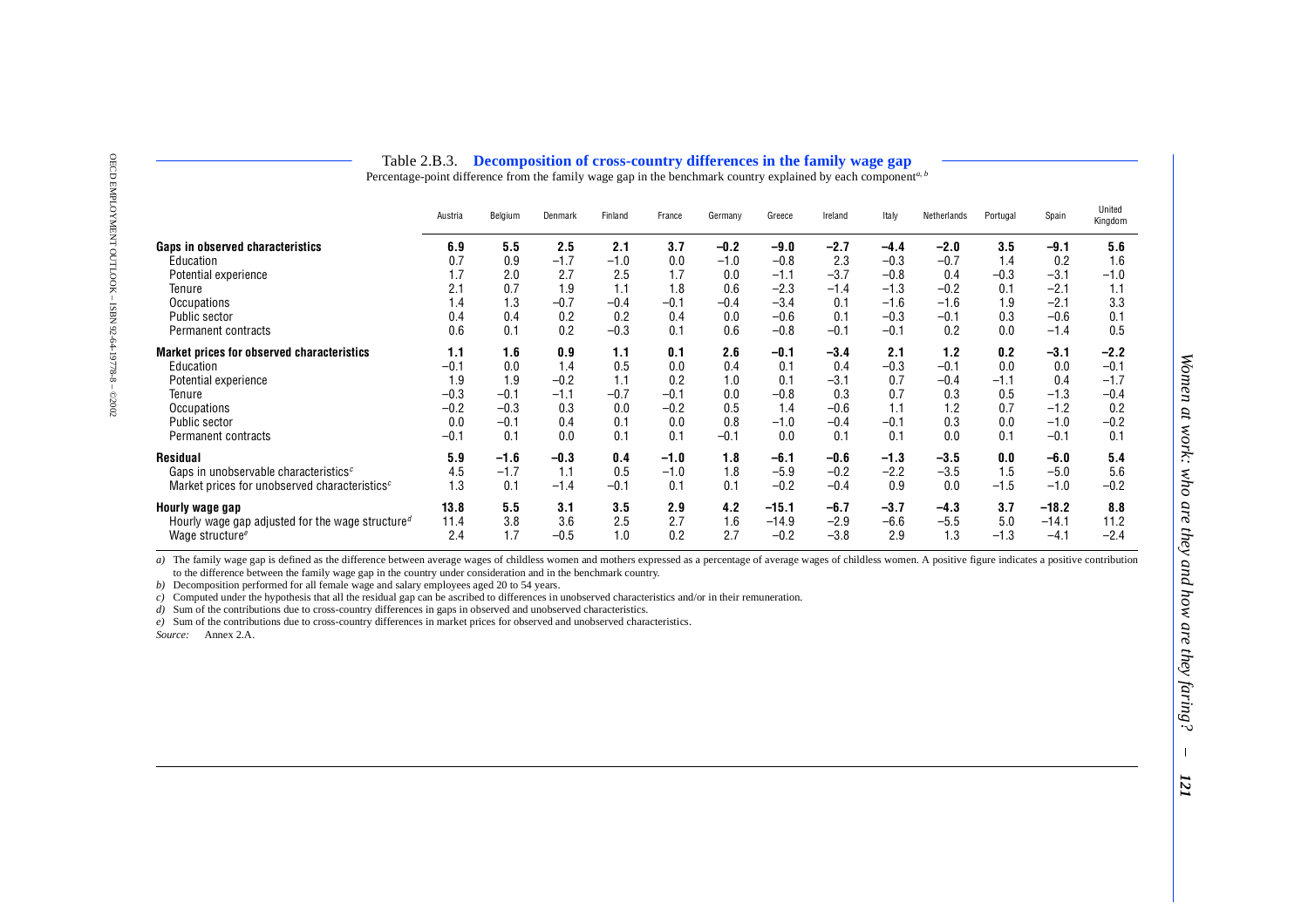<span id="page-61-0"></span>

|                                  | Gender wage gap <sup>a</sup> | Family wage gap <sup>b</sup> |  |  |
|----------------------------------|------------------------------|------------------------------|--|--|
| Gaps in observed characteristics | 0.0                          | $-5.5$                       |  |  |
| Education                        | $-1.4$                       | $-1.2$                       |  |  |
| Potential experience             | 1.2                          | $-2.2$                       |  |  |
| Tenure                           | 1.1                          | $-0.5$                       |  |  |
| Occupations                      | $-0.5$                       | $-1.0$                       |  |  |
| Public sector                    | $-0.7$                       | $-0.4$                       |  |  |
| Permanent contracts              | 0.3                          | $-0.2$                       |  |  |
| Residual                         | 16.1                         | $-0.6$                       |  |  |
| Hourly wage gap                  | 16.1                         | $-6.1$                       |  |  |

#### Table 2.B.4. **Decomposition of the wage gaps for the benchmark country** Part of the gaps explained by each component

*a)* The gender wage gap is defined as the difference between male and female average wages expressed as a percentage of average male wages. The decomposition is performed for all wage and salary employees aged 20 to 64 years.

*b)* The family wage gap is defined as the difference between average wages of childless women and mothers expressed as a percentage of average wages of childless women. The decomposition is performed for all female wage and salary employees aged 20 to 54 years. *Source:* Annex 2.A.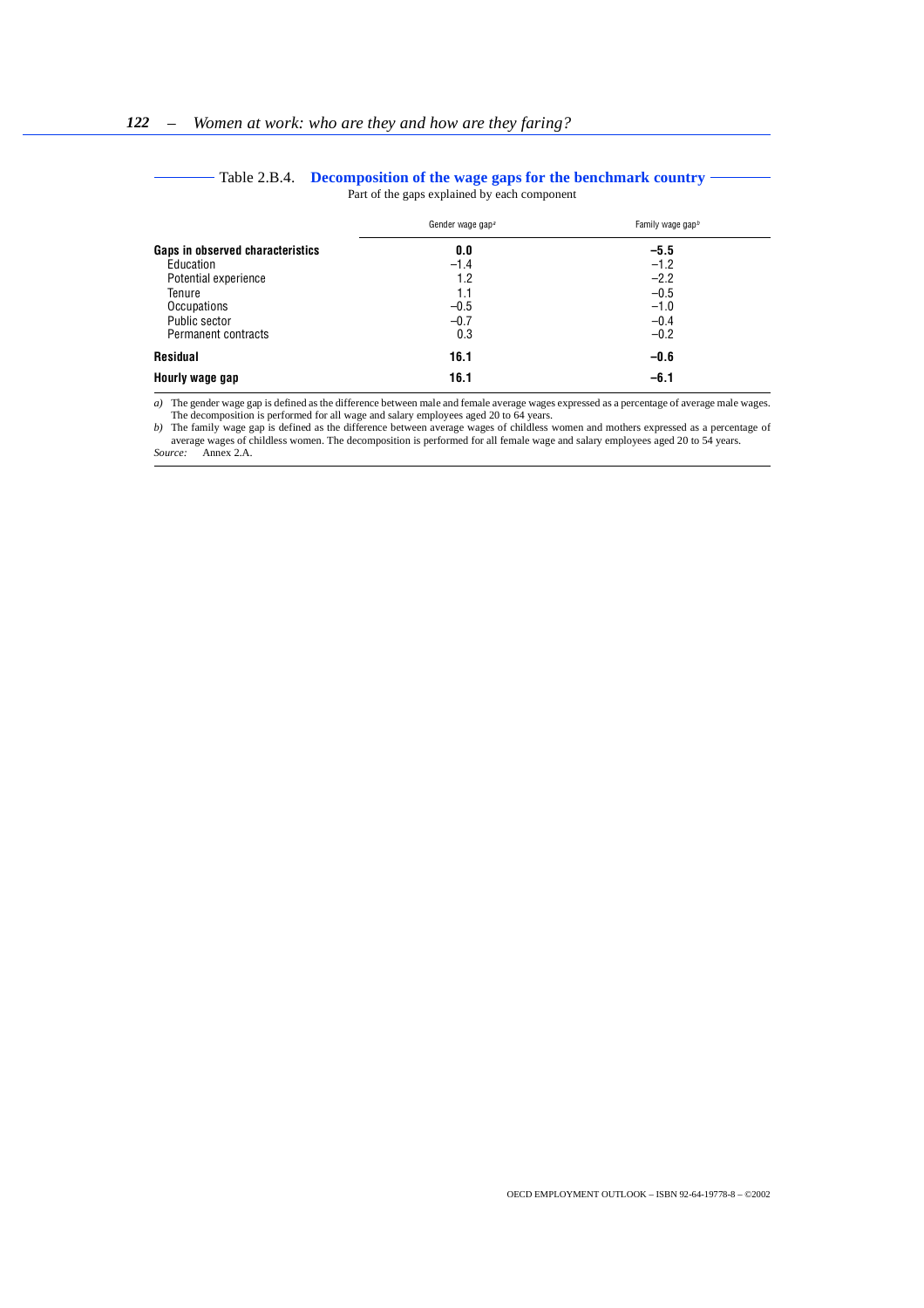## <span id="page-62-0"></span>**BIBLIOGRAPHY**

ABBOT, M., FINNIE, R. and WANNELL, T. (2000), "Gender Differences in Earnings Growth of Recent University Graduates in Canada: Empirical Evidence from the National Graduate Surveys", Research Paper R-00-1-2E, Human Resources Development Canada and Statistics Canada, Ottawa. ANKER, R. (1998), *Gender and Jobs – Sex segregation of Occupations in the World*, ILO, Geneva. BAYARD, K. *et al.* (1999), "New Evidence on Sex Segregation and Sex Differences in Wages from Matched Employee-Employer Data", Working Paper 7003, National Bureau of Economic Research, MA. BECKER, G. (1957), *The Economics of Discrimination*, University of Chicago Press. BECKER, G. (1985), "Human Capital, Effort and the Sexual Division of Labour", *Journal of Labor Economics,* Vol. 3, pp. 33-58. BLANCHFLOWER, D. and OSWALD, A. (1999), "Well-being, Insecurity and the Decline of the American Job Satisfaction", mimeo. BLAU, F. and KAHN, L. (1996), "Wage-Structure and Gender Earnings Differentials: An International Comparison", *Economica*, Vol. 63, pp. S29-S62. BLAU, F. and KAHN, L. (1997), "Swimming Upstream: Trends in the Gender Wage Differential in the 1980s", *Journal of Labor Economics*, Vol. 15, No. 1, pp. 1-42. BLAU, F. and KAHN, L. (2001), "Understanding International Differences in the Gender Pay Gap", NBER Working Paper, No. 8200. BLINDER, A. (1973), "Wage Discrimination: Reduced Form and Structural Estimates", *Journal of Human Resources*, Vol. VIII, pp. 436-455. BOSCH, G. (2001), "Working time: from redistribution to modernisation", in P. Auer (ed.), *Changing Labour Markets in Europe – The Role of Institutions and Policies*, ILO, Geneva. BROWN, C. and CORCORAN, M. (1997), "Sex-based Differences in School Content and the Male and Female Wage Gap", *Journal of Labor Economics*, Vol. 15, No. 3. BROWN, D. and MC INTOSH, S. (1998), "If You're Happy and You Know It… Job Satisfaction in the Low Wage Service Sector", Discussion Paper No. 405, Centre for Economic Performance, London School of Economics. CHATTERJEE, S. and HADI, A. (1988), *Sensitivity Analysis in Linear Regression*, Wiley, New York. CLARK, A. (1997), "Job satisfaction and gender: why are women so happy at work?", *Labour Economics*, Vol. 4. DATTA GUPTA, N., OAXACA, R. and SMITH, N. (2001), "Swimming Upstream, Floating Downstream: Trends in the US and Danish Gender Wage Gaps", CLS Working Paper 01-06. DATTA GUPTA, N. and SMITH, N. (2002), "Children and Career Interruptions: The Family Gap in Denmark", *Economica*, forthcoming. EDIN, P. A. and GUSTAVSSON, M. (2001), "Time Out of Work and Skill Depreciation", Uppsala University. ELIAS, P. (1997), "Occupational classification (ISCO-88): Concepts, methods, reliability, validity and cross-national

comparability", Labour market and social policy occasional paper, No. 20, OECD, Paris.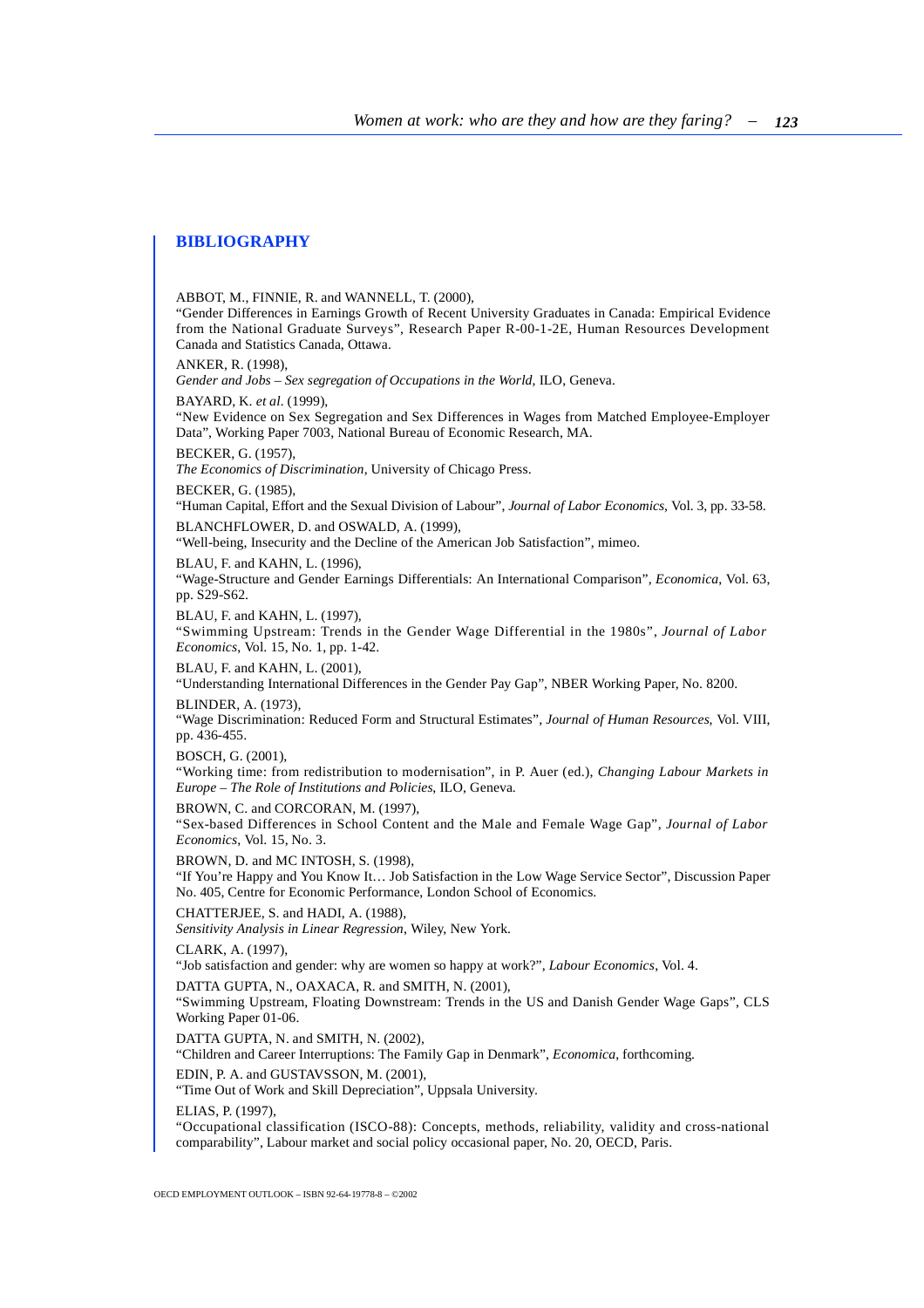ELIAS, P. and MC KNIGHT, A. (2001), "Skill measurement in official statistics: recent developments in the UK and the rest of Europe", *Oxford Economic Papers*, Vol. 3, Oxford. ELFRING, T. (1989), "New Evidence on the Expansion of the Service Employment in Advanced Economies", *Review of Income and Wealth*, December, pp. 409-440. EUROSTAT (2000), "Central European countries' employment and labour market review", Luxembourg. EUROSTAT (2001), "Women and men in tertiary education", *Statistics in Focus*, Theme 3, Luxembourg. GREGORITSCH, P. KALMAR, M. and WAGNER-PINTER, M. (2000), "Einkommen von Frauen und Männern in unselbständiger Beschäftigung", Bundesministerium für Wirtschaft und Arbeit, Vienna. GRIMSHAW, D. and RUBERY, J. (1997), "The Concentration of women's employment and relative occupational pay: A statistical framework for comparative analysis", Occasional Paper No. 26, OECD, Paris. HAKIM, C. (1996), *Work-Lifestyle Choices in the 21st Century*, Oxford University Press, Oxford. HARKNESS, S. and WALDFOGEL, J. (1999), "The Family Gap in Pay: Evidence from Seven Industrialised Countries", CASE Working Paper No. 219. HECKER, D. (1998), "Earnings of College Graduates: Women compared with Men", *Monthly Labor Review*, Vol. 62, March 1998, BLS, Washington. HUNT, J. (2002), "The Transition in East Germany: When Is a Ten-Point Fall in the Gender Wage Gap Bad News?", *Journal of Labor Economics*, Vol. 20, pp. 148-169. JUHN, C., MURPHY, K. and PIERCE, B. (1991), "Accounting for the Slowdown in Black-White Wage Convergence", in M. Kosters (ed.), *Workers and Their Wages*: The AEI Press,Washington, D.C. KIDD, M.P. and SHANNON, M. (1996), "The Gender Wage Gap: A Comparison of Australia and Canada", *Industrial and Labor Relations Review*, Vol. 49, No. 4, pp. 729-746. KORENMAN, S. and NEUMARK, D. (1992), "Marriage, motherhood and wages", *The Journal of Human Resources*, XXVII, 2. MACPHERSON, D. and HIRSCH, B.T. (1995), "Wages and gender composition: why do women's jobs pay less?", *Journal of Labor Economics*, 13, No. 3, July. MANSKI , C. (1989), "Anatomy of the Selection Problem", *The Journal of Human Resources*, XXIII, pp. 343-360. MISHEL, L. BERNSTEIN, J. and SCHMITT, J. (2001), *The State of Working America, 2000-01*, Cornell University Press, Ithaca, NY. OAXACA, R. (1973), "Male-female wage differentials in urban labour markets", *International Economic Review*, Vol. 14. OAXACA, R. and RANSOM, M.R. (1999), "Identification in Detailed Wage Decompositions", *Review of Economics and Statistics*, 81, No. 1, pp. 154-157. OECD (1998*a*), *Employment Outlook*, Paris. OECD (1998*b*), *The Future of Female-Dominated Occupations*, Paris. OECD (1999), *Employment Outlook*, Paris. OECD (2000), *Employment Outlook*, Paris. OECD (2001*a*), *Education at a Glance – OECD Indicators*, Paris.